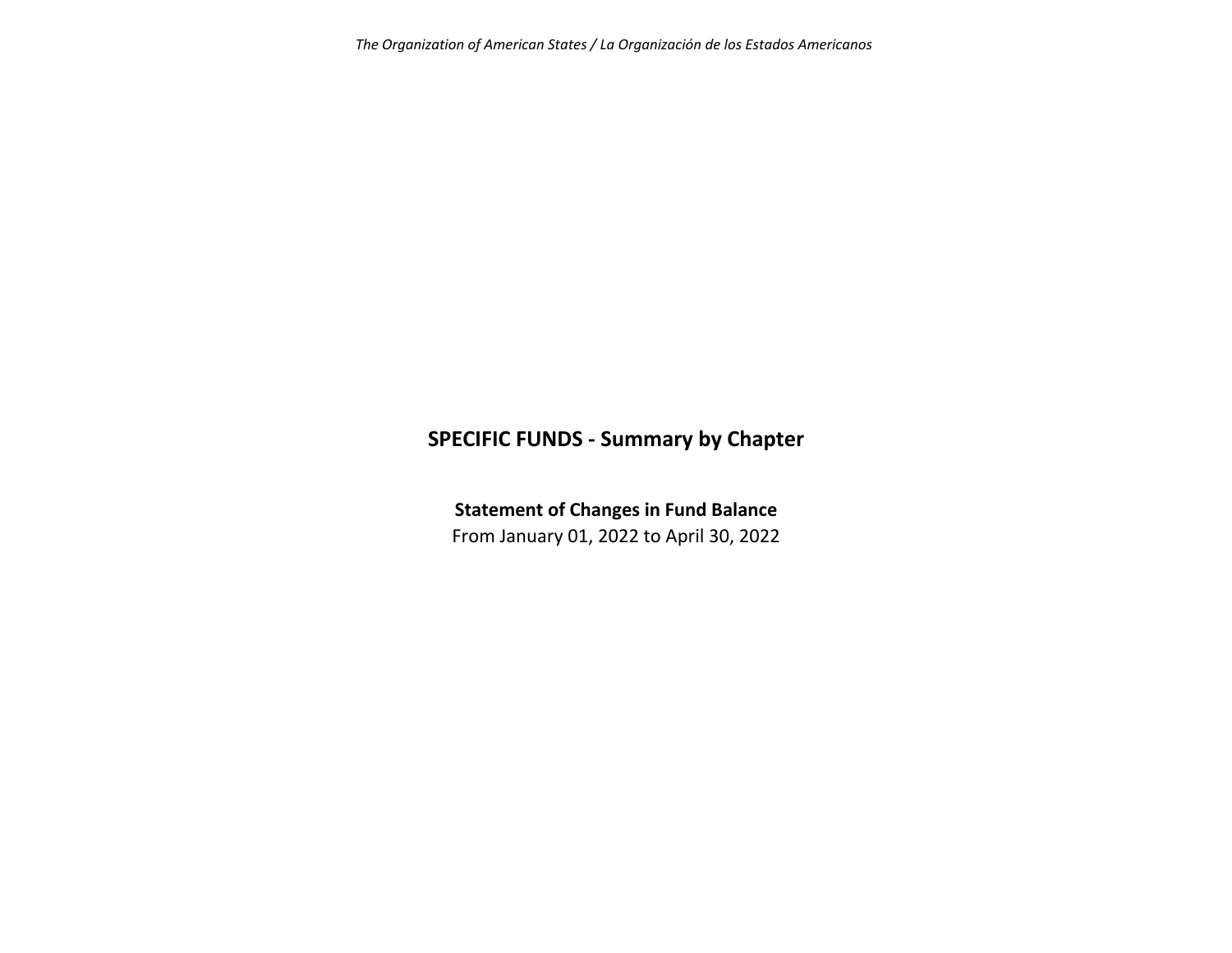## SPECIFIC FUNDS ‐ Summary by Chapter (in USD)

|                                                             | Cash Balance  |               |                          |                          | Returns & Other          |              |             | Cash Balance  |             | Fund Balance  |
|-------------------------------------------------------------|---------------|---------------|--------------------------|--------------------------|--------------------------|--------------|-------------|---------------|-------------|---------------|
| Chapter                                                     | Jan. 01, 2022 | Contributions | Transfers                | Interest                 | Income                   | Expenditures | Net Change  | Apr. 30, 2022 | Obligations | Apr. 30, 2022 |
|                                                             |               |               |                          |                          |                          |              |             |               |             |               |
| Chapter 1 - Secretary General                               | 18,999        | 2,099         | 56,989                   | $\sim$                   | $\overline{\phantom{a}}$ | 185,085      | (125, 997)  | (106,998)     | 44,976      | (151, 974)    |
| Chapter 2 - Assistant Secretary General                     | 158,299       | 157,906       | (40, 192)                | $\overline{\phantom{a}}$ | 1.196                    | 141,090      | (22, 180)   | 136,119       | 228,464     | (92, 345)     |
| Chapter 3 - Principal and Specialized Organs                | 2,956,774     | 2,792,517     | 208,543                  | $\sim$                   | (70, 156)                | 2,965,145    | (34, 241)   | 2,922,534     | 2,678,259   | 244,275       |
| Chapter 4 - Strategic Counsel for Org Dev & Man for Results | 21,349        | 966           | (12, 443)                |                          |                          |              | (11, 477)   | 9,873         | 272         | 9,601         |
| Chapter 5 - Secretariat for Access to Rights and Equity     | 3,321,211     | 171,610       | (64, 723)                | $\overline{\phantom{0}}$ | $\overline{\phantom{a}}$ | 1,174,554    | (1,067,668) | 2,253,543     | 697,683     | 1,555,861     |
| Chapter 6 - Secretariat for Strengthening Democracy         | 5,873,860     | 5,560,707     | 685,513                  | $\sim$                   | (685, 152)               | 4,492,828    | 1,068,240   | 6,942,100     | 3,325,062   | 3,617,038     |
| Chapter 7 - Executive Secretariat for Integral Development  | 9,719,410     | 1,244,284     | (7, 294)                 | $\sim$                   | (544, 468)               | 1,687,101    | (994, 578)  | 8,724,832     | 1,432,971   | 7,291,860     |
| Chapter 8 - Secretariat for Multidimensional Security       | 26,807,505    | 4,573,451     | (38, 696)                | 1,439                    | (37, 841)                | 5,253,910    | (755, 557)  | 26,051,948    | 7,430,327   | 18,621,621    |
| Chapter 9 - Secretariat for Hemispheric Affairs             | (223, 471)    | 995,725       | 38,752                   | $-$                      | 5.251                    | 601,572      | 438,156     | 214,685       | 549,585     | (334, 899)    |
| Chapter 10 - Secretariat for Legal Affairs                  | 1,552,376     | 17,023        | (8, 352)                 | $\overline{\phantom{a}}$ |                          | 136,521      | (127, 850)  | 1,424,526     | 245,031     | 1,179,495     |
| Chapter 11 - Secretariat for Administration and Finance     | (39, 711)     | 72,699        | (3, 712)                 | $\overline{\phantom{0}}$ | (13, 355)                | 103,611      | (47,980)    | (87, 691)     | 116,755     | (204, 445)    |
| Chapter 12 - Basic Infrastructure and Common Costs          | 4,940         |               |                          | $\sim$                   | $\sim$                   | 4,485        | (4, 485)    | 455           |             | -455          |
| Chapter 13 - Compliance Oversight Management Bodies         | 8,738         | 15,750        | $\overline{\phantom{0}}$ | $\overline{\phantom{0}}$ | $\overline{\phantom{a}}$ | 18,267       | (2,517)     | 6,222         | 8,721       | (2, 499)      |
| Other                                                       | 15,334,075    | 346,377       | (774, 866)               |                          | (194, 534)               |              | (623, 023)  | 14,711,051    | 91,587      | 14,619,465    |
| <b>GRAND TOTAL</b>                                          | 65,514,354    | 15,951,113    | 39,520                   | 1.439                    | (1,539,059)              | 16,764,169   | (2,311,156) | 63,203,198    | 16,849,690  | 46,353,508    |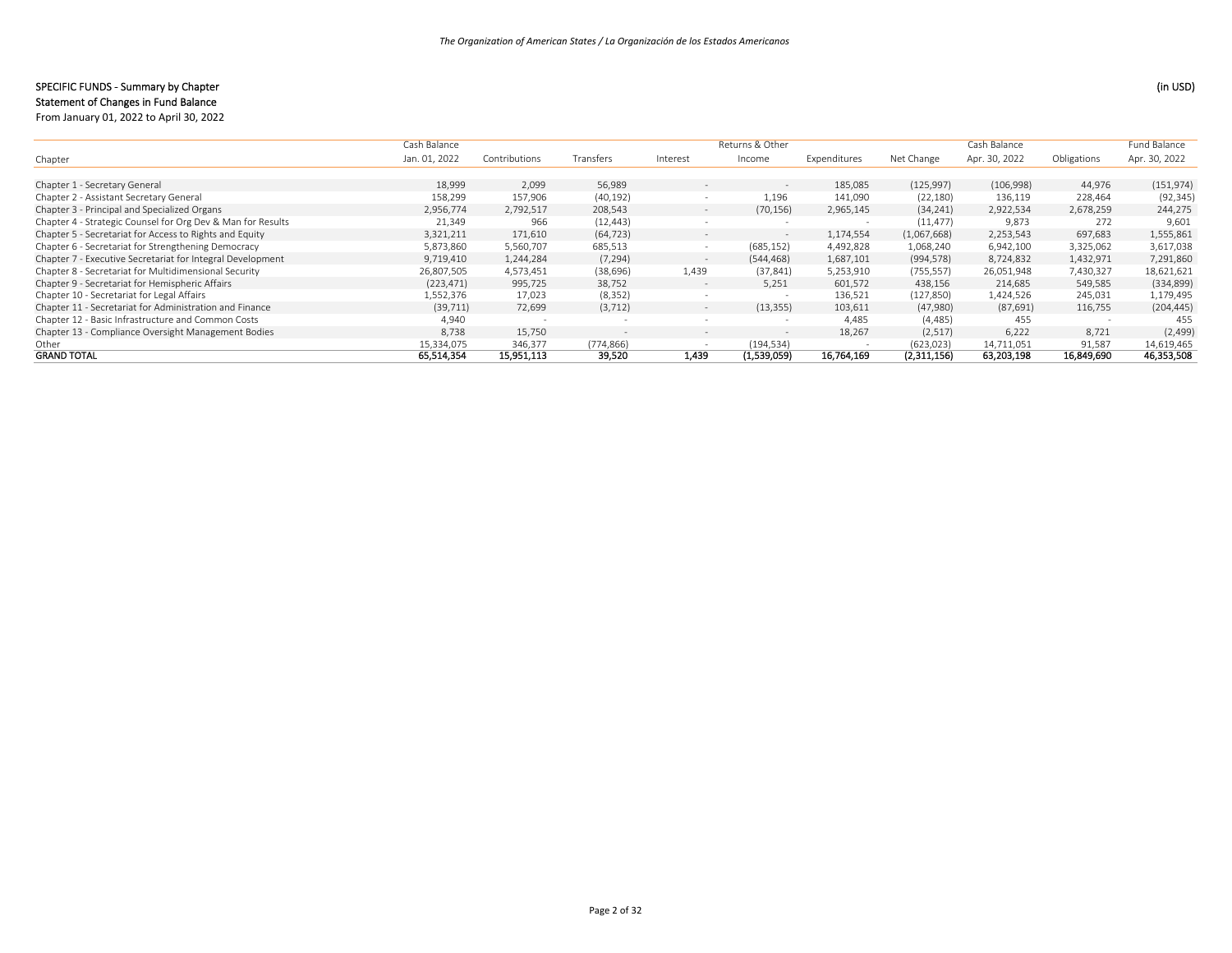*The Organization of American States / La Organización de los Estados Americanos*

# **SPECIFIC FUNDS ‐ Summary by Chapter and Subprogram**

**Statement of Changes in Fund Balance** From January 01, 2022 to April 30, 2022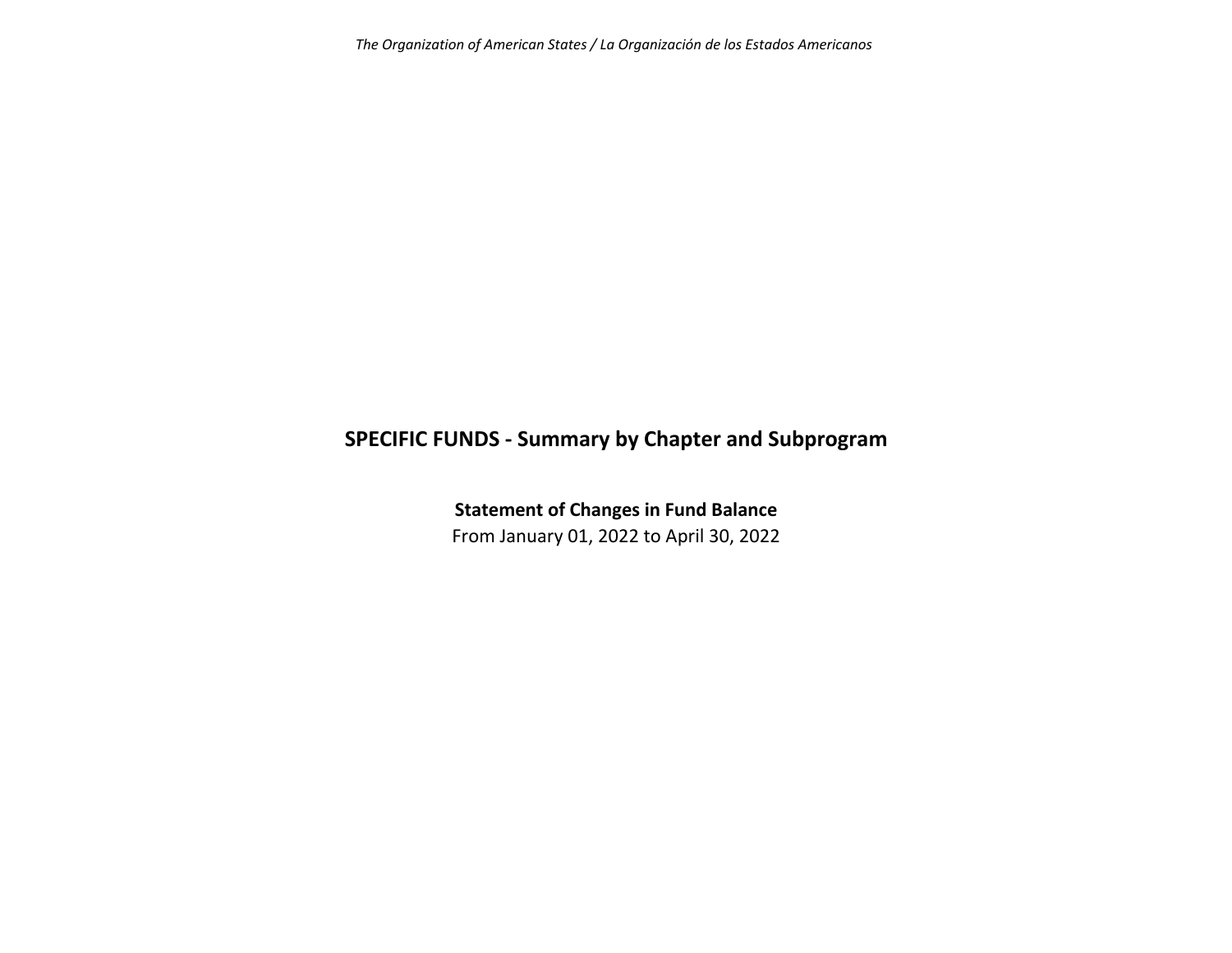Returns & Other

Cash Balance

## SPECIFIC FUNDS ‐ Summary by Chapter and Subprogram (in USD)

# Statement of Changes in Fund Balance

From January 01, 2022 to April 30, 2022

|                                                                                        | Cash Balance  |               |            |          | Returns & Other |              |               | Cash Balance  |             | Fund Balance  |
|----------------------------------------------------------------------------------------|---------------|---------------|------------|----------|-----------------|--------------|---------------|---------------|-------------|---------------|
| Chapter / Subprogram                                                                   | Jan. 01. 2022 | Contributions | Transfers  | Interest | Income          | Expenditures | Net Change    | Apr. 30, 2022 | Obligations | Apr. 30, 2022 |
| <b>CHAPTER 1 - SECRETARY GENERAL</b>                                                   |               |               |            |          |                 |              |               |               |             |               |
| Office of the Secretary General (14A)                                                  | 18,999        | 2,099         | 56,989     |          |                 | 185,085      | (125, 997)    | (106,998)     | 44,976      | (151, 974)    |
|                                                                                        |               |               |            |          |                 |              |               |               |             |               |
| CHAPTER 2 - ASSISTANT SECRETARY GENERAL                                                |               |               |            |          |                 |              |               |               |             |               |
| Office of the Assistant Secretary General (24A)                                        | (348, 200)    | 5,088         |            |          |                 | 832          | 4,256         | (343, 944)    | 1,387       | (345, 331)    |
| Office of the Secretariat of the General Assembly, the Meeting of Consultation, the    |               |               |            |          |                 |              |               |               |             |               |
| Permanent Council, and Subsidiary Bodies (24B)                                         | 464           |               |            |          |                 |              |               | 464           | 14          | 450           |
| Coordinating Office for the Offices and Units of the General Secretariat in the Member |               |               |            |          |                 |              |               |               |             |               |
| States (24C)                                                                           | 406,679       | 152,818       |            |          | 1,196           | 131,042      | 22,972        | 429,650       | 218,247     | 211,404       |
| Conferences and Meetings (24D)                                                         | 51,163        | $\sim$        | (40, 192)  | $\sim$   |                 |              | (40, 192)     | 10,971        | 179         | 10,793        |
| Regular sessions of the General Assembly (24E)                                         | 48,047        |               |            |          |                 | 9,216        | (9,216)       | 38,831        | 8,637       | 30,194        |
| Permanent Council meetings (24F)                                                       | 147           |               |            |          |                 |              |               | 147           |             | 147           |
| <b>TOTAL CHAPTER 2</b>                                                                 | 158,299       | 157,906       | (40, 192)  | $\sim$   | 1,196           | 141,090      | (22, 180)     | 136,119       | 228,464     | (92, 345)     |
|                                                                                        |               |               |            |          |                 |              |               |               |             |               |
| <b>CHAPTER 3 - PRINCIPAL AND SPECIALIZED ORGANS</b>                                    |               |               |            |          |                 |              |               |               |             |               |
| Executive Secretariat of the Inter-American Commission on Human Rights (IACHR) (34B)   | 947,540       | 2,288,623     | 213,569    |          | (70, 156)       | 2,663,779    | (231, 743)    | 715,797       | 2,440,374   | (1, 724, 577) |
| Secretariat of the Inter-American Commission of Women (CIM) (34C)                      | 479,418       | 241,916       |            |          |                 | 196,080      | 45,835        | 525,254       | 197,238     | 328,016       |
| Office of the Director General of the Inter-American Children's Institute (34D)        | 54,429        | 1,460         | (5,026)    |          |                 |              | (3, 566)      | 50,862        |             | 50,862        |
| Inter-American Juridical Committee (CJI) (34E)                                         | 12.000        |               |            |          |                 |              |               | 12,000        |             | 12,000        |
| Secretariat of the Inter-American Telecommunication Commission (CITEL) (34F)           | 1.463.387     | 260.518       |            |          |                 | 105.285      | 155.233       | 1.618.620     | 40.646      | 1,577,974     |
| <b>TOTAL CHAPTER 3</b>                                                                 | 2,956,774     | 2,792,517     | 208,543    | $\sim$   | (70, 156)       | 2,965,145    | (34, 241)     | 2,922,534     | 2,678,259   | 244,275       |
|                                                                                        |               |               |            |          |                 |              |               |               |             |               |
| CHAPTER 4 - STRATEGIC COUNSEL FOR ORG DEV & MAN FOR RESULTS                            |               |               |            |          |                 |              |               |               |             |               |
| Office of the Strategic Counsel for Organizational Development and Management for      |               |               |            |          |                 |              |               |               |             |               |
| Results (44A)                                                                          | 4,654         |               |            |          |                 |              |               | 4,654         | 271         | 4,383         |
| Department of Press and Communication (44C)                                            | 155           | 966           |            |          |                 |              | 966           | 1,121         | $\sim$      | 1,121         |
| Department of External and Institutional Relations (44E)                               | 16,540        |               | (12, 443)  |          |                 |              | (12, 443)     | 4.097         |             | 4,097         |
| <b>TOTAL CHAPTER 4</b>                                                                 | 21.349        | 966           | (12, 443)  | $\sim$   | 4               | $\sim$       | (11, 477)     | 9,873         | 272         | 9,601         |
|                                                                                        |               |               |            |          |                 |              |               |               |             |               |
| CHAPTER 5 - SECRETARIAT FOR ACCESS TO RIGHTS AND EQUITY                                |               |               |            |          |                 |              |               |               |             |               |
| Secretariat for Access to Rights and Equity (54A)                                      | 4,950         |               |            |          |                 |              |               | 4,950         | 650         | 4,300         |
| Department of Social Inclusion (54B)                                                   | 3,316,261     | 171.610       | (64, 723)  |          |                 | 1,174,554    | (1,067,668)   | 2,248,593     | 697.033     | 1,551,561     |
| <b>TOTAL CHAPTER 5</b>                                                                 | 3,321,211     | 171,610       | (64, 723)  |          |                 | 1,174,554    | (1,067,668)   | 2,253,543     | 697,683     | 1,555,861     |
|                                                                                        |               |               |            |          |                 |              |               |               |             |               |
| CHAPTER 6 - SECRETARIAT FOR STRENGTHENING DEMOCRACY                                    |               |               |            |          |                 |              |               |               |             |               |
| Secretariat for Strengthening Democracy (64A)                                          | 478,615       | 616,290       | (611)      |          | 684             | 397,523      | 218,840       | 697,454       | 346,274     | 351,181       |
| Department of Electoral Cooperation and Observation (64C)                              | (1, 387, 381) | 3.048.369     | 450.494    |          | 32              | 1,028,444    | 2,470,450     | 1.083.070     | 627,624     | 455.446       |
| Department of Sustainable Democracy and Special Missions (64D)                         | 6,782,626     | 1,896,048     | 235,631    |          | (685, 868)      | 3,066,861    | (1,621,050)   | 5,161,576     | 2,351,165   | 2,810,411     |
| <b>TOTAL CHAPTER 6</b>                                                                 | 5,873,860     | 5.560.707     | 685.513    |          | (685, 152)      | 4.492.828    | 1,068,240     | 6.942.100     | 3,325,062   | 3.617.038     |
|                                                                                        |               |               |            |          |                 |              |               |               |             |               |
| CHAPTER 7 - EXECUTIVE SECRETARIAT FOR INTEGRAL DEVELOPMENT                             |               |               |            |          |                 |              |               |               |             |               |
| Executive Secretariat for Integral Development (74A)                                   | 2,517,794     | 12,000        | (737, 311) |          | (542, 185)      | 21,429       | (1, 288, 925) | 1,228,868     | 10,261      | 1,218,607     |
| Department of Economic Development (74C)                                               | 2.716.672     |               | 720,028    |          | (2,693)         | 185,509      | 531,826       | 3,248,498     | 202,807     | 3,045,691     |
| Department of Human Development, Education, and Employment (74D)                       | 1,068,960     | 238,388       | 36,087     |          |                 | 319,098      | (44, 624)     | 1,024,337     | 162,347     | 861,990       |
| CIDI Ministerial and Inter-American Committee meetings (74F)                           | 49,300        |               | (26,097)   | $\sim$   |                 |              | (26,097)      | 23,202        | $\sim$      | 23,202        |
| Secretariat of the Inter-American Committee on Ports (74G)                             | 806,153       | 113,652       |            |          |                 | 143,506      | (29, 854)     | 776,298       | 160,359     | 615,939       |
| Department of Sustainable Development (74I)                                            | 2,560,531     | 880,245       |            | $\sim$   | 410             | 1,017,558    | (136, 903)    | 2,423,628     | 897,197     | 1,526,431     |
| <b>TOTAL CHAPTER 7</b>                                                                 | 9,719,410     | 1,244,284     | (7, 294)   | $\sim$   | (544, 468)      | 1,687,101    | (994, 578)    | 8,724,832     | 1,432,971   | 7,291,860     |
|                                                                                        |               |               |            |          |                 |              |               |               |             |               |
| CHAPTER 8 - SECRETARIAT FOR MULTIDIMENSIONAL SECURITY                                  |               |               |            |          |                 |              |               |               |             |               |
| Secretariat for Multidimensional Security (84A)                                        | 1,566         |               |            |          |                 |              |               | 1,566         | 430         | 1,136         |
| Secretariat of the Inter-American Committee against Terrorism (CICTE) (84D)            | 3,259,904     | 2,127,720     |            | ÷        | 1,215           | 1,418,366    | 710,570       | 3,970,473     | 1,800,154   | 2,170,319     |
| Department of Public Security (84E)                                                    | (793, 782)    | 1,347,795     | (1, 396)   |          | (39, 313)       | 1,448,826    | (141, 740)    | (935, 522)    | 1,237,378   | (2, 172, 900) |
| Multidimensional security meetings (84F)                                               | 128,117       |               |            |          |                 | 600          | (600)         | 127,517       | 2,250       | 125,267       |
| Executive Secretariat of the Inter-American Drug Abuse Control Commission              |               |               |            |          |                 |              |               |               |             |               |
| (CICAD) (84G)                                                                          | 19,310,013    | 1,089,935     | (37, 300)  | 1,439    | 257             | 2,088,303    | (1,033,972)   | 18,276,041    | 4,093,503   | 14,182,538    |
| Department against Transnational Organized Crime (84H)                                 | 4.901.687     | 8.000         |            |          |                 | 297,814      | (289, 814)    | 4.611.873     | 296,612     | 4,315,261     |
| <b>TOTAL CHAPTER 8</b>                                                                 | 26.807.505    | 4,573,451     | (38.696)   | 1.439    | (37.841)        | 5.253.910    | (755, 557)    | 26.051.948    | 7.430.327   | 18,621,621    |
|                                                                                        |               |               |            |          |                 |              |               |               |             |               |

 $\overline{C}$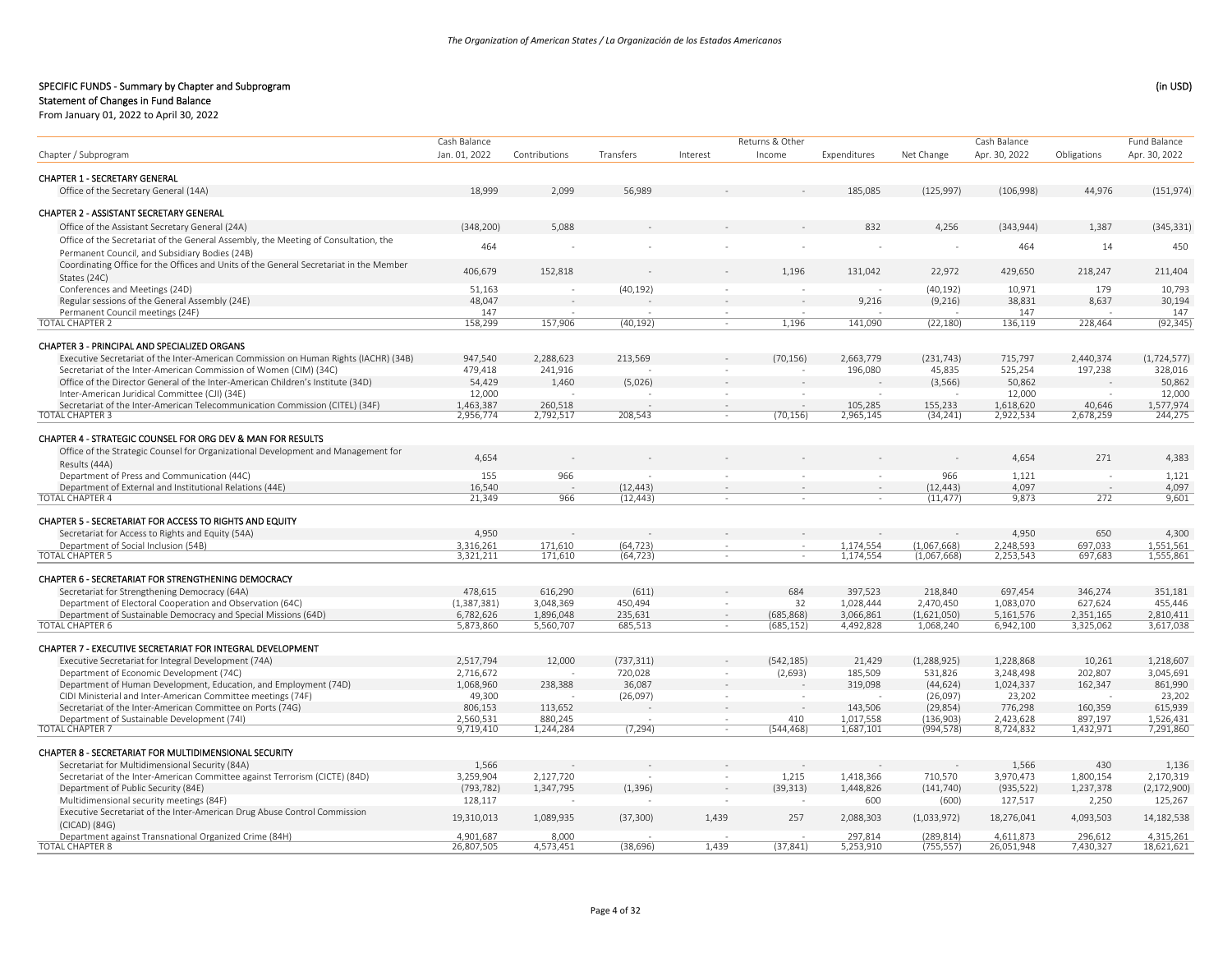Returns & Other

Cash Balance

## SPECIFIC FUNDS ‐ Summary by Chapter and Subprogram (in USD)

# Statement of Changes in Fund Balance

From January 01, 2022 to April 30, 2022

| Jan. 01, 2022<br>310,606<br>1,824 | Contributions<br>184,133                                                      | Transfers  | Interest           | Income      | Expenditures             | Net Change               | Apr. 30, 2022 | Obligations              | Apr. 30, 2022 |
|-----------------------------------|-------------------------------------------------------------------------------|------------|--------------------|-------------|--------------------------|--------------------------|---------------|--------------------------|---------------|
|                                   |                                                                               |            |                    |             |                          |                          |               |                          |               |
|                                   |                                                                               |            |                    |             |                          |                          |               |                          |               |
|                                   |                                                                               | 40,184     |                    |             | 142,302                  | 82,015                   | 392,620       | 58,506                   | 334,114       |
|                                   | 20,000                                                                        | (1, 432)   |                    |             | 4.925                    | 13,643                   | 15.466        | 4,904                    | 10,562        |
| 16,374                            | 2,758                                                                         |            | $\sim$             | 5,651       | 15,079                   | (6,670)                  | 9,704         | 3,949                    | 5,755         |
| (574, 619)                        | 788,314                                                                       |            |                    | (400)       | 435,257                  | 352,657                  | (221, 962)    | 482,220                  | (704, 183)    |
| 22,345                            | 521                                                                           | $\sim$     | $\sim$             | $\sim$      | 4.009                    | (3,488)                  | 18,857        | -5                       | 18,852        |
| (223, 471)                        | 995,725                                                                       |            | $\sim$             | 5,251       | 601,572                  | 438,156                  | 214,685       | 549,585                  | (334, 899)    |
|                                   |                                                                               |            |                    |             |                          |                          |               |                          |               |
| 700                               |                                                                               |            |                    |             |                          |                          | 700           | 410                      | 290           |
|                                   | 17,023                                                                        |            |                    | $\sim$      | 136,521                  | (127, 850)               | 1,423,826     | 244,621                  | 1,179,204     |
|                                   | 17,023                                                                        | (8, 352)   |                    |             | 136,521                  | (127, 850)               | 1,424,526     | 245,031                  | 1,179,495     |
|                                   |                                                                               |            |                    |             |                          |                          |               |                          |               |
| 30,655                            | 72,699                                                                        |            |                    |             | 36,219                   | 36,480                   | 67,135        | 65,005                   | 2,130         |
| (70, 366)                         |                                                                               | (3, 712)   | $\sim$             | (13, 355)   | 67,392                   |                          | (154, 826)    | 51,750                   | (206, 576)    |
| (39, 711)                         | 72,699                                                                        | (3, 712)   |                    | (13, 355)   | 103,611                  | (47,980)                 | (87, 691)     | 116,755                  | (204, 445)    |
|                                   |                                                                               |            |                    |             |                          |                          |               |                          |               |
| 4,940                             |                                                                               |            |                    |             | 4,485                    | (4, 485)                 | 455           |                          | 455           |
|                                   |                                                                               |            |                    |             |                          |                          |               |                          |               |
| 8.738                             | 15,750                                                                        |            |                    |             | 18,267                   | (2,517)                  | 6,222         | 8,721                    | (2,499)       |
|                                   |                                                                               |            |                    |             |                          |                          |               |                          |               |
|                                   |                                                                               |            |                    | 29,137      | $\sim$                   | 29,137                   | 4,257,928     | 91,587                   | 4,166,341     |
| 221,116                           |                                                                               |            |                    |             | $\sim$                   | $\overline{\phantom{a}}$ | 221,116       | $\sim$                   | 221,116       |
| 96,419                            | $\overline{\phantom{a}}$                                                      |            |                    | $\sim$      | $\sim$                   | $\overline{\phantom{a}}$ | 96,419        | $\overline{\phantom{a}}$ | 96,419        |
| 165,883                           |                                                                               |            |                    |             |                          |                          | 165,883       |                          | 165,883       |
| 25,683                            | $\overline{\phantom{a}}$                                                      | $\sim$     | $\sim$             | (1,998)     | $\sim$                   | (1,998)                  | 23,685        |                          | 23,685        |
| 80,368                            |                                                                               |            |                    | (87)        |                          | (87)                     | 80,281        |                          | 80,281        |
|                                   | 346,377                                                                       | (774, 866) | $\sim$             | (221, 586)  | $\sim$                   | (650, 075)               | 9,865,739     | $\sim$                   | 9,865,739     |
|                                   | 346.377                                                                       | (774, 866) |                    | (194, 534)  | $\overline{\phantom{a}}$ | (623, 023)               | 14,711,051    | 91,587                   | 14,619,465    |
|                                   | 15,951,113                                                                    | 39,520     | 1,439              | (1,539,059) | 16,764,169               | (2,311,156)              | 63,203,198    | 16,849,690               | 46,353,508    |
|                                   | 1,551,676<br>1,552,376<br>4,228,791<br>10,515,814<br>15,334,075<br>65,514,354 |            | 38,752<br>(8, 352) |             |                          |                          | (84, 459)     |                          |               |

Cash Balance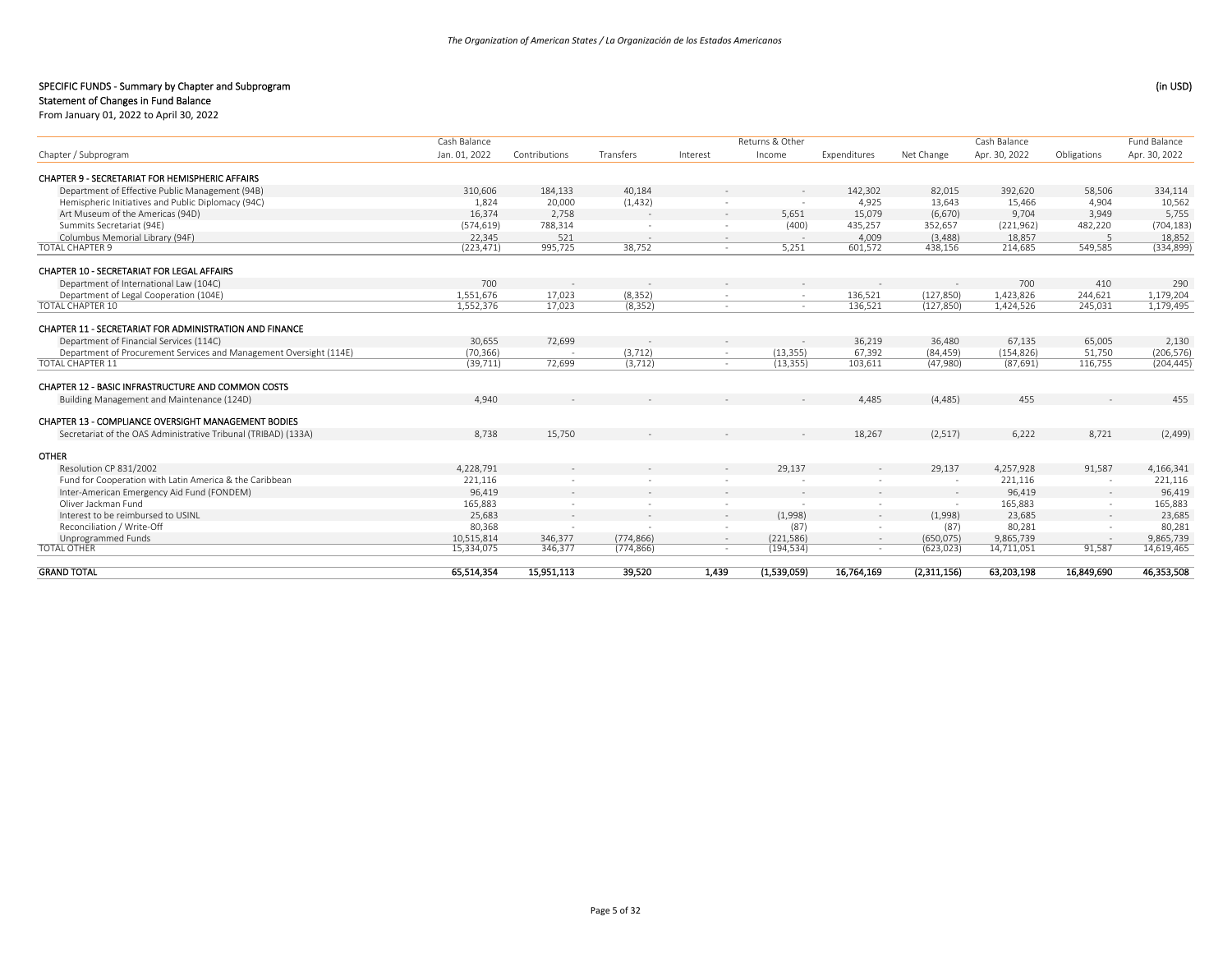*The Organization of American States / La Organización de los Estados Americanos*

# **SPECIFIC FUNDS ‐ By Activity**

**Statement of Changes in Fund Balance**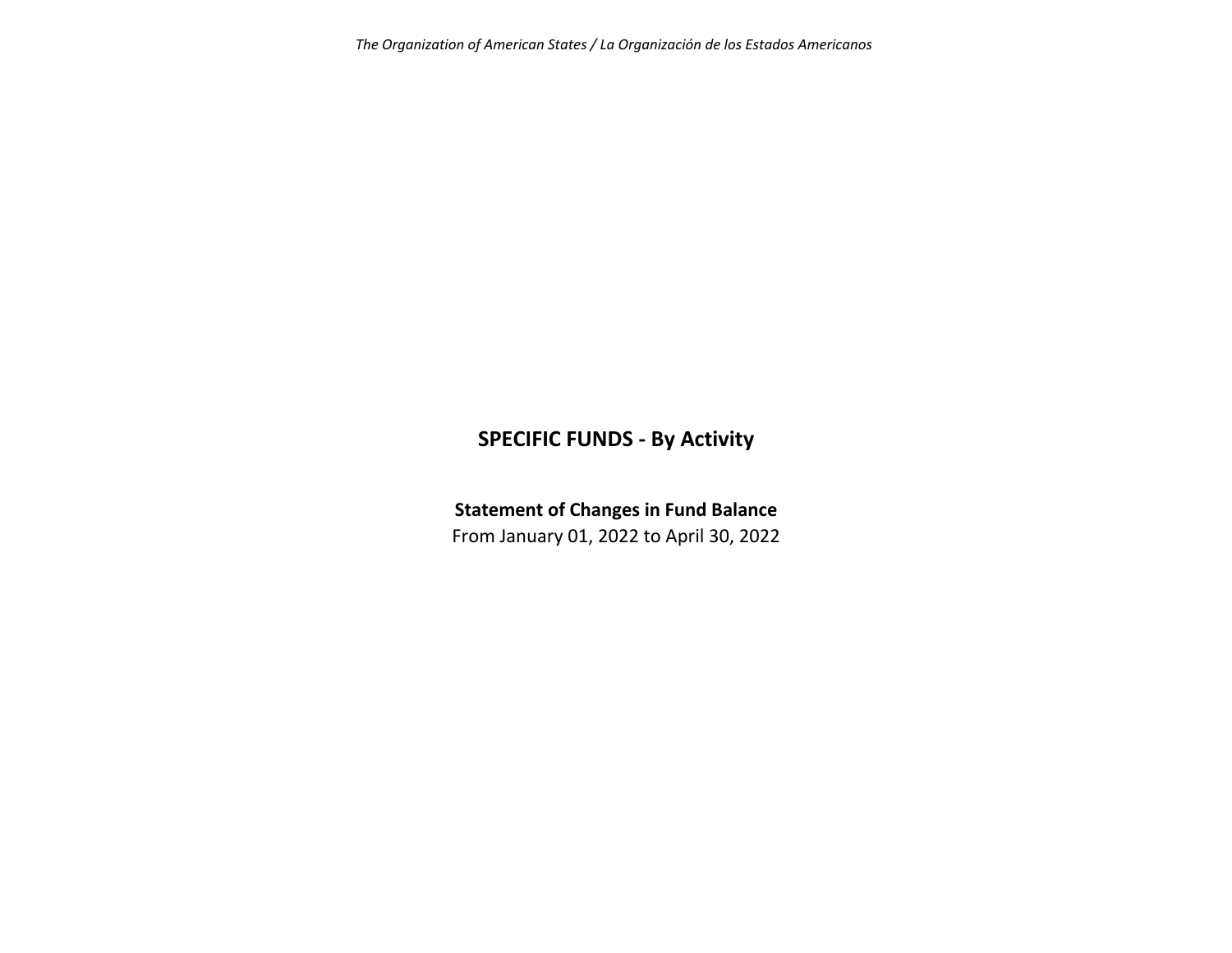#### Statement of Changes in Fund Balance

From January 01, 2022 to April 30, 2022

| Jan. 01, 2022<br>Apr. 30, 2022<br>Net Change<br>Apr. 30, 2022<br>Obligations<br>Contributions<br>Transfers<br>Interest<br>Income<br>Expenditures<br><b>CHAPTER 1 - SECRETARY GENERAL</b><br>Office of the Secretary General (14A)<br>Conference HR in Cuba<br>4,899<br>4,899<br>4,899<br>45<br>Conference Venezuela Crisis<br>45<br>45<br>$\sim$<br>$\sim$<br>$\sim$<br>162,705<br>56,989<br>25,409<br>31,580<br>194,285<br>6,000<br>188,285<br>Fighting Authoritarianism<br>High Level Mission - Venezuela<br>(106, 345)<br>(106, 345)<br>(106, 345)<br>$\ddot{\phantom{1}}$<br>$\sim$<br>$\sim$<br>Humanitarian Aid for Ven.<br>339,314<br>159,404<br>179,910<br>169,410<br>(159, 404)<br>10,500<br>Observatory of Democracy<br>35,532<br>35,532<br>28,400<br>7,132<br>$\sim$<br>$\sim$<br>$\sim$<br>$\sim$<br>Operations of Emb. Of Ven.<br>6<br>6<br>6<br>2,099<br>273<br>SG Events<br>157<br>1,983<br>1,983<br>1,826<br>÷.<br>$\sim$<br>$\sim$<br>Venezuela Crisis<br>314<br>30<br>284<br>314<br>Working Group on Venezuela<br>(417, 627)<br>(417, 627)<br>(417, 627)<br>$\sim$<br>$\mathbf{r}$<br>$\sim$<br>$\sim$<br>$\sim$<br>$\sim$<br><b>TOTAL CHAPTER 1</b><br>185,085<br>(151, 974)<br>18,999<br>2,099<br>56,989<br>(125, 997)<br>(106, 998)<br>44,976<br>$\sim$<br>$\sim$<br>Office of the Assistant Secretary General (24A)<br>Black History Month Event 2017<br>1,547<br>1,547<br>1,547<br>Honduras - El Salvador Military Observation<br>(363,508)<br>(363,508)<br>(363, 508)<br>$\sim$<br>5,088<br>832<br><b>MOAS Program</b><br>13,761<br>4,256<br>18,017<br>1,387<br>16,630<br>$\sim$<br>$\sim$<br>$\sim$<br>Total Subprogram (24A)<br>(348, 200)<br>5,088<br>832<br>4,256<br>(343, 944)<br>1,387<br>(345, 331)<br>$\sim$<br>$\sim$<br>$\sim$<br>Office of the Secretariat of the General Assembly, the Meeting of Consultation, the Permanent Council, and Subsidiary Bodies (24B)<br>464<br>14<br>450<br>Unprogrammed Conferences<br>464<br>Coordinating Office for the Offices and Units of the General Secretariat in the Member States (24C)<br>COGSMS Ext. Space Share<br>1,500<br>1,500<br>2,128<br>628<br>2,128<br>COGSMS Knowledge Management<br>6,078<br>6,920<br>842<br>(842)<br>6,032<br>46<br>17,622<br>(285)<br>Commun Driven Develop COGSMS<br>(17, 622)<br>17,622<br>285<br>Cost Sharing Space Bahamas<br>1,314<br>1,314<br>1,314<br>$\sim$<br>$\sim$<br>$\overline{\phantom{a}}$<br>$\sim$<br>in 1919.<br>$\sim$<br>234<br>234<br>Cost Sharing Space Belize<br>234<br>Cost Sharing Space Costa Rica<br>2,248<br>876<br>1,372<br>2,248<br>$\sim$<br>$\sim$<br>$\sim$<br>$\sim$<br>$\sim$<br>131,024<br>1,196<br>130,200<br>2,020<br>Offices in Member States (Fund 118)<br>414,742<br>416,763<br>210,903<br>205,859<br>$\sim$<br>Service Agreement OGSMS PADF<br>886<br>886<br>150<br>737<br>$\sim$<br>$\sim$<br>Small Grants Facility COGSMS<br>(2,672)<br>2,672<br>2,672<br>$\sim$<br>$\sim$<br>$\sim$<br>÷.<br>Total Subprogram (24C)<br>152,818<br>22,972<br>211,404<br>406,679<br>1,196<br>131,042<br>429,650<br>218,247<br>$\sim$<br>$\sim$<br>Conferences and Meetings (24D)<br>694<br>179<br>Conference & Meetings - Print Services<br>694<br>515<br>DADIN-X-Meeting A.D.R. Indigenous People<br>40,192<br>(40, 192)<br>(40, 192)<br>$\sim$<br>$\sim$<br>$\sim$<br>$\sim$<br>III Experts on Mutual Assistance Criminal Matters<br>6,292<br>6,292<br>6,292<br>3,727<br>REMJA X Work Group Meeting<br>3,727<br>3,727<br>$\sim$<br>$\sim$<br><b>VEN Multi Crisis</b><br>258<br>258<br>258<br>$\sim$<br>$\sim$<br>$\sim$<br>$\sim$<br>$\sim$<br>$\sim$<br>179<br>10,793<br>Total Subprogram (24D)<br>51,163<br>(40, 192)<br>(40, 192)<br>10,971<br>$\sim$<br>$\sim$<br>$\sim$<br>Regular sessions of the General Assembly (24E)<br>General Assembly 2019 Colombia<br>8,037<br>8,037<br>8,037<br>Regular Sessions of the 51 GA<br>40,010<br>9,216<br>30,794<br>8,637<br>22,157<br>(9,216)<br>$\sim$<br>$\sim$<br>$\overline{\phantom{a}}$<br>Total Subprogram (24E)<br>48.047<br>30.194<br>9,216<br>(9,216)<br>38,831<br>8,637<br>$\sim$<br>$\sim$<br>$\sim$<br>$\sim$<br>Permanent Council meetings (24F)<br>Meeting of Consultation 2019<br>147<br>147<br>147<br>158,299<br>136,119<br>(92, 345)<br>157,906<br>(40, 192)<br>1,196<br>141,090<br>(22, 180)<br>228,464<br>$\sim$ |                                         | Cash Balance |  | Returns & Other |  | Cash Balance | Fund Balance |
|------------------------------------------------------------------------------------------------------------------------------------------------------------------------------------------------------------------------------------------------------------------------------------------------------------------------------------------------------------------------------------------------------------------------------------------------------------------------------------------------------------------------------------------------------------------------------------------------------------------------------------------------------------------------------------------------------------------------------------------------------------------------------------------------------------------------------------------------------------------------------------------------------------------------------------------------------------------------------------------------------------------------------------------------------------------------------------------------------------------------------------------------------------------------------------------------------------------------------------------------------------------------------------------------------------------------------------------------------------------------------------------------------------------------------------------------------------------------------------------------------------------------------------------------------------------------------------------------------------------------------------------------------------------------------------------------------------------------------------------------------------------------------------------------------------------------------------------------------------------------------------------------------------------------------------------------------------------------------------------------------------------------------------------------------------------------------------------------------------------------------------------------------------------------------------------------------------------------------------------------------------------------------------------------------------------------------------------------------------------------------------------------------------------------------------------------------------------------------------------------------------------------------------------------------------------------------------------------------------------------------------------------------------------------------------------------------------------------------------------------------------------------------------------------------------------------------------------------------------------------------------------------------------------------------------------------------------------------------------------------------------------------------------------------------------------------------------------------------------------------------------------------------------------------------------------------------------------------------------------------------------------------------------------------------------------------------------------------------------------------------------------------------------------------------------------------------------------------------------------------------------------------------------------------------------------------------------------------------------------------------------------------------------------------------------------------------------------------------------------------------------------------------------------------------------------------------------------------------------------------------------------------------------------------------------------------------------------------------------------------------------------------------------------------------------------------------------------------------------------------------------------------------------------------------------------------------------------------------------------------------------------------------------------------------------------------|-----------------------------------------|--------------|--|-----------------|--|--------------|--------------|
|                                                                                                                                                                                                                                                                                                                                                                                                                                                                                                                                                                                                                                                                                                                                                                                                                                                                                                                                                                                                                                                                                                                                                                                                                                                                                                                                                                                                                                                                                                                                                                                                                                                                                                                                                                                                                                                                                                                                                                                                                                                                                                                                                                                                                                                                                                                                                                                                                                                                                                                                                                                                                                                                                                                                                                                                                                                                                                                                                                                                                                                                                                                                                                                                                                                                                                                                                                                                                                                                                                                                                                                                                                                                                                                                                                                                                                                                                                                                                                                                                                                                                                                                                                                                                                                                                                                        | Chapter / Subprogram / Activity         |              |  |                 |  |              |              |
|                                                                                                                                                                                                                                                                                                                                                                                                                                                                                                                                                                                                                                                                                                                                                                                                                                                                                                                                                                                                                                                                                                                                                                                                                                                                                                                                                                                                                                                                                                                                                                                                                                                                                                                                                                                                                                                                                                                                                                                                                                                                                                                                                                                                                                                                                                                                                                                                                                                                                                                                                                                                                                                                                                                                                                                                                                                                                                                                                                                                                                                                                                                                                                                                                                                                                                                                                                                                                                                                                                                                                                                                                                                                                                                                                                                                                                                                                                                                                                                                                                                                                                                                                                                                                                                                                                                        |                                         |              |  |                 |  |              |              |
|                                                                                                                                                                                                                                                                                                                                                                                                                                                                                                                                                                                                                                                                                                                                                                                                                                                                                                                                                                                                                                                                                                                                                                                                                                                                                                                                                                                                                                                                                                                                                                                                                                                                                                                                                                                                                                                                                                                                                                                                                                                                                                                                                                                                                                                                                                                                                                                                                                                                                                                                                                                                                                                                                                                                                                                                                                                                                                                                                                                                                                                                                                                                                                                                                                                                                                                                                                                                                                                                                                                                                                                                                                                                                                                                                                                                                                                                                                                                                                                                                                                                                                                                                                                                                                                                                                                        |                                         |              |  |                 |  |              |              |
|                                                                                                                                                                                                                                                                                                                                                                                                                                                                                                                                                                                                                                                                                                                                                                                                                                                                                                                                                                                                                                                                                                                                                                                                                                                                                                                                                                                                                                                                                                                                                                                                                                                                                                                                                                                                                                                                                                                                                                                                                                                                                                                                                                                                                                                                                                                                                                                                                                                                                                                                                                                                                                                                                                                                                                                                                                                                                                                                                                                                                                                                                                                                                                                                                                                                                                                                                                                                                                                                                                                                                                                                                                                                                                                                                                                                                                                                                                                                                                                                                                                                                                                                                                                                                                                                                                                        |                                         |              |  |                 |  |              |              |
|                                                                                                                                                                                                                                                                                                                                                                                                                                                                                                                                                                                                                                                                                                                                                                                                                                                                                                                                                                                                                                                                                                                                                                                                                                                                                                                                                                                                                                                                                                                                                                                                                                                                                                                                                                                                                                                                                                                                                                                                                                                                                                                                                                                                                                                                                                                                                                                                                                                                                                                                                                                                                                                                                                                                                                                                                                                                                                                                                                                                                                                                                                                                                                                                                                                                                                                                                                                                                                                                                                                                                                                                                                                                                                                                                                                                                                                                                                                                                                                                                                                                                                                                                                                                                                                                                                                        |                                         |              |  |                 |  |              |              |
|                                                                                                                                                                                                                                                                                                                                                                                                                                                                                                                                                                                                                                                                                                                                                                                                                                                                                                                                                                                                                                                                                                                                                                                                                                                                                                                                                                                                                                                                                                                                                                                                                                                                                                                                                                                                                                                                                                                                                                                                                                                                                                                                                                                                                                                                                                                                                                                                                                                                                                                                                                                                                                                                                                                                                                                                                                                                                                                                                                                                                                                                                                                                                                                                                                                                                                                                                                                                                                                                                                                                                                                                                                                                                                                                                                                                                                                                                                                                                                                                                                                                                                                                                                                                                                                                                                                        |                                         |              |  |                 |  |              |              |
|                                                                                                                                                                                                                                                                                                                                                                                                                                                                                                                                                                                                                                                                                                                                                                                                                                                                                                                                                                                                                                                                                                                                                                                                                                                                                                                                                                                                                                                                                                                                                                                                                                                                                                                                                                                                                                                                                                                                                                                                                                                                                                                                                                                                                                                                                                                                                                                                                                                                                                                                                                                                                                                                                                                                                                                                                                                                                                                                                                                                                                                                                                                                                                                                                                                                                                                                                                                                                                                                                                                                                                                                                                                                                                                                                                                                                                                                                                                                                                                                                                                                                                                                                                                                                                                                                                                        |                                         |              |  |                 |  |              |              |
|                                                                                                                                                                                                                                                                                                                                                                                                                                                                                                                                                                                                                                                                                                                                                                                                                                                                                                                                                                                                                                                                                                                                                                                                                                                                                                                                                                                                                                                                                                                                                                                                                                                                                                                                                                                                                                                                                                                                                                                                                                                                                                                                                                                                                                                                                                                                                                                                                                                                                                                                                                                                                                                                                                                                                                                                                                                                                                                                                                                                                                                                                                                                                                                                                                                                                                                                                                                                                                                                                                                                                                                                                                                                                                                                                                                                                                                                                                                                                                                                                                                                                                                                                                                                                                                                                                                        |                                         |              |  |                 |  |              |              |
|                                                                                                                                                                                                                                                                                                                                                                                                                                                                                                                                                                                                                                                                                                                                                                                                                                                                                                                                                                                                                                                                                                                                                                                                                                                                                                                                                                                                                                                                                                                                                                                                                                                                                                                                                                                                                                                                                                                                                                                                                                                                                                                                                                                                                                                                                                                                                                                                                                                                                                                                                                                                                                                                                                                                                                                                                                                                                                                                                                                                                                                                                                                                                                                                                                                                                                                                                                                                                                                                                                                                                                                                                                                                                                                                                                                                                                                                                                                                                                                                                                                                                                                                                                                                                                                                                                                        |                                         |              |  |                 |  |              |              |
|                                                                                                                                                                                                                                                                                                                                                                                                                                                                                                                                                                                                                                                                                                                                                                                                                                                                                                                                                                                                                                                                                                                                                                                                                                                                                                                                                                                                                                                                                                                                                                                                                                                                                                                                                                                                                                                                                                                                                                                                                                                                                                                                                                                                                                                                                                                                                                                                                                                                                                                                                                                                                                                                                                                                                                                                                                                                                                                                                                                                                                                                                                                                                                                                                                                                                                                                                                                                                                                                                                                                                                                                                                                                                                                                                                                                                                                                                                                                                                                                                                                                                                                                                                                                                                                                                                                        |                                         |              |  |                 |  |              |              |
|                                                                                                                                                                                                                                                                                                                                                                                                                                                                                                                                                                                                                                                                                                                                                                                                                                                                                                                                                                                                                                                                                                                                                                                                                                                                                                                                                                                                                                                                                                                                                                                                                                                                                                                                                                                                                                                                                                                                                                                                                                                                                                                                                                                                                                                                                                                                                                                                                                                                                                                                                                                                                                                                                                                                                                                                                                                                                                                                                                                                                                                                                                                                                                                                                                                                                                                                                                                                                                                                                                                                                                                                                                                                                                                                                                                                                                                                                                                                                                                                                                                                                                                                                                                                                                                                                                                        |                                         |              |  |                 |  |              |              |
|                                                                                                                                                                                                                                                                                                                                                                                                                                                                                                                                                                                                                                                                                                                                                                                                                                                                                                                                                                                                                                                                                                                                                                                                                                                                                                                                                                                                                                                                                                                                                                                                                                                                                                                                                                                                                                                                                                                                                                                                                                                                                                                                                                                                                                                                                                                                                                                                                                                                                                                                                                                                                                                                                                                                                                                                                                                                                                                                                                                                                                                                                                                                                                                                                                                                                                                                                                                                                                                                                                                                                                                                                                                                                                                                                                                                                                                                                                                                                                                                                                                                                                                                                                                                                                                                                                                        |                                         |              |  |                 |  |              |              |
|                                                                                                                                                                                                                                                                                                                                                                                                                                                                                                                                                                                                                                                                                                                                                                                                                                                                                                                                                                                                                                                                                                                                                                                                                                                                                                                                                                                                                                                                                                                                                                                                                                                                                                                                                                                                                                                                                                                                                                                                                                                                                                                                                                                                                                                                                                                                                                                                                                                                                                                                                                                                                                                                                                                                                                                                                                                                                                                                                                                                                                                                                                                                                                                                                                                                                                                                                                                                                                                                                                                                                                                                                                                                                                                                                                                                                                                                                                                                                                                                                                                                                                                                                                                                                                                                                                                        |                                         |              |  |                 |  |              |              |
|                                                                                                                                                                                                                                                                                                                                                                                                                                                                                                                                                                                                                                                                                                                                                                                                                                                                                                                                                                                                                                                                                                                                                                                                                                                                                                                                                                                                                                                                                                                                                                                                                                                                                                                                                                                                                                                                                                                                                                                                                                                                                                                                                                                                                                                                                                                                                                                                                                                                                                                                                                                                                                                                                                                                                                                                                                                                                                                                                                                                                                                                                                                                                                                                                                                                                                                                                                                                                                                                                                                                                                                                                                                                                                                                                                                                                                                                                                                                                                                                                                                                                                                                                                                                                                                                                                                        |                                         |              |  |                 |  |              |              |
|                                                                                                                                                                                                                                                                                                                                                                                                                                                                                                                                                                                                                                                                                                                                                                                                                                                                                                                                                                                                                                                                                                                                                                                                                                                                                                                                                                                                                                                                                                                                                                                                                                                                                                                                                                                                                                                                                                                                                                                                                                                                                                                                                                                                                                                                                                                                                                                                                                                                                                                                                                                                                                                                                                                                                                                                                                                                                                                                                                                                                                                                                                                                                                                                                                                                                                                                                                                                                                                                                                                                                                                                                                                                                                                                                                                                                                                                                                                                                                                                                                                                                                                                                                                                                                                                                                                        |                                         |              |  |                 |  |              |              |
|                                                                                                                                                                                                                                                                                                                                                                                                                                                                                                                                                                                                                                                                                                                                                                                                                                                                                                                                                                                                                                                                                                                                                                                                                                                                                                                                                                                                                                                                                                                                                                                                                                                                                                                                                                                                                                                                                                                                                                                                                                                                                                                                                                                                                                                                                                                                                                                                                                                                                                                                                                                                                                                                                                                                                                                                                                                                                                                                                                                                                                                                                                                                                                                                                                                                                                                                                                                                                                                                                                                                                                                                                                                                                                                                                                                                                                                                                                                                                                                                                                                                                                                                                                                                                                                                                                                        | CHAPTER 2 - ASSISTANT SECRETARY GENERAL |              |  |                 |  |              |              |
|                                                                                                                                                                                                                                                                                                                                                                                                                                                                                                                                                                                                                                                                                                                                                                                                                                                                                                                                                                                                                                                                                                                                                                                                                                                                                                                                                                                                                                                                                                                                                                                                                                                                                                                                                                                                                                                                                                                                                                                                                                                                                                                                                                                                                                                                                                                                                                                                                                                                                                                                                                                                                                                                                                                                                                                                                                                                                                                                                                                                                                                                                                                                                                                                                                                                                                                                                                                                                                                                                                                                                                                                                                                                                                                                                                                                                                                                                                                                                                                                                                                                                                                                                                                                                                                                                                                        |                                         |              |  |                 |  |              |              |
|                                                                                                                                                                                                                                                                                                                                                                                                                                                                                                                                                                                                                                                                                                                                                                                                                                                                                                                                                                                                                                                                                                                                                                                                                                                                                                                                                                                                                                                                                                                                                                                                                                                                                                                                                                                                                                                                                                                                                                                                                                                                                                                                                                                                                                                                                                                                                                                                                                                                                                                                                                                                                                                                                                                                                                                                                                                                                                                                                                                                                                                                                                                                                                                                                                                                                                                                                                                                                                                                                                                                                                                                                                                                                                                                                                                                                                                                                                                                                                                                                                                                                                                                                                                                                                                                                                                        |                                         |              |  |                 |  |              |              |
|                                                                                                                                                                                                                                                                                                                                                                                                                                                                                                                                                                                                                                                                                                                                                                                                                                                                                                                                                                                                                                                                                                                                                                                                                                                                                                                                                                                                                                                                                                                                                                                                                                                                                                                                                                                                                                                                                                                                                                                                                                                                                                                                                                                                                                                                                                                                                                                                                                                                                                                                                                                                                                                                                                                                                                                                                                                                                                                                                                                                                                                                                                                                                                                                                                                                                                                                                                                                                                                                                                                                                                                                                                                                                                                                                                                                                                                                                                                                                                                                                                                                                                                                                                                                                                                                                                                        |                                         |              |  |                 |  |              |              |
|                                                                                                                                                                                                                                                                                                                                                                                                                                                                                                                                                                                                                                                                                                                                                                                                                                                                                                                                                                                                                                                                                                                                                                                                                                                                                                                                                                                                                                                                                                                                                                                                                                                                                                                                                                                                                                                                                                                                                                                                                                                                                                                                                                                                                                                                                                                                                                                                                                                                                                                                                                                                                                                                                                                                                                                                                                                                                                                                                                                                                                                                                                                                                                                                                                                                                                                                                                                                                                                                                                                                                                                                                                                                                                                                                                                                                                                                                                                                                                                                                                                                                                                                                                                                                                                                                                                        |                                         |              |  |                 |  |              |              |
|                                                                                                                                                                                                                                                                                                                                                                                                                                                                                                                                                                                                                                                                                                                                                                                                                                                                                                                                                                                                                                                                                                                                                                                                                                                                                                                                                                                                                                                                                                                                                                                                                                                                                                                                                                                                                                                                                                                                                                                                                                                                                                                                                                                                                                                                                                                                                                                                                                                                                                                                                                                                                                                                                                                                                                                                                                                                                                                                                                                                                                                                                                                                                                                                                                                                                                                                                                                                                                                                                                                                                                                                                                                                                                                                                                                                                                                                                                                                                                                                                                                                                                                                                                                                                                                                                                                        |                                         |              |  |                 |  |              |              |
|                                                                                                                                                                                                                                                                                                                                                                                                                                                                                                                                                                                                                                                                                                                                                                                                                                                                                                                                                                                                                                                                                                                                                                                                                                                                                                                                                                                                                                                                                                                                                                                                                                                                                                                                                                                                                                                                                                                                                                                                                                                                                                                                                                                                                                                                                                                                                                                                                                                                                                                                                                                                                                                                                                                                                                                                                                                                                                                                                                                                                                                                                                                                                                                                                                                                                                                                                                                                                                                                                                                                                                                                                                                                                                                                                                                                                                                                                                                                                                                                                                                                                                                                                                                                                                                                                                                        |                                         |              |  |                 |  |              |              |
|                                                                                                                                                                                                                                                                                                                                                                                                                                                                                                                                                                                                                                                                                                                                                                                                                                                                                                                                                                                                                                                                                                                                                                                                                                                                                                                                                                                                                                                                                                                                                                                                                                                                                                                                                                                                                                                                                                                                                                                                                                                                                                                                                                                                                                                                                                                                                                                                                                                                                                                                                                                                                                                                                                                                                                                                                                                                                                                                                                                                                                                                                                                                                                                                                                                                                                                                                                                                                                                                                                                                                                                                                                                                                                                                                                                                                                                                                                                                                                                                                                                                                                                                                                                                                                                                                                                        |                                         |              |  |                 |  |              |              |
|                                                                                                                                                                                                                                                                                                                                                                                                                                                                                                                                                                                                                                                                                                                                                                                                                                                                                                                                                                                                                                                                                                                                                                                                                                                                                                                                                                                                                                                                                                                                                                                                                                                                                                                                                                                                                                                                                                                                                                                                                                                                                                                                                                                                                                                                                                                                                                                                                                                                                                                                                                                                                                                                                                                                                                                                                                                                                                                                                                                                                                                                                                                                                                                                                                                                                                                                                                                                                                                                                                                                                                                                                                                                                                                                                                                                                                                                                                                                                                                                                                                                                                                                                                                                                                                                                                                        |                                         |              |  |                 |  |              |              |
|                                                                                                                                                                                                                                                                                                                                                                                                                                                                                                                                                                                                                                                                                                                                                                                                                                                                                                                                                                                                                                                                                                                                                                                                                                                                                                                                                                                                                                                                                                                                                                                                                                                                                                                                                                                                                                                                                                                                                                                                                                                                                                                                                                                                                                                                                                                                                                                                                                                                                                                                                                                                                                                                                                                                                                                                                                                                                                                                                                                                                                                                                                                                                                                                                                                                                                                                                                                                                                                                                                                                                                                                                                                                                                                                                                                                                                                                                                                                                                                                                                                                                                                                                                                                                                                                                                                        |                                         |              |  |                 |  |              |              |
|                                                                                                                                                                                                                                                                                                                                                                                                                                                                                                                                                                                                                                                                                                                                                                                                                                                                                                                                                                                                                                                                                                                                                                                                                                                                                                                                                                                                                                                                                                                                                                                                                                                                                                                                                                                                                                                                                                                                                                                                                                                                                                                                                                                                                                                                                                                                                                                                                                                                                                                                                                                                                                                                                                                                                                                                                                                                                                                                                                                                                                                                                                                                                                                                                                                                                                                                                                                                                                                                                                                                                                                                                                                                                                                                                                                                                                                                                                                                                                                                                                                                                                                                                                                                                                                                                                                        |                                         |              |  |                 |  |              |              |
|                                                                                                                                                                                                                                                                                                                                                                                                                                                                                                                                                                                                                                                                                                                                                                                                                                                                                                                                                                                                                                                                                                                                                                                                                                                                                                                                                                                                                                                                                                                                                                                                                                                                                                                                                                                                                                                                                                                                                                                                                                                                                                                                                                                                                                                                                                                                                                                                                                                                                                                                                                                                                                                                                                                                                                                                                                                                                                                                                                                                                                                                                                                                                                                                                                                                                                                                                                                                                                                                                                                                                                                                                                                                                                                                                                                                                                                                                                                                                                                                                                                                                                                                                                                                                                                                                                                        |                                         |              |  |                 |  |              |              |
|                                                                                                                                                                                                                                                                                                                                                                                                                                                                                                                                                                                                                                                                                                                                                                                                                                                                                                                                                                                                                                                                                                                                                                                                                                                                                                                                                                                                                                                                                                                                                                                                                                                                                                                                                                                                                                                                                                                                                                                                                                                                                                                                                                                                                                                                                                                                                                                                                                                                                                                                                                                                                                                                                                                                                                                                                                                                                                                                                                                                                                                                                                                                                                                                                                                                                                                                                                                                                                                                                                                                                                                                                                                                                                                                                                                                                                                                                                                                                                                                                                                                                                                                                                                                                                                                                                                        |                                         |              |  |                 |  |              |              |
|                                                                                                                                                                                                                                                                                                                                                                                                                                                                                                                                                                                                                                                                                                                                                                                                                                                                                                                                                                                                                                                                                                                                                                                                                                                                                                                                                                                                                                                                                                                                                                                                                                                                                                                                                                                                                                                                                                                                                                                                                                                                                                                                                                                                                                                                                                                                                                                                                                                                                                                                                                                                                                                                                                                                                                                                                                                                                                                                                                                                                                                                                                                                                                                                                                                                                                                                                                                                                                                                                                                                                                                                                                                                                                                                                                                                                                                                                                                                                                                                                                                                                                                                                                                                                                                                                                                        |                                         |              |  |                 |  |              |              |
|                                                                                                                                                                                                                                                                                                                                                                                                                                                                                                                                                                                                                                                                                                                                                                                                                                                                                                                                                                                                                                                                                                                                                                                                                                                                                                                                                                                                                                                                                                                                                                                                                                                                                                                                                                                                                                                                                                                                                                                                                                                                                                                                                                                                                                                                                                                                                                                                                                                                                                                                                                                                                                                                                                                                                                                                                                                                                                                                                                                                                                                                                                                                                                                                                                                                                                                                                                                                                                                                                                                                                                                                                                                                                                                                                                                                                                                                                                                                                                                                                                                                                                                                                                                                                                                                                                                        |                                         |              |  |                 |  |              |              |
|                                                                                                                                                                                                                                                                                                                                                                                                                                                                                                                                                                                                                                                                                                                                                                                                                                                                                                                                                                                                                                                                                                                                                                                                                                                                                                                                                                                                                                                                                                                                                                                                                                                                                                                                                                                                                                                                                                                                                                                                                                                                                                                                                                                                                                                                                                                                                                                                                                                                                                                                                                                                                                                                                                                                                                                                                                                                                                                                                                                                                                                                                                                                                                                                                                                                                                                                                                                                                                                                                                                                                                                                                                                                                                                                                                                                                                                                                                                                                                                                                                                                                                                                                                                                                                                                                                                        |                                         |              |  |                 |  |              |              |
|                                                                                                                                                                                                                                                                                                                                                                                                                                                                                                                                                                                                                                                                                                                                                                                                                                                                                                                                                                                                                                                                                                                                                                                                                                                                                                                                                                                                                                                                                                                                                                                                                                                                                                                                                                                                                                                                                                                                                                                                                                                                                                                                                                                                                                                                                                                                                                                                                                                                                                                                                                                                                                                                                                                                                                                                                                                                                                                                                                                                                                                                                                                                                                                                                                                                                                                                                                                                                                                                                                                                                                                                                                                                                                                                                                                                                                                                                                                                                                                                                                                                                                                                                                                                                                                                                                                        |                                         |              |  |                 |  |              |              |
|                                                                                                                                                                                                                                                                                                                                                                                                                                                                                                                                                                                                                                                                                                                                                                                                                                                                                                                                                                                                                                                                                                                                                                                                                                                                                                                                                                                                                                                                                                                                                                                                                                                                                                                                                                                                                                                                                                                                                                                                                                                                                                                                                                                                                                                                                                                                                                                                                                                                                                                                                                                                                                                                                                                                                                                                                                                                                                                                                                                                                                                                                                                                                                                                                                                                                                                                                                                                                                                                                                                                                                                                                                                                                                                                                                                                                                                                                                                                                                                                                                                                                                                                                                                                                                                                                                                        |                                         |              |  |                 |  |              |              |
|                                                                                                                                                                                                                                                                                                                                                                                                                                                                                                                                                                                                                                                                                                                                                                                                                                                                                                                                                                                                                                                                                                                                                                                                                                                                                                                                                                                                                                                                                                                                                                                                                                                                                                                                                                                                                                                                                                                                                                                                                                                                                                                                                                                                                                                                                                                                                                                                                                                                                                                                                                                                                                                                                                                                                                                                                                                                                                                                                                                                                                                                                                                                                                                                                                                                                                                                                                                                                                                                                                                                                                                                                                                                                                                                                                                                                                                                                                                                                                                                                                                                                                                                                                                                                                                                                                                        |                                         |              |  |                 |  |              |              |
|                                                                                                                                                                                                                                                                                                                                                                                                                                                                                                                                                                                                                                                                                                                                                                                                                                                                                                                                                                                                                                                                                                                                                                                                                                                                                                                                                                                                                                                                                                                                                                                                                                                                                                                                                                                                                                                                                                                                                                                                                                                                                                                                                                                                                                                                                                                                                                                                                                                                                                                                                                                                                                                                                                                                                                                                                                                                                                                                                                                                                                                                                                                                                                                                                                                                                                                                                                                                                                                                                                                                                                                                                                                                                                                                                                                                                                                                                                                                                                                                                                                                                                                                                                                                                                                                                                                        |                                         |              |  |                 |  |              |              |
|                                                                                                                                                                                                                                                                                                                                                                                                                                                                                                                                                                                                                                                                                                                                                                                                                                                                                                                                                                                                                                                                                                                                                                                                                                                                                                                                                                                                                                                                                                                                                                                                                                                                                                                                                                                                                                                                                                                                                                                                                                                                                                                                                                                                                                                                                                                                                                                                                                                                                                                                                                                                                                                                                                                                                                                                                                                                                                                                                                                                                                                                                                                                                                                                                                                                                                                                                                                                                                                                                                                                                                                                                                                                                                                                                                                                                                                                                                                                                                                                                                                                                                                                                                                                                                                                                                                        |                                         |              |  |                 |  |              |              |
|                                                                                                                                                                                                                                                                                                                                                                                                                                                                                                                                                                                                                                                                                                                                                                                                                                                                                                                                                                                                                                                                                                                                                                                                                                                                                                                                                                                                                                                                                                                                                                                                                                                                                                                                                                                                                                                                                                                                                                                                                                                                                                                                                                                                                                                                                                                                                                                                                                                                                                                                                                                                                                                                                                                                                                                                                                                                                                                                                                                                                                                                                                                                                                                                                                                                                                                                                                                                                                                                                                                                                                                                                                                                                                                                                                                                                                                                                                                                                                                                                                                                                                                                                                                                                                                                                                                        |                                         |              |  |                 |  |              |              |
|                                                                                                                                                                                                                                                                                                                                                                                                                                                                                                                                                                                                                                                                                                                                                                                                                                                                                                                                                                                                                                                                                                                                                                                                                                                                                                                                                                                                                                                                                                                                                                                                                                                                                                                                                                                                                                                                                                                                                                                                                                                                                                                                                                                                                                                                                                                                                                                                                                                                                                                                                                                                                                                                                                                                                                                                                                                                                                                                                                                                                                                                                                                                                                                                                                                                                                                                                                                                                                                                                                                                                                                                                                                                                                                                                                                                                                                                                                                                                                                                                                                                                                                                                                                                                                                                                                                        |                                         |              |  |                 |  |              |              |
|                                                                                                                                                                                                                                                                                                                                                                                                                                                                                                                                                                                                                                                                                                                                                                                                                                                                                                                                                                                                                                                                                                                                                                                                                                                                                                                                                                                                                                                                                                                                                                                                                                                                                                                                                                                                                                                                                                                                                                                                                                                                                                                                                                                                                                                                                                                                                                                                                                                                                                                                                                                                                                                                                                                                                                                                                                                                                                                                                                                                                                                                                                                                                                                                                                                                                                                                                                                                                                                                                                                                                                                                                                                                                                                                                                                                                                                                                                                                                                                                                                                                                                                                                                                                                                                                                                                        |                                         |              |  |                 |  |              |              |
|                                                                                                                                                                                                                                                                                                                                                                                                                                                                                                                                                                                                                                                                                                                                                                                                                                                                                                                                                                                                                                                                                                                                                                                                                                                                                                                                                                                                                                                                                                                                                                                                                                                                                                                                                                                                                                                                                                                                                                                                                                                                                                                                                                                                                                                                                                                                                                                                                                                                                                                                                                                                                                                                                                                                                                                                                                                                                                                                                                                                                                                                                                                                                                                                                                                                                                                                                                                                                                                                                                                                                                                                                                                                                                                                                                                                                                                                                                                                                                                                                                                                                                                                                                                                                                                                                                                        |                                         |              |  |                 |  |              |              |
|                                                                                                                                                                                                                                                                                                                                                                                                                                                                                                                                                                                                                                                                                                                                                                                                                                                                                                                                                                                                                                                                                                                                                                                                                                                                                                                                                                                                                                                                                                                                                                                                                                                                                                                                                                                                                                                                                                                                                                                                                                                                                                                                                                                                                                                                                                                                                                                                                                                                                                                                                                                                                                                                                                                                                                                                                                                                                                                                                                                                                                                                                                                                                                                                                                                                                                                                                                                                                                                                                                                                                                                                                                                                                                                                                                                                                                                                                                                                                                                                                                                                                                                                                                                                                                                                                                                        |                                         |              |  |                 |  |              |              |
|                                                                                                                                                                                                                                                                                                                                                                                                                                                                                                                                                                                                                                                                                                                                                                                                                                                                                                                                                                                                                                                                                                                                                                                                                                                                                                                                                                                                                                                                                                                                                                                                                                                                                                                                                                                                                                                                                                                                                                                                                                                                                                                                                                                                                                                                                                                                                                                                                                                                                                                                                                                                                                                                                                                                                                                                                                                                                                                                                                                                                                                                                                                                                                                                                                                                                                                                                                                                                                                                                                                                                                                                                                                                                                                                                                                                                                                                                                                                                                                                                                                                                                                                                                                                                                                                                                                        |                                         |              |  |                 |  |              |              |
|                                                                                                                                                                                                                                                                                                                                                                                                                                                                                                                                                                                                                                                                                                                                                                                                                                                                                                                                                                                                                                                                                                                                                                                                                                                                                                                                                                                                                                                                                                                                                                                                                                                                                                                                                                                                                                                                                                                                                                                                                                                                                                                                                                                                                                                                                                                                                                                                                                                                                                                                                                                                                                                                                                                                                                                                                                                                                                                                                                                                                                                                                                                                                                                                                                                                                                                                                                                                                                                                                                                                                                                                                                                                                                                                                                                                                                                                                                                                                                                                                                                                                                                                                                                                                                                                                                                        |                                         |              |  |                 |  |              |              |
|                                                                                                                                                                                                                                                                                                                                                                                                                                                                                                                                                                                                                                                                                                                                                                                                                                                                                                                                                                                                                                                                                                                                                                                                                                                                                                                                                                                                                                                                                                                                                                                                                                                                                                                                                                                                                                                                                                                                                                                                                                                                                                                                                                                                                                                                                                                                                                                                                                                                                                                                                                                                                                                                                                                                                                                                                                                                                                                                                                                                                                                                                                                                                                                                                                                                                                                                                                                                                                                                                                                                                                                                                                                                                                                                                                                                                                                                                                                                                                                                                                                                                                                                                                                                                                                                                                                        |                                         |              |  |                 |  |              |              |
|                                                                                                                                                                                                                                                                                                                                                                                                                                                                                                                                                                                                                                                                                                                                                                                                                                                                                                                                                                                                                                                                                                                                                                                                                                                                                                                                                                                                                                                                                                                                                                                                                                                                                                                                                                                                                                                                                                                                                                                                                                                                                                                                                                                                                                                                                                                                                                                                                                                                                                                                                                                                                                                                                                                                                                                                                                                                                                                                                                                                                                                                                                                                                                                                                                                                                                                                                                                                                                                                                                                                                                                                                                                                                                                                                                                                                                                                                                                                                                                                                                                                                                                                                                                                                                                                                                                        |                                         |              |  |                 |  |              |              |
|                                                                                                                                                                                                                                                                                                                                                                                                                                                                                                                                                                                                                                                                                                                                                                                                                                                                                                                                                                                                                                                                                                                                                                                                                                                                                                                                                                                                                                                                                                                                                                                                                                                                                                                                                                                                                                                                                                                                                                                                                                                                                                                                                                                                                                                                                                                                                                                                                                                                                                                                                                                                                                                                                                                                                                                                                                                                                                                                                                                                                                                                                                                                                                                                                                                                                                                                                                                                                                                                                                                                                                                                                                                                                                                                                                                                                                                                                                                                                                                                                                                                                                                                                                                                                                                                                                                        |                                         |              |  |                 |  |              |              |
|                                                                                                                                                                                                                                                                                                                                                                                                                                                                                                                                                                                                                                                                                                                                                                                                                                                                                                                                                                                                                                                                                                                                                                                                                                                                                                                                                                                                                                                                                                                                                                                                                                                                                                                                                                                                                                                                                                                                                                                                                                                                                                                                                                                                                                                                                                                                                                                                                                                                                                                                                                                                                                                                                                                                                                                                                                                                                                                                                                                                                                                                                                                                                                                                                                                                                                                                                                                                                                                                                                                                                                                                                                                                                                                                                                                                                                                                                                                                                                                                                                                                                                                                                                                                                                                                                                                        |                                         |              |  |                 |  |              |              |
|                                                                                                                                                                                                                                                                                                                                                                                                                                                                                                                                                                                                                                                                                                                                                                                                                                                                                                                                                                                                                                                                                                                                                                                                                                                                                                                                                                                                                                                                                                                                                                                                                                                                                                                                                                                                                                                                                                                                                                                                                                                                                                                                                                                                                                                                                                                                                                                                                                                                                                                                                                                                                                                                                                                                                                                                                                                                                                                                                                                                                                                                                                                                                                                                                                                                                                                                                                                                                                                                                                                                                                                                                                                                                                                                                                                                                                                                                                                                                                                                                                                                                                                                                                                                                                                                                                                        |                                         |              |  |                 |  |              |              |
|                                                                                                                                                                                                                                                                                                                                                                                                                                                                                                                                                                                                                                                                                                                                                                                                                                                                                                                                                                                                                                                                                                                                                                                                                                                                                                                                                                                                                                                                                                                                                                                                                                                                                                                                                                                                                                                                                                                                                                                                                                                                                                                                                                                                                                                                                                                                                                                                                                                                                                                                                                                                                                                                                                                                                                                                                                                                                                                                                                                                                                                                                                                                                                                                                                                                                                                                                                                                                                                                                                                                                                                                                                                                                                                                                                                                                                                                                                                                                                                                                                                                                                                                                                                                                                                                                                                        |                                         |              |  |                 |  |              |              |
|                                                                                                                                                                                                                                                                                                                                                                                                                                                                                                                                                                                                                                                                                                                                                                                                                                                                                                                                                                                                                                                                                                                                                                                                                                                                                                                                                                                                                                                                                                                                                                                                                                                                                                                                                                                                                                                                                                                                                                                                                                                                                                                                                                                                                                                                                                                                                                                                                                                                                                                                                                                                                                                                                                                                                                                                                                                                                                                                                                                                                                                                                                                                                                                                                                                                                                                                                                                                                                                                                                                                                                                                                                                                                                                                                                                                                                                                                                                                                                                                                                                                                                                                                                                                                                                                                                                        |                                         |              |  |                 |  |              |              |
|                                                                                                                                                                                                                                                                                                                                                                                                                                                                                                                                                                                                                                                                                                                                                                                                                                                                                                                                                                                                                                                                                                                                                                                                                                                                                                                                                                                                                                                                                                                                                                                                                                                                                                                                                                                                                                                                                                                                                                                                                                                                                                                                                                                                                                                                                                                                                                                                                                                                                                                                                                                                                                                                                                                                                                                                                                                                                                                                                                                                                                                                                                                                                                                                                                                                                                                                                                                                                                                                                                                                                                                                                                                                                                                                                                                                                                                                                                                                                                                                                                                                                                                                                                                                                                                                                                                        |                                         |              |  |                 |  |              |              |
|                                                                                                                                                                                                                                                                                                                                                                                                                                                                                                                                                                                                                                                                                                                                                                                                                                                                                                                                                                                                                                                                                                                                                                                                                                                                                                                                                                                                                                                                                                                                                                                                                                                                                                                                                                                                                                                                                                                                                                                                                                                                                                                                                                                                                                                                                                                                                                                                                                                                                                                                                                                                                                                                                                                                                                                                                                                                                                                                                                                                                                                                                                                                                                                                                                                                                                                                                                                                                                                                                                                                                                                                                                                                                                                                                                                                                                                                                                                                                                                                                                                                                                                                                                                                                                                                                                                        | <b>TOTAL CHAPTER 2</b>                  |              |  |                 |  |              |              |

Page 7 of 32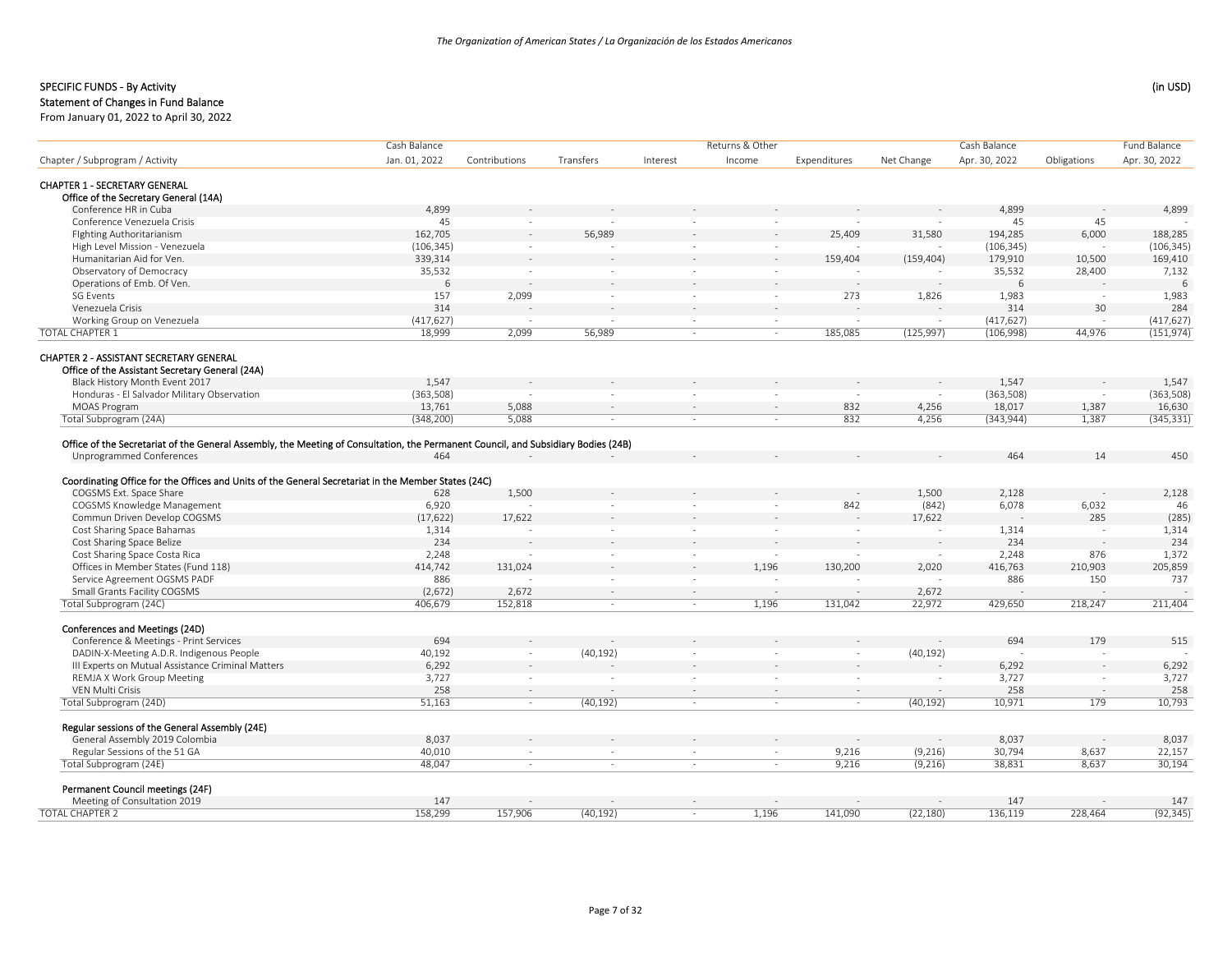#### Statement of Changes in Fund Balance

|                                                                                      | Cash Balance  |               |            |          | Returns & Other |              |            | Cash Balance  |             | Fund Balance  |
|--------------------------------------------------------------------------------------|---------------|---------------|------------|----------|-----------------|--------------|------------|---------------|-------------|---------------|
| Chapter / Subprogram / Activity                                                      | Jan. 01, 2022 | Contributions | Transfers  | Interest | Income          | Expenditures | Net Change | Apr. 30, 2022 | Obligations | Apr. 30, 2022 |
| CHAPTER 3 - PRINCIPAL AND SPECIALIZED ORGANS                                         |               |               |            |          |                 |              |            |               |             |               |
| Executive Secretariat of the Inter-American Commission on Human Rights (IACHR) (34B) |               |               |            |          |                 |              |            |               |             |               |
| Freedom of Expression 2018-2021                                                      | 548,222       | 79,975        |            |          |                 | 137,302      | (57, 327)  | 490,895       | 61,728      | 429,167       |
| GIEI Bolivia                                                                         | (134, 612)    | 134,612       |            | $\sim$   |                 |              | 134,612    |               |             |               |
| GIEI Mexico-Phase II                                                                 | 79,619        |               | 27,190     |          | (3,535)         | 85,795       | (62, 140)  | 17,479        | 8,258       | 9,220         |
| <b>GIEI Nicaragua</b>                                                                | 3,686         |               |            | ÷.       |                 |              |            | 3,686         |             | 3,686         |
| Inc. Effec. IACHR 2018-2020                                                          | (1, 714, 357) | 1,714,357     |            |          |                 | 1,153,853    | 560,504    | (1, 153, 853) | 875,897     | (2,029,751)   |
| Inc. Prom. Def. IACHR 2021-2023                                                      | (641, 875)    |               | $\sim$     | $\sim$   | $\sim$          | 206,665      | (206, 665) | (848, 540)    | 475,802     | (1, 324, 342) |
| Legal Assistance Fund I-A Humam Rights System                                        | 135           |               |            |          |                 |              |            | 135           |             | 135           |
| Mec. Seg. Rec. GIEI Bolivia                                                          | $\sim$        | 120,341       | $\sim$     | $\sim$   | $\sim$          | 15,644       | 104,697    | 104,697       | 4,560       | 100,137       |
| <b>MESENI Monitoring</b>                                                             | 59,301        |               |            |          |                 | 13,050       | (13,050)   | 46,251        |             | 46,251        |
| Obj 1. Promote justice                                                               | 362,247       | $\sim$        | 21,044     | $\sim$   | $\sim$          | 155,509      | (134, 465) | 227,781       | 140,784     | 86,997        |
| Obj 2. Monitoring Capacity                                                           | 491,728       | 88,732        | 79,123     |          | (15,029)        | 314,895      | (162,069)  | 329,659       | 250,805     | 78,855        |
| Obj 3. Defense and Prot. Capab.                                                      | 72,060        |               | (294)      | $\sim$   |                 | 17,450       | (17, 744)  | 54,316        | 46,350      | 7,966         |
| Obj 4. Strenghten Coop. ISHR                                                         | 121,049       |               | (75)       | $\sim$   | $\sim$          | 41,600       | (41, 675)  | 79,375        | 76,100      | 3,275         |
| Obj 5. Inst. Mngt. IACHR                                                             | 199,849       | 33,918        | 14,136     | $\sim$   | (399)           | 57,080       | (9,425)    | 190,424       | 124,778     | 65,646        |
| Obj 6 - Recommendations IACHR                                                        | 848,975       |               | (10,026)   |          | $\sim$          | 241,677      | (251, 703) | 597,272       | 271,870     | 325,402       |
| Program 1 - Direction in Law                                                         | 145           | $\sim$        |            | $\sim$   | $\sim$          | $\sim$       |            | 145           | 145         |               |
| Program 2 - Individual Petition Syst.                                                | 2,896         |               | (2,896)    |          | $\sim$          |              | (2,896)    |               |             |               |
| Program 4 - 4.3 Afro-Descendents                                                     | 172           | $\sim$        |            | $\sim$   | $\sim$          | $\sim$       |            | 172           | $\sim$      | 172           |
| Program 4 - 4.8 LGTBI                                                                | 311           |               |            |          |                 |              |            | 311           |             | 311           |
| Prom Protec ESCER in IHRS-III                                                        | 291           | $\sim$        | 233,747    | $\sim$   | $\sim$          | 32,768       | 200,979    | 201,270       | 57,098      | 144,172       |
| Protection of Defenders                                                              | 15,845        |               | (15, 845)  |          | $\sim$          |              | (15, 845)  |               |             |               |
| Racial Discrimination-Fase II                                                        | 148,502       |               |            | $\sim$   | $\sim$          | 47,805       | (47, 805)  | 100,697       | 43,935      | 56,762        |
| Rights of women and girls                                                            | (106, 777)    | 106,859       |            |          |                 |              | 106,859    | 82            |             | 82            |
| Special Mecanism MC-409-14                                                           | 80,056        |               | (27, 190)  | $\sim$   | 3,535           | 52,988       | (76, 643)  | 3,413         | 2,263       | 1,150         |
| Str. IAHRS Triangle/Nicaragua                                                        | 54,728        |               |            | $\sim$   | (54, 728)       |              | (54, 728)  |               |             |               |
| Strategic Plan - General Funds                                                       | 455,345       | 9,828         | (105, 345) | $\sim$   | $\sim$          | 89,697       | (185, 215) | 270,131       | $\sim$      | 270,131       |
| Total Subprogram (34B)                                                               | 947,540       | 2,288,623     | 213,569    | $\sim$   | (70, 156)       | 2,663,779    | (231, 743) | 715,797       | 2,440,374   | (1, 724, 577) |
| Secretariat of the Inter-American Commission of Women (CIM) (34C)                    |               |               |            |          |                 |              |            |               |             |               |
| Contributions to CIM                                                                 | 122,424       |               |            |          |                 | 10,700       | (10,700)   | 111,725       | 15,271      | 96,454        |
| Data on Violence Against Women in OECS States                                        | 4,156         |               | $\sim$     | $\sim$   | $\sim$          |              |            | 4,156         | 480         | 3,676         |
| Democracy and Leadership                                                             | 170,274       | 124,319       |            |          |                 | 63,761       | 60,558     | 230,831       | 106,458     | 124,374       |
| Equality Gender Policy OAS                                                           | 2,027         |               | $\sim$     | $\sim$   | $\sim$          |              |            | 2,027         | 2,027       |               |
| Follow-up Convention MESECVI                                                         | 74,636        |               |            |          |                 | 41,931       | (41, 931)  | 32,704        | 13.397      | 19,308        |
| Justice Administration Gender Perspective                                            | 11,020        | $\sim$        | $\sim$     | $\sim$   | $\sim$          |              | $\sim$     | 11,020        | $\sim$      | 11,020        |
| Meet. Exp. Follow-up Mech. Conv. Belém do Pará                                       | 679           |               |            |          | $\sim$          |              |            | 679           | 679         |               |
| MESECVI - Spotlight                                                                  | 65,269        | $\sim$        | $\sim$     | $\sim$   | $\sim$          | 28,252       | (28, 252)  | 37,016        | 11,500      | 25,516        |
| Strengthening National Mech.                                                         | 12,962        |               |            |          |                 | 6,112        | (6, 112)   | 6,850         | 6,850       |               |
| Task Force Women Empowerment                                                         | (7, 925)      | 63,630        | $\sim$     | $\sim$   | $\sim$          | 30,308       | 33,322     | 25,398        | 21,266      | 4,132         |
| Tools - Parity Latin America                                                         | 4,237         |               |            |          |                 |              |            | 4,237         | 4,237       |               |
| <b>Training Gender Mainstreaming</b>                                                 | 5,585         |               | $\sim$     | $\sim$   | $\sim$          |              |            | 5,585         |             | 5,585         |
| Women, Peace, and Security                                                           | 14,075        | 53,967        | $\sim$     |          | $\sim$          | 15,016       | 38,951     | 53,026        | 15,075      | 37,951        |
| Total Subprogram (34C)                                                               | 479,418       | 241,916       | $\sim$     | ÷        | $\sim$          | 196,080      | 45,835     | 525,254       | 197,238     | 328,016       |
|                                                                                      |               |               |            |          |                 |              |            |               |             |               |
| Office of the Director General of the Inter-American Children's Institute (34D)      |               |               |            |          |                 |              |            |               |             |               |
| <b>Basic Patrimonial Subfund</b>                                                     | 49,362        | 1,460         |            |          |                 |              | 1,460      | 50,822        |             | 50,822        |
| Coop. Prevent Cases of Int'l. Abduction of Children                                  | 5,026         |               | (5,026)    | ÷.       |                 | $\sim$       | (5,026)    |               |             |               |
| Natural Disaster                                                                     | 40            | $\sim$        |            | $\sim$   | $\sim$          | $\sim$       |            | 40            | $\sim$      | 40            |
| Total Subprogram (34D)                                                               | 54,429        | 1,460         | (5,026)    | $\sim$   | $\sim$          | $\sim$       | (3, 566)   | 50,862        | $\sim$      | 50,862        |
| Inter-American Juridical Committee (CJI) (34E)                                       |               |               |            |          |                 |              |            |               |             |               |
| Inter-American Juridical Committee                                                   | 12,000        |               |            |          |                 |              |            | 12.000        |             | 12,000        |
|                                                                                      |               |               |            |          |                 |              |            |               |             |               |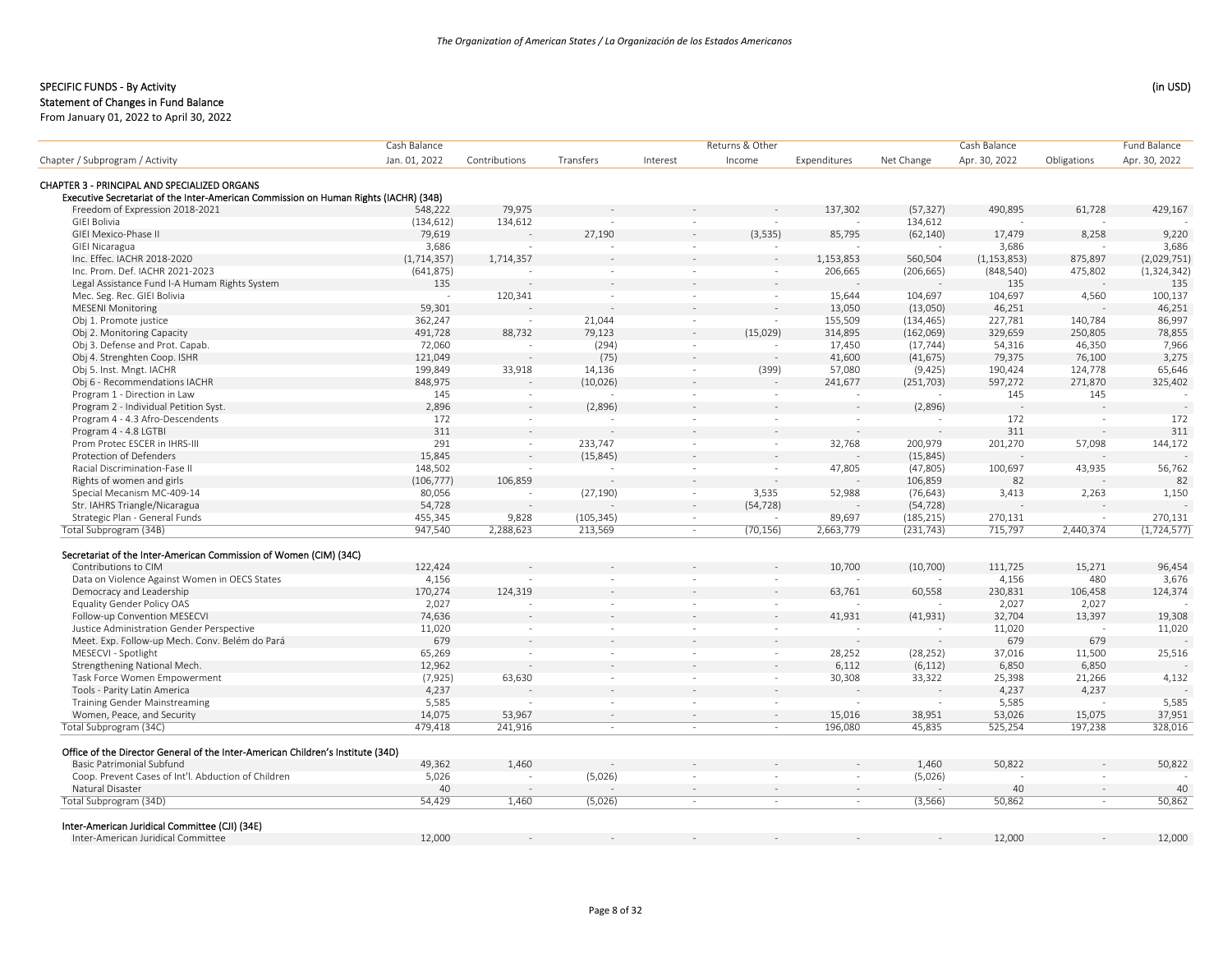## Statement of Changes in Fund Balance

|                                                                                                              | Cash Balance  |               |           |                | Returns & Other |              |             | Cash Balance  |             | Fund Balance  |
|--------------------------------------------------------------------------------------------------------------|---------------|---------------|-----------|----------------|-----------------|--------------|-------------|---------------|-------------|---------------|
| Chapter / Subprogram / Activity                                                                              | Jan. 01, 2022 | Contributions | Transfers | Interest       | Income          | Expenditures | Net Change  | Apr. 30, 2022 | Obligations | Apr. 30, 2022 |
|                                                                                                              |               |               |           |                |                 |              |             |               |             |               |
| Secretariat of the Inter-American Telecommunication Commission (CITEL) (34F)                                 |               |               |           |                |                 |              |             |               |             |               |
| CITEL - Semilla Fund                                                                                         | 17,585        |               |           |                |                 |              |             | 17,585        | 125         | 17,460        |
| CITEL - Special Contributions                                                                                | 268           |               |           |                |                 |              |             | 268           | ÷.          | 268           |
| Permanent Consultative Committee I (TICT)                                                                    | 365,890       | 98,389        |           |                |                 | 52,374       | 46,015      | 411,905       | 6,329       | 405,576       |
| Permanent Consultative Committee II                                                                          | 1,079,644     | 162,129       | $\sim$    | $\sim$         | $\sim$          | 52,911       | 109,218     | 1,188,862     | 34,192      | 1,154,669     |
| Total Subprogram (34F)                                                                                       | 1,463,387     | 260.518       |           |                |                 | 105.285      | 155,233     | 1,618,620     | 40.646      | 1,577,974     |
| <b>TOTAL CHAPTER 3</b>                                                                                       | 2,956,774     | 2,792,517     | 208,543   | $\sim$         | (70, 156)       | 2,965,145    | (34, 241)   | 2,922,534     | 2,678,259   | 244,275       |
| CHAPTER 4 - STRATEGIC COUNSEL FOR ORG DEV & MAN FOR RESULTS                                                  |               |               |           |                |                 |              |             |               |             |               |
| Office of the Strategic Counsel for Organizational Development and Management for Results (44A)              |               |               |           |                |                 |              |             |               |             |               |
| Internship Program                                                                                           | 338           |               |           |                |                 |              |             | 338           | 20          | 318           |
| Korea/OAS Internship Program                                                                                 | 3,978         | $\sim$        | $\sim$    |                |                 | ÷.           | $\sim$      | 3,978         | 251         | 3,726         |
| Organizational Development                                                                                   | 339           |               |           |                |                 |              | $\sim$      | 339           |             | 339           |
| Total Subprogram (44A)                                                                                       | 4,654         | $\sim$        | $\sim$    |                | $\sim$          | $\sim$       | $\sim$      | 4,654         | 271         | 4,383         |
|                                                                                                              |               |               |           |                |                 |              |             |               |             |               |
| Department of Press and Communication (44C)                                                                  |               |               |           |                |                 |              |             |               |             |               |
| DPI / Multimedia                                                                                             | 155           | 966           |           |                |                 |              | 966         | 1,121         |             | 1,121         |
| Department of External and Institutional Relations (44E)                                                     |               |               |           |                |                 |              |             |               |             |               |
| Lecture Series in the Americas                                                                               | 95            |               | (95)      |                |                 |              | (95)        |               |             |               |
|                                                                                                              |               |               |           |                |                 |              |             |               |             |               |
| OAS 50th Anniversary                                                                                         | 12,348        | $\sim$        | (12, 348) |                |                 | $\sim$       | (12, 348)   |               |             |               |
| <b>SCODMR External Funding</b>                                                                               | 4,097         | $\sim$        |           |                |                 | $\sim$       |             | 4,097         | $\sim$      | 4,097         |
| Total Subprogram (44E)                                                                                       | 16,540        |               | (12, 443) | $\sim$         | $\sim$          | $\sim$       | (12, 443)   | 4,097         |             | 4,097         |
| <b>TOTAL CHAPTER 4</b>                                                                                       | 21,349        | 966           | (12, 443) | $\sim$         | $\sim$          | $\sim$       | (11, 477)   | 9,873         | 272         | 9,601         |
| CHAPTER 5 - SECRETARIAT FOR ACCESS TO RIGHTS AND EQUITY<br>Secretariat for Access to Rights and Equity (54A) |               |               |           |                |                 |              |             |               |             |               |
| Civil Society                                                                                                | 4,950         |               |           |                |                 |              |             | 4,950         | 650         | 4,300         |
| Department of Social Inclusion (54B)                                                                         |               |               |           |                |                 |              |             |               |             |               |
| Community Program - Nutrition                                                                                | 42            |               |           |                |                 |              |             | 42            |             | 42            |
| <b>CR-NIC Migr/Refugees</b>                                                                                  | 75,161        |               | (69, 723) |                |                 |              | (69, 723)   | 5,438         |             | 5,438         |
| CSHN Fund                                                                                                    | 54,758        |               |           |                |                 | 15,850       | (15,850)    | 38,908        | 2,131       | 36,777        |
| CSO Strengthening in Haiti                                                                                   | 37,383        |               | $\sim$    | $\sim$         | $\sim$          | 36,500       | (36, 500)   | 883           |             | 883           |
| Declaration Rights Indig Persons                                                                             | 3,174         | 7,150         |           |                |                 |              | 7,150       | 10,323        | 1,020       | 9,303         |
| Elimination of Discrimination of Disabled                                                                    | 47,656        | 5,042         | $\sim$    | $\sim$         | $\sim$          | 4,741        | 301         | 47,956        | 2,395       | 45,562        |
| IASPN: Exchanges with M.S.                                                                                   | 258           |               |           |                |                 |              |             | 258           |             | 258           |
|                                                                                                              |               |               |           |                |                 |              |             |               |             |               |
| Inter-Am Week African Descent                                                                                | 1,195         | 1,000         | 5,000     | $\sim$         | $\sim$          | 130          | 5,870       | 7,065         | 600         | 6,465         |
| Inter-American System of Education                                                                           | 80            |               |           |                |                 |              |             | 80            |             | 80            |
| <b>MIRPS</b>                                                                                                 | 46,087        | 96,000        | $\sim$    | $\sim$         | $\sim$          | 61,492       | 34,508      | 80,595        | 18,360      | 62,235        |
| OAS-SDH Seminar                                                                                              | 6,146         |               |           |                |                 |              |             | 6,146         |             | 6,146         |
| Office Dept. of Social Inclusion SEDI                                                                        | 19,674        | 10,382        | $\sim$    | $\sim$         | $\sim$          | 12,010       | (1,629)     | 18,045        | 987         | 17,058        |
| SARE-DSI-Visit                                                                                               | 3,568         |               |           |                |                 |              |             | 3,568         |             | 3,568         |
| Social Development Fund                                                                                      | 18,069        | 52,036        | $\sim$    | <b>Section</b> | $\sim$          | 20,715       | 31,322      | 49,391        | 12,510      | 36,881        |
| Strengthen Inclusion in Haiti                                                                                | 3,000,000     |               |           |                |                 | 1,023,116    | (1,023,116) | 1,976,884     | 658,211     | 1,318,673     |
| Voluntary Fund                                                                                               | 3,011         |               |           |                |                 | ÷.           |             | 3,011         | 819         | 2,192         |
| Total Subprogram (54B)                                                                                       | 3,316,261     | 171,610       | (64, 723) | $\sim$         | $\sim$          | 1,174,554    | (1,067,668) | 2,248,593     | 697,033     | 1,551,561     |
| <b>TOTAL CHAPTER 5</b>                                                                                       | 3,321,211     | 171,610       | (64, 723) |                |                 | 1,174,554    | (1,067,668) | 2,253,543     | 697,683     | 1,555,861     |
| CHAPTER 6 - SECRETARIAT FOR STRENGTHENING DEMOCRACY                                                          |               |               |           |                |                 |              |             |               |             |               |
| Secretariat for Strengthening Democracy (64A)                                                                |               |               |           |                |                 |              |             |               |             |               |
| Advanced Mission of CICIES                                                                                   | 3,184         |               | (611)     |                |                 |              | (611)       | 2,572         |             | 2,572         |
| Belize-Guatemala Confidence Building                                                                         | 30            |               |           |                |                 |              |             | 30            |             | 30            |
| Implement. Confidence Building Belize-Guatemala                                                              | 475,401       | 616,290       |           |                | 684             | 397,523      | 219,451     | 694,852       | 346,274     | 348,578       |
| Total Subprogram (64A)                                                                                       | 478.615       | 616.290       | (611)     |                | 684             | 397,523      | 218,840     | 697,454       | 346.274     | 351.181       |
|                                                                                                              |               |               |           |                |                 |              |             |               |             |               |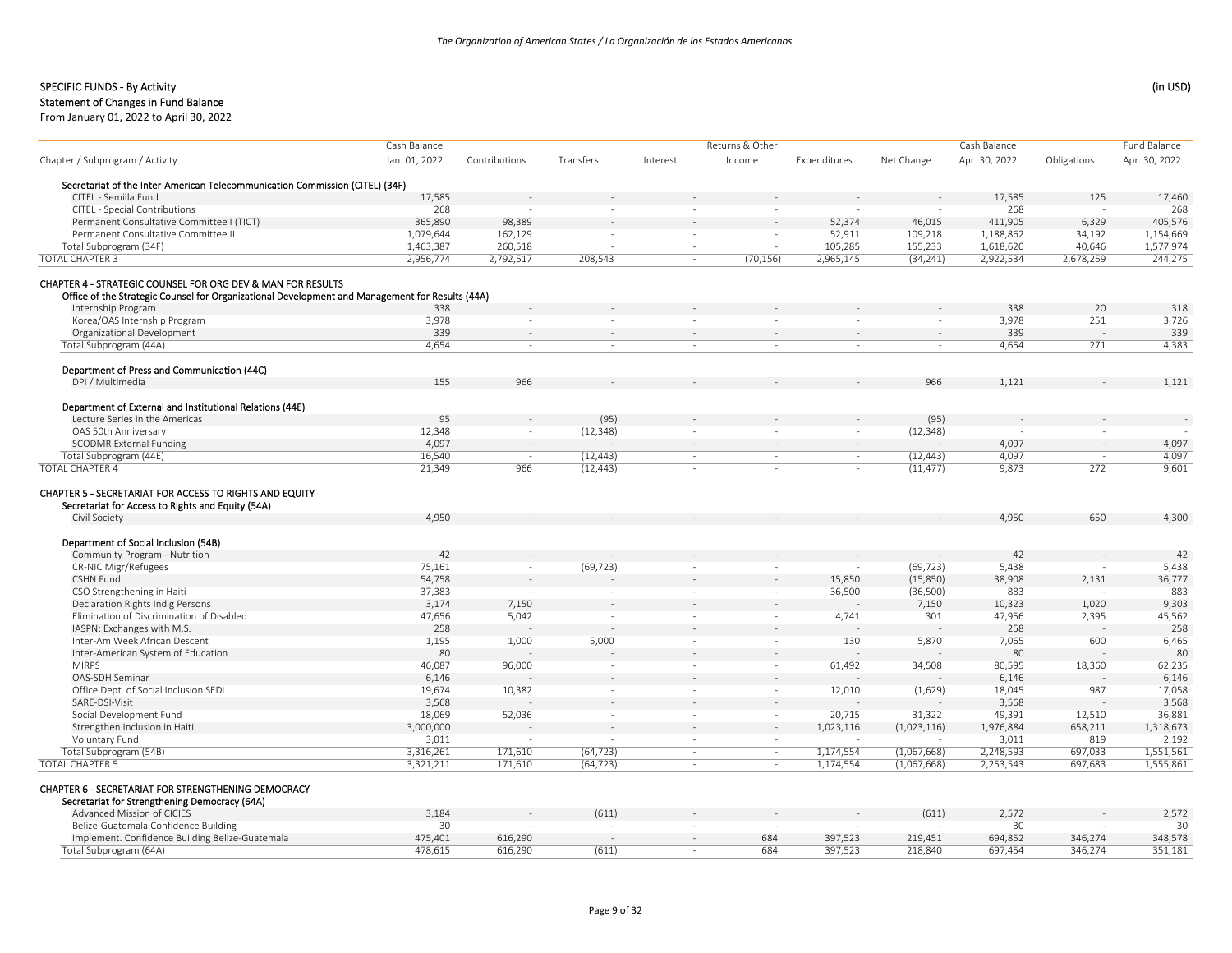#### Statement of Changes in Fund Balance

|                                                                | Cash Balance  |                          |           |           | Returns & Other          |              |            | Cash Balance  |             | <b>Fund Balance</b> |
|----------------------------------------------------------------|---------------|--------------------------|-----------|-----------|--------------------------|--------------|------------|---------------|-------------|---------------------|
| Chapter / Subprogram / Activity                                | Jan. 01, 2022 | Contributions            | Transfers | Interest  | Income                   | Expenditures | Net Change | Apr. 30, 2022 | Obligations | Apr. 30, 2022       |
| Department of Electoral Cooperation and Observation (64C)      |               |                          |           |           |                          |              |            |               |             |                     |
| ATE Honduras 2017                                              | 129           |                          |           |           |                          |              |            | 129           |             | 129                 |
| Democracy Processes and Mechanisms                             | 42,070        |                          |           |           |                          | 17,960       | (17,960)   | 24,110        | 10,930      | 13,180              |
| Electoral assista 2020 Bolivia                                 | 200           |                          | 59,112    |           | (58, 227)                |              | 885        | 1,086         |             | 1,086               |
| <b>Electoral Integrity Analysis</b>                            | 1,695         |                          | (29, 254) | $\sim$    | 27,559                   |              | (1,695)    |               |             |                     |
| Electoral Support Program                                      | 739,554       | 290,293                  |           |           |                          | 174,915      | 115,378    | 854,932       | 87,220      | 767,712             |
| Electronic Voting Audit in DR                                  | (83, 183)     | 83,183                   |           | $\sim$    |                          |              | 83,183     |               |             |                     |
| EOM 2016 Colombia                                              | 6,372         |                          | (1, 263)  |           |                          |              | (1, 263)   | 5,109         |             | 5,109               |
| EOM 2018 Colombia                                              | 4,679         | $\sim$                   |           | ÷.        |                          | $\sim$       |            | 4,679         | $\sim$      | 4,679               |
| EOM 2019 Bolivia                                               | 1,831         | $\sim$                   | (32, 392) |           | 30,668                   |              | (1, 724)   | 107           |             | 107                 |
| EOM 2019 Colombia                                              | (17, 677)     | $\sim$                   |           | $\sim$    |                          | $\sim$       |            | (17, 677)     | $\sim$      | (17, 677)           |
| EOM 2019 Dominica                                              | (4, 577)      | 4,934                    |           |           |                          |              | 4,934      | 358           |             | 358                 |
| EOM 2019 Guatemala                                             | (236)         |                          | (2,625)   | $\sim$    | ÷.                       | $\sim$       | (2,625)    | (2,861)       | $\sim$      | (2,861)             |
| EOM 2020 Bolivia                                               | (256,066)     | 256,066                  |           |           |                          |              | 256,066    |               |             |                     |
| EOM 2020 Brazil                                                |               | 87,779                   |           | $\sim$    | $\sim$                   | $\sim$       | 87,779     | 25            | $\sim$      | 25                  |
|                                                                | (87, 754)     |                          |           |           |                          |              |            |               |             |                     |
| EOM 2020 Dominican Republic                                    | (250, 212)    |                          | (25)      |           |                          |              | (25)       | (250, 237)    | $\sim$      | (250, 237)          |
| EOM 2020 Peru                                                  | (1,055)       | 1,055                    |           | $\sim$    | $\overline{\phantom{a}}$ | $\sim$       | 1,055      |               |             |                     |
| EOM 2020 Suriname                                              | (69, 573)     | 69,573                   |           |           |                          |              | 69,573     |               |             |                     |
| <b>EOM 2020 USA</b>                                            | 1,549         |                          |           | $\sim$    | $\sim$                   | $\sim$       |            | 1,549         | $\sim$      | 1,549               |
| EOM 2021 Bahamas                                               | (122, 742)    | 124,878                  | (1,829)   |           | 32                       | 165          | 122,915    | 173           |             | 173                 |
| EOM 2021 Bolivia                                               | (87, 531)     | 94,518                   |           | ÷,        | $\sim$                   | 1,986        | 92,532     | 5,001         | $\sim$      | 5,001               |
| EOM 2021 Ecuador                                               | (362,992)     | 388,791                  | (19, 716) | $\bar{a}$ | $\bar{\phantom{a}}$      | 1,089        | 367,986    | 4,994         |             | 4,994               |
| EOM 2021 El Salvador                                           | (158, 678)    | 162,478                  |           | $\sim$    | $\sim$                   | 1,794        | 160,684    | 2,006         | $\sim$      | 2,006               |
| EOM 2021 Honduras                                              | (359, 568)    | 427,005                  | (17, 287) |           | $\bar{a}$                | 34,251       | 375,468    | 15,899        | 26,687      | (10, 787)           |
| EOM 2021 Mexico                                                | (225, 515)    | 233,279                  | (2,067)   | $\sim$    | $\overline{\phantom{a}}$ | 161          | 231,052    | 5,537         |             | 5,537               |
| EOM 2021 Paraguay                                              | (148, 865)    | 154,406                  | (1,539)   | ÷.        | $\sim$                   | 126          | 152,742    | 3,877         | 1,239       | 2,638               |
| EOM 2021 Peru                                                  | (570, 118)    | 572,746                  |           | $\sim$    | $\overline{\phantom{a}}$ | 3,141        | 569,605    | (513)         | $\sim$      | (513)               |
| EOM 2021 St. Lucia                                             | (62, 032)     | 63,257                   |           |           |                          |              | 63,257     | 1,225         |             | 1,225               |
| EOM 2022 Colombia                                              |               |                          | 84,192    | $\sim$    | $\sim$                   | 194,462      | (110, 270) | (110, 270)    | 4,689       | (114, 958)          |
| EOM 2022 Colombia Pres                                         |               | 27,272                   | 246,278   |           | $\sim$                   | 38,437       | 235,113    | 235,113       | 38,006      | 197,107             |
| EOM 2022 Costa Rica                                            | 26,802        | $\sim$                   | 103,051   | $\sim$    | $\sim$                   | 323,490      | (220, 439) | (193, 637)    | 9,516       | (203, 152)          |
| EOM 2022 Mexico                                                |               | 3,580                    | 69,406    |           | $\overline{a}$           | 103,577      | (30, 591)  | (30, 591)     | 32,627      | (63, 217)           |
| International Electoral Acreditation                           | 288,265       | 3,275                    |           | $\sim$    | $\overline{\phantom{a}}$ | 106,106      | (102, 831) | 185,434       | 383,530     | (198, 096)          |
| Plurinational Electoral Organ of Bolivia                       | 2,223         |                          | (2, 223)  |           |                          |              | (2, 223)   |               |             |                     |
| Political Electoral Funding                                    | 1,328         | $\overline{\phantom{a}}$ | (1, 328)  | $\sim$    | $\sim$                   | $\sim$       | (1, 328)   |               |             |                     |
| SSDEOM-Support                                                 | 72,169        |                          |           |           | $\sim$                   | 26,785       | (26, 785)  | 45,384        | 33,182      | 12,202              |
| Strength, Dem. Inst. MAE Nica                                  | 242,128       |                          |           | $\sim$    | $\sim$                   | $\sim$       |            | 242,128       | $\sim$      | 242,128             |
| Strengthening Democracy in Cuba                                | 50,000        |                          |           |           |                          |              |            | 50,000        |             | 50,000              |
| Total Subprogram (64C)                                         | (1,387,381)   | 3,048,369                | 450,494   | $\sim$    | $\overline{31}$          | 1,028,444    | 2,470,450  | 1,083,070     | 627,624     | 455,446             |
| Department of Sustainable Democracy and Special Missions (64D) |               |                          |           |           |                          |              |            |               |             |                     |
| Advanced Mission of CICIES                                     | 1,165         |                          |           |           |                          |              |            | 1,165         |             | 1,165               |
| Belize-Guatemala Sub-Fund of the Peace Fund                    | 10,620        | $\sim$                   |           | ÷,        | ÷,                       | 700          | (700)      | 9,920         |             | 9,920               |
| Center for Media Integrity                                     |               |                          | 250,000   |           |                          |              | 250,000    | 250,000       | 150,000     | 100,000             |
| CICIES COVID-19                                                | 136,638       |                          |           | $\equiv$  | 61                       | $\sim$       | 61         | 136,699       |             | 136,699             |
| Community Driven Development                                   | (15, 552)     | 15,552                   |           |           | 492                      |              | 16,043     | 492           |             | 492                 |
| Dialogue and exchange                                          | 1,018         |                          | (1,018)   | $\sim$    | $\sim$                   | $\sim$       | (1,018)    |               | $\sim$      |                     |
| DSDSM-PADF 2018                                                | 16,166        |                          |           |           |                          |              |            | 16,166        |             | 16,166              |
| Haiti drafting constitution                                    | (218, 294)    | $\sim$                   |           | $\sim$    | (510)                    |              | (510)      | (218, 803)    |             | (218, 803)          |
| HT Institutional Strengthening                                 | 111,781       |                          |           |           |                          | 55,319       | (55, 319)  | 56,461        | 5,000       | 51,461              |
| Institutional strengthening                                    | 330,492       | $\sim$                   | $\sim$    | $\sim$    | $\sim$                   | 382,617      | (382, 617) | (52, 125)     | 154,738     | (206, 863)          |
| Judicial Facilitators Program C. America                       | 14,712        | $\sim$                   |           |           | $\sim$                   |              |            | 14,712        |             |                     |
|                                                                |               |                          |           |           |                          |              |            |               |             | 14,712              |
| Judicial Facilitators Program in Peru and Paraguay             | 1,387         | $\sim$                   | (1, 387)  | $\sim$    | $\overline{\phantom{a}}$ | $\sim$       | (1, 387)   |               | $\sim$      |                     |
| Legal Fees Belize - Guatemala                                  | 4,132         | $\sim$                   | (4, 132)  |           |                          |              | (4, 132)   |               |             |                     |
| MACCIH 1St PHASE                                               | (1,848)       | $\sim$                   |           |           | $\sim$                   |              |            | (1,848)       |             | (1,848)             |
| MACCIH Basket Fund                                             | 1,132         |                          |           |           | $\sim$                   |              |            | 1,132         |             | 1,132               |
| OAS Office Adjacency Belize - Guatemala                        | 15,811        | $\sim$                   |           | $\sim$    | $\sim$                   | 1,494        | (1, 494)   | 14,316        | 2,598       | 11,719              |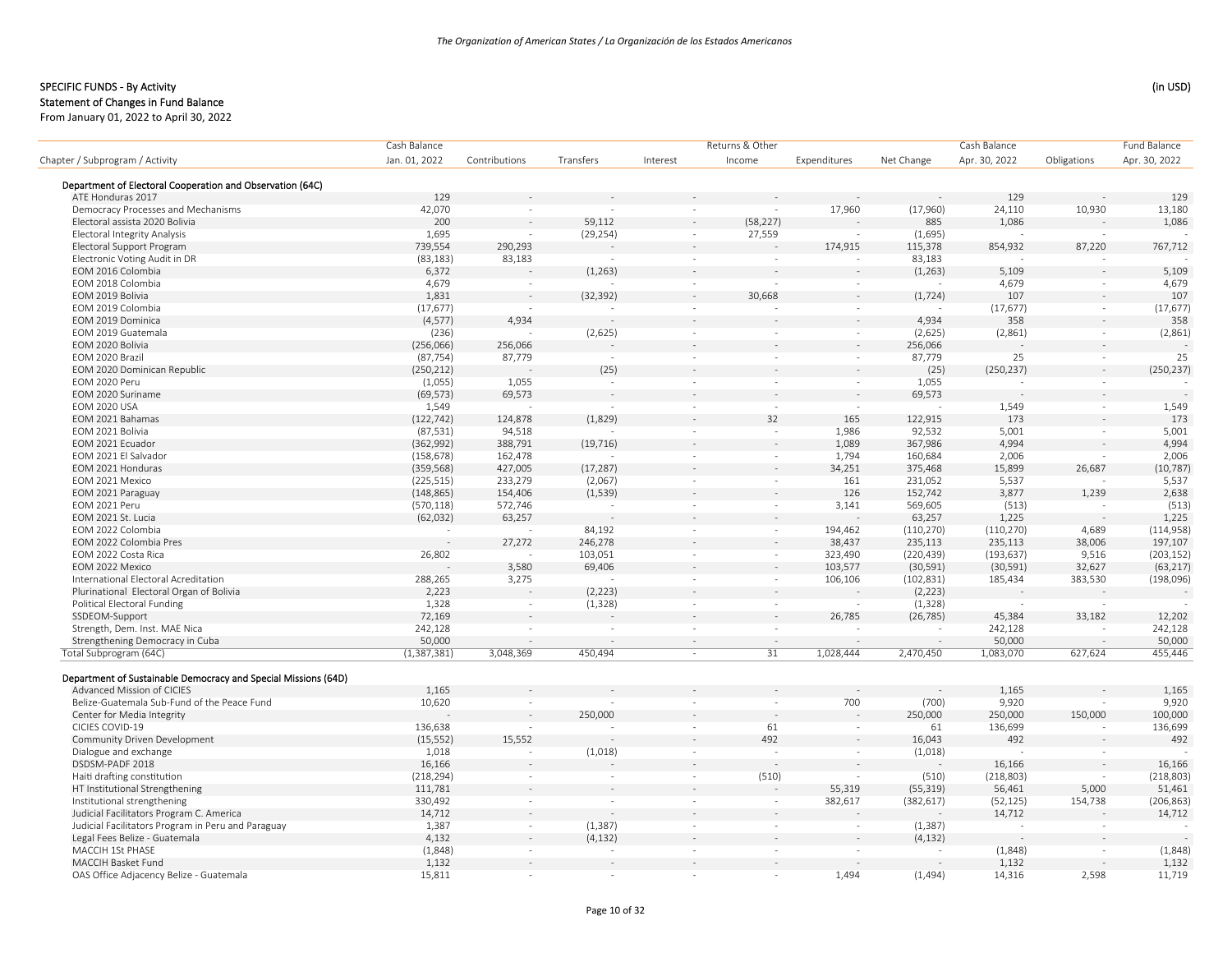# SPECIFIC FUNDS - By Activity (in USD) (in USD)

# Statement of Changes in Fund Balance

|                                                                                                                    | Cash Balance     |               |            |          | Returns & Other          |                          |               | Cash Balance     |             | Fund Balance     |
|--------------------------------------------------------------------------------------------------------------------|------------------|---------------|------------|----------|--------------------------|--------------------------|---------------|------------------|-------------|------------------|
| Chapter / Subprogram / Activity                                                                                    | Jan. 01, 2022    | Contributions | Transfers  | Interest | Income                   | Expenditures             | Net Change    | Apr. 30, 2022    | Obligations | Apr. 30, 2022    |
| PIFJ - Central America                                                                                             |                  |               |            |          |                          |                          |               |                  |             |                  |
| PIFJ / Central America                                                                                             | 7,226<br>232,550 |               |            |          | 183                      |                          |               | 7,226<br>178,387 |             | 7,226<br>135,793 |
|                                                                                                                    |                  |               |            | $\sim$   |                          | 54,346                   | (54, 163)     |                  | 42,594      |                  |
| POA 2012 MAPP-OEA Basket Fund                                                                                      | 4,008,754        | 1,662,348     | (33)       |          | 4,121                    | 2,309,066                | (642, 630)    | 3,366,124        | 1,846,330   | 1,519,794        |
| Promoting Dialogue Phase 2                                                                                         | 29,200           |               |            | $\sim$   |                          | 6,000                    | (6,000)       | 23,200           | 1,500       | 21,700           |
| Strength and promote IDC                                                                                           | 414              |               |            | $\sim$   |                          |                          |               | 414              |             | 414              |
| Strengthening CICIES - OAS                                                                                         | 703,288          | $\sim$        |            | $\sim$   | (703, 288)               | $\sim$                   | (703, 288)    |                  |             |                  |
| Support Peace Process Colombia                                                                                     | 1,391,834        | 173,441       | (7, 799)   |          | 13,072                   | 241,207                  | (62, 493)     | 1,329,341        | 121,217     | 1,208,124        |
| Tools to reduce polarization                                                                                       |                  | 44,708        |            | $\sim$   |                          | 16,112                   | 28,596        | 28,596           | 27,187      | 1,408            |
| Total Subprogram (64D)                                                                                             | 6,782,626        | 1,896,048     | 235,631    | $\sim$   | (685, 868)               | 3,066,861                | (1,621,050)   | 5,161,576        | 2,351,165   | 2,810,411        |
| <b>TOTAL CHAPTER 6</b>                                                                                             | 5,873,860        | 5,560,707     | 685,513    | $\sim$   | (685, 152)               | 4,492,828                | 1,068,240     | 6,942,100        | 3,325,062   | 3,617,038        |
| CHAPTER 7 - EXECUTIVE SECRETARIAT FOR INTEGRAL DEVELOPMENT<br>Executive Secretariat for Integral Development (74A) |                  |               |            |          |                          |                          |               |                  |             |                  |
| Administrative 2014-2017                                                                                           | 69,472           | 10,000        |            |          |                          | 19,845                   | (9,845)       | 59,627           | 6,273       | 53,354           |
| <b>Education in Honduras</b>                                                                                       | 17,283           |               | (17, 283)  | $\sim$   |                          | $\overline{\phantom{a}}$ | (17, 283)     |                  | $\sim$      |                  |
| Fund 33 - Education (pre-ICR)                                                                                      | 542,185          |               |            | $\sim$   | (542, 185)               | $\sim$                   | (542, 185)    |                  |             |                  |
| Fund 33 - Science (post-ICR)                                                                                       | 492,342          | $\sim$        |            | $\sim$   | $\overline{\phantom{a}}$ | $\sim$                   | $\sim$        | 492,342          | $\sim$      | 492,342          |
| <b>Horizontal Cooperation</b>                                                                                      | 102,508          |               |            |          |                          |                          |               | 102,508          |             | 102,508          |
| SEDI- Executive Secretary                                                                                          |                  | 2,000         | $\sim$     | $\sim$   | $\sim$                   | 260                      | 1,740         | 1,740            | $\sim$      | 1,740            |
| Special Projects Administrative & Overhead                                                                         | 26,029           |               |            |          |                          |                          |               | 26,029           |             | 26,029           |
| U.S. Cooperation Fund (11% ICR per original agreement)                                                             | 455              | $\sim$        |            | $\sim$   | $\sim$                   | $\sim$                   | $\sim$        | 455              |             | 455              |
| U.S. Cooperation Fund (ICR paid, no further ICR charge)                                                            | 266,064          | $\sim$        | 279,972    |          | $\sim$                   | 1,324                    | 278,648       | 544,712          | 3,988       | 540,724          |
| U.S. Cooperation Fund 2014                                                                                         | 914              | $\sim$        |            | $\sim$   | $\sim$                   | $\sim$                   |               | 914              |             | 914              |
| U.S. Cooperation Fund 2018                                                                                         | 500,000          |               | (500,000)  |          |                          | $\sim$                   | (500,000)     |                  |             |                  |
| U.S. Cooperation Fund 2019                                                                                         | 500,000          | $\sim$        | (500,000)  | $\sim$   | $\sim$                   | $\sim$                   | (500,000)     | n.               | $\sim$      |                  |
| Unprogrammed Funds for Cooperation                                                                                 | 541              | $\sim$        |            | $\sim$   | $\sim$                   | $\sim$                   |               | 541              |             | 541              |
| Total Subprogram (74A)                                                                                             | 2,517,794        | 12,000        | (737, 311) | $\sim$   | (542, 185)               | 21,429                   | (1, 288, 925) | 1,228,868        | 10,261      | 1,218,607        |
|                                                                                                                    |                  |               |            |          |                          |                          |               |                  |             |                  |
| Department of Economic Development (74C)                                                                           |                  |               |            |          |                          |                          |               |                  |             |                  |
| 2008 S & T Ministerial Meetings Project                                                                            | 178,958          |               |            |          |                          | 39,188                   | (39, 188)     | 139,770          | 86,397      | 53,373           |
| ACE Phase II                                                                                                       | (49, 637)        | $\sim$        | 136,011    | $\sim$   | 268                      | 103,221                  | 33,058        | (16, 580)        | 24,715      | (41, 295)        |
| ACE Phase II Holding Account                                                                                       | 345,246          |               | (136, 011) |          |                          |                          | (136, 011)    | 209,235          |             | 209,235          |
| Americas Competence Exchange ACE - Hold                                                                            | 423,969          | $\sim$        |            | $\sim$   | $\sim$                   | $\sim$                   | $\sim$        | 423,969          | $\sim$      | 423,969          |
| CITUR Voluntary Fund                                                                                               | 75               | $\sim$        |            |          |                          |                          |               | 75               |             | 75               |
| E. Empowered Women-Holding                                                                                         | $\sim$           | $\sim$        | 900,000    | $\sim$   | $\sim$                   | $\sim$                   | 900,000       | 900,000          |             | 900,000          |
| Economically Empowered Women                                                                                       |                  |               | 100,000    |          |                          | $\sim$                   | 100,000       | 100,000          |             | 100,000          |
| Hemispheric Tourism Fund                                                                                           | 123,039          | $\sim$        |            | $\sim$   | $\sim$                   | ÷                        |               | 123,039          | 2,891       | 120,148          |
| Heritage Economy                                                                                                   | 2,555            |               | (2, 555)   |          |                          |                          | (2, 555)      |                  |             |                  |
| Inter-American Collaborative Networks                                                                              | 751              | $\sim$        |            | $\sim$   | $\overline{\phantom{a}}$ | $\sim$                   | $\sim$        | 751              | $\sim$      | 751              |
| SBDC in CARICOM Phase III - Hold                                                                                   | 3,438            |               |            |          |                          | $\sim$                   |               | 3,438            |             | 3,438            |
| SBDC Phase IV Holding account                                                                                      | 1,360,000        | $\sim$        | (310,000)  | $\sim$   | $\sim$                   | $\sim$                   | (310,000)     | 1,050,000        |             | 1,050,000        |
| SBDCs IN CARICOM PHASE III                                                                                         | 277,417          | $\sim$        | (277, 417) |          |                          | $\sim$                   | (277, 417)    |                  |             |                  |
| SBDCs in CARICOM Phase IV                                                                                          | 47,628           | $\sim$        | 310,000    | $\sim$   | $\overline{\phantom{a}}$ | 43,101                   | 266,899       | 314,527          | 88,805      | 225,722          |
| Small Business Development Centres CARICOM II - UNP                                                                | 273              | $\sim$        |            |          |                          |                          |               | 273              |             | 273              |
| Tourism Development                                                                                                | 2,961            | $\sim$        | $\sim$     | $\sim$   | (2,961)                  | $\sim$                   | (2,961)       |                  |             |                  |
| Total Subprogram (74C)                                                                                             | 2,716,672        | $\sim$        | 720,028    | $\sim$   | (2,693)                  | 185,509                  | 531,826       | 3,248,498        | 202,807     | 3,045,691        |
| Department of Human Development, Education, and Employment (74D)                                                   |                  |               |            |          |                          |                          |               |                  |             |                  |
| <b>DHDEE ADM Operating Costs</b>                                                                                   | 600              |               |            |          |                          |                          |               | 600              |             | 600              |
| <b>EDUCASTEM Phase I</b>                                                                                           | 1,432            | $\sim$        | (1, 432)   |          |                          |                          | (1, 432)      | $\sim$           |             |                  |
| ITEN Phase IV Holding Account                                                                                      | 308,210          |               | (148,000)  |          |                          |                          | (148,000)     | 160,210          |             | 160,210          |
| <b>ITEN Project Phase IV</b>                                                                                       | 355,011          |               | 148,000    |          |                          | 155,891                  | (7,891)       | 347,120          | 102,233     | 244,886          |
| Labor Bilateral Cooperation                                                                                        | 8,766            |               |            |          |                          |                          |               | 8,766            |             | 8,766            |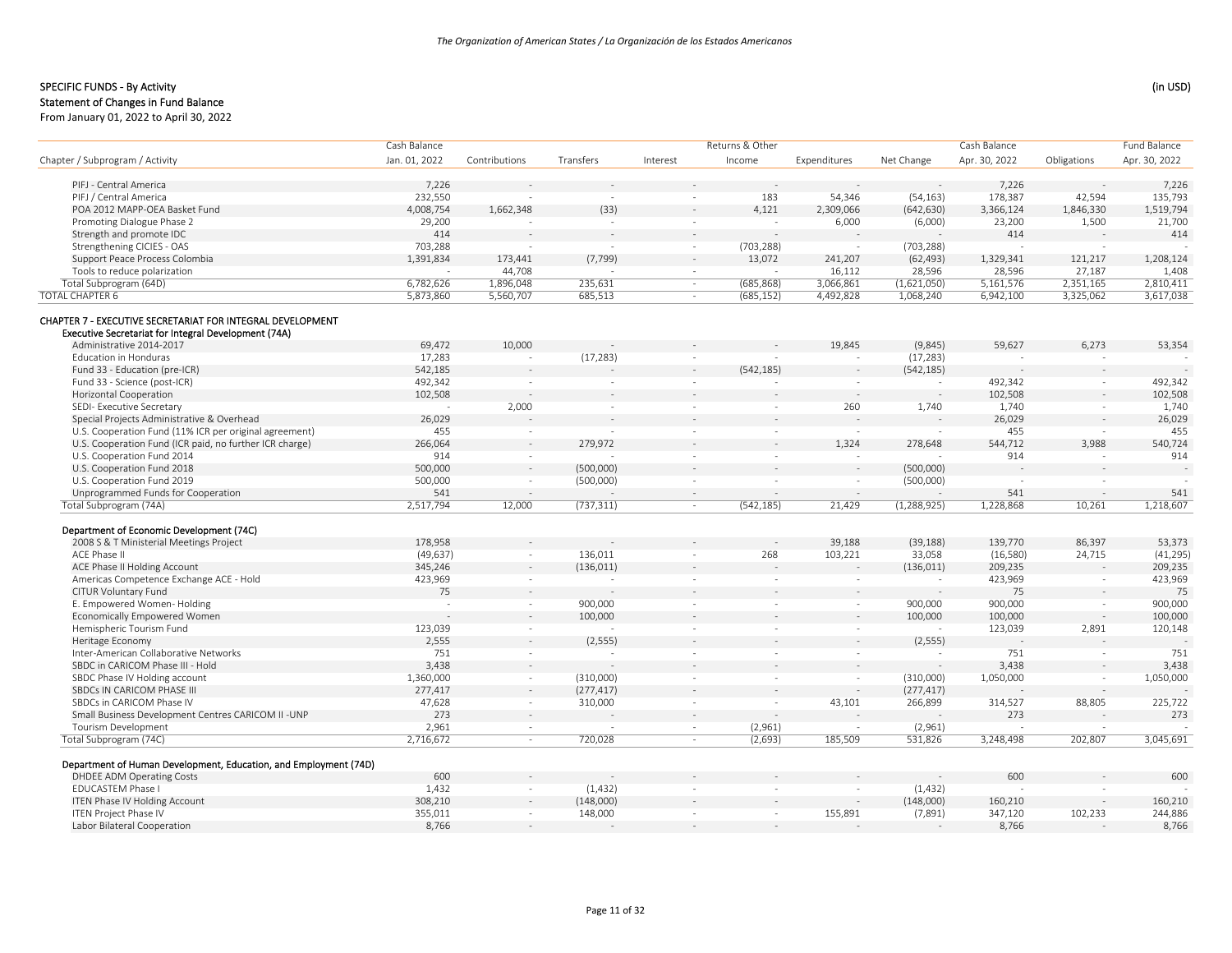Cash Balance

# SPECIFIC FUNDS - By Activity (in USD) (in USD)

#### Statement of Changes in Fund Balance

|                                                                                | Cash Balance         |                  |           |                  | Returns & Other  |                  |                     | Cash Balance         |                  | Fund Balance      |
|--------------------------------------------------------------------------------|----------------------|------------------|-----------|------------------|------------------|------------------|---------------------|----------------------|------------------|-------------------|
| Chapter / Subprogram / Activity                                                | Jan. 01, 2022        | Contributions    | Transfers | Interest         | Income           | Expenditures     | Net Change          | Apr. 30, 2022        | Obligations      | Apr. 30, 2022     |
| Plan & Monitor of XVIII CIMT                                                   | 4,820                |                  |           |                  |                  |                  |                     | 4,820                |                  | 4,820             |
| Portal of the Americas                                                         | 262,900              | 208,719          | 37,519    |                  |                  | 139,272          | 106,966             | 369,866              | 56,104           | 313,762           |
| RIAL Labor Law Compliance                                                      |                      | $\sim$           |           |                  |                  |                  |                     | $\overline{2}$       |                  |                   |
|                                                                                | 16,832<br>2,083      |                  |           |                  | $\sim$           | 16,830           | (16, 830)           |                      |                  |                   |
| Teacher Education for the XXI Century<br><b>Technical Assistance CIE</b>       |                      |                  |           |                  |                  |                  |                     | 2,083                |                  | 2,083             |
| <b>Voluntary Contributions RIAL</b>                                            | 3,078                | $\sim$<br>29,669 |           |                  | $\sim$<br>$\sim$ | 7,105            |                     | 3,078                | 510              | 2,568<br>124,292  |
| Total Subprogram (74D)                                                         | 105,228<br>1,068,960 | 238,388          | 36,087    |                  | $\sim$           | 319,098          | 22,564<br>(44, 624) | 127,792<br>1,024,337 | 3,500<br>162,347 | 861,990           |
|                                                                                |                      |                  |           |                  |                  |                  |                     |                      |                  |                   |
| CIDI Ministerial and Inter-American Committee meetings (74F)                   |                      |                  |           |                  |                  |                  |                     |                      |                  |                   |
| V Meeting of I-A Committee on Education                                        | 26,097               |                  | (26,097)  |                  |                  |                  | (26,097)            |                      |                  |                   |
| VIII Mtg. Min Culture                                                          | 15,212               | $\sim$           |           |                  |                  |                  |                     | 15,212               |                  | 15,212            |
| XI Regular Meeting of the CIP                                                  | 26                   |                  |           |                  |                  |                  |                     | 26                   |                  | 26                |
| XIX I-A Conf. Miniters of Labor                                                | 6,239                | $\sim$           |           |                  |                  |                  |                     | 6,239                |                  | 6,239             |
| XXI I-A Mtg Ministers Labor                                                    | 1,725                | $\sim$           |           |                  |                  | ÷.               |                     | 1,725                | $\sim$           | 1,725             |
| Total Subprogram (74F)                                                         | 49,300               | $\sim$           | (26,097)  | $\sim$           | $\sim$           | $\sim$           | (26,097)            | 23,202               | $\sim$           | 23,202            |
|                                                                                |                      |                  |           |                  |                  |                  |                     |                      |                  |                   |
| Secretariat of the Inter-American Committee on Ports (74G)<br>CIP 2019 S&S TAG | 46,398               |                  |           |                  |                  |                  |                     | 46,398               |                  | 46,398            |
| CIP 2020 S&S TAG                                                               | 71,262               |                  |           |                  |                  |                  |                     | 71,262               |                  | 71,262            |
| CIP Port Program                                                               | 503,470              | 108,873          |           |                  |                  | 117,689          | (8, 816)            | 494,655              | 150,201          | 344,454           |
| Disaster RiskMgmt Carib Ports                                                  | 70,000               | ÷,               | (60,000)  | $\sim$           | $\sim$           |                  |                     | 10,000               |                  | 10,000            |
| Improved Disaster Risk Mgmt                                                    | 59,083               |                  | 60,000    |                  | $\sim$           | 21,100           | (60,000)<br>38,900  | 97,983               | 7.983            | 90,000            |
| <b>Technical Advisory Groups</b>                                               | 55,939               |                  |           |                  |                  |                  | 61                  |                      |                  |                   |
|                                                                                | 806,153              | 4,778<br>113,652 |           | $\sim$<br>$\sim$ | $\sim$           | 4,717<br>143,506 | (29, 854)           | 56,000<br>776,298    | 2,175<br>160,359 | 53,825<br>615,939 |
| Total Subprogram (74G)                                                         |                      |                  | $\sim$    |                  | $\sim$           |                  |                     |                      |                  |                   |
| Department of Sustainable Development (74I)                                    |                      |                  |           |                  |                  |                  |                     |                      |                  |                   |
| Bldg.Resilience of the STE                                                     | (87, 211)            | 13,355           |           |                  |                  | 5,332            | 8,023               | (79, 188)            | 50,862           | (130, 049)        |
| Capacity Building Sustainable Use                                              | (186)                |                  | $\sim$    |                  |                  |                  |                     | (186)                |                  | (186)             |
| Clean Energy Altern. & Climate Mitigation Strategies                           | 1,127                |                  |           |                  |                  |                  |                     | 1,127                |                  | 1,127             |
| Community Driven Dev. SEDI                                                     | (455, 876)           | 455,876          | $\sim$    |                  | $\sim$           | 27,375           | 428,501             | (27, 375)            |                  | (27, 375)         |
| COVID-19 Prevention-Honduras                                                   | 45,764               |                  |           |                  | $\sim$           | 21,086           | (21,086)            | 24,677               | 9,014            | 15,663            |
| Development Satellite System Program                                           | 233,203              | $\sim$           | $\sim$    | $\sim$           | $\sim$           | 130,161          | (130, 161)          | 103,042              | 88,700           | 14,342            |
| Dis Mit - Early Warning System                                                 | 176                  |                  |           |                  | $\sim$           |                  |                     | 176                  | 176              |                   |
| ECPA Clearinghouse - Phase V                                                   | 3,465                | $\sim$           | $\sim$    |                  | $\sim$           |                  |                     | 3,465                |                  | 3,465             |
| ECPA Phase V (2017-2020)                                                       | 101,474              |                  |           |                  |                  |                  |                     | 101,474              |                  | 101,474           |
| <b>ECPA Phase VI</b>                                                           | 185,657              | $\sim$           |           |                  | $\sim$           | 111,543          | (111, 543)          | 74,114               | 51,265           | 22,849            |
| ECPA Phase VI Holding Account                                                  | 729,665              |                  |           |                  |                  |                  |                     | 729,665              |                  | 729,665           |
| Horizontal Cooperation                                                         | 38,211               | $\sim$           | $\sim$    | $\sim$           | $\sim$           | $\sim$           | $\sim$              | 38,211               | $\sim$           | 38,211            |
| IDB White Helmets                                                              | 516                  |                  |           |                  | $\sim$           |                  |                     | 516                  |                  | 516               |
| Mesoamerica 2020                                                               | 100                  | $\sim$           | $\sim$    | $\sim$           | $\sim$           |                  |                     | 100                  | 100              |                   |
| Regional Framework Rio Bravo                                                   | 827,999              |                  |           |                  | $\overline{3}$   | 191,629          | (191, 626)          | 636,373              | 118,968          | 517,405           |
| Small Grants Facility SEDI                                                     | (262, 155)           | 298,600          |           | $\sim$           | $\sim$           | 63,471           | 235,130             | (27, 025)            |                  | (27, 025)         |
| Strengt Gov Latin A & Caribbean                                                | 122,573              |                  |           |                  | 407              | 120,311          | (119,904)           | 2,669                | 92,339           | (89, 671)         |
| Strengthening Environmental Legislation in Mexico                              | 1,902                | $\sim$           | $\sim$    | $\sim$           | $\sim$           |                  |                     | 1,902                |                  | 1,902             |
| Sup. (U.S.-Peru TPA) Phase II                                                  | (23, 233)            | 206              |           |                  | $\sim$           | 49,114           | (48,908)            | (72, 141)            | 116,586          | (188, 727)        |
| Sus. Mgmt. La Plata Basin                                                      | 1,014,129            | $\sim$           | $\sim$    | $\sim$           | $\sim$           | 217,242          | (217, 242)          | 796,887              | 307,513          | 489,373           |
| TRIFINO 2014-2018                                                              | 218                  |                  |           |                  |                  |                  |                     | 218                  | 179              | 39                |
| Water Portfolio/Projects Interest Account                                      | 687                  | $\sim$           | $\sim$    | $\sim$           | $\sim$           |                  |                     | 687                  |                  | 687               |
| Water Security Trifinio                                                        |                      | 112,208          |           |                  |                  | 31,809           | 80,399              | 80,399               | 52,446           | 27,952            |
| White Helmets Program 2017-2019                                                | 82,326               |                  | $\sim$    | $\sim$           |                  | 48,486           | (48, 486)           | 33,840               | 9,048            | 24,793            |
| Total Subprogram (74I)                                                         | 2,560,531            | 880,245          | $\sim$    | $\sim$           | 410              | 1,017,558        | (136,903)           | 2,423,628            | 897,197          | 1,526,431         |
| <b>TOTAL CHAPTER 7</b>                                                         | 9,719,410            | 1,244,284        | (7, 294)  | $\sim$           | (544, 468)       | 1,687,101        | (994, 578)          | 8,724,832            | 1,432,971        | 7,291,860         |
|                                                                                |                      |                  |           |                  |                  |                  |                     |                      |                  |                   |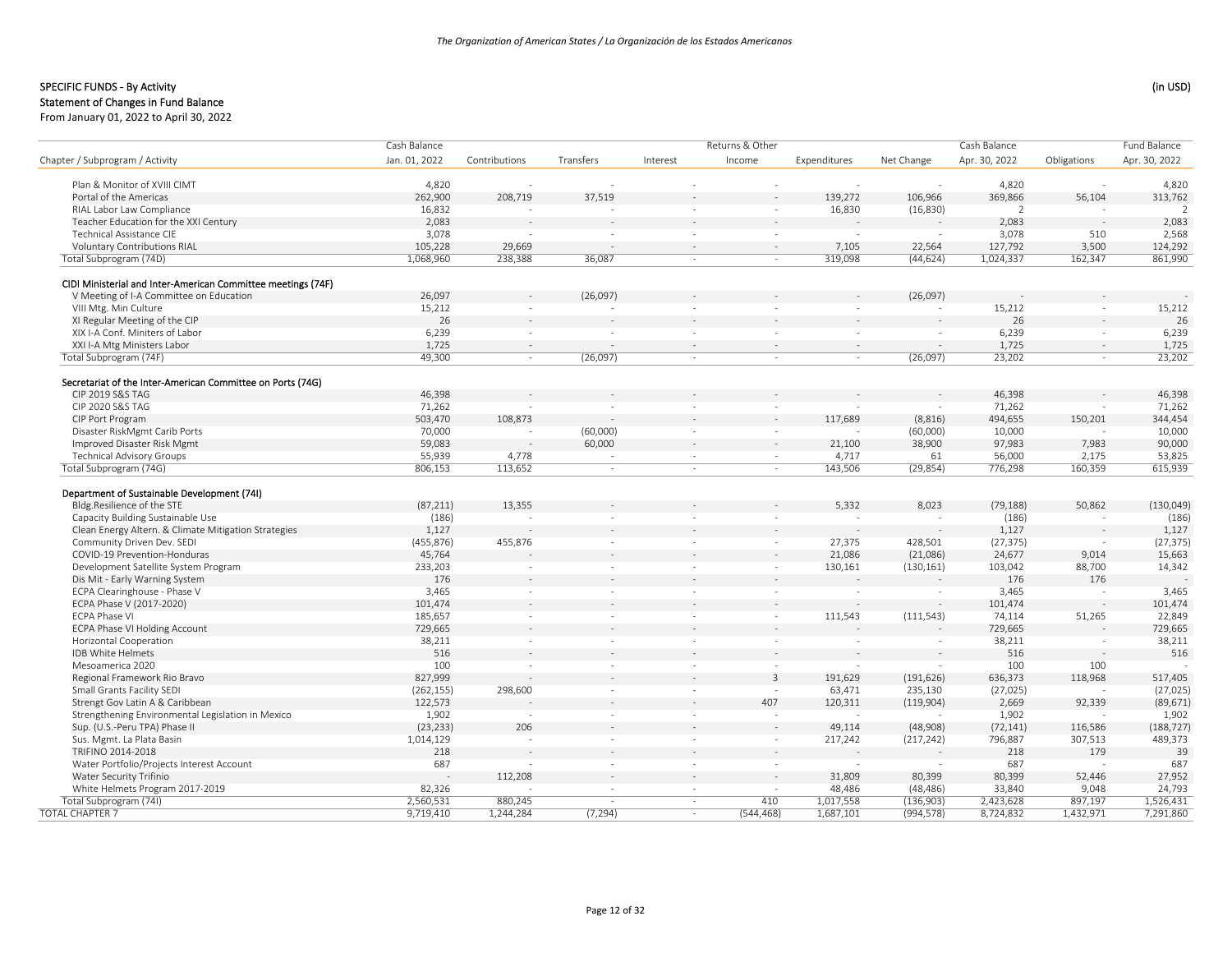Cash Balance

## SPECIFIC FUNDS ‐ By Activity (in USD)

#### Statement of Changes in Fund Balance

From January 01, 2022 to April 30, 2022

|                                                                                                          | Cash Balance  |                          |           |          | Returns & Other          |              |            | Cash Balance  |             | Fund Balance  |
|----------------------------------------------------------------------------------------------------------|---------------|--------------------------|-----------|----------|--------------------------|--------------|------------|---------------|-------------|---------------|
| Chapter / Subprogram / Activity                                                                          | Jan. 01, 2022 | Contributions            | Transfers | Interest | Income                   | Expenditures | Net Change | Apr. 30, 2022 | Obligations | Apr. 30, 2022 |
|                                                                                                          |               |                          |           |          |                          |              |            |               |             |               |
| CHAPTER 8 - SECRETARIAT FOR MULTIDIMENSIONAL SECURITY<br>Secretariat for Multidimensional Security (84A) |               |                          |           |          |                          |              |            |               |             |               |
| Multidimensional Security - Director's office                                                            | 430           |                          |           |          |                          |              |            | 430           | 430         |               |
| Multidimensional Security & Political Program                                                            | 1,136         | $\sim$                   | $\sim$    | $\sim$   | $\sim$                   | $\sim$       | $\sim$     | 1,136         | $\sim$      | 1,136         |
| Total Subprogram (84A)                                                                                   | 1,566         | $\sim$                   | $\sim$    | $\sim$   | $\sim$                   | $\sim$       | $\sim$     | 1,566         | 430         | 1,136         |
|                                                                                                          |               |                          |           |          |                          |              |            |               |             |               |
| Secretariat of the Inter-American Committee against Terrorism (CICTE) (84D)                              |               |                          |           |          |                          |              |            |               |             |               |
| Aviation Security of OAS-MS                                                                              |               |                          |           |          |                          | 152,403      | (152, 403) | (152, 403)    | 172,700     | (325, 103)    |
| Cargo and Container Security                                                                             | 710,410       | 897,235                  |           |          |                          | 216,777      | 680,458    | 1,390,868     | 259,011     | 1,131,857     |
| <b>Cyber Security</b>                                                                                    | 599,474       |                          | (499,062) |          |                          | 83,912       | (582, 974) | 16,500        | 16,500      |               |
| Cyber Security Phase II                                                                                  | 346,346       | 782,737                  | 499,062   |          | $\sim$                   | 446,061      | 835,738    | 1,182,084     | 491,295     | 690,789       |
| Cybersecurity and Cybercrime                                                                             | 110,998       |                          |           |          | 448                      | 63,037       | (62, 589)  | 48,409        | 114,484     | (66, 075)     |
| Implementation of UN-1540                                                                                | 139           | $\sim$                   |           | in a     | $\overline{\phantom{a}}$ |              |            | 139           |             | 139           |
| Increasing Maritime Security & Infrastructure                                                            | 62,275        |                          |           |          |                          | 9,978        | (9,978)    | 52,298        | 14,510      | 37,787        |
| Inter American Network on CT                                                                             | (12, 668)     | 24,318                   |           | $\sim$   | $\sim$                   | 20,238       | 4,080      | (8,588)       | 30,582      | (39, 170)     |
| Partnerships and International Cooperation                                                               | 202,252       |                          |           |          | $\sim$                   |              |            | 202,252       |             | 202,252       |
| Prev Money Launder TriBorder                                                                             | 29,427        | $\sim$                   | (29, 427) | $\sim$   | $\sim$                   |              | (29, 427)  |               |             |               |
|                                                                                                          |               | 339,744                  |           |          | 767                      | 218,930      | 121,581    |               | 189,423     | 458,180       |
| Security of Crowded Spaces                                                                               | 526,021       |                          |           |          |                          |              |            | 647,602       |             |               |
| Strengt Bio Safet & Sec in LA                                                                            | 685,089       | 83,687                   |           | $\sim$   | $\sim$                   | 195,509      | (111, 822) | 573,267       | 493,743     | 79,524        |
| TF Methods and Emerging Risks                                                                            |               |                          | 29,427    |          | $\sim$                   | 11,522       | 17,905     | 17,905        | 17,905      |               |
| <b>Tourism Security</b>                                                                                  | 141           |                          |           | $\sim$   | $\sim$                   |              |            | 141           |             | 141           |
| Total Subprogram (84D)                                                                                   | 3,259,904     | 2,127,720                | $\sim$    | $\sim$   | 1,215                    | 1,418,366    | 710,570    | 3,970,473     | 1,800,154   | 2,170,319     |
| Department of Public Security (84E)                                                                      |               |                          |           |          |                          |              |            |               |             |               |
| AICMA 2016 TO 2019                                                                                       | 22,082        | 18,861                   |           |          |                          | 988          | 17,872     | 39,954        | 923         | 39,032        |
| AICMA/Mine Action Program-Colombia                                                                       | 61            | $\overline{a}$           | $\sim$    | $\sim$   | $\overline{\phantom{a}}$ |              |            | 61            | 61          |               |
| Attention to Victims - Phase 2                                                                           | 106,501       |                          |           |          | $\bar{a}$                | 6,601        | (6,601)    | 99,901        | 26,910      | 72,991        |
|                                                                                                          |               |                          |           |          |                          |              |            |               |             |               |
| CIFTA voluntary fund                                                                                     | 25,000        | $\overline{\phantom{a}}$ | $\sim$    | $\sim$   | $\sim$                   |              |            | 25,000        |             | 25,000        |
| <b>Citizen Security Demining</b>                                                                         | (788, 188)    | 1,145,575                |           |          | 558                      | 824,477      | 321,656    | (466, 532)    | 865,882     | (1, 332, 414) |
| Demining, Unprogrammed Specific Fund                                                                     | 3,278         |                          | $\sim$    | $\sim$   | $\sim$                   | 1,100        | (1,100)    | 2,178         | 525         | 1,653         |
| Firearms & Ammunition Control                                                                            | 4,926         |                          |           |          | $\sim$                   |              |            | 4,926         |             | 4,926         |
| Fund Prevention Violence & Crime                                                                         | 9,498         | $\sim$                   | $\sim$    | $\sim$   | $\sim$                   |              |            | 9,498         | 1,275       | 8,223         |
| HNP-Technical Advisor                                                                                    | 6,964         |                          |           |          | $\overline{a}$           |              |            | 6,964         |             | 6,964         |
| Imp. response to TIP Ecuador                                                                             | (108, 359)    | 108,359                  | $\sim$    | $\sim$   | $\sim$                   | 128,847      | (20, 488)  | (128, 847)    | 177,343     | (306, 191)    |
| Irregular Migration Mesoamerica                                                                          | (589,998)     |                          |           | $\sim$   | 7,845                    |              | 7,845      | (582, 153)    |             | (582, 153)    |
| MENTHOR - TIP Honduras                                                                                   |               | 75,000                   | $\sim$    | $\sim$   | $\sim$                   | 15,029       | 59,971     | 59,971        | 23,095      | 36,876        |
| Network Professional Police                                                                              | 18,225        |                          |           |          | $\sim$                   |              |            | 18,225        |             | 18,225        |
| Network Professional Police II                                                                           | 105,600       | $\sim$                   | $\sim$    | $\sim$   | $\sim$                   | 54,049       | (54,049)   | 51,551        | 51,551      |               |
| SAWL EU Strategy                                                                                         | 347,120       | $\sim$                   |           | $\sim$   | (47, 716)                | 417,035      | (464, 751) | (117, 631)    | 82,861      | (200, 492)    |
| Streng the Penitentiary system                                                                           | 42,113        | $\sim$                   |           | $\sim$   | $\sim$                   | 700          | (700)      | 41,413        | 6,952       | 34,461        |
| Strengthening Public Defenders                                                                           | 1,396         | $\sim$                   | (1, 396)  |          | ÷.<br>$\sim$             |              | (1, 396)   |               |             |               |
| Total Subprogram (84E)                                                                                   | (793, 782)    | 1,347,795                | (1, 396)  |          | (39, 313)<br>$\sim$      | 1,448,826    | (141, 740) | (935, 522)    | 1,237,378   | (2, 172, 900) |
|                                                                                                          |               |                          |           |          |                          |              |            |               |             |               |
| Multidimensional security meetings (84F)                                                                 |               |                          |           |          |                          |              |            |               |             |               |
| <b>CIFTA Meetings</b>                                                                                    | 93,884        |                          |           |          |                          | 600          | (600)      | 93,284        | 2,250       | 91,034        |
| DPS-Meetings                                                                                             | 1,269         | $\sim$                   | $\sim$    | $\sim$   | $\sim$                   | $\sim$       |            | 1,269         |             | 1,269         |
| <b>MISPA Meetings</b>                                                                                    | 380           | $\sim$                   |           |          | $\sim$                   |              |            | 380           |             | 380           |
| Prison Policy Meetings                                                                                   | 32,584        | $\sim$                   | $\sim$    | $\sim$   | $\sim$                   | $\sim$       |            | 32,584        |             | 32,584        |
| Total Subprogram (84F)                                                                                   | 128,117       | $\sim$                   | $\sim$    | $\sim$   | $\overline{\phantom{a}}$ | 600          | (600)      | 127,517       | 2,250       | 125,267       |
| Executive Secretariat of the Inter-American Drug Abuse Control Commission (CICAD) (84G)                  |               |                          |           |          |                          |              |            |               |             |               |
| Alternatives to Incarceration                                                                            | 3,105,431     | 291,434                  |           |          |                          | 297,395      | (5,961)    | 3,099,471     | 871,561     | 2,227,910     |
| CICAD - Undistributed Funds                                                                              | 110           |                          |           |          | $\sim$                   |              |            | 110           |             | 110           |
| Counterdrug Capacity Build IV                                                                            | 1,416,058     | 355,317                  |           |          | 255                      | 298,248      | 57,324     | 1,473,381     | 280,770     | 1,192,612     |
| Courts Drug-related Offenses                                                                             | 81,335        | 294,523                  |           | 1,439    | $\sim$                   | 53,378       | 242,583    | 323,918       | 10,477      | 313,441       |
| Data on Emerging Drug Issues                                                                             | 2,989,193     |                          |           |          | $\sim$                   | 199,660      | (199, 660) | 2,789,532     | 425,572     | 2,363,960     |
|                                                                                                          |               |                          |           |          |                          |              |            |               |             |               |
| Demand Reduction-Expert Group                                                                            | 705           | $\sim$                   |           |          | $\sim$                   |              |            | 705           |             | 705           |

Cash Balance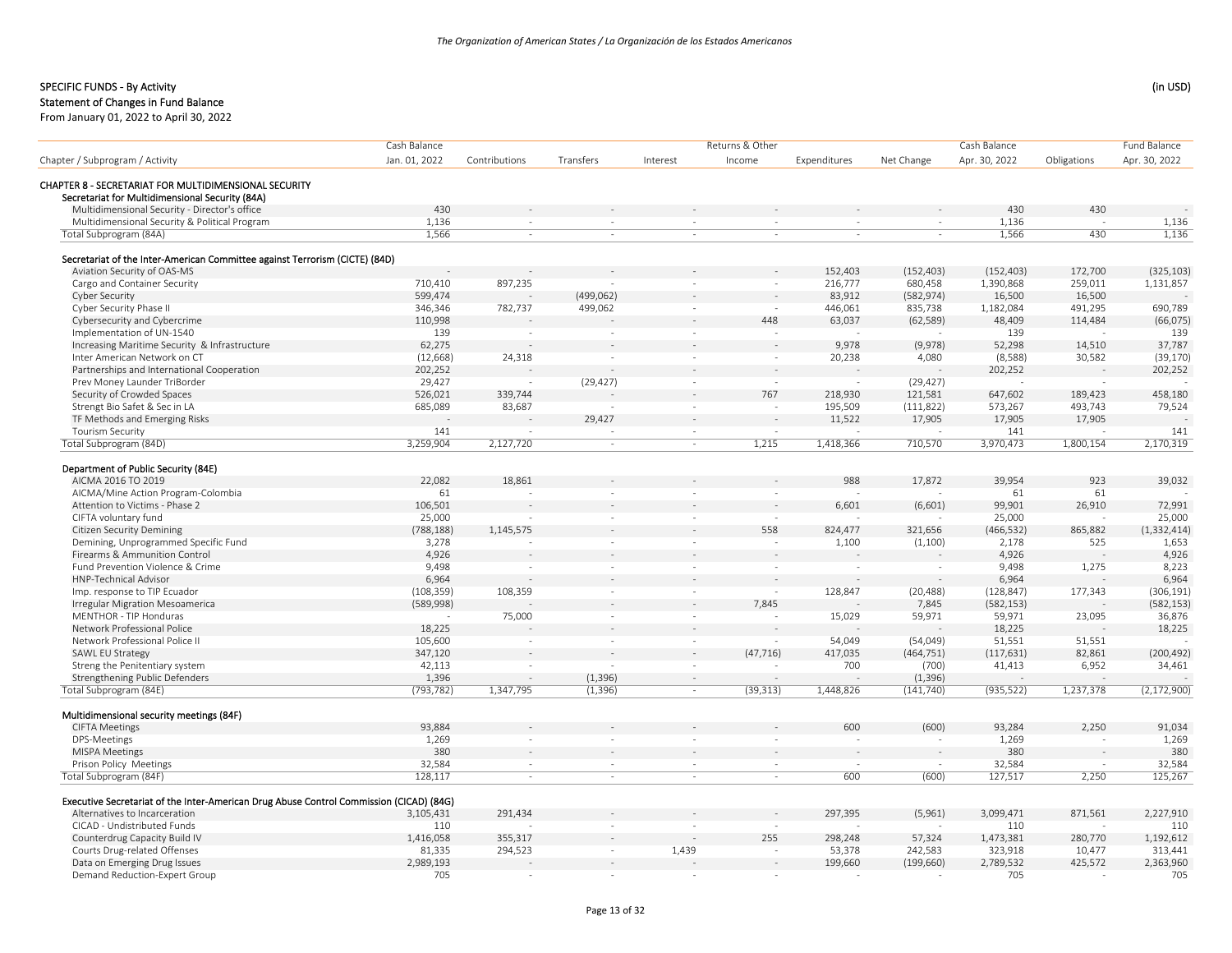# SPECIFIC FUNDS - By Activity (in USD) (in USD)

### Statement of Changes in Fund Balance

| Jan. 01, 2022<br>Apr. 30, 2022<br>Contributions<br>Transfers<br>Interest<br>Income<br>Expenditures<br>Net Change<br>Apr. 30, 2022<br>Obligations<br>DTCs Expansion and Establishment<br>5,102,032<br>475,584<br>(475, 584)<br>831,818<br>3,794,630<br>4,626,449<br>General Fund<br>647,727<br>30,550<br>(30, 550)<br>617,177<br>48,866<br>568,311<br>$\sim$<br>$\sim$<br>5,162<br>580<br>4,582<br>MEM - Drafting of Hemispheric Evaluation Reports<br>5,162<br>National Drug Policies Dev.<br>699,963<br>1,019,279<br>53,661<br>967,427<br>267,464<br>105,514<br>(51,852)<br>$\sim$<br>$\overline{\phantom{a}}$<br>$\sim$<br>61,452<br>Observatory Technical & Administrative Support<br>61,452<br>61,452<br>36,901<br>36,901<br><b>Ordinary Session Period</b><br>36,901<br>$\sim$<br>$\sim$<br>$\sim$<br>$\sim$<br>SAVIA Improved Capacities<br>37,300<br>(37, 300)<br>(37, 300)<br>SIDUC IA Uniform Drug Use Data System<br>102<br>102<br>102<br>$\sim$<br>$\sim$<br>$\sim$<br>SMS CICAD MEM Portfolio<br>858,503<br>95,000<br>162,173<br>(67, 173)<br>791,330<br>184,995<br>606,335<br>3,948,393<br>465,801<br>3,482,594<br>1,170,967<br>2,311,627<br>Streng Tec Capac NHS/NDC/Uni<br>$\overline{2}$<br>(465, 799)<br>$\sim$<br>332<br>University Grad. Res. Part. Program<br>332<br>332<br>4,093,503<br>Total Subprogram (84G)<br>19,310,013<br>1,089,935<br>1,439<br>257<br>2,088,303<br>(1,033,972)<br>18,276,041<br>14,182,538<br>(37, 300)<br>Department against Transnational Organized Crime (84H)<br>AML and Comb Finan Terrorism<br>3,266,042<br>202,568<br>(202, 568)<br>3,063,475<br>206,627<br>2,856,848<br>72,892<br><b>Illegal Mining</b><br>1,352,560<br>8,000<br>90,676<br>(82, 676)<br>1,269,884<br>1,196,992<br>$\sim$<br>$\sim$<br>280,449<br>4,570<br>17,094<br>258,786<br>Money Laundering Program<br>(4,570)<br>275,879<br>Prog Against Transnational Organized Crime<br>2,635<br>2,635<br>2,635<br>$\sim$<br>$\sim$<br>$\sim$<br>4,315,261<br>Total Subprogram (84H)<br>4,901,687<br>8,000<br>4,611,873<br>297,814<br>(289, 814)<br>296,612<br><b>TOTAL CHAPTER 8</b><br>26,807,505<br>1,439<br>5,253,910<br>(755, 557)<br>26,051,948<br>7,430,327<br>18,621,621<br>4,573,451<br>(38, 696)<br>(37, 841)<br>Department of Effective Public Management (94B)<br>481<br>481<br>481<br>Cadastre Operations<br>CATASTRO<br>429<br>429<br>429<br>78,753<br>78,753<br>$\overline{9}$<br><b>CLARCIEV III PHASE</b><br>78,744<br>738<br>Develop cybersec capabil e-gov<br>738<br>738<br>766<br>766<br>471<br>294<br>LatinAm Initiative Open Data<br>2,300<br>Modernize Haiti Registry III<br>(2,300)<br>(2,300)<br>$\omega$<br>$\sim$<br>$\sim$<br>÷.<br>$\sim$<br><b>Munet Operations</b><br>28<br>28<br>28<br>9,082<br>OAS Government School<br>9,392<br>9,392<br>310<br>$\sim$<br>$\sim$<br>$\sim$<br>$\sim$<br>Promote Growth Public Sector<br>2,640<br>(2,640)<br>(2,640)<br>PUICA<br>80,181<br>12,268<br>88,559<br>43,153<br>30,885<br>92,449<br>3,890<br>$\sim$<br>$\sim$<br>(29)<br>Reg. Civil Inst. Id Genre<br>29<br>(29)<br>School of Government II Phase<br>40,794<br>15,966<br>75,025<br>2,000<br>31,887<br>45,138<br>61,104<br>20,310<br>$\sim$<br>$\sim$<br>2,681<br>Stren Reg Coop CLARCIEV 2nd phase<br>2,681<br>2,681<br>Strengthening Public Procurement System (RICG)<br>116,223<br>112,285<br>109,108<br>79,530<br>29,577<br>145,801<br>33,516<br>$\sim$<br>$\sim$<br>310,606<br>82,015<br>334,114<br>Total Subprogram (94B)<br>184,133<br>40,184<br>142,302<br>392,620<br>58,506<br>$\sim$<br>$\sim$<br>Hemispheric Initiatives and Public Diplomacy (94C)<br>Lecture Series in the Americas<br>1,119<br>20,000<br>(1, 432)<br>4,925<br>13,643<br>14,762<br>4,200<br>10,562<br>Tours and Briefing Program<br>704<br>704<br>704<br>$\sim$<br>$\sim$<br>1,824<br>Total Subprogram (94C)<br>13,643<br>15,466<br>4,904<br>10,562<br>20,000<br>(1, 432)<br>4,925<br>$\sim$<br>$\sim$<br>Art Museum of the Americas (94D)<br>16,374<br>2,758<br>5,651<br>15,079<br>(6,670)<br>9,704<br>3.949<br>5,755<br>Art Museum Amer-Permanent FD<br>Summits Secretariat (94E)<br>16,502<br>12,590<br>236<br>1,732<br>18,234<br>14,928<br>S.I.R.G. Meetings<br>11,094<br>3,306<br>Strength Particip Women Sum<br>303,037<br>(48, 699)<br>254,338<br>112,940<br>141,398<br>48,699<br>365,974<br>Support of Summit Activities<br>(894, 237)<br>775,724<br>(636)<br>375,464<br>399,624<br>(494, 614)<br>(860, 587)<br>79<br>79<br>VIII Summit of the Americas<br>79<br>(574, 619)<br>(704, 183)<br>Total Subprogram (94E)<br>788,314<br>(400)<br>435,257<br>(221, 962)<br>482,220<br>352,657<br>$\sim$<br>$\sim$<br>Columbus Memorial Library (94F)<br>Hipolito Unanue Library<br>22,345<br>521<br>4,009<br>(3,488)<br>18,857<br>18,852<br>-5<br>(223, 471)<br>995,725<br>38,752<br>5,251<br>601,572<br>438,156<br>214,685<br>549,585<br>(334, 899)<br>$\sim$ |                                                        | Cash Balance |  | Returns & Other |  | Cash Balance | Fund Balance |
|----------------------------------------------------------------------------------------------------------------------------------------------------------------------------------------------------------------------------------------------------------------------------------------------------------------------------------------------------------------------------------------------------------------------------------------------------------------------------------------------------------------------------------------------------------------------------------------------------------------------------------------------------------------------------------------------------------------------------------------------------------------------------------------------------------------------------------------------------------------------------------------------------------------------------------------------------------------------------------------------------------------------------------------------------------------------------------------------------------------------------------------------------------------------------------------------------------------------------------------------------------------------------------------------------------------------------------------------------------------------------------------------------------------------------------------------------------------------------------------------------------------------------------------------------------------------------------------------------------------------------------------------------------------------------------------------------------------------------------------------------------------------------------------------------------------------------------------------------------------------------------------------------------------------------------------------------------------------------------------------------------------------------------------------------------------------------------------------------------------------------------------------------------------------------------------------------------------------------------------------------------------------------------------------------------------------------------------------------------------------------------------------------------------------------------------------------------------------------------------------------------------------------------------------------------------------------------------------------------------------------------------------------------------------------------------------------------------------------------------------------------------------------------------------------------------------------------------------------------------------------------------------------------------------------------------------------------------------------------------------------------------------------------------------------------------------------------------------------------------------------------------------------------------------------------------------------------------------------------------------------------------------------------------------------------------------------------------------------------------------------------------------------------------------------------------------------------------------------------------------------------------------------------------------------------------------------------------------------------------------------------------------------------------------------------------------------------------------------------------------------------------------------------------------------------------------------------------------------------------------------------------------------------------------------------------------------------------------------------------------------------------------------------------------------------------------------------------------------------------------------------------------------------------------------------------------------------------------------------------------------------------------------------------------------------------------------------------------------------------------------------------------------------------------------------------------------------------------------------------------------------------------------------------------------------------------------------------------------------------------------------------------------------------------------------------------------------------------------------------------------------------------------------------------------------------------------------------------------------------------------------|--------------------------------------------------------|--------------|--|-----------------|--|--------------|--------------|
|                                                                                                                                                                                                                                                                                                                                                                                                                                                                                                                                                                                                                                                                                                                                                                                                                                                                                                                                                                                                                                                                                                                                                                                                                                                                                                                                                                                                                                                                                                                                                                                                                                                                                                                                                                                                                                                                                                                                                                                                                                                                                                                                                                                                                                                                                                                                                                                                                                                                                                                                                                                                                                                                                                                                                                                                                                                                                                                                                                                                                                                                                                                                                                                                                                                                                                                                                                                                                                                                                                                                                                                                                                                                                                                                                                                                                                                                                                                                                                                                                                                                                                                                                                                                                                                                                                                                                                                                                                                                                                                                                                                                                                                                                                                                                                                                                                                                                  | Chapter / Subprogram / Activity                        |              |  |                 |  |              |              |
|                                                                                                                                                                                                                                                                                                                                                                                                                                                                                                                                                                                                                                                                                                                                                                                                                                                                                                                                                                                                                                                                                                                                                                                                                                                                                                                                                                                                                                                                                                                                                                                                                                                                                                                                                                                                                                                                                                                                                                                                                                                                                                                                                                                                                                                                                                                                                                                                                                                                                                                                                                                                                                                                                                                                                                                                                                                                                                                                                                                                                                                                                                                                                                                                                                                                                                                                                                                                                                                                                                                                                                                                                                                                                                                                                                                                                                                                                                                                                                                                                                                                                                                                                                                                                                                                                                                                                                                                                                                                                                                                                                                                                                                                                                                                                                                                                                                                                  |                                                        |              |  |                 |  |              |              |
|                                                                                                                                                                                                                                                                                                                                                                                                                                                                                                                                                                                                                                                                                                                                                                                                                                                                                                                                                                                                                                                                                                                                                                                                                                                                                                                                                                                                                                                                                                                                                                                                                                                                                                                                                                                                                                                                                                                                                                                                                                                                                                                                                                                                                                                                                                                                                                                                                                                                                                                                                                                                                                                                                                                                                                                                                                                                                                                                                                                                                                                                                                                                                                                                                                                                                                                                                                                                                                                                                                                                                                                                                                                                                                                                                                                                                                                                                                                                                                                                                                                                                                                                                                                                                                                                                                                                                                                                                                                                                                                                                                                                                                                                                                                                                                                                                                                                                  |                                                        |              |  |                 |  |              |              |
|                                                                                                                                                                                                                                                                                                                                                                                                                                                                                                                                                                                                                                                                                                                                                                                                                                                                                                                                                                                                                                                                                                                                                                                                                                                                                                                                                                                                                                                                                                                                                                                                                                                                                                                                                                                                                                                                                                                                                                                                                                                                                                                                                                                                                                                                                                                                                                                                                                                                                                                                                                                                                                                                                                                                                                                                                                                                                                                                                                                                                                                                                                                                                                                                                                                                                                                                                                                                                                                                                                                                                                                                                                                                                                                                                                                                                                                                                                                                                                                                                                                                                                                                                                                                                                                                                                                                                                                                                                                                                                                                                                                                                                                                                                                                                                                                                                                                                  |                                                        |              |  |                 |  |              |              |
|                                                                                                                                                                                                                                                                                                                                                                                                                                                                                                                                                                                                                                                                                                                                                                                                                                                                                                                                                                                                                                                                                                                                                                                                                                                                                                                                                                                                                                                                                                                                                                                                                                                                                                                                                                                                                                                                                                                                                                                                                                                                                                                                                                                                                                                                                                                                                                                                                                                                                                                                                                                                                                                                                                                                                                                                                                                                                                                                                                                                                                                                                                                                                                                                                                                                                                                                                                                                                                                                                                                                                                                                                                                                                                                                                                                                                                                                                                                                                                                                                                                                                                                                                                                                                                                                                                                                                                                                                                                                                                                                                                                                                                                                                                                                                                                                                                                                                  |                                                        |              |  |                 |  |              |              |
|                                                                                                                                                                                                                                                                                                                                                                                                                                                                                                                                                                                                                                                                                                                                                                                                                                                                                                                                                                                                                                                                                                                                                                                                                                                                                                                                                                                                                                                                                                                                                                                                                                                                                                                                                                                                                                                                                                                                                                                                                                                                                                                                                                                                                                                                                                                                                                                                                                                                                                                                                                                                                                                                                                                                                                                                                                                                                                                                                                                                                                                                                                                                                                                                                                                                                                                                                                                                                                                                                                                                                                                                                                                                                                                                                                                                                                                                                                                                                                                                                                                                                                                                                                                                                                                                                                                                                                                                                                                                                                                                                                                                                                                                                                                                                                                                                                                                                  |                                                        |              |  |                 |  |              |              |
|                                                                                                                                                                                                                                                                                                                                                                                                                                                                                                                                                                                                                                                                                                                                                                                                                                                                                                                                                                                                                                                                                                                                                                                                                                                                                                                                                                                                                                                                                                                                                                                                                                                                                                                                                                                                                                                                                                                                                                                                                                                                                                                                                                                                                                                                                                                                                                                                                                                                                                                                                                                                                                                                                                                                                                                                                                                                                                                                                                                                                                                                                                                                                                                                                                                                                                                                                                                                                                                                                                                                                                                                                                                                                                                                                                                                                                                                                                                                                                                                                                                                                                                                                                                                                                                                                                                                                                                                                                                                                                                                                                                                                                                                                                                                                                                                                                                                                  |                                                        |              |  |                 |  |              |              |
|                                                                                                                                                                                                                                                                                                                                                                                                                                                                                                                                                                                                                                                                                                                                                                                                                                                                                                                                                                                                                                                                                                                                                                                                                                                                                                                                                                                                                                                                                                                                                                                                                                                                                                                                                                                                                                                                                                                                                                                                                                                                                                                                                                                                                                                                                                                                                                                                                                                                                                                                                                                                                                                                                                                                                                                                                                                                                                                                                                                                                                                                                                                                                                                                                                                                                                                                                                                                                                                                                                                                                                                                                                                                                                                                                                                                                                                                                                                                                                                                                                                                                                                                                                                                                                                                                                                                                                                                                                                                                                                                                                                                                                                                                                                                                                                                                                                                                  |                                                        |              |  |                 |  |              |              |
|                                                                                                                                                                                                                                                                                                                                                                                                                                                                                                                                                                                                                                                                                                                                                                                                                                                                                                                                                                                                                                                                                                                                                                                                                                                                                                                                                                                                                                                                                                                                                                                                                                                                                                                                                                                                                                                                                                                                                                                                                                                                                                                                                                                                                                                                                                                                                                                                                                                                                                                                                                                                                                                                                                                                                                                                                                                                                                                                                                                                                                                                                                                                                                                                                                                                                                                                                                                                                                                                                                                                                                                                                                                                                                                                                                                                                                                                                                                                                                                                                                                                                                                                                                                                                                                                                                                                                                                                                                                                                                                                                                                                                                                                                                                                                                                                                                                                                  |                                                        |              |  |                 |  |              |              |
|                                                                                                                                                                                                                                                                                                                                                                                                                                                                                                                                                                                                                                                                                                                                                                                                                                                                                                                                                                                                                                                                                                                                                                                                                                                                                                                                                                                                                                                                                                                                                                                                                                                                                                                                                                                                                                                                                                                                                                                                                                                                                                                                                                                                                                                                                                                                                                                                                                                                                                                                                                                                                                                                                                                                                                                                                                                                                                                                                                                                                                                                                                                                                                                                                                                                                                                                                                                                                                                                                                                                                                                                                                                                                                                                                                                                                                                                                                                                                                                                                                                                                                                                                                                                                                                                                                                                                                                                                                                                                                                                                                                                                                                                                                                                                                                                                                                                                  |                                                        |              |  |                 |  |              |              |
|                                                                                                                                                                                                                                                                                                                                                                                                                                                                                                                                                                                                                                                                                                                                                                                                                                                                                                                                                                                                                                                                                                                                                                                                                                                                                                                                                                                                                                                                                                                                                                                                                                                                                                                                                                                                                                                                                                                                                                                                                                                                                                                                                                                                                                                                                                                                                                                                                                                                                                                                                                                                                                                                                                                                                                                                                                                                                                                                                                                                                                                                                                                                                                                                                                                                                                                                                                                                                                                                                                                                                                                                                                                                                                                                                                                                                                                                                                                                                                                                                                                                                                                                                                                                                                                                                                                                                                                                                                                                                                                                                                                                                                                                                                                                                                                                                                                                                  |                                                        |              |  |                 |  |              |              |
|                                                                                                                                                                                                                                                                                                                                                                                                                                                                                                                                                                                                                                                                                                                                                                                                                                                                                                                                                                                                                                                                                                                                                                                                                                                                                                                                                                                                                                                                                                                                                                                                                                                                                                                                                                                                                                                                                                                                                                                                                                                                                                                                                                                                                                                                                                                                                                                                                                                                                                                                                                                                                                                                                                                                                                                                                                                                                                                                                                                                                                                                                                                                                                                                                                                                                                                                                                                                                                                                                                                                                                                                                                                                                                                                                                                                                                                                                                                                                                                                                                                                                                                                                                                                                                                                                                                                                                                                                                                                                                                                                                                                                                                                                                                                                                                                                                                                                  |                                                        |              |  |                 |  |              |              |
|                                                                                                                                                                                                                                                                                                                                                                                                                                                                                                                                                                                                                                                                                                                                                                                                                                                                                                                                                                                                                                                                                                                                                                                                                                                                                                                                                                                                                                                                                                                                                                                                                                                                                                                                                                                                                                                                                                                                                                                                                                                                                                                                                                                                                                                                                                                                                                                                                                                                                                                                                                                                                                                                                                                                                                                                                                                                                                                                                                                                                                                                                                                                                                                                                                                                                                                                                                                                                                                                                                                                                                                                                                                                                                                                                                                                                                                                                                                                                                                                                                                                                                                                                                                                                                                                                                                                                                                                                                                                                                                                                                                                                                                                                                                                                                                                                                                                                  |                                                        |              |  |                 |  |              |              |
|                                                                                                                                                                                                                                                                                                                                                                                                                                                                                                                                                                                                                                                                                                                                                                                                                                                                                                                                                                                                                                                                                                                                                                                                                                                                                                                                                                                                                                                                                                                                                                                                                                                                                                                                                                                                                                                                                                                                                                                                                                                                                                                                                                                                                                                                                                                                                                                                                                                                                                                                                                                                                                                                                                                                                                                                                                                                                                                                                                                                                                                                                                                                                                                                                                                                                                                                                                                                                                                                                                                                                                                                                                                                                                                                                                                                                                                                                                                                                                                                                                                                                                                                                                                                                                                                                                                                                                                                                                                                                                                                                                                                                                                                                                                                                                                                                                                                                  |                                                        |              |  |                 |  |              |              |
|                                                                                                                                                                                                                                                                                                                                                                                                                                                                                                                                                                                                                                                                                                                                                                                                                                                                                                                                                                                                                                                                                                                                                                                                                                                                                                                                                                                                                                                                                                                                                                                                                                                                                                                                                                                                                                                                                                                                                                                                                                                                                                                                                                                                                                                                                                                                                                                                                                                                                                                                                                                                                                                                                                                                                                                                                                                                                                                                                                                                                                                                                                                                                                                                                                                                                                                                                                                                                                                                                                                                                                                                                                                                                                                                                                                                                                                                                                                                                                                                                                                                                                                                                                                                                                                                                                                                                                                                                                                                                                                                                                                                                                                                                                                                                                                                                                                                                  |                                                        |              |  |                 |  |              |              |
|                                                                                                                                                                                                                                                                                                                                                                                                                                                                                                                                                                                                                                                                                                                                                                                                                                                                                                                                                                                                                                                                                                                                                                                                                                                                                                                                                                                                                                                                                                                                                                                                                                                                                                                                                                                                                                                                                                                                                                                                                                                                                                                                                                                                                                                                                                                                                                                                                                                                                                                                                                                                                                                                                                                                                                                                                                                                                                                                                                                                                                                                                                                                                                                                                                                                                                                                                                                                                                                                                                                                                                                                                                                                                                                                                                                                                                                                                                                                                                                                                                                                                                                                                                                                                                                                                                                                                                                                                                                                                                                                                                                                                                                                                                                                                                                                                                                                                  |                                                        |              |  |                 |  |              |              |
|                                                                                                                                                                                                                                                                                                                                                                                                                                                                                                                                                                                                                                                                                                                                                                                                                                                                                                                                                                                                                                                                                                                                                                                                                                                                                                                                                                                                                                                                                                                                                                                                                                                                                                                                                                                                                                                                                                                                                                                                                                                                                                                                                                                                                                                                                                                                                                                                                                                                                                                                                                                                                                                                                                                                                                                                                                                                                                                                                                                                                                                                                                                                                                                                                                                                                                                                                                                                                                                                                                                                                                                                                                                                                                                                                                                                                                                                                                                                                                                                                                                                                                                                                                                                                                                                                                                                                                                                                                                                                                                                                                                                                                                                                                                                                                                                                                                                                  |                                                        |              |  |                 |  |              |              |
|                                                                                                                                                                                                                                                                                                                                                                                                                                                                                                                                                                                                                                                                                                                                                                                                                                                                                                                                                                                                                                                                                                                                                                                                                                                                                                                                                                                                                                                                                                                                                                                                                                                                                                                                                                                                                                                                                                                                                                                                                                                                                                                                                                                                                                                                                                                                                                                                                                                                                                                                                                                                                                                                                                                                                                                                                                                                                                                                                                                                                                                                                                                                                                                                                                                                                                                                                                                                                                                                                                                                                                                                                                                                                                                                                                                                                                                                                                                                                                                                                                                                                                                                                                                                                                                                                                                                                                                                                                                                                                                                                                                                                                                                                                                                                                                                                                                                                  |                                                        |              |  |                 |  |              |              |
|                                                                                                                                                                                                                                                                                                                                                                                                                                                                                                                                                                                                                                                                                                                                                                                                                                                                                                                                                                                                                                                                                                                                                                                                                                                                                                                                                                                                                                                                                                                                                                                                                                                                                                                                                                                                                                                                                                                                                                                                                                                                                                                                                                                                                                                                                                                                                                                                                                                                                                                                                                                                                                                                                                                                                                                                                                                                                                                                                                                                                                                                                                                                                                                                                                                                                                                                                                                                                                                                                                                                                                                                                                                                                                                                                                                                                                                                                                                                                                                                                                                                                                                                                                                                                                                                                                                                                                                                                                                                                                                                                                                                                                                                                                                                                                                                                                                                                  |                                                        |              |  |                 |  |              |              |
|                                                                                                                                                                                                                                                                                                                                                                                                                                                                                                                                                                                                                                                                                                                                                                                                                                                                                                                                                                                                                                                                                                                                                                                                                                                                                                                                                                                                                                                                                                                                                                                                                                                                                                                                                                                                                                                                                                                                                                                                                                                                                                                                                                                                                                                                                                                                                                                                                                                                                                                                                                                                                                                                                                                                                                                                                                                                                                                                                                                                                                                                                                                                                                                                                                                                                                                                                                                                                                                                                                                                                                                                                                                                                                                                                                                                                                                                                                                                                                                                                                                                                                                                                                                                                                                                                                                                                                                                                                                                                                                                                                                                                                                                                                                                                                                                                                                                                  |                                                        |              |  |                 |  |              |              |
|                                                                                                                                                                                                                                                                                                                                                                                                                                                                                                                                                                                                                                                                                                                                                                                                                                                                                                                                                                                                                                                                                                                                                                                                                                                                                                                                                                                                                                                                                                                                                                                                                                                                                                                                                                                                                                                                                                                                                                                                                                                                                                                                                                                                                                                                                                                                                                                                                                                                                                                                                                                                                                                                                                                                                                                                                                                                                                                                                                                                                                                                                                                                                                                                                                                                                                                                                                                                                                                                                                                                                                                                                                                                                                                                                                                                                                                                                                                                                                                                                                                                                                                                                                                                                                                                                                                                                                                                                                                                                                                                                                                                                                                                                                                                                                                                                                                                                  |                                                        |              |  |                 |  |              |              |
|                                                                                                                                                                                                                                                                                                                                                                                                                                                                                                                                                                                                                                                                                                                                                                                                                                                                                                                                                                                                                                                                                                                                                                                                                                                                                                                                                                                                                                                                                                                                                                                                                                                                                                                                                                                                                                                                                                                                                                                                                                                                                                                                                                                                                                                                                                                                                                                                                                                                                                                                                                                                                                                                                                                                                                                                                                                                                                                                                                                                                                                                                                                                                                                                                                                                                                                                                                                                                                                                                                                                                                                                                                                                                                                                                                                                                                                                                                                                                                                                                                                                                                                                                                                                                                                                                                                                                                                                                                                                                                                                                                                                                                                                                                                                                                                                                                                                                  |                                                        |              |  |                 |  |              |              |
|                                                                                                                                                                                                                                                                                                                                                                                                                                                                                                                                                                                                                                                                                                                                                                                                                                                                                                                                                                                                                                                                                                                                                                                                                                                                                                                                                                                                                                                                                                                                                                                                                                                                                                                                                                                                                                                                                                                                                                                                                                                                                                                                                                                                                                                                                                                                                                                                                                                                                                                                                                                                                                                                                                                                                                                                                                                                                                                                                                                                                                                                                                                                                                                                                                                                                                                                                                                                                                                                                                                                                                                                                                                                                                                                                                                                                                                                                                                                                                                                                                                                                                                                                                                                                                                                                                                                                                                                                                                                                                                                                                                                                                                                                                                                                                                                                                                                                  |                                                        |              |  |                 |  |              |              |
|                                                                                                                                                                                                                                                                                                                                                                                                                                                                                                                                                                                                                                                                                                                                                                                                                                                                                                                                                                                                                                                                                                                                                                                                                                                                                                                                                                                                                                                                                                                                                                                                                                                                                                                                                                                                                                                                                                                                                                                                                                                                                                                                                                                                                                                                                                                                                                                                                                                                                                                                                                                                                                                                                                                                                                                                                                                                                                                                                                                                                                                                                                                                                                                                                                                                                                                                                                                                                                                                                                                                                                                                                                                                                                                                                                                                                                                                                                                                                                                                                                                                                                                                                                                                                                                                                                                                                                                                                                                                                                                                                                                                                                                                                                                                                                                                                                                                                  | <b>CHAPTER 9 - SECRETARIAT FOR HEMISPHERIC AFFAIRS</b> |              |  |                 |  |              |              |
|                                                                                                                                                                                                                                                                                                                                                                                                                                                                                                                                                                                                                                                                                                                                                                                                                                                                                                                                                                                                                                                                                                                                                                                                                                                                                                                                                                                                                                                                                                                                                                                                                                                                                                                                                                                                                                                                                                                                                                                                                                                                                                                                                                                                                                                                                                                                                                                                                                                                                                                                                                                                                                                                                                                                                                                                                                                                                                                                                                                                                                                                                                                                                                                                                                                                                                                                                                                                                                                                                                                                                                                                                                                                                                                                                                                                                                                                                                                                                                                                                                                                                                                                                                                                                                                                                                                                                                                                                                                                                                                                                                                                                                                                                                                                                                                                                                                                                  |                                                        |              |  |                 |  |              |              |
|                                                                                                                                                                                                                                                                                                                                                                                                                                                                                                                                                                                                                                                                                                                                                                                                                                                                                                                                                                                                                                                                                                                                                                                                                                                                                                                                                                                                                                                                                                                                                                                                                                                                                                                                                                                                                                                                                                                                                                                                                                                                                                                                                                                                                                                                                                                                                                                                                                                                                                                                                                                                                                                                                                                                                                                                                                                                                                                                                                                                                                                                                                                                                                                                                                                                                                                                                                                                                                                                                                                                                                                                                                                                                                                                                                                                                                                                                                                                                                                                                                                                                                                                                                                                                                                                                                                                                                                                                                                                                                                                                                                                                                                                                                                                                                                                                                                                                  |                                                        |              |  |                 |  |              |              |
|                                                                                                                                                                                                                                                                                                                                                                                                                                                                                                                                                                                                                                                                                                                                                                                                                                                                                                                                                                                                                                                                                                                                                                                                                                                                                                                                                                                                                                                                                                                                                                                                                                                                                                                                                                                                                                                                                                                                                                                                                                                                                                                                                                                                                                                                                                                                                                                                                                                                                                                                                                                                                                                                                                                                                                                                                                                                                                                                                                                                                                                                                                                                                                                                                                                                                                                                                                                                                                                                                                                                                                                                                                                                                                                                                                                                                                                                                                                                                                                                                                                                                                                                                                                                                                                                                                                                                                                                                                                                                                                                                                                                                                                                                                                                                                                                                                                                                  |                                                        |              |  |                 |  |              |              |
|                                                                                                                                                                                                                                                                                                                                                                                                                                                                                                                                                                                                                                                                                                                                                                                                                                                                                                                                                                                                                                                                                                                                                                                                                                                                                                                                                                                                                                                                                                                                                                                                                                                                                                                                                                                                                                                                                                                                                                                                                                                                                                                                                                                                                                                                                                                                                                                                                                                                                                                                                                                                                                                                                                                                                                                                                                                                                                                                                                                                                                                                                                                                                                                                                                                                                                                                                                                                                                                                                                                                                                                                                                                                                                                                                                                                                                                                                                                                                                                                                                                                                                                                                                                                                                                                                                                                                                                                                                                                                                                                                                                                                                                                                                                                                                                                                                                                                  |                                                        |              |  |                 |  |              |              |
|                                                                                                                                                                                                                                                                                                                                                                                                                                                                                                                                                                                                                                                                                                                                                                                                                                                                                                                                                                                                                                                                                                                                                                                                                                                                                                                                                                                                                                                                                                                                                                                                                                                                                                                                                                                                                                                                                                                                                                                                                                                                                                                                                                                                                                                                                                                                                                                                                                                                                                                                                                                                                                                                                                                                                                                                                                                                                                                                                                                                                                                                                                                                                                                                                                                                                                                                                                                                                                                                                                                                                                                                                                                                                                                                                                                                                                                                                                                                                                                                                                                                                                                                                                                                                                                                                                                                                                                                                                                                                                                                                                                                                                                                                                                                                                                                                                                                                  |                                                        |              |  |                 |  |              |              |
|                                                                                                                                                                                                                                                                                                                                                                                                                                                                                                                                                                                                                                                                                                                                                                                                                                                                                                                                                                                                                                                                                                                                                                                                                                                                                                                                                                                                                                                                                                                                                                                                                                                                                                                                                                                                                                                                                                                                                                                                                                                                                                                                                                                                                                                                                                                                                                                                                                                                                                                                                                                                                                                                                                                                                                                                                                                                                                                                                                                                                                                                                                                                                                                                                                                                                                                                                                                                                                                                                                                                                                                                                                                                                                                                                                                                                                                                                                                                                                                                                                                                                                                                                                                                                                                                                                                                                                                                                                                                                                                                                                                                                                                                                                                                                                                                                                                                                  |                                                        |              |  |                 |  |              |              |
|                                                                                                                                                                                                                                                                                                                                                                                                                                                                                                                                                                                                                                                                                                                                                                                                                                                                                                                                                                                                                                                                                                                                                                                                                                                                                                                                                                                                                                                                                                                                                                                                                                                                                                                                                                                                                                                                                                                                                                                                                                                                                                                                                                                                                                                                                                                                                                                                                                                                                                                                                                                                                                                                                                                                                                                                                                                                                                                                                                                                                                                                                                                                                                                                                                                                                                                                                                                                                                                                                                                                                                                                                                                                                                                                                                                                                                                                                                                                                                                                                                                                                                                                                                                                                                                                                                                                                                                                                                                                                                                                                                                                                                                                                                                                                                                                                                                                                  |                                                        |              |  |                 |  |              |              |
|                                                                                                                                                                                                                                                                                                                                                                                                                                                                                                                                                                                                                                                                                                                                                                                                                                                                                                                                                                                                                                                                                                                                                                                                                                                                                                                                                                                                                                                                                                                                                                                                                                                                                                                                                                                                                                                                                                                                                                                                                                                                                                                                                                                                                                                                                                                                                                                                                                                                                                                                                                                                                                                                                                                                                                                                                                                                                                                                                                                                                                                                                                                                                                                                                                                                                                                                                                                                                                                                                                                                                                                                                                                                                                                                                                                                                                                                                                                                                                                                                                                                                                                                                                                                                                                                                                                                                                                                                                                                                                                                                                                                                                                                                                                                                                                                                                                                                  |                                                        |              |  |                 |  |              |              |
|                                                                                                                                                                                                                                                                                                                                                                                                                                                                                                                                                                                                                                                                                                                                                                                                                                                                                                                                                                                                                                                                                                                                                                                                                                                                                                                                                                                                                                                                                                                                                                                                                                                                                                                                                                                                                                                                                                                                                                                                                                                                                                                                                                                                                                                                                                                                                                                                                                                                                                                                                                                                                                                                                                                                                                                                                                                                                                                                                                                                                                                                                                                                                                                                                                                                                                                                                                                                                                                                                                                                                                                                                                                                                                                                                                                                                                                                                                                                                                                                                                                                                                                                                                                                                                                                                                                                                                                                                                                                                                                                                                                                                                                                                                                                                                                                                                                                                  |                                                        |              |  |                 |  |              |              |
|                                                                                                                                                                                                                                                                                                                                                                                                                                                                                                                                                                                                                                                                                                                                                                                                                                                                                                                                                                                                                                                                                                                                                                                                                                                                                                                                                                                                                                                                                                                                                                                                                                                                                                                                                                                                                                                                                                                                                                                                                                                                                                                                                                                                                                                                                                                                                                                                                                                                                                                                                                                                                                                                                                                                                                                                                                                                                                                                                                                                                                                                                                                                                                                                                                                                                                                                                                                                                                                                                                                                                                                                                                                                                                                                                                                                                                                                                                                                                                                                                                                                                                                                                                                                                                                                                                                                                                                                                                                                                                                                                                                                                                                                                                                                                                                                                                                                                  |                                                        |              |  |                 |  |              |              |
|                                                                                                                                                                                                                                                                                                                                                                                                                                                                                                                                                                                                                                                                                                                                                                                                                                                                                                                                                                                                                                                                                                                                                                                                                                                                                                                                                                                                                                                                                                                                                                                                                                                                                                                                                                                                                                                                                                                                                                                                                                                                                                                                                                                                                                                                                                                                                                                                                                                                                                                                                                                                                                                                                                                                                                                                                                                                                                                                                                                                                                                                                                                                                                                                                                                                                                                                                                                                                                                                                                                                                                                                                                                                                                                                                                                                                                                                                                                                                                                                                                                                                                                                                                                                                                                                                                                                                                                                                                                                                                                                                                                                                                                                                                                                                                                                                                                                                  |                                                        |              |  |                 |  |              |              |
|                                                                                                                                                                                                                                                                                                                                                                                                                                                                                                                                                                                                                                                                                                                                                                                                                                                                                                                                                                                                                                                                                                                                                                                                                                                                                                                                                                                                                                                                                                                                                                                                                                                                                                                                                                                                                                                                                                                                                                                                                                                                                                                                                                                                                                                                                                                                                                                                                                                                                                                                                                                                                                                                                                                                                                                                                                                                                                                                                                                                                                                                                                                                                                                                                                                                                                                                                                                                                                                                                                                                                                                                                                                                                                                                                                                                                                                                                                                                                                                                                                                                                                                                                                                                                                                                                                                                                                                                                                                                                                                                                                                                                                                                                                                                                                                                                                                                                  |                                                        |              |  |                 |  |              |              |
|                                                                                                                                                                                                                                                                                                                                                                                                                                                                                                                                                                                                                                                                                                                                                                                                                                                                                                                                                                                                                                                                                                                                                                                                                                                                                                                                                                                                                                                                                                                                                                                                                                                                                                                                                                                                                                                                                                                                                                                                                                                                                                                                                                                                                                                                                                                                                                                                                                                                                                                                                                                                                                                                                                                                                                                                                                                                                                                                                                                                                                                                                                                                                                                                                                                                                                                                                                                                                                                                                                                                                                                                                                                                                                                                                                                                                                                                                                                                                                                                                                                                                                                                                                                                                                                                                                                                                                                                                                                                                                                                                                                                                                                                                                                                                                                                                                                                                  |                                                        |              |  |                 |  |              |              |
|                                                                                                                                                                                                                                                                                                                                                                                                                                                                                                                                                                                                                                                                                                                                                                                                                                                                                                                                                                                                                                                                                                                                                                                                                                                                                                                                                                                                                                                                                                                                                                                                                                                                                                                                                                                                                                                                                                                                                                                                                                                                                                                                                                                                                                                                                                                                                                                                                                                                                                                                                                                                                                                                                                                                                                                                                                                                                                                                                                                                                                                                                                                                                                                                                                                                                                                                                                                                                                                                                                                                                                                                                                                                                                                                                                                                                                                                                                                                                                                                                                                                                                                                                                                                                                                                                                                                                                                                                                                                                                                                                                                                                                                                                                                                                                                                                                                                                  |                                                        |              |  |                 |  |              |              |
|                                                                                                                                                                                                                                                                                                                                                                                                                                                                                                                                                                                                                                                                                                                                                                                                                                                                                                                                                                                                                                                                                                                                                                                                                                                                                                                                                                                                                                                                                                                                                                                                                                                                                                                                                                                                                                                                                                                                                                                                                                                                                                                                                                                                                                                                                                                                                                                                                                                                                                                                                                                                                                                                                                                                                                                                                                                                                                                                                                                                                                                                                                                                                                                                                                                                                                                                                                                                                                                                                                                                                                                                                                                                                                                                                                                                                                                                                                                                                                                                                                                                                                                                                                                                                                                                                                                                                                                                                                                                                                                                                                                                                                                                                                                                                                                                                                                                                  |                                                        |              |  |                 |  |              |              |
|                                                                                                                                                                                                                                                                                                                                                                                                                                                                                                                                                                                                                                                                                                                                                                                                                                                                                                                                                                                                                                                                                                                                                                                                                                                                                                                                                                                                                                                                                                                                                                                                                                                                                                                                                                                                                                                                                                                                                                                                                                                                                                                                                                                                                                                                                                                                                                                                                                                                                                                                                                                                                                                                                                                                                                                                                                                                                                                                                                                                                                                                                                                                                                                                                                                                                                                                                                                                                                                                                                                                                                                                                                                                                                                                                                                                                                                                                                                                                                                                                                                                                                                                                                                                                                                                                                                                                                                                                                                                                                                                                                                                                                                                                                                                                                                                                                                                                  |                                                        |              |  |                 |  |              |              |
|                                                                                                                                                                                                                                                                                                                                                                                                                                                                                                                                                                                                                                                                                                                                                                                                                                                                                                                                                                                                                                                                                                                                                                                                                                                                                                                                                                                                                                                                                                                                                                                                                                                                                                                                                                                                                                                                                                                                                                                                                                                                                                                                                                                                                                                                                                                                                                                                                                                                                                                                                                                                                                                                                                                                                                                                                                                                                                                                                                                                                                                                                                                                                                                                                                                                                                                                                                                                                                                                                                                                                                                                                                                                                                                                                                                                                                                                                                                                                                                                                                                                                                                                                                                                                                                                                                                                                                                                                                                                                                                                                                                                                                                                                                                                                                                                                                                                                  |                                                        |              |  |                 |  |              |              |
|                                                                                                                                                                                                                                                                                                                                                                                                                                                                                                                                                                                                                                                                                                                                                                                                                                                                                                                                                                                                                                                                                                                                                                                                                                                                                                                                                                                                                                                                                                                                                                                                                                                                                                                                                                                                                                                                                                                                                                                                                                                                                                                                                                                                                                                                                                                                                                                                                                                                                                                                                                                                                                                                                                                                                                                                                                                                                                                                                                                                                                                                                                                                                                                                                                                                                                                                                                                                                                                                                                                                                                                                                                                                                                                                                                                                                                                                                                                                                                                                                                                                                                                                                                                                                                                                                                                                                                                                                                                                                                                                                                                                                                                                                                                                                                                                                                                                                  |                                                        |              |  |                 |  |              |              |
|                                                                                                                                                                                                                                                                                                                                                                                                                                                                                                                                                                                                                                                                                                                                                                                                                                                                                                                                                                                                                                                                                                                                                                                                                                                                                                                                                                                                                                                                                                                                                                                                                                                                                                                                                                                                                                                                                                                                                                                                                                                                                                                                                                                                                                                                                                                                                                                                                                                                                                                                                                                                                                                                                                                                                                                                                                                                                                                                                                                                                                                                                                                                                                                                                                                                                                                                                                                                                                                                                                                                                                                                                                                                                                                                                                                                                                                                                                                                                                                                                                                                                                                                                                                                                                                                                                                                                                                                                                                                                                                                                                                                                                                                                                                                                                                                                                                                                  |                                                        |              |  |                 |  |              |              |
|                                                                                                                                                                                                                                                                                                                                                                                                                                                                                                                                                                                                                                                                                                                                                                                                                                                                                                                                                                                                                                                                                                                                                                                                                                                                                                                                                                                                                                                                                                                                                                                                                                                                                                                                                                                                                                                                                                                                                                                                                                                                                                                                                                                                                                                                                                                                                                                                                                                                                                                                                                                                                                                                                                                                                                                                                                                                                                                                                                                                                                                                                                                                                                                                                                                                                                                                                                                                                                                                                                                                                                                                                                                                                                                                                                                                                                                                                                                                                                                                                                                                                                                                                                                                                                                                                                                                                                                                                                                                                                                                                                                                                                                                                                                                                                                                                                                                                  |                                                        |              |  |                 |  |              |              |
|                                                                                                                                                                                                                                                                                                                                                                                                                                                                                                                                                                                                                                                                                                                                                                                                                                                                                                                                                                                                                                                                                                                                                                                                                                                                                                                                                                                                                                                                                                                                                                                                                                                                                                                                                                                                                                                                                                                                                                                                                                                                                                                                                                                                                                                                                                                                                                                                                                                                                                                                                                                                                                                                                                                                                                                                                                                                                                                                                                                                                                                                                                                                                                                                                                                                                                                                                                                                                                                                                                                                                                                                                                                                                                                                                                                                                                                                                                                                                                                                                                                                                                                                                                                                                                                                                                                                                                                                                                                                                                                                                                                                                                                                                                                                                                                                                                                                                  |                                                        |              |  |                 |  |              |              |
|                                                                                                                                                                                                                                                                                                                                                                                                                                                                                                                                                                                                                                                                                                                                                                                                                                                                                                                                                                                                                                                                                                                                                                                                                                                                                                                                                                                                                                                                                                                                                                                                                                                                                                                                                                                                                                                                                                                                                                                                                                                                                                                                                                                                                                                                                                                                                                                                                                                                                                                                                                                                                                                                                                                                                                                                                                                                                                                                                                                                                                                                                                                                                                                                                                                                                                                                                                                                                                                                                                                                                                                                                                                                                                                                                                                                                                                                                                                                                                                                                                                                                                                                                                                                                                                                                                                                                                                                                                                                                                                                                                                                                                                                                                                                                                                                                                                                                  |                                                        |              |  |                 |  |              |              |
|                                                                                                                                                                                                                                                                                                                                                                                                                                                                                                                                                                                                                                                                                                                                                                                                                                                                                                                                                                                                                                                                                                                                                                                                                                                                                                                                                                                                                                                                                                                                                                                                                                                                                                                                                                                                                                                                                                                                                                                                                                                                                                                                                                                                                                                                                                                                                                                                                                                                                                                                                                                                                                                                                                                                                                                                                                                                                                                                                                                                                                                                                                                                                                                                                                                                                                                                                                                                                                                                                                                                                                                                                                                                                                                                                                                                                                                                                                                                                                                                                                                                                                                                                                                                                                                                                                                                                                                                                                                                                                                                                                                                                                                                                                                                                                                                                                                                                  |                                                        |              |  |                 |  |              |              |
|                                                                                                                                                                                                                                                                                                                                                                                                                                                                                                                                                                                                                                                                                                                                                                                                                                                                                                                                                                                                                                                                                                                                                                                                                                                                                                                                                                                                                                                                                                                                                                                                                                                                                                                                                                                                                                                                                                                                                                                                                                                                                                                                                                                                                                                                                                                                                                                                                                                                                                                                                                                                                                                                                                                                                                                                                                                                                                                                                                                                                                                                                                                                                                                                                                                                                                                                                                                                                                                                                                                                                                                                                                                                                                                                                                                                                                                                                                                                                                                                                                                                                                                                                                                                                                                                                                                                                                                                                                                                                                                                                                                                                                                                                                                                                                                                                                                                                  |                                                        |              |  |                 |  |              |              |
|                                                                                                                                                                                                                                                                                                                                                                                                                                                                                                                                                                                                                                                                                                                                                                                                                                                                                                                                                                                                                                                                                                                                                                                                                                                                                                                                                                                                                                                                                                                                                                                                                                                                                                                                                                                                                                                                                                                                                                                                                                                                                                                                                                                                                                                                                                                                                                                                                                                                                                                                                                                                                                                                                                                                                                                                                                                                                                                                                                                                                                                                                                                                                                                                                                                                                                                                                                                                                                                                                                                                                                                                                                                                                                                                                                                                                                                                                                                                                                                                                                                                                                                                                                                                                                                                                                                                                                                                                                                                                                                                                                                                                                                                                                                                                                                                                                                                                  |                                                        |              |  |                 |  |              |              |
|                                                                                                                                                                                                                                                                                                                                                                                                                                                                                                                                                                                                                                                                                                                                                                                                                                                                                                                                                                                                                                                                                                                                                                                                                                                                                                                                                                                                                                                                                                                                                                                                                                                                                                                                                                                                                                                                                                                                                                                                                                                                                                                                                                                                                                                                                                                                                                                                                                                                                                                                                                                                                                                                                                                                                                                                                                                                                                                                                                                                                                                                                                                                                                                                                                                                                                                                                                                                                                                                                                                                                                                                                                                                                                                                                                                                                                                                                                                                                                                                                                                                                                                                                                                                                                                                                                                                                                                                                                                                                                                                                                                                                                                                                                                                                                                                                                                                                  |                                                        |              |  |                 |  |              |              |
|                                                                                                                                                                                                                                                                                                                                                                                                                                                                                                                                                                                                                                                                                                                                                                                                                                                                                                                                                                                                                                                                                                                                                                                                                                                                                                                                                                                                                                                                                                                                                                                                                                                                                                                                                                                                                                                                                                                                                                                                                                                                                                                                                                                                                                                                                                                                                                                                                                                                                                                                                                                                                                                                                                                                                                                                                                                                                                                                                                                                                                                                                                                                                                                                                                                                                                                                                                                                                                                                                                                                                                                                                                                                                                                                                                                                                                                                                                                                                                                                                                                                                                                                                                                                                                                                                                                                                                                                                                                                                                                                                                                                                                                                                                                                                                                                                                                                                  |                                                        |              |  |                 |  |              |              |
|                                                                                                                                                                                                                                                                                                                                                                                                                                                                                                                                                                                                                                                                                                                                                                                                                                                                                                                                                                                                                                                                                                                                                                                                                                                                                                                                                                                                                                                                                                                                                                                                                                                                                                                                                                                                                                                                                                                                                                                                                                                                                                                                                                                                                                                                                                                                                                                                                                                                                                                                                                                                                                                                                                                                                                                                                                                                                                                                                                                                                                                                                                                                                                                                                                                                                                                                                                                                                                                                                                                                                                                                                                                                                                                                                                                                                                                                                                                                                                                                                                                                                                                                                                                                                                                                                                                                                                                                                                                                                                                                                                                                                                                                                                                                                                                                                                                                                  |                                                        |              |  |                 |  |              |              |
|                                                                                                                                                                                                                                                                                                                                                                                                                                                                                                                                                                                                                                                                                                                                                                                                                                                                                                                                                                                                                                                                                                                                                                                                                                                                                                                                                                                                                                                                                                                                                                                                                                                                                                                                                                                                                                                                                                                                                                                                                                                                                                                                                                                                                                                                                                                                                                                                                                                                                                                                                                                                                                                                                                                                                                                                                                                                                                                                                                                                                                                                                                                                                                                                                                                                                                                                                                                                                                                                                                                                                                                                                                                                                                                                                                                                                                                                                                                                                                                                                                                                                                                                                                                                                                                                                                                                                                                                                                                                                                                                                                                                                                                                                                                                                                                                                                                                                  |                                                        |              |  |                 |  |              |              |
|                                                                                                                                                                                                                                                                                                                                                                                                                                                                                                                                                                                                                                                                                                                                                                                                                                                                                                                                                                                                                                                                                                                                                                                                                                                                                                                                                                                                                                                                                                                                                                                                                                                                                                                                                                                                                                                                                                                                                                                                                                                                                                                                                                                                                                                                                                                                                                                                                                                                                                                                                                                                                                                                                                                                                                                                                                                                                                                                                                                                                                                                                                                                                                                                                                                                                                                                                                                                                                                                                                                                                                                                                                                                                                                                                                                                                                                                                                                                                                                                                                                                                                                                                                                                                                                                                                                                                                                                                                                                                                                                                                                                                                                                                                                                                                                                                                                                                  |                                                        |              |  |                 |  |              |              |
|                                                                                                                                                                                                                                                                                                                                                                                                                                                                                                                                                                                                                                                                                                                                                                                                                                                                                                                                                                                                                                                                                                                                                                                                                                                                                                                                                                                                                                                                                                                                                                                                                                                                                                                                                                                                                                                                                                                                                                                                                                                                                                                                                                                                                                                                                                                                                                                                                                                                                                                                                                                                                                                                                                                                                                                                                                                                                                                                                                                                                                                                                                                                                                                                                                                                                                                                                                                                                                                                                                                                                                                                                                                                                                                                                                                                                                                                                                                                                                                                                                                                                                                                                                                                                                                                                                                                                                                                                                                                                                                                                                                                                                                                                                                                                                                                                                                                                  |                                                        |              |  |                 |  |              |              |
|                                                                                                                                                                                                                                                                                                                                                                                                                                                                                                                                                                                                                                                                                                                                                                                                                                                                                                                                                                                                                                                                                                                                                                                                                                                                                                                                                                                                                                                                                                                                                                                                                                                                                                                                                                                                                                                                                                                                                                                                                                                                                                                                                                                                                                                                                                                                                                                                                                                                                                                                                                                                                                                                                                                                                                                                                                                                                                                                                                                                                                                                                                                                                                                                                                                                                                                                                                                                                                                                                                                                                                                                                                                                                                                                                                                                                                                                                                                                                                                                                                                                                                                                                                                                                                                                                                                                                                                                                                                                                                                                                                                                                                                                                                                                                                                                                                                                                  |                                                        |              |  |                 |  |              |              |
|                                                                                                                                                                                                                                                                                                                                                                                                                                                                                                                                                                                                                                                                                                                                                                                                                                                                                                                                                                                                                                                                                                                                                                                                                                                                                                                                                                                                                                                                                                                                                                                                                                                                                                                                                                                                                                                                                                                                                                                                                                                                                                                                                                                                                                                                                                                                                                                                                                                                                                                                                                                                                                                                                                                                                                                                                                                                                                                                                                                                                                                                                                                                                                                                                                                                                                                                                                                                                                                                                                                                                                                                                                                                                                                                                                                                                                                                                                                                                                                                                                                                                                                                                                                                                                                                                                                                                                                                                                                                                                                                                                                                                                                                                                                                                                                                                                                                                  |                                                        |              |  |                 |  |              |              |
|                                                                                                                                                                                                                                                                                                                                                                                                                                                                                                                                                                                                                                                                                                                                                                                                                                                                                                                                                                                                                                                                                                                                                                                                                                                                                                                                                                                                                                                                                                                                                                                                                                                                                                                                                                                                                                                                                                                                                                                                                                                                                                                                                                                                                                                                                                                                                                                                                                                                                                                                                                                                                                                                                                                                                                                                                                                                                                                                                                                                                                                                                                                                                                                                                                                                                                                                                                                                                                                                                                                                                                                                                                                                                                                                                                                                                                                                                                                                                                                                                                                                                                                                                                                                                                                                                                                                                                                                                                                                                                                                                                                                                                                                                                                                                                                                                                                                                  | <b>TOTAL CHAPTER 9</b>                                 |              |  |                 |  |              |              |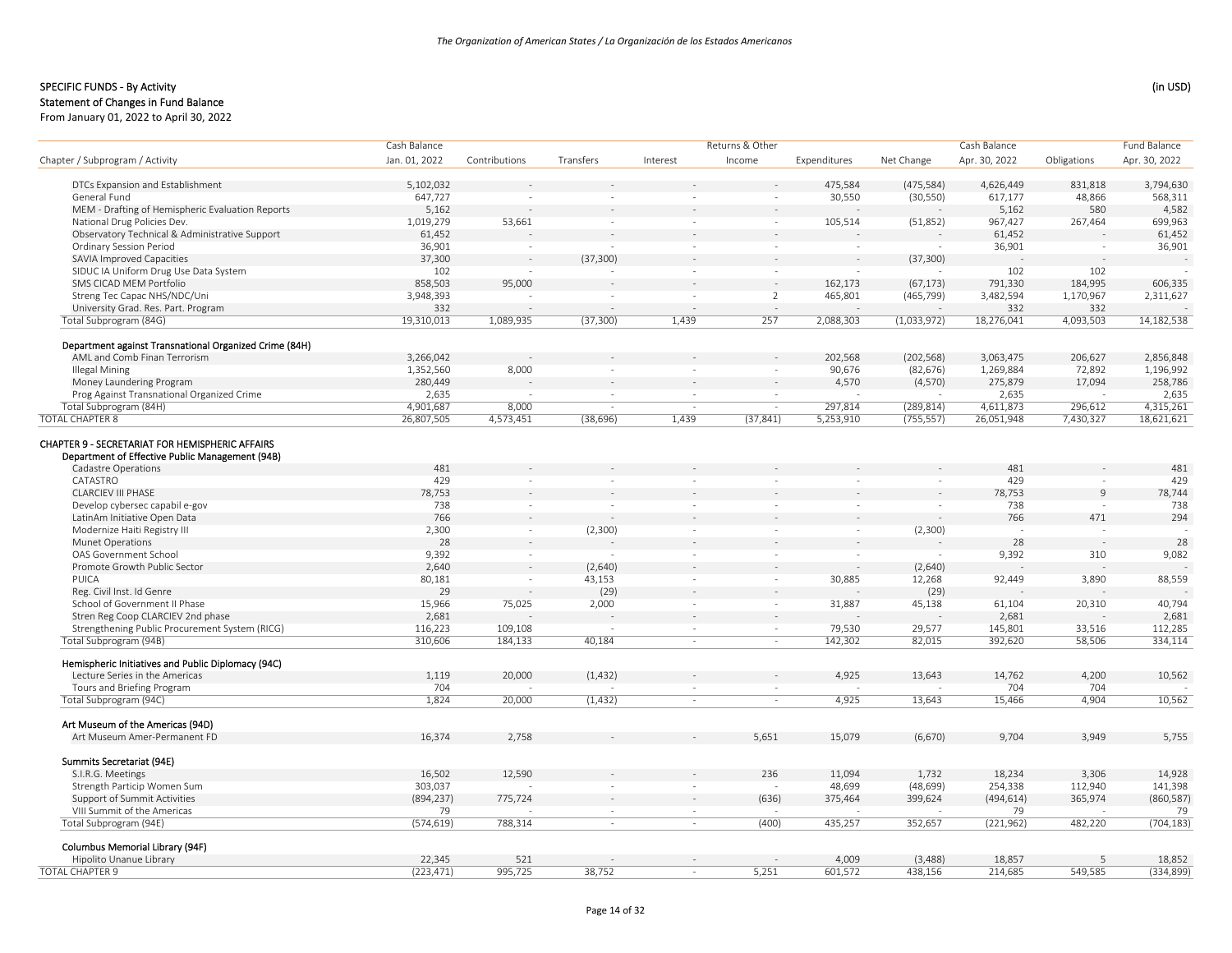### Statement of Changes in Fund Balance

|                                                                                                                              | Cash Balance  |               |           |                          | Returns & Other          |              |            | Cash Balance  |             | Fund Balance  |
|------------------------------------------------------------------------------------------------------------------------------|---------------|---------------|-----------|--------------------------|--------------------------|--------------|------------|---------------|-------------|---------------|
| Chapter / Subprogram / Activity                                                                                              | Jan. 01, 2022 | Contributions | Transfers | Interest                 | Income                   | Expenditures | Net Change | Apr. 30, 2022 | Obligations | Apr. 30, 2022 |
|                                                                                                                              |               |               |           |                          |                          |              |            |               |             |               |
| CHAPTER 10 - SECRETARIAT FOR LEGAL AFFAIRS<br>Department of International Law (104C)                                         |               |               |           |                          |                          |              |            |               |             |               |
| Indigenous Population                                                                                                        | 197           |               |           |                          |                          |              |            | 197           |             | 197           |
| Legal Publications                                                                                                           | 504           | $\sim$        | $\sim$    | $\sim$                   | $\sim$                   | $\sim$       | $\sim$     | 504           | 410         | 94            |
| Total Subprogram (104C)                                                                                                      | 700           |               | $\sim$    | ÷.                       | ÷.                       | $\sim$       | $\sim$     | 700           | 410         | 290           |
|                                                                                                                              |               |               |           |                          |                          |              |            |               |             |               |
| Department of Legal Cooperation (104E)                                                                                       |               |               |           |                          |                          |              |            |               |             |               |
| I-A Convention Against Corruption (Follow-up)                                                                                | 599,157       | 17,023        |           |                          |                          | 100,969      | (83,946)   | 515,211       | 189,520     | 325,691       |
| I-A Convention Against Corruption (Workshop)                                                                                 | 17,206        |               |           | $\sim$                   | ÷,                       |              |            | 17,206        | 900         | 16,306        |
| Imp. I-A Convention Against Corruption                                                                                       | (29, 207)     |               |           |                          |                          |              |            | (29, 207)     |             | (29, 207)     |
| Prevent Cyber-Crime                                                                                                          | 954,561       | $\sim$        |           | $\sim$                   | $\sim$                   | 35,553       | (35, 553)  | 919,008       | 53,980      | 865,028       |
| REMJA                                                                                                                        | 8,352         |               | (8, 352)  | $\sim$                   |                          |              | (8, 352)   |               |             |               |
| REMJA Work Group Meeting                                                                                                     | 1,607         |               |           |                          |                          |              |            | 1,607         | 222         | 1,385         |
| Total Subprogram (104E)                                                                                                      | 1,551,676     | 17,023        | (8, 352)  | $\sim$                   | $\sim$                   | 136,521      | (127, 850) | 1,423,826     | 244,621     | 1,179,204     |
| <b>TOTAL CHAPTER 10</b>                                                                                                      | 1,552,376     | 17,023        | (8, 352)  | $\sim$                   | $\sim$                   | 136,521      | (127, 850) | 1,424,526     | 245,031     | 1,179,495     |
| <b>CHAPTER 11 - SECRETARIAT FOR ADMINISTRATION AND FINANCE</b><br>Department of Financial Services (114C)                    |               |               |           |                          |                          |              |            |               |             |               |
| DFS - EEC Accountant                                                                                                         | 24,000        |               |           |                          |                          | 6,530        | (6,530)    | 17,470        | 15,000      | 2,470         |
| DFS Support to CDD                                                                                                           | (36, 680)     | 43,865        | $\sim$    | $\sim$                   | $\overline{\phantom{a}}$ | 22,165       | 21,701     | (14,980)      |             | (14,980)      |
| DFS Support to SGF                                                                                                           | (28, 833)     | 28,833        |           | $\overline{\phantom{a}}$ | $\sim$                   |              | 28,833     |               |             |               |
| Service Agreement with PADF                                                                                                  | 72,169        |               | $\sim$    | $\sim$                   | $\sim$                   | 7,524        | (7,524)    | 64,645        | 50,005      | 14,640        |
| Total Subprogram (114C)                                                                                                      | 30,655        | 72,699        | $\sim$    | $\sim$                   | $\sim$                   | 36,219       | 36,480     | 67,135        | 65,005      | 2,130         |
|                                                                                                                              |               |               |           |                          |                          |              |            |               |             |               |
| Department of Procurement Services and Management Oversight (114E)                                                           |               |               |           |                          |                          |              |            |               |             |               |
| FEPO Evaluations 2020                                                                                                        | 53,572        |               |           |                          |                          | 15,000       | (15,000)   | 38,572        | 12,000      | 26,572        |
| Imp. Balanc Scorecard System                                                                                                 | 55            | $\sim$        |           | $\sim$                   |                          |              |            | 55            |             | 55            |
| OAS Strategic Plan                                                                                                           | 1,312         |               |           |                          |                          |              |            | 1,312         |             | 1,312         |
| Project Evaluation                                                                                                           | 3,712         | $\sim$        | (3, 712)  | $\sim$                   |                          |              | (3, 712)   |               |             |               |
| Support to Project Management                                                                                                | (173, 161)    |               |           | $\mathbf{r}$             | (13, 355)                | 24,000       | (37, 355)  | (210, 516)    | 18,000      | (228, 516)    |
| <b>USOAS External Project Evaluation</b>                                                                                     | 44,143        | $\sim$        |           | $\sim$                   | $\sim$                   | 28,392       | (28, 392)  | 15,751        | 21,750      | (5,999)       |
| Total Subprogram (114E)                                                                                                      | (70, 366)     | $\sim$        | (3, 712)  | $\sim$                   | (13, 355)                | 67,392       | (84, 459)  | (154, 826)    | 51,750      | (206, 576)    |
| <b>TOTAL CHAPTER 11</b>                                                                                                      | (39, 711)     | 72,699        | (3,712)   | $\sim$                   | (13, 355)                | 103,611      | (47,980)   | (87, 691)     | 116,755     | (204, 445)    |
| <b>CHAPTER 12 - BASIC INFRASTRUCTURE AND COMMON COSTS</b><br>Building Management and Maintenance (124D)                      |               |               |           |                          |                          |              |            |               |             |               |
| Improving Access to the OAS - People W/ Disabilities                                                                         | 4,940         |               |           |                          |                          | 4,485        | (4, 485)   | 455           |             | 455           |
| <b>CHAPTER 13 - COMPLIANCE OVERSIGHT MANAGEMENT BODIES</b><br>Secretariat of the OAS Administrative Tribunal (TRIBAD) (133A) |               |               |           |                          |                          |              |            |               |             |               |
| Administrative Tribunal Sessions                                                                                             | 8,738         | 15,750        |           |                          |                          | 18,267       | (2,517)    | 6,222         | 8,721       | (2,499)       |
| <b>OTHER</b><br>Resolution CP 831/2002                                                                                       |               |               |           |                          |                          |              |            |               |             |               |
| Capital Building Fund                                                                                                        | 29,722        |               |           |                          |                          |              |            | 29,722        |             | 29,722        |
| Fellowships, Scholarships and Training                                                                                       | 4,001,996     |               | ÷.        | $\sim$                   | 29,137                   | $\sim$       | 29,137     | 4,031,134     | 91,587      | 3,939,547     |
| Summit of Americas Mandates                                                                                                  | 197,073       |               |           | ÷.                       |                          | $\sim$       |            | 197,073       |             | 197,073       |
| <b>Total Subprogram</b>                                                                                                      | 4,228,791     | $\sim$        | $\sim$    | $\sim$                   | 29,137                   | $\sim$       | 29,137     | 4,257,928     | 91,587      | 4,166,341     |
|                                                                                                                              |               |               |           |                          |                          |              |            |               |             |               |
| Fund for Cooperation with Latin America & the Caribbean<br>Fund for Cooperation Latin America & Caribbean                    | 221,116       |               |           |                          |                          |              |            | 221,116       |             | 221,116       |
|                                                                                                                              |               |               |           |                          |                          |              |            |               |             |               |
| Inter-American Emergency Aid Fund (FONDEM)                                                                                   | 96.419        |               |           |                          |                          |              |            | 96.419        |             | 96.419        |
| Inter-American Emergency Aid Fund (FONDEM)                                                                                   |               |               |           |                          |                          |              |            |               |             |               |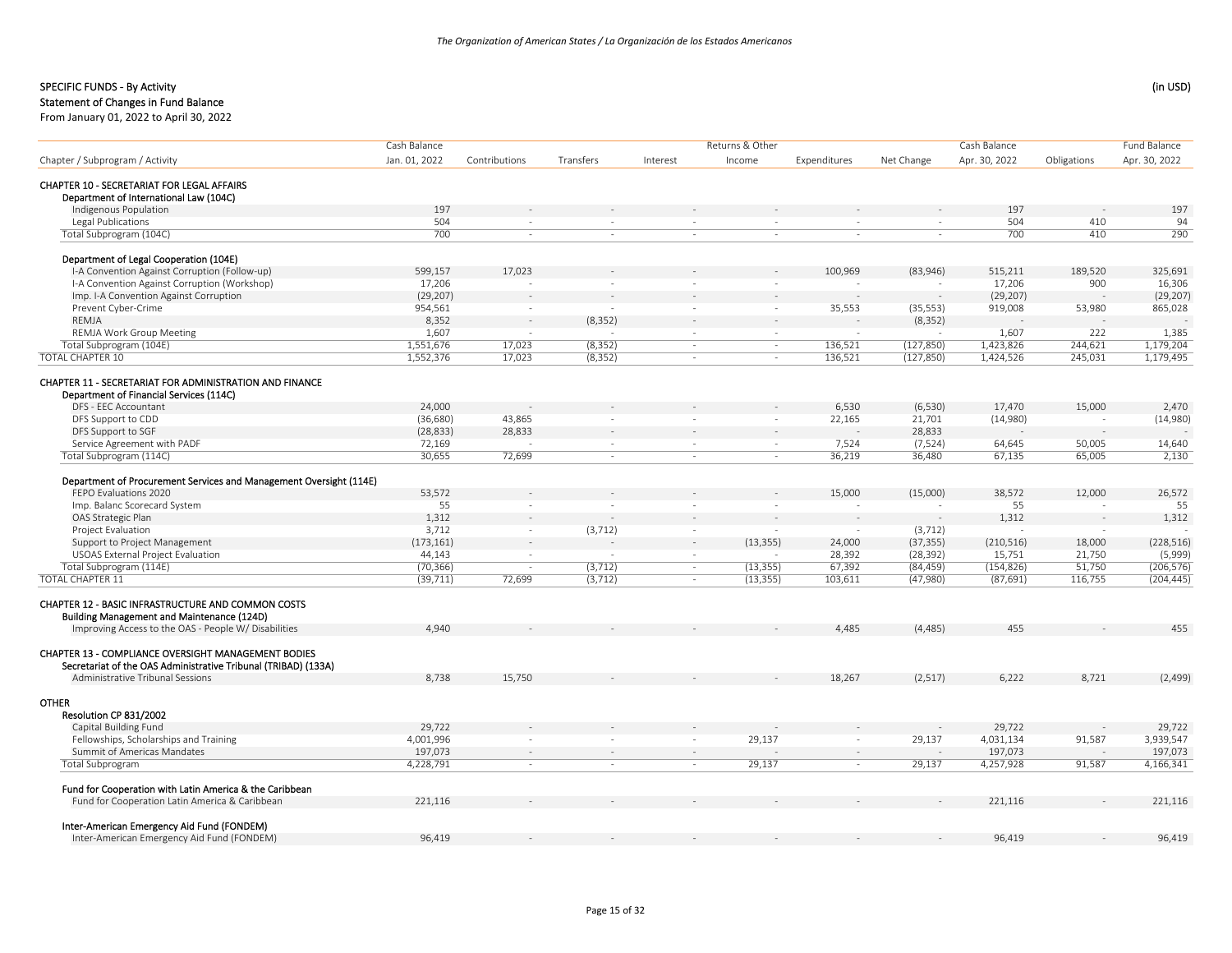## SPECIFIC FUNDS - By Activity (in USD) (in USD)

#### Statement of Changes in Fund Balance

|                                              | Cash Balance  |               |            |          | Returns & Other |              |             | Cash Balance  |             | <b>Fund Balance</b> |
|----------------------------------------------|---------------|---------------|------------|----------|-----------------|--------------|-------------|---------------|-------------|---------------------|
| Chapter / Subprogram / Activity              | Jan. 01, 2022 | Contributions | Transfers  | Interest | Income          | Expenditures | Net Change  | Apr. 30, 2022 | Obligations | Apr. 30, 2022       |
| Oliver Jackman Fund                          |               |               |            |          |                 |              |             |               |             |                     |
| Oliver Jackman Fund - CIDH                   | 81,304        |               |            |          |                 |              |             | 81,304        |             | 81,304              |
| Oliver Jackman Fund - Court                  | 84,579        |               |            | $\sim$   |                 |              | $\sim$      | 84,579        |             | 84,579              |
| <b>Total Subprogram</b>                      | 165,883       | ٠             | $\sim$     | $\sim$   | ٠               | $\sim$       | $\sim$      | 165,883       | $\sim$      | 165,883             |
| Interest to be reimbursed to USINL           |               |               |            |          |                 |              |             |               |             |                     |
| <b>CICAD Projects</b>                        | 17,146        |               |            |          |                 |              |             | 17,146        |             | 17,146              |
| <b>DATOC Projects</b>                        | 2,487         |               |            |          |                 |              |             | 2,487         |             | 2,487               |
| <b>DLAS Projects</b>                         | 1,351         | ÷             | $\sim$     | $\sim$   | $\sim$          | $\sim$       | $\sim$      | 1,351         | $\sim$      | 1,351               |
| <b>SSD Projects</b>                          | 4,699         |               |            | ÷.       | (1,998)         |              | (1,998)     | 2,701         |             | 2,701               |
| <b>Total Subprogram</b>                      | 25,683        | $\sim$        | $\sim$     | $\sim$   | (1,998)         | $\sim$       | (1,998)     | 23,685        | $\sim$      | 23,685              |
| Reconciliation / Write-Off                   |               |               |            |          |                 |              |             |               |             |                     |
| Equity Reconciliation Adjusting Entry (2007) | 80,368        |               | $\sim$     |          | (87)            |              | (87)        | 80,281        |             | 80,281              |
| <b>Unprogrammed Funds</b>                    |               |               |            |          |                 |              |             |               |             |                     |
| Contingency Fund - Spain                     | 194,273       |               | (20,000)   | $\sim$   |                 | $\sim$       | (20,000)    | 174,273       | $\sim$      | 174,273             |
| <b>EOM Unprogrammed Fund</b>                 | 289,363       | 191,187       | (154, 511) |          | (60, 416)       |              | (23, 740)   | 265,623       |             | 265,623             |
| GS/OAS Control Account                       | 286,584       | $\sim$        | 141,668    | $\sim$   |                 | $\sim$       | 141,668     | 428,252       | $\sim$      | 428,252             |
| Int.Dev.Plan (Post-ICR 11%)                  | 404,201       |               |            |          |                 |              |             | 404,201       |             | 404,201             |
| Int.Dev.Plan (Post-ICR 13%)                  | 68,330        | $\sim$        | $\sim$     | $\sim$   | $\sim$          | $\sim$       | $\sim$      | 68,330        | $\sim$      | 68,330              |
| Mexico-Integral Dev. Plan (Pre-ICR)          | 414,847       |               | $\sim$     |          |                 | $\sim$       | $\sim$      | 414,847       |             | 414,847             |
| OAS DEMOC (Post ICR)                         | 2,346,062     | $\sim$        | (306, 989) | $\sim$   |                 | $\sim$       | (306,989)   | 2,039,073     | $\sim$      | 2,039,073           |
| OAS DEMOC (Pre ICR)                          | 5,234         |               | (5,000)    |          |                 |              | (5,000)     | 234           |             | 234                 |
| Unprogrammed Funds                           | 1,999,717     | 155,190       | (430, 034) | $\sim$   | (161, 171)      | $\sim$       | (436, 015)  | 1,563,702     | $\sim$      | 1,563,702           |
| Unprogrammed OAS DEMOC                       | 4,507,204     |               |            | $\sim$   |                 | $\sim$       |             | 4,507,204     |             | 4,507,204           |
| <b>Total Subprogram</b>                      | 10,515,814    | 346,377       | (774, 866) | $\sim$   | (221, 586)      | $\sim$       | (650, 075)  | 9,865,739     |             | 9,865,739           |
| <b>TOTAL OTHER</b>                           | 15,334,075    | 346,377       | (774, 866) | $\sim$   | (194, 534)      | $\sim$       | (623, 023)  | 14,711,051    | 91,587      | 14,619,465          |
| GRAND TOTAL                                  | 65.514.354    | 15,951,113    | 39,520     | 1,439    | (1,539,059)     | 16,764,169   | (2,311,156) | 63,203,198    | 16,849,690  | 46,353,508          |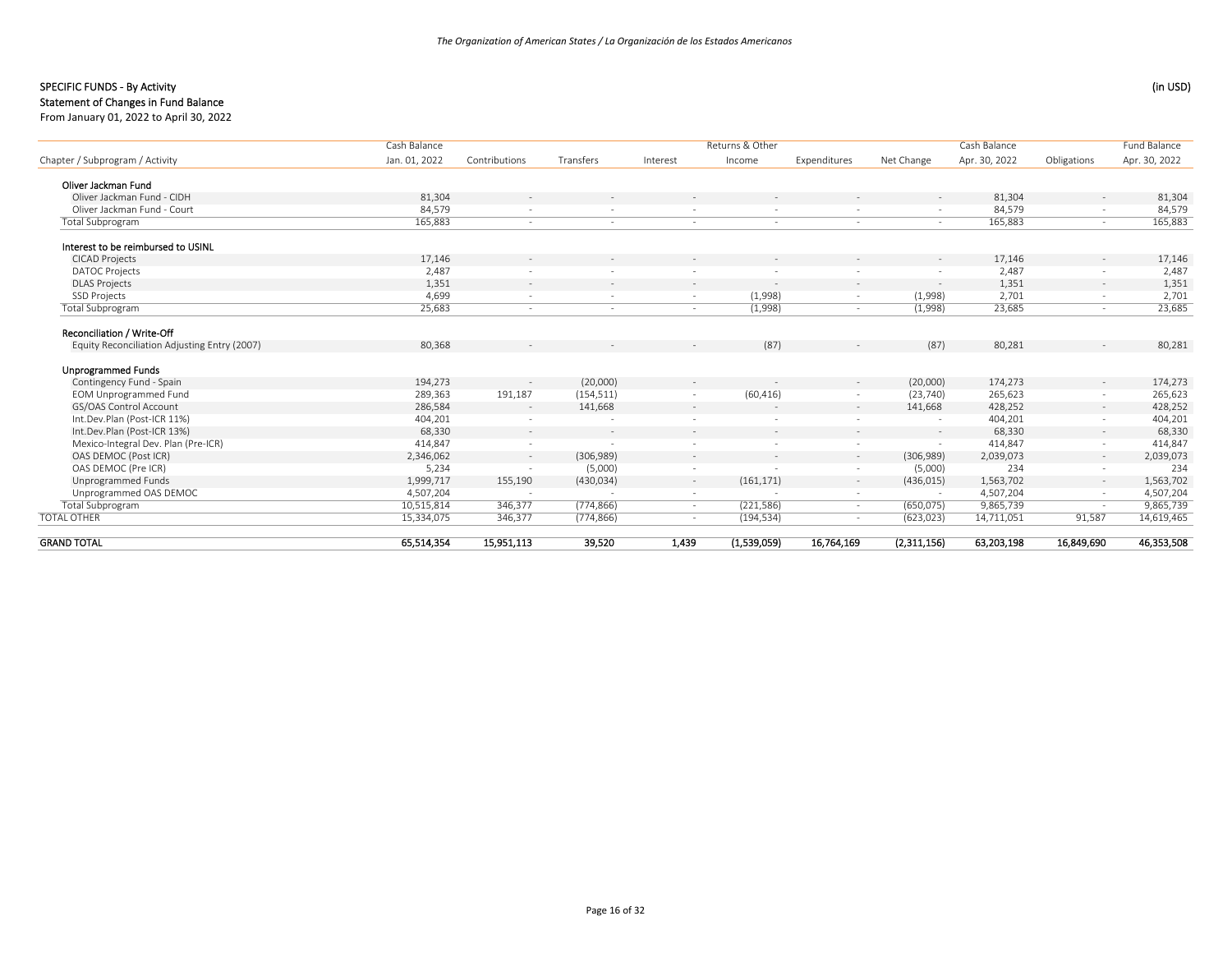# **SPECIFIC FUNDS ‐ by Activity and Donor**

**Statement of Changes in Fund Balance**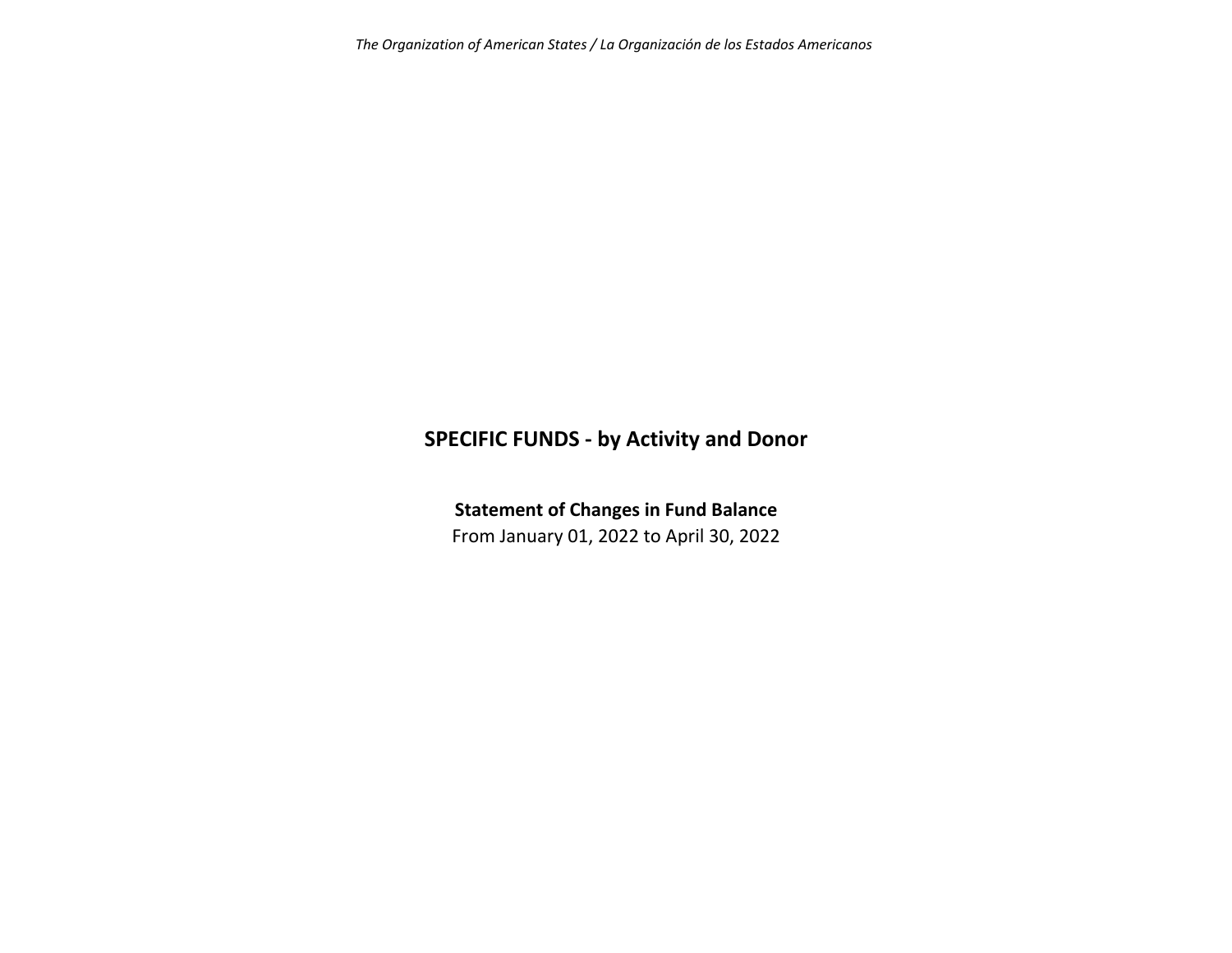# Statement of Changes in Fund Balance

|                                                                                                                                    |                 | Cash Balance  |                          |                          |                          | Returns & Other          |              |            | Cash Balance  |             | Fund Balance  |
|------------------------------------------------------------------------------------------------------------------------------------|-----------------|---------------|--------------------------|--------------------------|--------------------------|--------------------------|--------------|------------|---------------|-------------|---------------|
| Chapter / Subprogram / Activity / Donor                                                                                            |                 | Jan. 01, 2022 | Contributions            | Transfers                | Interest                 | Income                   | Expenditures | Net Change | Apr. 30, 2022 | Obligations | Apr. 30, 2022 |
|                                                                                                                                    |                 |               |                          |                          |                          |                          |              |            |               |             |               |
| <b>CHAPTER 1 - SECRETARY GENERAL</b><br>Office of the Secretary General (14A)                                                      |                 |               |                          |                          |                          |                          |              |            |               |             |               |
| Conference HR in Cuba                                                                                                              | <b>USOAS</b>    | 4,899         |                          |                          |                          |                          |              |            | 4,899         |             | 4,899         |
| Conference Venezuela Crisis                                                                                                        | <b>USOAS</b>    | 45            |                          |                          |                          |                          |              |            | 45            | 45          |               |
| <b>Fighting Authoritarianism</b>                                                                                                   | <b>USOAS</b>    | 162,705       |                          | 56,989                   |                          |                          | 25,409       | 31,580     | 194,285       | 6,000       | 188,285       |
| High Level Mission - Venezuela                                                                                                     | <b>USOAS</b>    | (106, 345)    |                          |                          |                          | ÷                        |              |            | (106, 345)    |             | (106, 345)    |
| Humanitarian Aid for Ven.                                                                                                          | Korea           | 339,314       |                          |                          |                          |                          | 159,404      | (159, 404) | 179,910       | 10,500      | 169,410       |
| Observatory of Democracy                                                                                                           | Spain           | 35,532        | $\sim$                   |                          | $\sim$                   |                          |              |            | 35,532        | 28,400      | 7,132         |
| Operations of Emb. Of Ven.                                                                                                         | Georgia         | 6             |                          |                          |                          |                          |              |            | 6             |             | 6             |
| SG Events                                                                                                                          | Canada          | (256)         | $\sim$                   | $\sim$                   | $\sim$                   | $\sim$                   |              | $\sim$     | (256)         | $\sim$      | (256)         |
| <b>SG Events</b>                                                                                                                   | <b>USOAS</b>    | 368           |                          |                          |                          |                          |              |            | 368           |             | 368           |
| <b>SG Events</b>                                                                                                                   | Various         | 45            | $\sim$                   |                          | $\sim$                   | $\overline{\phantom{a}}$ | $\sim$       | ÷          | 45            | $\sim$      | 44            |
| <b>SG Events</b>                                                                                                                   | VOC Foundatio   |               | 2,099                    |                          |                          |                          | 273          | 1,826      | 1,826         |             | 1,826         |
| Venezuela Crisis                                                                                                                   | Korea           | 314           | ÷,                       |                          | $\overline{\phantom{a}}$ | $\overline{\phantom{a}}$ |              |            | 314           | 30          | 284           |
| Working Group on Venezuela                                                                                                         | <b>USDS</b>     | (417, 627)    | $\sim$                   |                          |                          | $\sim$                   | $\sim$       | ÷.         | (417, 627)    |             | (417, 627)    |
| <b>TOTAL CHAPTER 1</b>                                                                                                             |                 | 18,999        | 2,099                    | 56,989                   | $\sim$                   | $\sim$                   | 185,085      | (125, 997) | (106,998)     | 44,976      | (151, 974)    |
|                                                                                                                                    |                 |               |                          |                          |                          |                          |              |            |               |             |               |
| CHAPTER 2 - ASSISTANT SECRETARY GENERAL                                                                                            |                 |               |                          |                          |                          |                          |              |            |               |             |               |
| Office of the Assistant Secretary General (24A)                                                                                    |                 |               |                          |                          |                          |                          |              |            |               |             |               |
| Black History Month Event 2017                                                                                                     | Various         | 1,547         |                          |                          |                          |                          |              |            | 1,547         |             | 1,547         |
| Honduras - El Salvador Military Observation                                                                                        | Various         | (363,508)     |                          |                          | $\sim$                   |                          |              |            | (363,508)     |             | (363, 508)    |
| <b>MOAS Program</b>                                                                                                                | Various         | 13,761        | 5,088                    |                          |                          | ÷,                       | 832          | 4,256      | 18,017        | 1,387       | 16,630        |
| Total Subprogram (24A)                                                                                                             |                 | (348, 200)    | 5,088                    | $\sim$                   | $\sim$                   | $\overline{\phantom{a}}$ | 832          | 4,256      | (343, 944)    | 1,387       | (345, 331)    |
|                                                                                                                                    |                 |               |                          |                          |                          |                          |              |            |               |             |               |
| Office of the Secretariat of the General Assembly, the Meeting of Consultation, the Permanent Council, and Subsidiary Bodies (24B) |                 |               |                          |                          |                          |                          |              |            |               |             |               |
| Unprogrammed Conferences                                                                                                           | Various         | 464           |                          |                          |                          |                          |              |            | 464           | 14          | 450           |
|                                                                                                                                    |                 |               |                          |                          |                          |                          |              |            |               |             |               |
| Coordinating Office for the Offices and Units of the General Secretariat in the Member States (24C)                                |                 |               |                          |                          |                          |                          |              |            |               |             |               |
| COGSMS Ext. Space Share                                                                                                            | TFA             | 628           | 1,500                    |                          |                          |                          |              | 1,500      | 2,128         |             | 2,128         |
| COGSMS Knowledge Management                                                                                                        | China           | 6,920         |                          |                          |                          | $\sim$                   | 842          | (842)      | 6,078         | 6,032       | 46            |
| Commun Driven Develop COGSMS                                                                                                       | <b>USAID</b>    | (17, 622)     | 17,622                   |                          |                          |                          |              | 17,622     |               | 285         | (285)         |
| Cost Sharing Space Bahamas                                                                                                         | TFA             | 1,314         |                          |                          | $\sim$                   | $\sim$                   | $\sim$       |            | 1,314         |             | 1,314         |
| Cost Sharing Space Belize                                                                                                          | TFA             | 234           |                          |                          |                          |                          |              |            | 234           |             | 234           |
| Cost Sharing Space Costa Rica                                                                                                      | <b>TFA</b>      | 2,248         | $\sim$                   | $\sim$                   | $\sim$                   | $\sim$                   | $\sim$       | $\sim$     | 2,248         | 876         | 1,372         |
| Offices in Member States (Fund 118)                                                                                                | Argentina       | 732           |                          |                          |                          |                          |              |            | 732           |             | 732           |
| Offices in Member States (Fund 118)                                                                                                | Bahamas         | 904           | $\sim$                   | $\sim$                   | $\sim$                   | $\sim$                   | $\sim$       | ÷.         | 904           |             | 904           |
| Offices in Member States (Fund 118)                                                                                                | Barbados        | 2,008         | 39,900                   |                          |                          | ÷,                       | 8,680        | 31,220     | 33,228        | 25,807      | 7,421         |
| Offices in Member States (Fund 118)                                                                                                | Belize          | 8,719         |                          | $\sim$                   | $\sim$                   | $\overline{\phantom{a}}$ | 4,606        | (4,606)    | 4,113         | 2,483       | 1,630         |
| Offices in Member States (Fund 118)                                                                                                | Bolivia         | 702           |                          |                          |                          |                          |              |            | 702           | 32          | 669           |
| Offices in Member States (Fund 118)                                                                                                | Chile           | 17,629        |                          |                          | $\sim$                   | $\sim$                   |              |            | 17,629        |             | 17,629        |
| Offices in Member States (Fund 118)                                                                                                | Costa Rica      | 39,204        | 4,677                    |                          |                          | ÷                        | 11,222       | (6, 545)   | 32,660        | 9,392       | 23,267        |
| Offices in Member States (Fund 118)                                                                                                | Dom. Repub.     | 85,045        |                          |                          | $\sim$                   | $\overline{\phantom{a}}$ | 10,005       | (10,005)   | 75,040        | 35,361      | 39,679        |
| Offices in Member States (Fund 118)                                                                                                | Dominica        | 5,449         |                          |                          |                          |                          | 5,056        | (5,056)    | 393           | 15,077      | (14, 684)     |
| Offices in Member States (Fund 118)                                                                                                | Ecuador         | 1,378         | $\sim$                   |                          | $\sim$                   | $\overline{\phantom{a}}$ |              |            | 1,378         |             | 1,378         |
| Offices in Member States (Fund 118)                                                                                                | El Salvador     | 8,985         |                          |                          |                          |                          | 4,046        | (4,046)    | 4.939         | 15,509      | (10, 569)     |
| Offices in Member States (Fund 118)                                                                                                | Guatemala       | 25,070        | 25,000                   | $\sim$                   | $\sim$                   | $\bar{\phantom{a}}$      | 16,126       | 8,874      | 33,943        | 1,081       | 32,862        |
| Offices in Member States (Fund 118)                                                                                                | Guyana          | 1,309         |                          |                          |                          |                          |              |            | 1,309         |             | 1,309         |
| Offices in Member States (Fund 118)                                                                                                | Haiti           | 1,083         | $\overline{\phantom{a}}$ | $\overline{\phantom{a}}$ | $\sim$                   | $\overline{\phantom{a}}$ |              |            | 1,083         |             | 1,083         |
| Offices in Member States (Fund 118)                                                                                                | Honduras        | 50,719        |                          |                          |                          | ä,                       | 5,060        | (5,060)    | 45,659        | 22,992      | 22,667        |
| Offices in Member States (Fund 118)                                                                                                | <b>IACI</b>     | 838           | $\sim$                   | $\sim$                   | $\sim$                   | $\overline{\phantom{a}}$ |              |            | 838           |             | 838           |
| Offices in Member States (Fund 118)                                                                                                | Jamaica         | 2,164         |                          |                          |                          | $\sim$                   |              |            | 2,164         | 23          | 2,141         |
| Offices in Member States (Fund 118)                                                                                                | Panama          | 10,617        | 30,000                   | $\sim$                   | $\sim$                   | $\sim$                   | 9,687        | 20,313     | 30,930        | 19,242      | 11,688        |
| Offices in Member States (Fund 118)                                                                                                | Paraguay        | 31,605        |                          |                          |                          | ä,                       | 10,334       | (10, 334)  | 21,271        | 26,414      | (5, 143)      |
| Offices in Member States (Fund 118)                                                                                                | Peru            | 23,789        | 24,646                   | $\sim$                   | $\sim$                   | $\sim$                   | 7,060        | 17,587     | 41,375        | 15,008      | 26,367        |
| Offices in Member States (Fund 118)                                                                                                | St. Lucia       | 6,817         | 6,801                    |                          |                          | $\bar{a}$                | 3,439        | 3,362      | 10,179        | 13,475      | (3, 296)      |
| Offices in Member States (Fund 118)                                                                                                | St. Vin. & Gra. | 30            |                          | in 1919.                 | $\sim$                   | $\sim$                   |              |            | 30            |             | 30            |
|                                                                                                                                    |                 |               |                          |                          |                          |                          |              |            |               |             |               |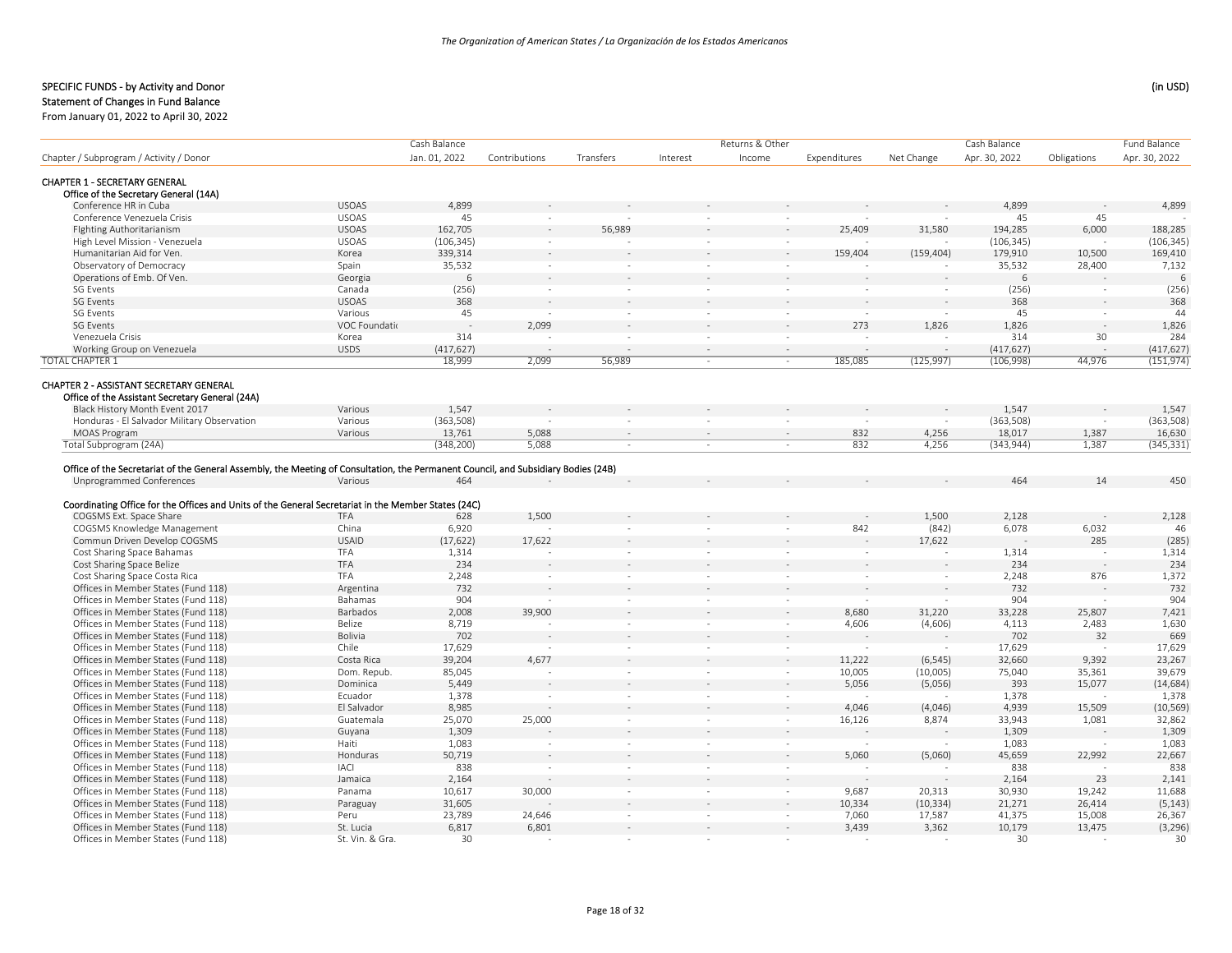# Statement of Changes in Fund Balance

|                                                                            |                    | Cash Balance     |               |                          |          | Returns & Other |              |            | Cash Balance    |                          | Fund Balance      |
|----------------------------------------------------------------------------|--------------------|------------------|---------------|--------------------------|----------|-----------------|--------------|------------|-----------------|--------------------------|-------------------|
| Chapter / Subprogram / Activity / Donor                                    |                    | Jan. 01, 2022    | Contributions | Transfers                | Interest | Income          | Expenditures | Net Change | Apr. 30, 2022   | Obligations              | Apr. 30, 2022     |
|                                                                            |                    |                  |               |                          |          |                 |              |            |                 |                          |                   |
| Offices in Member States (Fund 118)                                        | Trin.&Tob          | 1,289            |               |                          |          |                 | 9,155        |            | 1,289<br>52,275 |                          | 1,289             |
| Offices in Member States (Fund 118)                                        | Uruguay<br>Various | 60,230<br>26,900 |               |                          |          | 1,200           | 25,725       | (7, 955)   | 1,171           | 6,806<br>2,200           | 45,469<br>(1,029) |
| Offices in Member States (Fund 118)<br>Offices in Member States (Fund 118) | Venezuela          | 1,526            | $\sim$        |                          |          | (4)             |              | (25, 729)  | 1,526           |                          | 1,526             |
| Service Agreement OGSMS PADF                                               | PADF               | 886              |               |                          |          |                 |              |            | 886             | 150                      | 737               |
| Small Grants Facility COGSMS                                               | <b>USAID</b>       | (2,672)          | 2,672         | $\sim$                   | $\sim$   | ÷.              |              | 2,672      |                 |                          |                   |
| Total Subprogram (24C)                                                     |                    | 406,679          | 152,818       | $\sim$                   | $\sim$   | 1,196           | 131,042      | 22,972     | 429,650         | 218,247                  | 211,404           |
|                                                                            |                    |                  |               |                          |          |                 |              |            |                 |                          |                   |
| Conferences and Meetings (24D)<br>Conference & Meetings - Print Services   | Various            | 694              |               |                          |          |                 |              |            | 694             | 179                      | 515               |
| DADIN-X-Meeting A.D.R. Indigenous People                                   | Bolivia            | 40,192           | $\sim$        | (40, 192)                | ÷.       | $\sim$          | $\sim$       | (40, 192)  |                 |                          |                   |
| III Experts on Mutual Assistance Criminal Matters                          | Colombia           | 6,292            |               |                          |          |                 |              |            | 6,292           | $\sim$                   | 6,292             |
| REMJA X Work Group Meeting                                                 | Colombia           | 3,727            | $\sim$        | $\overline{\phantom{a}}$ | $\sim$   | $\sim$          | $\sim$       | $\sim$     | 3,727           | $\sim$                   | 3,727             |
| VEN Multi Crisis                                                           | Colombia           | 258              | $\sim$        |                          |          |                 |              |            | 258             |                          | 258               |
| Total Subprogram (24D)                                                     |                    | 51,163           | $\sim$        | (40, 192)                | $\sim$   | $\sim$          | $\sim$       | (40, 192)  | 10,971          | 179                      | 10,793            |
| Regular sessions of the General Assembly (24E)                             |                    |                  |               |                          |          |                 |              |            |                 |                          |                   |
| General Assembly 2019 Colombia                                             | Colombia           | 8,037            |               |                          |          |                 |              |            | 8.037           |                          | 8,037             |
| Regular Sessions of the 51 GA                                              | Guatemala          | 40,010           | $\sim$        | $\sim$                   | $\sim$   | $\sim$          | 9,216        | (9, 216)   | 30,794          | 8,637                    | 22,157            |
| Total Subprogram (24E)                                                     |                    | 48,047           | $\sim$        | $\sim$                   | $\sim$   | $\sim$          | 9,216        | (9,216)    | 38,831          | 8,637                    | 30,194            |
| Permanent Council meetings (24F)                                           |                    |                  |               |                          |          |                 |              |            |                 |                          |                   |
| Meeting of Consultation 2019                                               | Colombia           | 147              |               |                          |          |                 |              |            | 147             |                          | 147               |
| <b>TOTAL CHAPTER 2</b>                                                     |                    | 158,299          | 157,906       | (40, 192)                | $\sim$   | 1,196           | 141,090      | (22, 180)  | 136,119         | 228,464                  | (92, 345)         |
| Freedom of Expression 2018-2021<br>Freedom of Expression 2018-2021         | Canada<br>Chile    | 8                | 16,954        |                          | $\sim$   | (11, 199)       | 4,987        | 768        | 8<br>768        | $\overline{\phantom{a}}$ | 8<br>768          |
| Freedom of Expression 2018-2021                                            | Costa Rica         | 439              | 3,046         |                          |          |                 |              | 3,046      | 3,486           |                          | 3,486             |
| Freedom of Expression 2018-2021                                            | Ford Foundati      | 139,118          |               |                          | $\sim$   | 8,400           | 27,800       | (19,400)   | 119,718         | $\sim$                   | 119,718           |
| Freedom of Expression 2018-2021                                            | Google Inc.        | 38,228           |               |                          |          |                 | 18,026       | (18,026)   | 20,203          | 20,970                   | (767)             |
| Freedom of Expression 2018-2021                                            | Sweden             | 337,284          |               | $\sim$                   | $\sim$   | 2,799           | 61,685       | (58, 886)  | 278,398         | 34,695                   | 243,704           |
| Freedom of Expression 2018-2021                                            | Switzerland        | 32,386           | 59,975        |                          |          |                 | 24,805       | 35,170     | 67,556          | 5,903                    | 61,653            |
| Freedom of Expression 2018-2021                                            | <b>UK</b>          | 758              |               |                          | $\sim$   |                 |              |            | 758             | 160                      | 598               |
| <b>GIEI Bolivia</b>                                                        | <b>USDS</b>        | (134, 612)       | 134,612       |                          |          |                 |              | 134,612    |                 |                          |                   |
| GIEI Mexico-Phase II                                                       | Mexico             | 79,619           |               | 27,190                   | ÷.       | (3, 535)        | 85,795       | (62, 140)  | 17,479          | 8,258                    | 9,220             |
| <b>GIEI Nicaragua</b>                                                      | Germany            | 3,686            |               |                          |          |                 |              |            | 3,686           |                          | 3,686             |
| Inc. Effec. IACHR 2018-2020                                                | <b>USDS</b>        | (1,714,357)      | 1,714,357     |                          | $\sim$   | $\sim$          | 1,153,853    | 560,504    | (1, 153, 853)   | 875,897                  | (2,029,751)       |
| Inc. Prom. Def. IACHR 2021-2023                                            | <b>USDS</b>        | (641, 875)       |               |                          |          |                 | 206,665      | (206, 665) | (848, 540)      | 475,802                  | (1, 324, 342)     |
| Legal Assistance Fund I-A Humam Rights System                              | Colombia           | 135              |               | $\sim$                   | $\sim$   |                 |              |            | 135             |                          | 135               |
| Mec. Seg. Rec. GIEI Bolivia                                                | Spain              |                  | 120,341       |                          |          |                 | 15,644       | 104,697    | 104,697         | 4,560                    | 100,137           |
| <b>MESENI Monitoring</b>                                                   | Spain              | 59,301           |               |                          |          | $\sim$          | 13,050       | (13,050)   | 46,251          |                          | 46,251            |
| Obj 1. Promote justice                                                     | EEC                | 325,737          |               |                          |          |                 | 115,564      | (115, 564) | 210,172         | 123,709                  | 86,463            |
| Obj 1. Promote justice                                                     | Ford Foundati      | 60               | $\sim$        | (60)                     | $\sim$   | $\sim$          |              | (60)       |                 |                          |                   |
| Obj 1. Promote justice                                                     | France             |                  | $\sim$        | 21,104                   |          |                 | 18,017       | 3,087      | 3,087           | 2,821                    | 266               |
| Obj 1. Promote justice                                                     | Ireland<br>Panama  | 36,178<br>272    | $\sim$        | $\sim$                   | $\sim$   | $\sim$          | 21,928       | (21, 928)  | 14,250          | 14,250<br>$\overline{4}$ | 268               |
| Obj 1. Promote justice<br>Obj 2. Monitoring Capacity                       | <b>ARCUS</b>       | 34,254           | $\sim$        | (354)                    | $\sim$   | $\sim$          | 12,800       | (13, 154)  | 272<br>21,100   | 14,400                   | 6,700             |
| Obj 2. Monitoring Capacity                                                 | CESR               | 30               |               |                          |          |                 |              |            | 30              |                          | 30                |
| Obj 2. Monitoring Capacity                                                 | France             | $\overline{4}$   | $\sim$        |                          | $\sim$   | $\sim$          |              |            | $\overline{A}$  |                          |                   |
| Obj 2. Monitoring Capacity                                                 | Mexico             |                  |               | 50,300                   |          |                 |              | 50,300     | 50,300          | 42,053                   | 8,247             |
| Obj 2. Monitoring Capacity                                                 | Netherlands        | 4,926            | $\sim$        |                          | ÷.       |                 | 4,926        | (4,927)    |                 |                          |                   |
| Obj 2. Monitoring Capacity                                                 | Norway             | 193,283          |               |                          | $\sim$   | (9, 329)        | 182,364      | (191, 693) | 1,590           | 20,950                   | (19, 360)         |
| Obj 2. Monitoring Capacity                                                 | PADF               | 108,072          | 88,732        |                          | $\sim$   | (17,093)        | 79,302       | (7,663)    | 100,408         | 52,447                   | 47,962            |
| Obj 2. Monitoring Capacity                                                 | Panama             | 4,900            |               | (4,900)                  |          |                 |              | (4,900)    |                 |                          |                   |
| Obj 2. Monitoring Capacity                                                 | Switzerland        | 140,560          |               | 34,078                   |          | 17,093          | 35,503       | 15,668     | 156,228         | 120,955                  | 35,273            |
| Obj 2. Monitoring Capacity                                                 | United Nat.        | 5,700            |               |                          |          | (5,700)         |              | (5,700)    |                 |                          |                   |
| Obj 3. Defense and Prot. Capab.                                            | Ecuador            | 6,650            | $\sim$        |                          | a.       |                 |              |            | 6,650           |                          | 6,650             |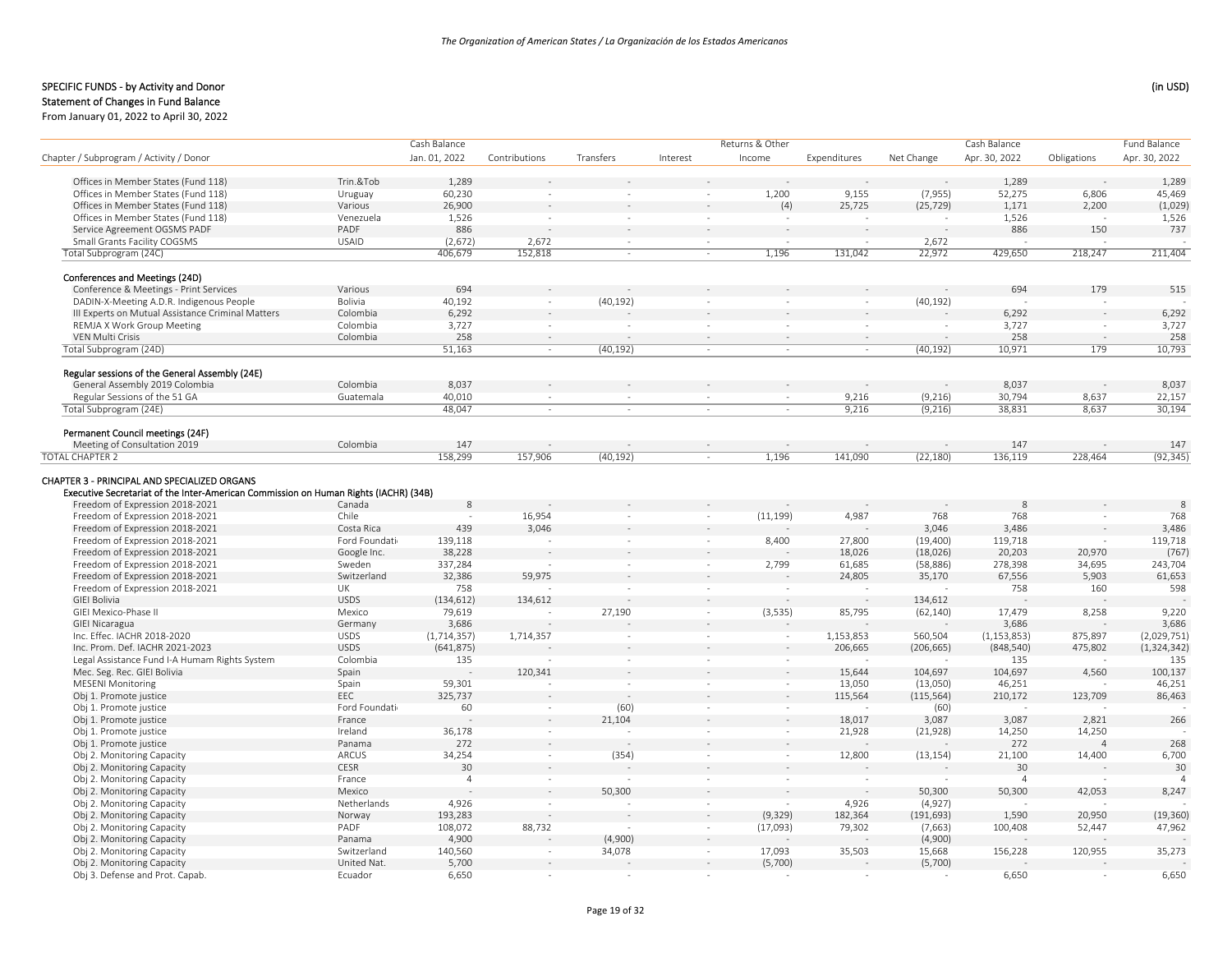#### SPECIFIC FUNDS - by Activity and Donor (in USD) (in USD)

From January 01, 2022 to April 30, 2022

|                                                |                    | Cash Balance    |               |                          |                          | Returns & Other          |              |                          | Cash Balance    |             | Fund Balance    |
|------------------------------------------------|--------------------|-----------------|---------------|--------------------------|--------------------------|--------------------------|--------------|--------------------------|-----------------|-------------|-----------------|
| Chapter / Subprogram / Activity / Donor        |                    | Jan. 01, 2022   | Contributions | Transfers                | Interest                 | Income                   | Expenditures | Net Change               | Apr. 30, 2022   | Obligations | Apr. 30, 2022   |
| Obj 3. Defense and Prot. Capab.                | PADF               | 65,000          |               |                          |                          |                          | 17,450       | (17, 450)                | 47,550          | 46,350      | 1,200           |
| Obj 3. Defense and Prot. Capab.                | Spain Balearic.    | 410             | $\sim$        | (294)                    | $\sim$                   |                          |              | (294)                    | 116             |             | 116             |
| Obj 4. Strenghten Coop. ISHR                   | Switzerland        | 121,049         |               | (75)                     |                          |                          | 41,600       | (41, 675)                | 79,375          | 76,100      | 3,275           |
| Obj 5. Inst. Mngt. IACHR                       | Costa Rica         | 1,412           | $\sim$        | 8,653                    | $\sim$                   | (390)                    | 8,263        |                          | 1,412           | 1,412       |                 |
| Obj 5. Inst. Mngt. IACHR                       | Mexico             | 195,720         |               | (4,300)                  |                          | (9)                      | 34,403       | (38, 712)                | 157,008         | 91,362      | 65,646          |
| Obj 5. Inst. Mngt. IACHR                       | Panama             | $\sim$          |               | 12,500                   | $\sim$                   |                          | 10,005       | 2,495                    | 2,495           | 2,495       |                 |
| Obj 5. Inst. Mngt. IACHR                       | Peru               |                 | 33,918        |                          |                          |                          | 4,409        | 29,509                   | 29,509          | 29,509      |                 |
| Obj 5. Inst. Mngt. IACHR                       | Switzerland        | 2,717           |               | (2,717)                  | $\sim$                   |                          |              | (2,717)                  |                 |             |                 |
| Obj 6 - Recommendations IACHR                  | EEC                | 26,227          |               |                          |                          |                          |              |                          | 26,227          |             | 26,227          |
| Obj 6 - Recommendations IACHR                  | Netherlands        | 107,517         | $\sim$        |                          | $\sim$                   | $\sim$                   | 75,077       | (75, 077)                | 32,440          | 28,000      | 4,440           |
| Obj 6 - Recommendations IACHR                  | Switzerland        | 715,231         |               | (10,026)                 |                          |                          | 166,600      | (176, 626)               | 538,605         | 243,870     | 294,735         |
| Program 1 - Direction in Law                   | Argentina          | 145             | $\sim$        |                          | $\sim$                   |                          |              |                          | 145             | 145         |                 |
| Program 2 - Individual Petition Syst.          | France             | 2,896           |               | (2,896)                  |                          |                          |              | (2,896)                  |                 |             |                 |
| Program 4 - 4.3 Afro-Descendents               | France             | 172             | $\sim$        |                          | $\sim$                   | $\sim$                   |              |                          | 172             | $\sim$      | 172             |
| Program 4 - 4.8 LGTBI                          | ARCUS              | 311             |               |                          |                          |                          |              |                          | 311             |             | 311             |
| Prom Protec ESCER in IHRS-III                  | Spain              | 291             | $\sim$        | 233,747                  | $\sim$                   | $\sim$                   | 32,768       | 200,979                  | 201,270         | 57,098      | 144,172         |
| Protection of Defenders                        | Spain              | 15,845          |               | (15, 845)                |                          |                          |              | (15, 845)                |                 |             |                 |
| Racial Discrimination-Fase II                  | Spain              | 148,502         |               |                          | $\sim$                   | $\sim$                   | 47,805       | (47, 805)                | 100,697         | 43,935      | 56,762          |
| Rights of women and girls                      | CA DFATD           | (106, 777)      | 106,859       |                          |                          |                          |              | 106,859                  | 82              |             | 82              |
| Special Mecanism MC-409-14                     | Mexico             | 80,056          |               | (27, 190)                | $\sim$                   | 3,535                    | 52,988       | (76, 643)                | 3,413           | 2,263       | 1,150           |
| Str. IAHRS Triangle/Nicaragua                  | PADF               | 54,728          |               |                          |                          | (54, 728)                |              | (54, 728)                |                 |             |                 |
| Strategic Plan - General Funds                 | Costa Rica         | 8,653           | 9,828         | (8,653)                  |                          |                          |              | 1,175                    | 9,828           |             | 9,828           |
| Strategic Plan - General Funds                 | France             | 21,104          |               | (21, 104)                |                          |                          |              | (21, 104)                |                 |             |                 |
| Strategic Plan - General Funds                 | Mexico             | 396,000         | $\sim$        | (46,000)                 | $\sim$                   | $\sim$                   | 45,500       | (91, 500)                | 304,500         | $\sim$      | 304,500         |
| Strategic Plan - General Funds                 | Panama             | 7,600           |               | (7,600)                  |                          |                          |              | (7,600)                  |                 |             |                 |
| Strategic Plan - General Funds                 | Switzerland        | 21,989          | $\sim$        | (21, 989)                | $\sim$                   | $\sim$                   | 44,197       | (66, 186)                | (44, 197)       | $\sim$      | (44, 197)       |
| Total Subprogram (34B)                         |                    | 947,540         | 2,288,623     | 213,569                  | $\sim$                   | (70, 156)                | 2,663,779    | (231, 743)               | 715,797         | 2,440,374   | (1, 724, 577)   |
| Contributions to CIM<br>Contributions to CIM   | Argentina<br>Chile | 8,000<br>40,325 | $\sim$        |                          |                          |                          |              |                          | 8,000<br>40,325 |             | 8,000<br>40,325 |
| Contributions to CIM                           | Dom. Repub.        | 295             |               |                          |                          |                          |              |                          | 295             |             | 295             |
| Contributions to CIM                           | France             | 3,382           | $\sim$        | $\sim$                   |                          | $\sim$                   | 440          | (440)                    | 2,942           | $\sim$      | 2,942           |
| Contributions to CIM                           | Mexico             | 42,885          |               |                          |                          |                          |              |                          | 42,885          | 1,699       | 41,186          |
| Contributions to CIM                           | Nicaragua          | 4,000           | $\sim$        |                          |                          | $\sim$                   | 232          | (232)                    | 3,768           |             | 3,768           |
| Contributions to CIM                           | PADF               | 23,600          |               |                          |                          |                          | 10,028       | (10, 028)                | 13,572          | 13,572      |                 |
| Contributions to CIM                           | Panama             | (63)            | $\sim$        | ×                        | $\sim$                   | $\sim$                   |              |                          | (63)            |             | (63)            |
| Data on Violence Against Women in OECS States  | Chile              | 3,313           |               |                          |                          |                          |              |                          | 3,313           |             | 3,313           |
| Data on Violence Against Women in OECS States  | Trin.&Tob          | 843             |               | $\sim$                   | $\sim$                   |                          |              |                          | 843             | 480         | 363             |
| Democracy and Leadership                       | Italy              | 40,808          | 113,175       |                          |                          |                          | 46,813       | 66,362                   | 107,170         | 46,908      | 60,262          |
| Democracy and Leadership                       | Mexico             | 7,000           |               | $\overline{\phantom{a}}$ | $\sim$                   | $\overline{\phantom{a}}$ |              |                          | 7,000           | 7,000       |                 |
| Democracy and Leadership                       | Portugal           |                 | 11,144        |                          |                          |                          | 1,449        | 9,695                    | 9,695           |             | 9,695           |
| Democracy and Leadership                       | Spain              | 122,466         |               | $\overline{\phantom{a}}$ | $\sim$                   | $\overline{\phantom{a}}$ | 15,500       | (15,500)                 | 106,966         | 52,550      | 54,416          |
| Equality Gender Policy OAS                     | China              | 2,027           |               |                          |                          |                          |              |                          | 2,027           | 2,027       |                 |
| Follow-up Convention MESECVI                   | Mexico             | 19,830          | $\sim$        | $\overline{\phantom{a}}$ | $\sim$                   | $\sim$                   | 5,636        | (5,636)                  | 14,194          | 11,397      | 2,797           |
| Follow-up Convention MESECVI                   | PADF               | 1,500           |               |                          |                          |                          | 195          | (195)                    | 1,305           |             | 1,305           |
| Follow-up Convention MESECVI                   | Trin.&Tob          | 27,206          | $\sim$        | $\sim$                   | $\overline{\phantom{a}}$ | $\overline{\phantom{a}}$ | 10,000       | (10,000)                 | 17,206          | 2,000       | 15,206          |
| Follow-up Convention MESECVI                   | United Nat.        | 26,100          |               |                          |                          |                          | 26,100       | (26, 100)                |                 |             |                 |
| Justice Administration Gender Perspective      | Mexico             | 11,020          | $\sim$        | $\sim$                   | $\sim$                   | $\sim$                   | $\sim$       | $\overline{\phantom{a}}$ | 11,020          |             | 11,020          |
| Meet. Exp. Follow-up Mech. Conv. Belém do Pará | Panama             | 679             |               |                          |                          |                          |              |                          | 679             | 679         |                 |
| MESECVI - Spotlight                            | United Nat.        | 65,269          | $\sim$        | $\sim$                   | $\sim$                   | $\overline{\phantom{a}}$ | 28,252       | (28, 252)                | 37,016          | 11,500      | 25,516          |
| Strengthening National Mech.                   | Liechtenstein      | 12,962          |               |                          |                          |                          | 6,112        | (6, 112)                 | 6,850           | 6,850       |                 |
| Task Force Women Empowerment                   | CA DFATD           | (7, 925)        | 63,630        | $\sim$                   | $\sim$                   | $\sim$                   | 30,308       | 33,322                   | 25,398          | 21,266      | 4,132           |
| Tools - Parity Latin America                   | Mexico             | 4,237           |               |                          |                          |                          |              |                          | 4,237           | 4,237       |                 |
| Training Gender Mainstreaming                  | OAS/DHDEC          | 5,585           |               |                          | ÷                        |                          |              |                          | 5,585           |             | 5,585           |
| Women, Peace, and Security                     | Liechtenstein      | 14,075          | 53,967        |                          |                          |                          | 15,016       | 38,951                   | 53,026          | 15,075      | 37,951          |
| Total Subprogram (34C)                         |                    | 479,418         | 241,916       | $\sim$                   | $\sim$                   | $\sim$                   | 196,080      | 45,835                   | 525,254         | 197,238     | 328,016         |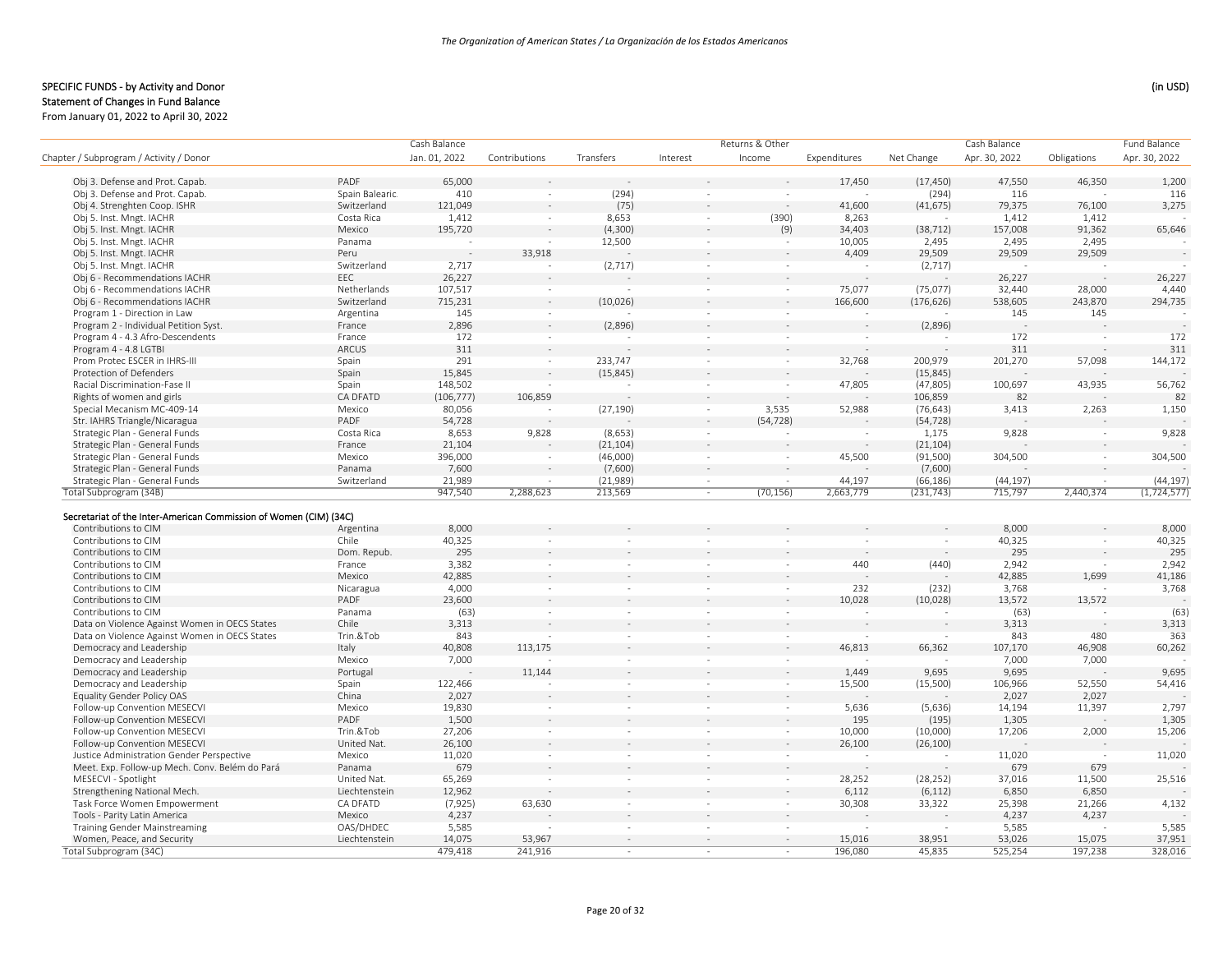# Statement of Changes in Fund Balance

|                                                                                                              |                       | Cash Balance           |               |                          |          | Returns & Other                    |                      |            | Cash Balance           |             | Fund Balance  |
|--------------------------------------------------------------------------------------------------------------|-----------------------|------------------------|---------------|--------------------------|----------|------------------------------------|----------------------|------------|------------------------|-------------|---------------|
| Chapter / Subprogram / Activity / Donor                                                                      |                       | Jan. 01, 2022          | Contributions | Transfers                | Interest | Income                             | Expenditures         | Net Change | Apr. 30, 2022          | Obligations | Apr. 30, 2022 |
|                                                                                                              |                       |                        |               |                          |          |                                    |                      |            |                        |             |               |
| Office of the Director General of the Inter-American Children's Institute (34D)                              |                       |                        |               |                          |          |                                    |                      |            |                        |             |               |
| Basic Patrimonial Subfund                                                                                    | ACGU                  | 12,441                 |               |                          |          |                                    |                      |            | 12,441                 |             | 12,441        |
| Basic Patrimonial Subfund                                                                                    | F. Horiz Ciudac       | 19,884                 | $\sim$        | $\sim$                   |          | $\sim$                             |                      | ÷,         | 19,884                 | $\sim$      | 19,884        |
| <b>Basic Patrimonial Subfund</b>                                                                             | FLACSO Urugu          | 13,077                 |               |                          |          |                                    |                      |            | 13,077                 | $\sim$      | 13,077        |
| <b>Basic Patrimonial Subfund</b>                                                                             | Uruguay               | 1,351                  | $\sim$        | $\sim$                   |          | $\sim$<br>$\overline{\phantom{a}}$ | $\sim$               | $\sim$     | 1,351                  | $\sim$      | 1,351         |
| <b>Basic Patrimonial Subfund</b>                                                                             | Various               | 2,610                  | 1,460         |                          |          |                                    |                      | 1,460      | 4.070                  |             | 4,070         |
| Coop. Prevent Cases of Int'l. Abduction of Children                                                          | Argentina             | 5,026                  |               | (5,026)                  |          | $\sim$<br>$\sim$                   |                      | (5,026)    |                        |             |               |
| Natural Disaster                                                                                             | Monaco                | 40                     |               |                          |          | $\sim$                             | $\sim$               |            | 40                     | $\sim$      | 40            |
| Total Subprogram (34D)                                                                                       |                       | 54,429                 | 1,460         | (5,026)                  |          | $\sim$                             |                      | (3, 566)   | 50,862                 | ×           | 50,862        |
|                                                                                                              |                       |                        |               |                          |          |                                    |                      |            |                        |             |               |
| Inter-American Juridical Committee (CJI) (34E)                                                               |                       |                        |               |                          |          |                                    |                      |            |                        |             |               |
| Inter-American Juridical Committee                                                                           | Chile                 | 5,000                  |               |                          |          |                                    |                      |            | 5.000                  |             | 5,000         |
| Inter-American Juridical Committee                                                                           | Nicaragua             | 7,000                  | $\sim$        | $\sim$                   |          | $\sim$<br>$\sim$                   | $\sim$               | $\sim$     | 7,000                  | $\sim$      | 7,000         |
| Total Subprogram (34E)                                                                                       |                       | 12,000                 | $\sim$        | $\sim$                   |          | $\sim$<br>$\sim$                   | $\sim$               | $\sim$     | 12,000                 | $\sim$      | 12,000        |
| Secretariat of the Inter-American Telecommunication Commission (CITEL) (34F)                                 |                       |                        |               |                          |          |                                    |                      |            |                        |             |               |
| CITEL - Semilla Fund                                                                                         | Various               | 17,585                 |               |                          |          |                                    |                      |            | 17,585                 | 125         | 17,460        |
| CITEL - Special Contributions                                                                                | <b>GSM Associati</b>  | 215                    |               | ÷.                       |          |                                    |                      |            | 215                    |             | 215           |
| CITEL - Special Contributions                                                                                | <b>TED Telefonica</b> | 53                     |               |                          |          | ÷,                                 |                      |            | 53                     |             | 53            |
| Permanent Consultative Committee I (TICT)                                                                    | Various               | 365,890                | 98,389        | $\overline{\phantom{a}}$ |          | $\sim$<br>$\sim$                   | 52,374               | 46,015     | 411,905                | 6,329       | 405,576       |
| Permanent Consultative Committee II                                                                          | Various               | 1,079,644              | 162,129       |                          |          | ÷.                                 | 52,911               | 109,218    | 1,188,862              | 34,192      | 1,154,669     |
| Total Subprogram (34F)                                                                                       |                       |                        | 260.518       | $\sim$                   |          | $\sim$                             |                      | 155.233    |                        | 40.646      | 1,577,974     |
| <b>TOTAL CHAPTER 3</b>                                                                                       |                       | 1,463,387<br>2,956,774 | 2,792,517     | 208,543                  |          | $\sim$<br>(70, 156)<br>$\sim$      | 105,285<br>2,965,145 | (34, 241)  | 1,618,620<br>2,922,534 | 2,678,259   | 244,275       |
|                                                                                                              |                       |                        |               |                          |          |                                    |                      |            |                        |             |               |
| CHAPTER 4 - STRATEGIC COUNSEL FOR ORG DEV & MAN FOR RESULTS                                                  |                       |                        |               |                          |          |                                    |                      |            |                        |             |               |
| Office of the Strategic Counsel for Organizational Development and Management for Results (44A)              |                       |                        |               |                          |          |                                    |                      |            |                        |             |               |
| Internship Program                                                                                           | Various               | 338                    |               |                          |          |                                    |                      |            | 338                    | 20          | 318           |
| Korea/OAS Internship Program                                                                                 | Korea                 | 3,978                  | $\sim$        |                          |          |                                    |                      | $\sim$     | 3,978                  | 251         | 3,726         |
| Organizational Development                                                                                   | China                 | 339                    |               |                          |          |                                    |                      |            | 339                    |             | 339           |
| Total Subprogram (44A)                                                                                       |                       | 4,654                  | $\sim$        | ×                        |          | $\sim$<br>$\sim$                   | $\sim$               | $\sim$     | 4,654                  | 271         | 4,383         |
|                                                                                                              |                       |                        |               |                          |          |                                    |                      |            |                        |             |               |
| Department of Press and Communication (44C)                                                                  |                       |                        |               |                          |          |                                    |                      |            |                        |             |               |
| DPI / Multimedia                                                                                             | Various               | 155                    | 966           |                          |          |                                    |                      | 966        | 1,121                  |             | 1,121         |
|                                                                                                              |                       |                        |               |                          |          |                                    |                      |            |                        |             |               |
| Department of External and Institutional Relations (44E)                                                     |                       |                        |               |                          |          |                                    |                      |            |                        |             |               |
| Lecture Series in the Americas                                                                               | SMP Univ.             | 95                     |               | (95)                     |          |                                    |                      | (95)       |                        |             |               |
| OAS 50th Anniversary                                                                                         | United Nat.           | 12,348                 | $\sim$        | (12, 348)                |          | $\sim$<br>$\sim$                   |                      | (12, 348)  |                        |             |               |
| <b>SCODMR External Funding</b>                                                                               | France                | 4,097                  | $\sim$        |                          |          | $\sim$<br>$\sim$                   | $\sim$               |            | 4,097                  | $\sim$      | 4,097         |
| Total Subprogram (44E)                                                                                       |                       | 16,540                 |               | (12, 443)                |          | $\sim$<br>$\overline{\phantom{a}}$ | $\sim$               | (12, 443)  | 4,097                  |             | 4,097         |
| <b>TOTAL CHAPTER 4</b>                                                                                       |                       | 21,349                 | 966           | (12, 443)                |          | $\sim$<br>$\sim$                   | $\sim$               | (11, 477)  | 9,873                  | 272         | 9,601         |
| CHAPTER 5 - SECRETARIAT FOR ACCESS TO RIGHTS AND EQUITY<br>Secretariat for Access to Rights and Equity (54A) |                       |                        |               |                          |          |                                    |                      |            |                        |             |               |
| Civil Society                                                                                                | Vindata Group         | 4,950                  |               |                          |          |                                    |                      |            | 4,950                  | 650         | 4,300         |
|                                                                                                              |                       |                        |               |                          |          |                                    |                      |            |                        |             |               |
| Department of Social Inclusion (54B)                                                                         |                       |                        |               |                          |          |                                    |                      |            |                        |             |               |
| Community Program - Nutrition                                                                                | China                 | 42                     |               |                          |          |                                    |                      |            | 42                     |             | 42            |
| CR-NIC Migr/Refugees                                                                                         | China                 | 5,438                  |               |                          |          |                                    |                      |            | 5,438                  |             | 5,438         |
| CR-NIC Migr/Refugees                                                                                         | Spain                 | 69,723                 |               | (69, 723)                |          |                                    |                      | (69, 723)  |                        |             |               |
| <b>CSHN Fund</b>                                                                                             | Argentina             | 24,758                 | $\sim$        |                          |          | $\sim$                             | 11,950               | (11,950)   | 12,808                 | 2,131       | 10,677        |
| <b>CSHN Fund</b>                                                                                             | Uruguay               | 30,000                 |               |                          |          |                                    | 3,900                | (3,900)    | 26,100                 |             | 26,100        |
| CSO Strengthening in Haiti                                                                                   | Haiti                 | 37,383                 | $\sim$        | $\sim$                   |          | $\sim$                             | 36,500               | (36, 500)  | 883                    | $\sim$      | 883           |
| Declaration Rights Indig Persons                                                                             | Bolivia               | 65                     |               |                          |          | ÷,                                 |                      |            | 65                     |             | 65            |
| Declaration Rights Indig Persons                                                                             | Costa Rica            | 419                    |               | $\overline{\phantom{a}}$ |          | $\sim$<br>$\sim$                   | $\sim$               |            | 419                    | $\sim$      | 419           |
| Declaration Rights Indig Persons                                                                             | Mexico                | 1,149                  | 7,150         |                          |          |                                    |                      | 7,150      | 8,299                  |             | 8,299         |
| Declaration Rights Indig Persons                                                                             | Panama                | 1,540                  |               | $\sim$                   |          | $\sim$<br>$\sim$                   |                      | ÷,         | 1,540                  | 1,020       | 520           |
| Elimination of Discrimination of Disabled                                                                    | Argentina             | 1,496                  |               |                          |          |                                    |                      |            | 1,496                  | 384         | 1,112         |
| Elimination of Discrimination of Disabled                                                                    | Chile                 | 31,945                 |               | $\sim$                   |          | $\overline{\phantom{a}}$           | 3,591                | (3, 591)   | 28,354                 | 1,600       | 26,754        |
| Elimination of Discrimination of Disabled                                                                    | Guatemala             | 8,282                  |               |                          |          |                                    | 600                  | (600)      | 7,682                  |             | 7,682         |
|                                                                                                              |                       |                        |               |                          |          |                                    |                      |            |                        |             |               |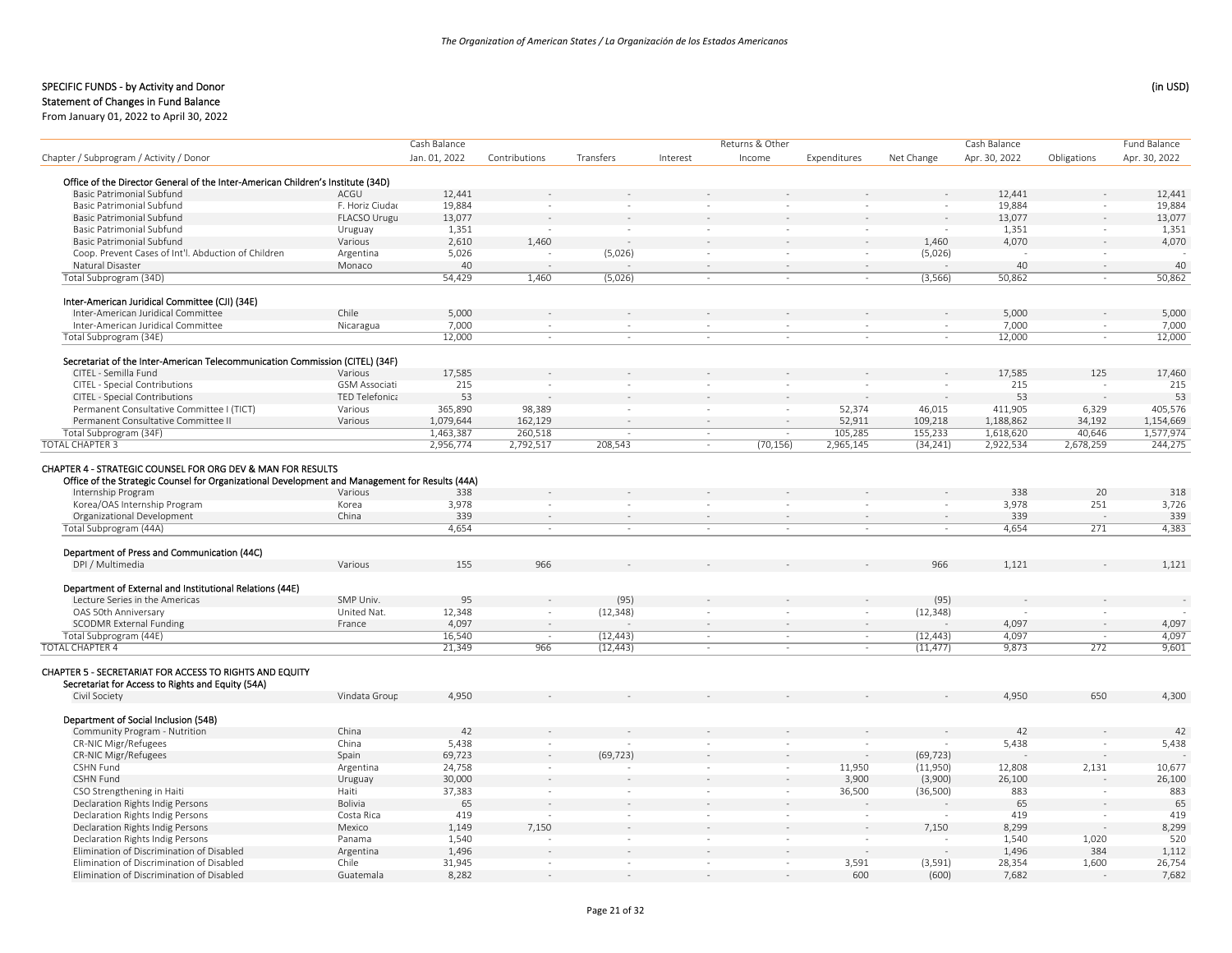|                                                                                                      |              | Cash Balance  |                          |                          |                          | Returns & Other          |                          |             | Cash Balance  |             | Fund Balance  |
|------------------------------------------------------------------------------------------------------|--------------|---------------|--------------------------|--------------------------|--------------------------|--------------------------|--------------------------|-------------|---------------|-------------|---------------|
| Chapter / Subprogram / Activity / Donor                                                              |              | Jan. 01, 2022 | Contributions            | Transfers                | Interest                 | Income                   | Expenditures             | Net Change  | Apr. 30, 2022 | Obligations | Apr. 30, 2022 |
|                                                                                                      |              |               |                          |                          |                          |                          |                          |             |               |             |               |
| Elimination of Discrimination of Disabled                                                            | Peru         | 5,933         | 5,042                    |                          |                          |                          | 550                      | 4,492       | 10,425        | 411         | 10,014        |
| IASPN: Exchanges with M.S.                                                                           | Korea        | 247           |                          |                          |                          |                          |                          |             | 247           |             | 247           |
| IASPN: Exchanges with M.S.                                                                           | Paraguay     | 10            | $\overline{\phantom{a}}$ | $\sim$                   | $\sim$                   | $\overline{\phantom{a}}$ |                          | $\sim$      | 10            | $\sim$      | 10            |
| Inter-Am Week African Descent                                                                        | Panama       | 246           |                          |                          |                          |                          |                          |             | 246           | 246         |               |
| Inter-Am Week African Descent                                                                        | <b>USOAS</b> |               | $\sim$                   | 5,000                    | $\sim$                   | $\sim$                   |                          | 5,000       | 5,000         | $\sim$      | 5,000         |
| Inter-Am Week African Descent                                                                        | Various      | 949           | 1,000                    |                          |                          |                          | 130                      | 870         | 1,819         | 354         | 1,465         |
| Inter-American System of Education                                                                   | China        | 80            |                          |                          | $\sim$                   |                          |                          |             | 80            |             | 80            |
| <b>MIRPS</b>                                                                                         | United Nat.  | 46,087        | 96,000                   |                          |                          |                          | 61,492                   | 34,508      | 80,595        | 18,360      | 62,235        |
| OAS-SDH Seminar                                                                                      | China        | 6,146         |                          | in 1919.                 | $\sim$                   | $\sim$                   |                          |             | 6,146         |             | 6,146         |
| Office Dept. of Social Inclusion SEDI                                                                | CA DFATD     |               | 7,500                    |                          |                          |                          | 7,500                    |             |               |             |               |
| Office Dept. of Social Inclusion SEDI                                                                | Canada       | 8,970         |                          | $\sim$                   | $\sim$                   | $\sim$                   | 4,135                    | (4, 135)    | 4,835         | 750         | 4,085         |
| Office Dept. of Social Inclusion SEDI                                                                | Chile        | 10,704        |                          |                          |                          |                          |                          |             | 10,704        | 237         | 10,467        |
| Office Dept. of Social Inclusion SEDI                                                                | United Nat.  |               | 2,882                    | $\sim$                   | $\sim$                   | ×                        | 375                      | 2,507       | 2,507         |             | 2,507         |
| SARE-DSI-Visit                                                                                       | Mexico       | 3,568         |                          |                          | $\sim$                   | ÷,                       |                          |             | 3,568         |             | 3,568         |
| Social Development Fund                                                                              | CA DFATD     |               | 52,036                   | $\sim$                   | $\overline{\phantom{a}}$ | $\sim$                   | 14,465                   | 37,572      | 37,572        | 11,835      | 25,737        |
| Social Development Fund                                                                              | Guatemala    | 18,069        |                          |                          |                          |                          | 6,250                    | (6, 250)    | 11,819        | 675         | 11,144        |
| Strengthen Inclusion in Haiti                                                                        | <b>USINL</b> | 3,000,000     | $\sim$                   | $\sim$                   | $\sim$                   | $\sim$                   | 1,023,116                | (1,023,116) | 1,976,884     | 658,211     | 1,318,673     |
| Voluntary Fund                                                                                       | Argentina    | 573           |                          |                          |                          |                          |                          |             | 573           |             | 573           |
| Voluntary Fund                                                                                       | Mexico       | 120           | $\sim$                   |                          | $\sim$                   | ÷,                       |                          |             | 120           |             | 120           |
| Voluntary Fund                                                                                       | Peru         | 1,774         | $\sim$                   |                          |                          |                          |                          |             | 1,774         | 819         | 956           |
| Voluntary Fund                                                                                       | Various      | 544           | $\sim$                   |                          | $\sim$                   | $\sim$                   |                          | $\sim$      | 544           |             | 544           |
| Total Subprogram (54B)                                                                               |              | 3,316,261     | 171,610                  | (64, 723)                | $\sim$                   | $\sim$                   | 1,174,554                | (1,067,668) | 2,248,593     | 697,033     | 1,551,561     |
| <b>TOTAL CHAPTER 5</b>                                                                               |              | 3,321,211     | 171,610                  | (64, 723)                | $\sim$                   | $\sim$                   | 1,174,554                | (1,067,668) | 2,253,543     | 697,683     | 1,555,861     |
|                                                                                                      |              |               |                          |                          |                          |                          |                          |             |               |             |               |
| CHAPTER 6 - SECRETARIAT FOR STRENGTHENING DEMOCRACY<br>Secretariat for Strengthening Democracy (64A) |              |               |                          |                          |                          |                          |                          |             |               |             |               |
| Advanced Mission of CICIES                                                                           | El Salvador  | 2,572         |                          |                          |                          |                          |                          |             | 2,572         |             | 2,572         |
| Advanced Mission of CICIES                                                                           | Luxembourg   | 611           | $\sim$                   | (611)                    | ×                        | $\sim$                   |                          | (611)       |               |             |               |
| Belize-Guatemala Confidence Building                                                                 | Turkey       | 30            |                          |                          | $\sim$                   |                          |                          |             | 30            |             | 30            |
| Implement. Confidence Building Belize-Guatemala                                                      | EEC          | 374,442       | 616,290                  | $\sim$                   | $\sim$                   | (65, 853)                | 385,312                  | 165,126     | 539,568       | 263,186     | 276,382       |
| Implement. Confidence Building Belize-Guatemala                                                      | <b>SICA</b>  | 100,959       |                          |                          | $\sim$                   | 66,537                   | 12,211                   | 54,325      | 155,284       | 83,088      | 72,196        |
| Total Subprogram (64A)                                                                               |              | 478,615       | 616,290                  | (611)                    | ×                        | 684                      | 397,523                  | 218,840     | 697,454       | 346,274     | 351,181       |
|                                                                                                      |              |               |                          |                          |                          |                          |                          |             |               |             |               |
| Department of Electoral Cooperation and Observation (64C)                                            |              |               |                          |                          |                          |                          |                          |             |               |             |               |
| ATE Honduras 2017                                                                                    | Honduras     | 129           |                          |                          |                          |                          |                          |             | 129           |             | 129           |
| Democracy Processes and Mechanisms                                                                   | Switzerland  | 42,070        | ÷.                       | $\sim$                   | $\sim$                   | $\sim$                   | 17,960                   | (17,960)    | 24,110        | 10,930      | 13,180        |
| Electoral assista 2020 Bolivia                                                                       | Brazil       | 200           |                          |                          |                          |                          |                          |             | 200           |             | 200           |
| Electoral assista 2020 Bolivia                                                                       | CA DFATD     |               | $\sim$                   | 59,112                   | $\sim$                   | (58, 227)                |                          | 885         | 885           | $\sim$      | 885           |
| <b>Electoral Integrity Analysis</b>                                                                  | CA DFATD     |               | ÷                        | (27, 559)                | $\sim$                   | 27,559                   |                          |             |               |             |               |
| <b>Electoral Integrity Analysis</b>                                                                  | Spain        | 1,695         | $\overline{\phantom{a}}$ | (1,695)                  | $\sim$                   | $\overline{\phantom{a}}$ | $\overline{\phantom{a}}$ | (1,695)     |               | $\sim$      |               |
| Electoral Support Program                                                                            | CA DFATD     | 739,554       | 290,293                  |                          |                          |                          | 174,915                  | 115,378     | 854,932       | 87,220      | 767,712       |
| Electronic Voting Audit in DR                                                                        | <b>USDS</b>  | (83, 183)     | 83,183                   |                          | $\overline{\phantom{a}}$ |                          |                          | 83,183      |               |             |               |
| EOM 2016 Colombia                                                                                    | Netherlands  | 5,109         |                          |                          |                          |                          |                          |             | 5,109         |             | 5,109         |
| EOM 2016 Colombia                                                                                    | Sweden       | 1,263         | $\sim$                   | (1, 263)                 | $\sim$                   |                          | $\sim$                   | (1, 263)    |               |             |               |
| EOM 2018 Colombia                                                                                    | Switzerland  | 4,679         |                          |                          |                          |                          |                          |             | 4,679         |             | 4,679         |
| EOM 2019 Bolivia                                                                                     | CA DFATD     | 885           | $\sim$                   | (31, 553)                | $\sim$                   | 30,668                   |                          | (885)       |               | $\sim$      |               |
| EOM 2019 Bolivia                                                                                     | Mexico       | 108           |                          |                          |                          |                          |                          |             | 108           |             | 108           |
| EOM 2019 Bolivia                                                                                     | Spain        | 838           | $\sim$                   | (838)                    | $\overline{\phantom{a}}$ | $\overline{\phantom{a}}$ | $\sim$                   | (838)       |               | $\sim$      |               |
| EOM 2019 Colombia                                                                                    | <b>USDS</b>  | (17, 677)     |                          |                          |                          |                          |                          |             | (17, 677)     | $\sim$      | (17, 677)     |
| EOM 2019 Dominica                                                                                    | <b>USDS</b>  | (4, 577)      | 4,934                    |                          | $\sim$                   | $\overline{\phantom{a}}$ | $\sim$                   | 4,934       | 358           | $\sim$      | 358           |
| EOM 2019 Guatemala                                                                                   | Spain        | 2,625         |                          | (2,625)                  |                          |                          |                          | (2,625)     |               |             |               |
| EOM 2019 Guatemala                                                                                   | <b>USDS</b>  | (2,861)       |                          |                          |                          | ÷                        |                          |             | (2,861)       | $\sim$      | (2,861)       |
| EOM 2020 Bolivia                                                                                     | <b>USDS</b>  | (256,066)     | 256,066                  |                          |                          |                          |                          | 256,066     |               |             |               |
| EOM 2020 Brazil                                                                                      | France       | 25            |                          | $\sim$                   | $\sim$                   | $\sim$                   | $\sim$                   |             | 25            | $\sim$      | 25            |
| EOM 2020 Brazil                                                                                      | <b>USDS</b>  | (87, 779)     | 87,779                   | $\overline{\phantom{a}}$ |                          |                          |                          | 87,779      |               |             |               |
| EOM 2020 Dominican Republic                                                                          | Spain        | 25            |                          | (25)                     | ×                        | $\sim$                   |                          | (25)        |               | $\sim$      |               |
| EOM 2020 Dominican Republic                                                                          | <b>USDS</b>  | (250, 237)    |                          |                          |                          |                          |                          |             | (250, 237)    |             | (250, 237)    |
| EOM 2020 Peru                                                                                        | <b>USDS</b>  | (1,055)       | 1,055                    | $\sim$                   | $\sim$                   | $\sim$                   | $\sim$                   | 1,055       |               |             |               |
| EOM 2020 Suriname                                                                                    | <b>USDS</b>  | (69, 573)     | 69,573                   | $\sim$                   | $\sim$                   |                          |                          | 69,573      |               |             |               |
|                                                                                                      |              |               |                          |                          |                          |                          |                          |             |               |             |               |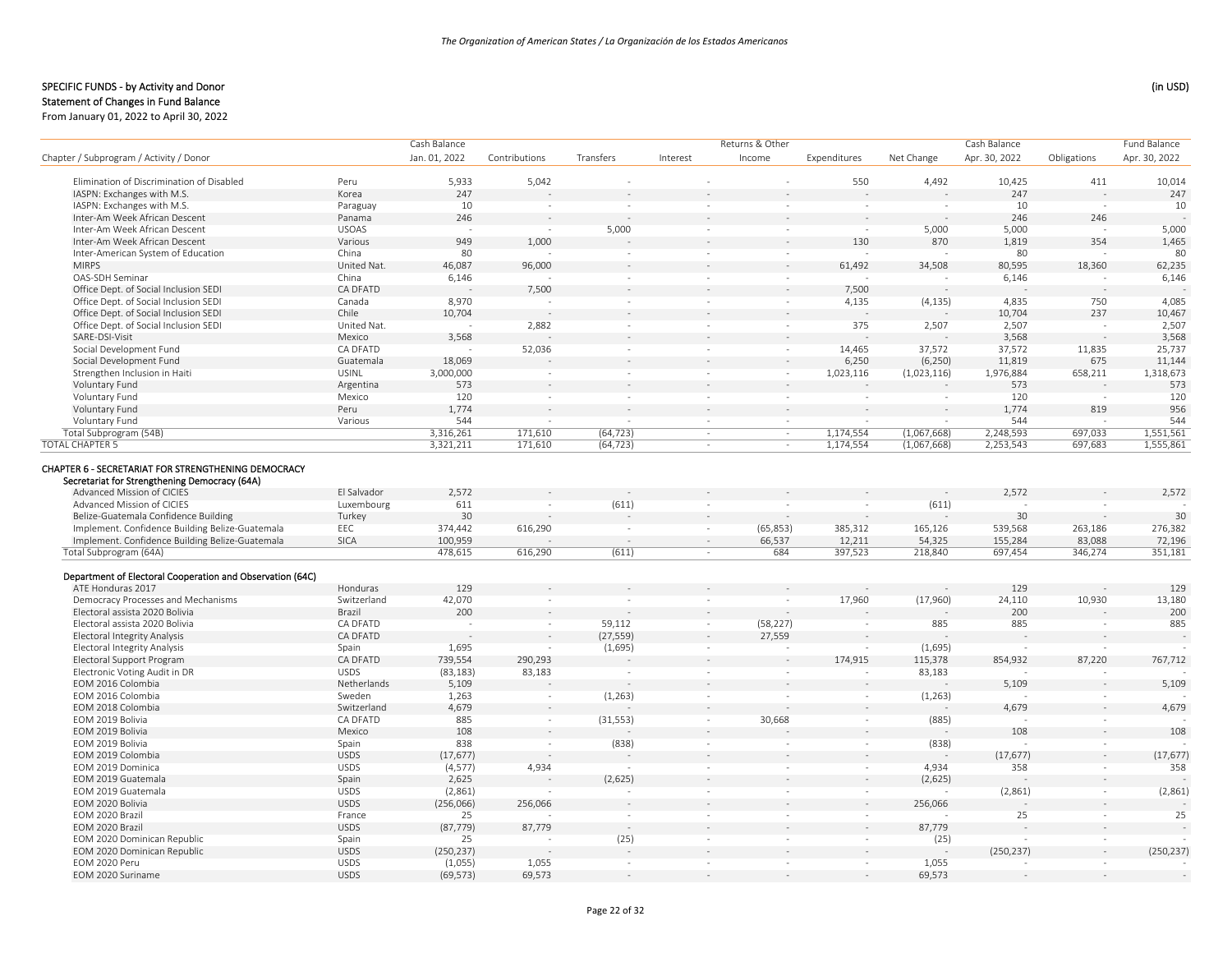|                                         |             | Cash Balance             |                          |                          |                          |                          | Returns & Other |            |               | Cash Balance |                |  |
|-----------------------------------------|-------------|--------------------------|--------------------------|--------------------------|--------------------------|--------------------------|-----------------|------------|---------------|--------------|----------------|--|
| Chapter / Subprogram / Activity / Donor |             | Jan. 01, 2022            | Contributions            | Transfers                | Interest                 | Income                   | Expenditures    | Net Change | Apr. 30, 2022 | Obligations  | Apr. 30, 2022  |  |
| <b>EOM 2020 USA</b>                     | Bolivia     | 586                      |                          |                          |                          |                          |                 | $\sim$     | 586           |              | 586            |  |
| <b>EOM 2020 USA</b>                     | Brazil      | 964                      |                          |                          |                          |                          |                 |            | 964           |              | 964            |  |
| EOM 2021 Bahamas                        | Dom. Repub. | 39                       | $\sim$                   | $\sim$                   | $\overline{\phantom{a}}$ | $\sim$                   | $\sim$          | $\sim$     | 39            | $\sim$       | 39             |  |
| EOM 2021 Bahamas                        | Korea       | $\overline{2}$           |                          |                          |                          | 32                       |                 | 32         | 34            |              | 34             |  |
| EOM 2021 Bahamas                        | Mexico      | 52                       | $\sim$                   | $\sim$                   | $\overline{\phantom{a}}$ |                          |                 |            | 52            | $\sim$       | 52             |  |
| EOM 2021 Bahamas                        | Netherlands | 2,043                    |                          | (1,829)                  |                          |                          | 165             | (1,994)    | 49            |              | 49             |  |
| EOM 2021 Bahamas                        | <b>USDS</b> | (124, 878)               | 124,878                  |                          | $\sim$                   | $\sim$                   |                 | 124,878    |               | $\sim$       |                |  |
| EOM 2021 Bolivia                        | Chile       | 9                        |                          |                          |                          |                          | 9               | (9)        |               |              |                |  |
| EOM 2021 Bolivia                        | Dom. Repub. | 6,978                    |                          | $\sim$                   | $\sim$                   | $\sim$                   | 1,977           | (1,977)    | 5,001         | $\sim$       | 5,001          |  |
| EOM 2021 Bolivia                        | <b>USDS</b> | (94, 518)                | 94,518                   |                          |                          |                          |                 | 94,518     |               |              |                |  |
| EOM 2021 Ecuador                        | CA DFATD    | 17,907                   | $\sim$                   | (17, 283)                | $\sim$                   | $\sim$                   | 624             | (17,907)   | $\sim$        | $\sim$       |                |  |
| EOM 2021 Ecuador                        | France      | 4,994                    |                          |                          |                          |                          |                 |            | 4,994         |              | 4,994          |  |
| EOM 2021 Ecuador                        | Korea       | 380                      | $\sim$                   |                          | $\sim$                   | $\sim$                   | 380             | (380)      | $\sim$        | $\sim$       |                |  |
| EOM 2021 Ecuador                        | Spain       | 2,517                    |                          | (2, 432)                 |                          |                          | 85              | (2,517)    |               |              | $\sim$         |  |
| EOM 2021 Ecuador                        | <b>USDS</b> | (388, 791)               | 388,791                  |                          | $\sim$                   | $\sim$                   | $\sim$          | 388,791    | $\sim$        | $\sim$       |                |  |
| EOM 2021 El Salvador                    | CA DFATD    | 2,474                    |                          |                          |                          |                          | 1,794           |            | 680           |              | 680            |  |
| EOM 2021 El Salvador                    | Korea       | 1,325                    |                          | $\overline{\phantom{a}}$ | $\sim$                   |                          |                 | (1,794)    | 1,325         | $\sim$       | 1,325          |  |
|                                         | <b>USDS</b> |                          |                          |                          |                          |                          |                 |            |               |              |                |  |
| EOM 2021 El Salvador                    | CA DFATD    | (162, 478)               | 162,478                  |                          |                          |                          |                 | 162,478    |               |              |                |  |
| EOM 2021 Honduras                       |             | 16,029                   | $\sim$                   | $\sim$                   | $\sim$                   | $\sim$                   | 3,722           | (3, 722)   | 12,307        | 3,315        | 8,991          |  |
| EOM 2021 Honduras                       | France      | 3,540                    |                          |                          |                          |                          | 1,884           | (1,884)    | 1,656         |              | 1,656          |  |
| EOM 2021 Honduras                       | Italy       | 11,218                   |                          | $\bar{\phantom{a}}$      | $\sim$                   | (71)                     | 6,410           | (6,481)    | 4,737         | 4,396        | 341            |  |
| EOM 2021 Honduras                       | Japan       |                          | 2,358                    |                          |                          |                          |                 | 2,358      | 2,358         |              | 2,358          |  |
| EOM 2021 Honduras                       | Mexico      | (71)                     |                          |                          | $\sim$                   | 71                       |                 | 71         |               |              |                |  |
| EOM 2021 Honduras                       | Netherlands | 25,051                   |                          | (17, 287)                |                          |                          | 2,169           | (19, 455)  | 5,595         | 3,221        | 2,374          |  |
| EOM 2021 Honduras                       | Peru        | 466                      |                          |                          | $\overline{\phantom{a}}$ | $\sim$                   | 465             | (465)      |               |              |                |  |
| EOM 2021 Honduras                       | Spain       | 3,872                    |                          |                          |                          |                          | 2,410           | (2,410)    | 1,462         |              | 1,462          |  |
| EOM 2021 Honduras                       | Switzerland |                          | 4,975                    | $\sim$                   | $\overline{\phantom{a}}$ | $\sim$                   | 647             | 4,328      | 4,328         | $\sim$       | 4,328          |  |
| EOM 2021 Honduras                       | <b>USDS</b> | (419, 672)               | 419,672                  |                          |                          | $\sim$                   | 16,544          | 403,128    | (16, 544)     | 15,755       | (32, 299)      |  |
| EOM 2021 Mexico                         | CA DFATD    | 665                      | $\sim$                   | $\sim$                   | $\sim$                   | $\sim$                   | $\sim$          | $\sim$     | 665           | $\sim$       | 665            |  |
| EOM 2021 Mexico                         | Dom. Repub. | 2,578                    |                          |                          |                          |                          |                 |            | 2,578         |              | 2,578          |  |
| EOM 2021 Mexico                         | France      | 2,444                    | $\sim$                   | $\sim$                   | $\sim$                   | $\sim$                   | 161             | (161)      | 2,284         | $\sim$       | 2,284          |  |
| EOM 2021 Mexico                         | Netherlands | 2,076                    | $\overline{\phantom{a}}$ | (2,067)                  |                          |                          |                 | (2,067)    | 9             |              | $\overline{9}$ |  |
| EOM 2021 Mexico                         | <b>USDS</b> | (233, 279)               | 233,279                  |                          |                          | $\sim$                   | $\sim$          | 233,279    |               |              |                |  |
| EOM 2021 Paraguay                       | Dom. Repub. | 2,710                    |                          |                          |                          |                          | 126             | (126)      | 2,584         |              | 2,584          |  |
| EOM 2021 Paraguay                       | Korea       | 390                      | $\sim$                   | $\sim$                   | $\sim$                   | $\sim$                   | $\sim$          |            | 390           | $\sim$       | 390            |  |
| EOM 2021 Paraguay                       | Netherlands | 2,441                    |                          | (1, 539)                 |                          |                          | $\sim$          | (1, 539)   | 903           | 903          |                |  |
| EOM 2021 Paraguay                       | <b>USDS</b> | (154, 406)               | 154,406                  | $\overline{\phantom{a}}$ | $\overline{\phantom{a}}$ | $\sim$                   | $\sim$          | 154,406    | $\sim$        | 336          | (336)          |  |
| EOM 2021 Peru                           | Brazil      | $\overline{7}$           |                          |                          |                          |                          | $\overline{7}$  | (7)        |               |              |                |  |
| EOM 2021 Peru                           | CA DFATD    | 260                      |                          | $\sim$                   | $\overline{\phantom{a}}$ | $\sim$                   | 260             | (260)      | $\sim$        | $\sim$       |                |  |
| EOM 2021 Peru                           | Dom. Repub. | 664                      |                          |                          |                          |                          | 664             | (664)      |               |              |                |  |
| EOM 2021 Peru                           | <b>USDS</b> | (571,051)                | 572,746                  | $\sim$                   | $\sim$                   | $\sim$                   | 2,209           | 570,537    | (513)         | $\sim$       | (513)          |  |
| EOM 2021 St. Lucia                      | Dom. Repub. | 292                      |                          |                          |                          |                          |                 |            | 292           |              | 292            |  |
| EOM 2021 St. Lucia                      | Korea       | 933                      |                          | $\sim$                   | $\sim$                   | $\sim$                   | $\sim$          |            | 933           | $\sim$       | 933            |  |
| EOM 2021 St. Lucia                      | <b>USDS</b> | (63, 257)                | 63,257                   |                          | ÷,                       |                          |                 | 63,257     |               |              |                |  |
| EOM 2022 Colombia                       | Brazil      | $\sim$                   | $\sim$                   | 5,000                    | $\sim$                   | $\sim$                   | 5,000           |            |               | $\sim$       |                |  |
| EOM 2022 Colombia                       | CA DFATD    |                          |                          | 20,000                   |                          |                          | 5,035           | 14,965     | 14,965        |              | 14,965         |  |
| EOM 2022 Colombia                       | Italy       |                          | $\sim$                   | 11,646                   | $\overline{\phantom{a}}$ | $\overline{\phantom{a}}$ | 11,384          | 262        | 262           | 262          |                |  |
| EOM 2022 Colombia                       | Netherlands |                          |                          | 22,721                   |                          | $\sim$                   | 22,491          | 229        | 229           | 170          | 59             |  |
| EOM 2022 Colombia                       | Peru        | $\sim$                   | $\sim$                   | 8,000                    | $\sim$                   | $\sim$                   | 2,150           | 5,850      | 5,850         |              | 5,850          |  |
| EOM 2022 Colombia                       | Spain       |                          |                          | 16,825                   |                          |                          | 6,025           | 10,800     | 10,800        |              | 10,800         |  |
| EOM 2022 Colombia                       | <b>USDS</b> | $\sim$                   | $\sim$                   |                          | $\sim$                   | $\sim$                   | 142,377         | (142, 377) | (142, 377)    | 4,255        | (146, 632)     |  |
| EOM 2022 Colombia Pres                  | Brazil      |                          |                          | 10,000                   |                          |                          | 1,300           | 8,700      | 8,700         |              | 8,700          |  |
| EOM 2022 Colombia Pres                  | CA DFATD    | $\sim$                   | $\sim$                   | 132,277                  | $\sim$                   | $\sim$                   | 17,196          | 115,081    | 115,081       | 14,681       | 100,400        |  |
| EOM 2022 Colombia Pres                  | France      |                          | 27,272                   |                          |                          |                          | 3,545           | 23,727     | 23,727        | 5,825        | 17,902         |  |
| EOM 2022 Colombia Pres                  | Italy       | $\overline{\phantom{a}}$ |                          | 56,001                   | $\sim$                   | $\sim$                   | 5,863           | 50,139     | 50,139        | 12,000       | 38,139         |  |
| EOM 2022 Colombia Pres                  | Peru        |                          |                          | 8,000                    |                          |                          | 1,040           | 6,960      | 6,960         |              | 6,960          |  |
| EOM 2022 Colombia Pres                  | Spain       | $\sim$                   | $\sim$                   | 40,000                   | $\sim$                   | $\sim$                   | 9,493           | 30,507     | 30,507        | 5,500        | 25,007         |  |
| EOM 2022 Costa Rica                     | CA DFATD    |                          |                          | 53,297                   |                          |                          | 23,816          | 29,481     | 29,481        | 2,255        | 27,226         |  |
| EOM 2022 Costa Rica                     | Dom. Repub. |                          |                          | 2,875                    |                          |                          | 2,644           | 231        | 231           | 231          |                |  |
|                                         |             |                          |                          |                          |                          |                          |                 |            |               |              |                |  |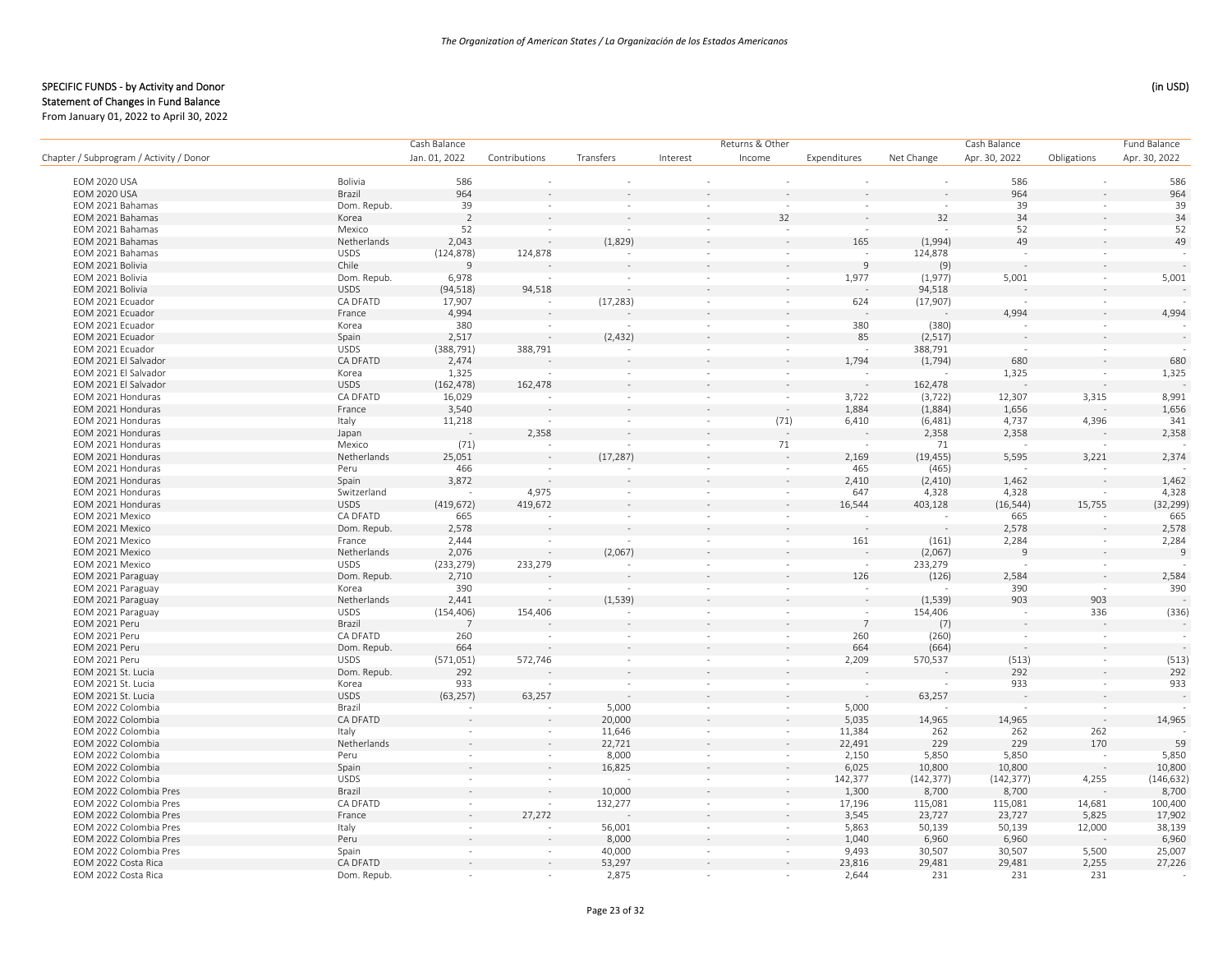#### SPECIFIC FUNDS - by Activity and Donor (in USD) (in USD)

Statement of Changes in Fund Balance

From January 01, 2022 to April 30, 2022

|                                                                |              | Cash Balance  |                          |           |                          | Returns & Other          |                          |                          | Cash Balance  |             | <b>Fund Balance</b> |
|----------------------------------------------------------------|--------------|---------------|--------------------------|-----------|--------------------------|--------------------------|--------------------------|--------------------------|---------------|-------------|---------------------|
| Chapter / Subprogram / Activity / Donor                        |              | Jan. 01, 2022 | Contributions            | Transfers | Interest                 | Income                   | Expenditures             | Net Change               | Apr. 30, 2022 | Obligations | Apr. 30, 2022       |
| EOM 2022 Costa Rica                                            | France       | 26,802        |                          |           |                          |                          | 26,551                   | (26, 551)                | 251           | 234         | 18                  |
| EOM 2022 Costa Rica                                            | Italy        |               | $\sim$                   | 22,549    |                          |                          | 21,852                   | 698                      | 698           | 574         | 123                 |
| EOM 2022 Costa Rica                                            | Korea        |               |                          | 4,330     |                          |                          | 2,904                    | 1,426                    | 1,426         | 231         | 1,195               |
| EOM 2022 Costa Rica                                            | Peru         |               | $\sim$                   | 10,000    | $\sim$                   | $\sim$                   | 8,640                    | 1,360                    | 1,360         | 162         | 1,198               |
| EOM 2022 Costa Rica                                            | Spain        |               |                          | 10,000    |                          |                          | 9,892                    | 109                      | 109           |             | 109                 |
| EOM 2022 Costa Rica                                            | <b>USDS</b>  |               | $\sim$                   |           | $\sim$                   | $\sim$                   | 227,191                  | (227, 191)               | (227, 191)    | 5,829       | (233, 020)          |
| EOM 2022 Mexico                                                | Brazil       |               |                          | 5,000     |                          |                          | 3,790                    | 1,210                    | 1,210         | 1,210       |                     |
| EOM 2022 Mexico                                                | CA DFATD     | $\sim$        | 3,580                    | 53,297    | $\sim$                   | $\sim$                   | 40,154                   | 16,723                   | 16,723        | 10,959      | 5,764               |
| EOM 2022 Mexico                                                | Dom. Repub.  |               |                          | 439       |                          |                          |                          | 439                      | 439           | 439         |                     |
| EOM 2022 Mexico                                                | Korea        |               | $\sim$                   | 10,670    | $\sim$                   | $\sim$                   | 4,541                    | 6,129                    | 6,129         |             | 637                 |
|                                                                | <b>USDS</b>  |               |                          |           |                          |                          | 55,092                   |                          |               | 5,492       |                     |
| EOM 2022 Mexico                                                |              |               | $\sim$                   |           | $\sim$                   | $\sim$                   |                          | (55,092)                 | (55,092)      | 14,526      | (69, 618)           |
| International Electoral Acreditation                           | Dom. Repub.  | 260,515       |                          |           |                          |                          | 100,321                  | (100, 321)               | 160,194       | 383,530     | (223, 335)          |
| International Electoral Acreditation                           | Various      | 27,750        | 3,275                    |           |                          |                          | 5.786                    | (2,511)                  | 25,240        |             | 25,240              |
| Plurinational Electoral Organ of Bolivia                       | Switzerland  | 2,223         | $\sim$                   | (2, 223)  | $\sim$                   | $\sim$                   |                          | (2, 223)                 |               |             |                     |
| Political Electoral Funding                                    | Korea        | 1,328         | $\bar{z}$                | (1, 328)  |                          |                          |                          | (1, 328)                 |               |             |                     |
| SSDEOM-Support                                                 | CA DFATD     | 72,169        | $\sim$                   |           | $\sim$                   | $\sim$                   | 26,785                   | (26, 785)                | 45,384        | 33,182      | 12,202              |
| Strength, Dem. Inst. MAE Nica                                  | Argentina    | 7,500         |                          |           |                          |                          |                          |                          | 7,500         |             | 7,500               |
| Strength, Dem. Inst. MAE Nica                                  | Luxembourg   | 2,129         | $\sim$                   | $\sim$    | $\sim$                   | $\sim$                   |                          | $\bar{\phantom{a}}$      | 2,129         |             | 2,129               |
| Strength, Dem. Inst. MAE Nica                                  | Spain        | 232,498       |                          |           |                          |                          |                          |                          | 232,498       |             | 232,498             |
| Strengthening Democracy in Cuba                                | <b>USOAS</b> | 50,000        | $\sim$                   | $\sim$    | $\sim$                   | $\sim$                   | $\sim$                   | $\sim$                   | 50,000        | $\sim$      | 50,000              |
| Total Subprogram (64C)                                         |              | (1,387,381)   | 3,048,369                | 450,494   | ÷,                       | 31                       | 1,028,444                | 2,470,450                | 1,083,070     | 627,624     | 455,446             |
| Department of Sustainable Democracy and Special Missions (64D) |              |               |                          |           |                          |                          |                          |                          |               |             |                     |
| Advanced Mission of CICIES                                     | El Salvador  | 1,165         |                          |           |                          |                          |                          |                          | 1,165         |             | 1,165               |
| Belize-Guatemala Sub-Fund of the Peace Fund                    | Belize       | 10,620        | $\sim$                   |           |                          | $\sim$                   | 700                      | (700)                    | 9,920         |             | 9,920               |
| Center for Media Integrity                                     | <b>USOAS</b> |               |                          | 250,000   |                          |                          |                          | 250,000                  | 250,000       | 150,000     | 100,000             |
| CICIES COVID-19                                                | El Salvador  | 136,638       |                          |           | $\overline{\phantom{a}}$ | 61                       | $\sim$                   | 61                       | 136,699       |             | 136,699             |
| Community Driven Development                                   | <b>USAID</b> | (15, 552)     | 15,552                   |           | $\overline{a}$           | 492                      |                          | 16,043                   | 492           |             | 492                 |
| Dialogue and exchange                                          | Spain        | 1,018         | $\sim$                   | (1,018)   | $\sim$                   | $\sim$                   | $\sim$                   | (1,018)                  |               | $\sim$      |                     |
| DSDSM-PADF 2018                                                | PADF         | 16,166        |                          |           |                          |                          |                          |                          | 16,166        |             | 16,166              |
| Haiti drafting constitution                                    | Germany      | (218, 294)    | $\overline{\phantom{a}}$ |           | $\overline{\phantom{a}}$ | (510)                    |                          | (510)                    | (218, 803)    | $\sim$      | (218, 803)          |
| HT Institutional Strengthening                                 | Italy        | 111,781       |                          |           |                          |                          | 55,319                   | (55, 319)                | 56,461        | 5,000       | 51,461              |
| Institutional strengthening                                    | Switzerland  | 330,492       | $\sim$                   | ÷.        | $\sim$                   | $\sim$                   | 382,617                  | (382, 617)               | (52, 125)     | 154,738     | (206, 863)          |
| Judicial Facilitators Program C. America                       | Various      | 14,712        |                          |           |                          |                          |                          |                          | 14,712        |             | 14,712              |
| Judicial Facilitators Program in Peru and Paraguay             | Various      | 1,387         | $\sim$                   | (1, 387)  | $\sim$                   | $\sim$                   | $\sim$                   | (1, 387)                 |               |             |                     |
| Legal Fees Belize - Guatemala                                  | <b>UK</b>    | 4,132         |                          | (4, 132)  |                          |                          |                          |                          |               |             |                     |
| MACCIH 1St PHASE                                               | CA DFATD     |               | $\sim$                   |           | $\sim$                   |                          |                          | (4, 132)                 |               |             |                     |
|                                                                | EEC          | 2,439         | $\sim$                   |           |                          | $\sim$                   | $\overline{\phantom{a}}$ | $\sim$                   | 2,439         | $\sim$      | 2,439               |
| MACCIH 1St PHASE                                               |              | (4, 287)      |                          |           |                          |                          |                          |                          | (4, 287)      |             | (4, 287)            |
| MACCIH Basket Fund                                             | Germany      | 394           | $\sim$                   | ×         | $\sim$                   |                          | $\sim$                   | $\sim$                   | 394           | $\sim$      | 394                 |
| MACCIH Basket Fund                                             | Italy        | 2,248         |                          |           |                          |                          |                          |                          | 2,248         |             | 2,248               |
| MACCIH Basket Fund                                             | Switzerland  | (1,509)       | $\sim$                   | $\sim$    | $\sim$                   | $\sim$                   | $\sim$                   | $\sim$                   | (1,509)       | $\sim$      | (1,509)             |
| OAS Office Adjacency Belize - Guatemala                        | Korea        | 1,816         |                          |           |                          |                          | 423                      | (423)                    | 1,394         |             | 1,394               |
| OAS Office Adjacency Belize - Guatemala                        | Mexico       | 9,816         | $\sim$                   | $\sim$    | $\sim$                   | $\sim$                   | 706                      | (706)                    | 9,110         | 628         | 8,482               |
| OAS Office Adjacency Belize - Guatemala                        | Turkey       | 4,179         | $\sim$                   | $\sim$    |                          |                          | 366                      | (366)                    | 3,813         | 1,970       | 1,843               |
| PIFJ - Central America                                         | CERVN        | 33            | $\sim$                   | $\sim$    | $\sim$                   | $\sim$                   | $\sim$                   | $\sim$                   | 33            |             | 33                  |
| PIFJ - Central America                                         | Netherlands  | 2,431         |                          |           |                          |                          |                          |                          | 2,431         |             | 2,431               |
| PIFJ - Central America                                         | <b>USAID</b> | 79            | $\sim$                   | $\sim$    | $\sim$                   |                          | $\sim$                   | $\overline{\phantom{a}}$ | 79            | $\sim$      | 79                  |
| PIFJ - Central America                                         | Various      | 4,682         |                          |           |                          |                          |                          |                          | 4,682         |             | 4,682               |
| PIFJ / Central America                                         | Italy        | 153,734       | $\sim$                   | $\sim$    | ×                        | $\sim$                   | 40,275                   | (40, 275)                | 113,460       | 42,394      | 71,065              |
| PIFJ / Central America                                         | Netherlands  | 78,816        |                          |           |                          | 183                      | 14,072                   | (13,888)                 | 64,927        | 200         | 64,727              |
| POA 2012 MAPP-OEA Basket Fund                                  | CA DFATD     | 188,973       | $\sim$                   | ×         | $\sim$                   | 1,636                    | 102,409                  | (100, 773)               | 88,201        | 33,677      | 54,524              |
| POA 2012 MAPP-OEA Basket Fund                                  | GIZ          | 3,136,507     |                          |           |                          |                          | 944,361                  | (944, 361)               | 2,192,146     | 1,701,449   | 490,697             |
| POA 2012 MAPP-OEA Basket Fund                                  | Italy        | 113,187       |                          | $\sim$    | ÷.                       | $\sim$                   | 15,492                   | (15, 492)                | 97,695        | 17,024      | 80,671              |
| POA 2012 MAPP-OEA Basket Fund                                  | Netherlands  | 8,063         | 499,980                  |           |                          |                          | 73,763                   | 426,217                  | 434,280       | 1,169       | 433,111             |
| POA 2012 MAPP-OEA Basket Fund                                  | Spain        | 137,952       |                          | (33)      | $\sim$                   | $\overline{\phantom{a}}$ | 123,070                  | (123, 103)               | 14,849        | 14,589      | 260                 |
| POA 2012 MAPP-OEA Basket Fund                                  | Sweden       | 131,693       | 491,668                  |           |                          | 2,373                    | 117,967                  | 376,073                  | 507,766       | 47,292      | 460,474             |
| POA 2012 MAPP-OEA Basket Fund                                  | UK           | 248,338       | 670,700                  | $\sim$    |                          |                          | 916,311                  | (245, 611)               | 2,726         | 3,171       | (444)               |
| POA 2012 MAPP-OEA Basket Fund                                  | <b>USAID</b> | 44,041        |                          |           |                          | 112                      | 15,692                   | (15, 580)                | 28,461        | 27,959      | 502                 |
| Promoting Dialogue Phase 2                                     | Spain        | 29,200        | a.                       | $\sim$    | $\sim$                   |                          | 6,000                    | (6,000)                  | 23,200        | 1,500       | 21,700              |
|                                                                |              |               |                          |           |                          |                          |                          |                          |               |             |                     |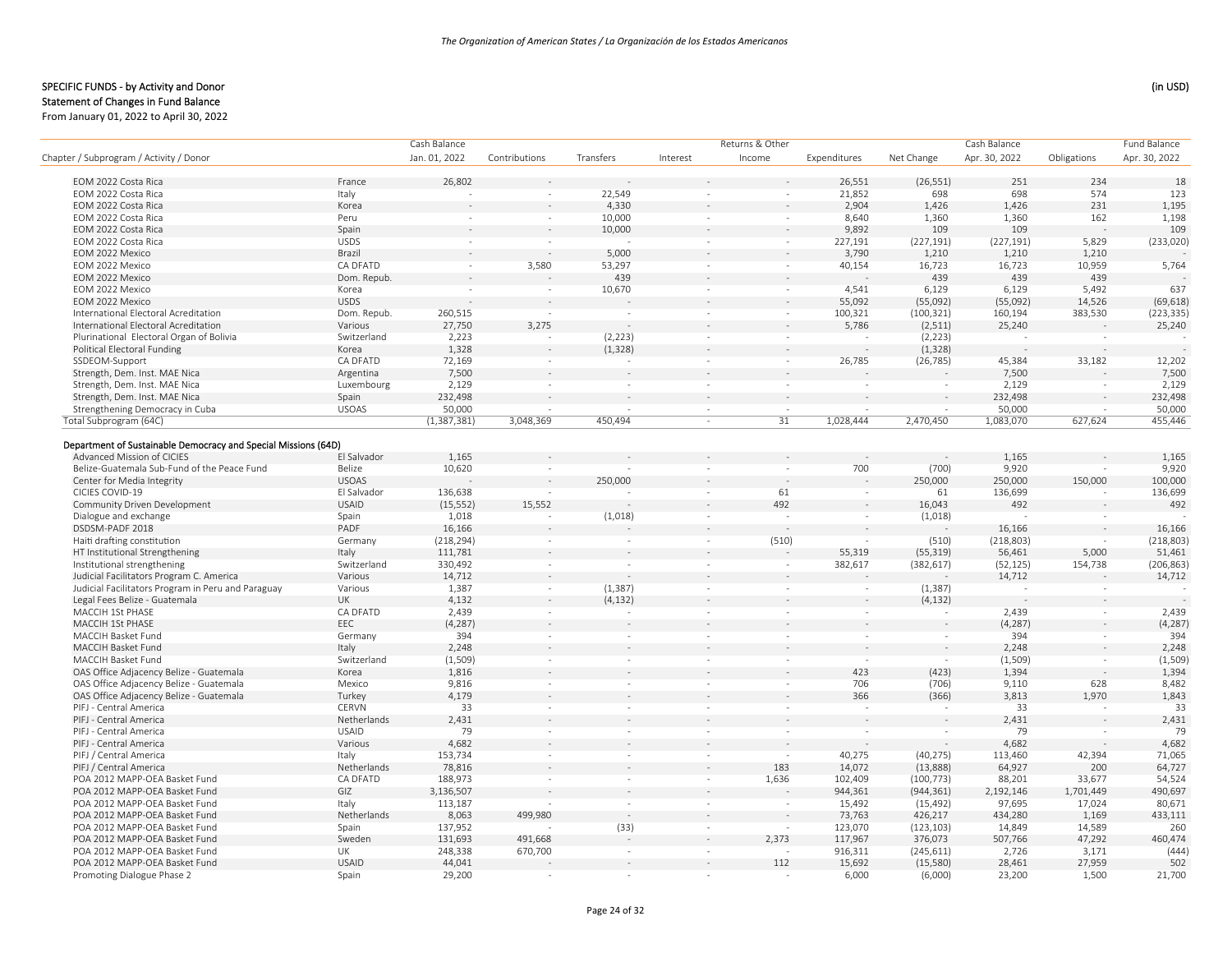# Statement of Changes in Fund Balance

|                                                                                                                    |               | Cash Balance  |                          |                          |                          | Returns & Other          |                          |               | Cash Balance  |                          | <b>Fund Balance</b> |
|--------------------------------------------------------------------------------------------------------------------|---------------|---------------|--------------------------|--------------------------|--------------------------|--------------------------|--------------------------|---------------|---------------|--------------------------|---------------------|
| Chapter / Subprogram / Activity / Donor                                                                            |               | Jan. 01, 2022 | Contributions            | Transfers                | Interest                 | Income                   | Expenditures             | Net Change    | Apr. 30, 2022 | Obligations              | Apr. 30, 2022       |
| Strength and promote IDC                                                                                           | Kybernus      | 414           |                          |                          |                          |                          |                          |               | 414           |                          | 414                 |
| Strengthening CICIES - OAS                                                                                         | <b>USINL</b>  | 703,288       |                          |                          |                          | (703, 288)               |                          | (703, 288)    |               |                          |                     |
| Support Peace Process Colombia                                                                                     | Colombia      | 7,799         |                          | (7, 799)                 |                          |                          |                          | (7, 799)      |               |                          |                     |
| Support Peace Process Colombia                                                                                     | Germany       | 80,432        | 173,441                  |                          |                          | (65, 801)                | 68,711                   | 38,929        | 119,361       | 639                      | 118,722             |
| Support Peace Process Colombia                                                                                     | Korea         | 5,986         |                          |                          |                          |                          |                          |               | 5,986         |                          | 5,986               |
| Support Peace Process Colombia                                                                                     | Norway        | 46,114        |                          | $\sim$                   | $\sim$                   | 16,132                   | 28,955                   | (12, 823)     | 33,290        | 41,578                   | (8, 288)            |
| Support Peace Process Colombia                                                                                     | Switzerland   | 174,034       |                          |                          |                          | 828                      | 38,091                   | (37, 263)     | 136,771       | 58,144                   | 78,627              |
| Support Peace Process Colombia                                                                                     | Turkey        | 107           | $\sim$                   | ÷,                       | $\sim$                   |                          |                          |               | 107           |                          | 107                 |
| Support Peace Process Colombia                                                                                     | Various       | 1,077,362     |                          |                          |                          | 61,913                   | 105,449                  | (43, 536)     | 1,033,826     | 20,856                   | 1,012,970           |
| Tools to reduce polarization                                                                                       | Korea         |               | 44,708                   | $\sim$                   | $\overline{\phantom{a}}$ |                          | 16,112                   | 28,596        | 28,596        | 27,187                   | 1,408               |
| Total Subprogram (64D)                                                                                             |               | 6,782,626     | 1,896,048                | 235,631                  | $\sim$                   | (685, 868)               | 3,066,861                | (1,621,050)   | 5,161,576     | 2,351,165                | 2,810,411           |
| <b>TOTAL CHAPTER 6</b>                                                                                             |               | 5,873,860     | 5,560,707                | 685,513                  | $\sim$                   | (685, 152)               | 4,492,828                | 1,068,240     | 6,942,100     | 3,325,062                | 3,617,038           |
| CHAPTER 7 - EXECUTIVE SECRETARIAT FOR INTEGRAL DEVELOPMENT<br>Executive Secretariat for Integral Development (74A) |               |               |                          |                          |                          |                          |                          |               |               |                          |                     |
| Administrative 2014-2017                                                                                           | AWS           | 21,750        |                          |                          |                          |                          |                          |               | 21,750        |                          | 21,750              |
| Administrative 2014-2017                                                                                           | China         | 6,000         | $\overline{\phantom{a}}$ | $\overline{\phantom{a}}$ |                          | $\sim$                   |                          |               | 6,000         | 6,000                    |                     |
| Administrative 2014-2017                                                                                           | Israel        | 6,102         |                          |                          |                          |                          |                          |               | 6,102         |                          | 6,102               |
| Administrative 2014-2017                                                                                           | Monaco        | 5,250         | $\overline{\phantom{a}}$ | $\overline{\phantom{a}}$ |                          | $\overline{\phantom{a}}$ | $\overline{\phantom{a}}$ |               | 5,250         |                          | 5,250               |
| Administrative 2014-2017                                                                                           | Rep. Serbia   | 9,526         | 10,000                   |                          |                          |                          |                          | 10,000        | 19,526        | 13                       | 19,513              |
| Administrative 2014-2017                                                                                           | SG SPA        | 999           |                          | ÷,                       |                          |                          |                          |               | 999           | 260                      | 739                 |
| Administrative 2014-2017                                                                                           | YABT          | 19,845        |                          |                          |                          |                          | 19,845                   | (19, 845)     |               |                          |                     |
| <b>Education in Honduras</b>                                                                                       | Various       | 17,283        | $\sim$                   | (17, 283)                |                          |                          |                          | (17, 283)     |               | $\sim$                   |                     |
| Fund 33 - Education (pre-ICR)                                                                                      | Mexico        | 542,185       |                          |                          |                          | (542, 185)               |                          | (542, 185)    |               |                          |                     |
| Fund 33 - Science (post-ICR)                                                                                       | Mexico        | 492,342       | ÷.                       |                          |                          |                          |                          |               | 492,342       | $\sim$                   | 492,342             |
| Horizontal Cooperation                                                                                             | Brazil        | 102,508       |                          |                          |                          |                          |                          |               | 102,508       |                          | 102,508             |
| SEDI- Executive Secretary                                                                                          | Nicaragua     |               | 2,000                    | $\sim$                   | $\sim$                   | $\bar{ }$                | 260                      | 1,740         | 1,740         | ÷.                       | 1,740               |
| Special Projects Administrative & Overhead                                                                         | Various       | 26,029        |                          |                          |                          |                          |                          |               | 26,029        |                          | 26,029              |
| U.S. Cooperation Fund (11% ICR per original agreement)                                                             | <b>USOAS</b>  | 455           | $\sim$                   | $\sim$                   |                          | $\sim$                   |                          |               | 455           | $\sim$                   | 455                 |
| U.S. Cooperation Fund (ICR paid, no further ICR charge)                                                            | <b>USOAS</b>  | 266,064       | $\sim$                   | 279,972                  |                          | $\sim$                   | 1,324                    | 278,648       | 544,712       | 3,988                    | 540,724             |
| U.S. Cooperation Fund 2014                                                                                         | <b>USOAS</b>  | 914           | $\sim$                   |                          | $\sim$                   | $\sim$                   | $\sim$                   |               | 914           | $\sim$                   | 914                 |
| U.S. Cooperation Fund 2018                                                                                         | <b>USOAS</b>  | 500,000       |                          | (500,000)                |                          |                          |                          | (500,000)     |               |                          |                     |
| U.S. Cooperation Fund 2019                                                                                         | <b>USOAS</b>  | 500,000       | $\sim$                   | (500,000)                |                          | $\sim$                   | $\overline{\phantom{a}}$ | (500,000)     |               | $\overline{\phantom{a}}$ |                     |
| Unprogrammed Funds for Cooperation                                                                                 | <b>USOAS</b>  | 541           |                          |                          |                          |                          |                          |               | 541           |                          | 541                 |
| Total Subprogram (74A)                                                                                             |               | 2,517,794     | 12,000                   | (737, 311)               | $\sim$                   | (542, 185)               | 21,429                   | (1, 288, 925) | 1,228,868     | 10.261                   | 1,218,607           |
| Department of Economic Development (74C)                                                                           |               |               |                          |                          |                          |                          |                          |               |               |                          |                     |
| 2008 S & T Ministerial Meetings Project                                                                            | Colombia      | 8,900         |                          |                          |                          |                          |                          |               | 8,900         | 1,385                    | 7,515               |
| 2008 S & T Ministerial Meetings Project                                                                            | Mexico        | 170,058       | $\sim$                   |                          |                          | ÷,                       | 39,188                   | (39, 188)     | 130,870       | 85,012                   | 45,858              |
| ACE Phase II                                                                                                       | PADF          | (127,096)     |                          |                          |                          |                          |                          |               | (127,096)     |                          | (127, 096)          |
| ACE Phase II                                                                                                       | <b>USOAS</b>  | 77,459        | $\sim$                   | 136,011                  | $\sim$                   | 268                      | 103,221                  | 33,058        | 110,516       | 24,715                   | 85,801              |
| ACE Phase II Holding Account                                                                                       | <b>USOAS</b>  | 345,246       | $\sim$                   | (136, 011)               |                          |                          |                          | (136, 011)    | 209,235       |                          | 209,235             |
| Americas Competence Exchange ACE - Hold                                                                            | <b>USOAS</b>  | 423,969       | $\sim$                   |                          |                          | $\sim$                   | ٠                        |               | 423,969       | $\sim$                   | 423,969             |
| CITUR Voluntary Fund                                                                                               | Various       | 75            |                          |                          |                          |                          |                          |               | 75            |                          | 75                  |
| E. Empowered Women-Holding                                                                                         | <b>USOAS</b>  |               | $\sim$                   | 900,000                  | $\sim$                   | $\sim$                   | $\sim$                   | 900,000       | 900,000       | $\sim$                   | 900,000             |
| Economically Empowered Women                                                                                       | <b>USOAS</b>  |               |                          | 100,000                  |                          |                          |                          | 100,000       | 100,000       |                          | 100,000             |
| Hemispheric Tourism Fund                                                                                           | St. Kitts & N | 5,000         | $\sim$                   |                          |                          |                          |                          |               | 5,000         | $\sim$                   | 5,000               |
| Hemispheric Tourism Fund                                                                                           | Various       | 118,039       |                          |                          |                          |                          |                          |               | 118,039       | 2,891                    | 115,148             |
| Heritage Economy                                                                                                   | <b>USOAS</b>  | 2,555         | $\sim$                   | (2, 555)                 |                          | $\sim$                   | ×                        | (2, 555)      |               |                          |                     |
| Inter-American Collaborative Networks                                                                              | Mexico        | 726           |                          |                          |                          |                          |                          |               | 726           |                          | 726                 |
| Inter-American Collaborative Networks                                                                              | Rep. Serbia   | 25            | $\sim$                   | $\sim$                   | $\sim$                   | ÷                        | ÷                        | $\sim$        | 25            | ÷.                       | 25                  |
| SBDC in CARICOM Phase III - Hold                                                                                   | <b>USDS</b>   | 3,438         |                          |                          |                          |                          |                          |               | 3,438         |                          | 3,438               |
| SBDC Phase IV Holding account                                                                                      | <b>USOAS</b>  | 1,360,000     | $\sim$                   | (310,000)                | $\sim$                   | $\sim$                   |                          | (310,000)     | 1,050,000     | $\sim$                   | 1,050,000           |
| SBDCs IN CARICOM PHASE III                                                                                         | <b>USDS</b>   | 277,417       | $\sim$                   | (277, 417)               |                          |                          |                          | (277, 417)    |               |                          |                     |
| SBDCs in CARICOM Phase IV                                                                                          | <b>USOAS</b>  | 47,628        | $\sim$                   | 310,000                  | $\sim$                   | $\sim$                   | 43,101                   | 266,899       | 314,527       | 88,805                   | 225,722             |
| Small Business Development Centres CARICOM II - UNP                                                                | <b>USOAS</b>  | 273           |                          |                          |                          |                          |                          |               | 273           |                          | 273                 |
| Tourism Development                                                                                                | Paraguay      | 2,961         | $\sim$<br>$\sim$         | 720,028                  | $\sim$<br>$\sim$         | (2,961)                  | 185,509                  | (2,961)       |               | $\sim$<br>202,807        |                     |
| Total Subprogram (74C)                                                                                             |               | 2,716,672     |                          |                          |                          | (2, 693)                 |                          | 531,826       | 3,248,498     |                          | 3,045,691           |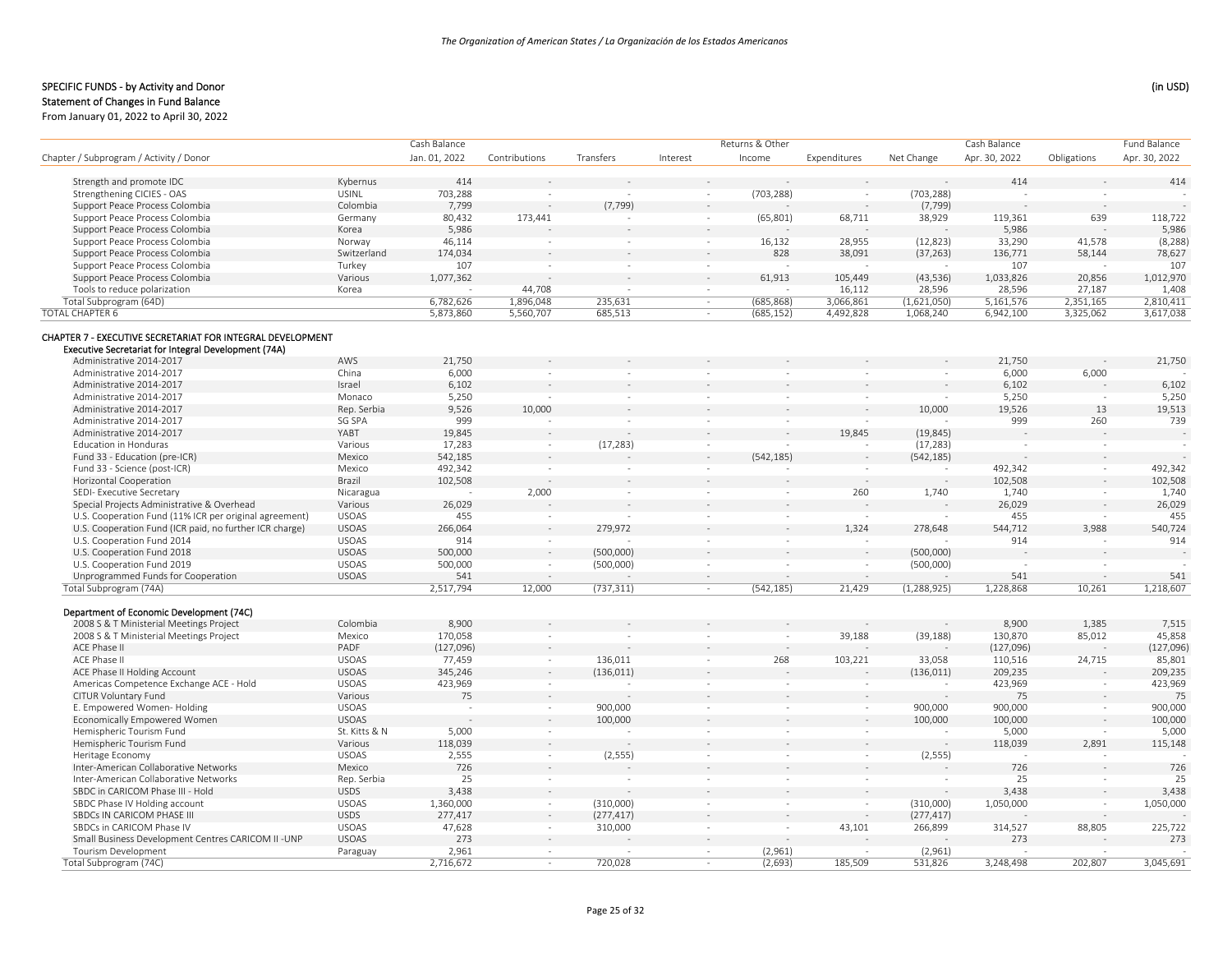## Statement of Changes in Fund Balance

|                                                                  |                 | Cash Balance  |               |                          |                          | Returns & Other          |              |            | Cash Balance   |             | Fund Balance   |
|------------------------------------------------------------------|-----------------|---------------|---------------|--------------------------|--------------------------|--------------------------|--------------|------------|----------------|-------------|----------------|
| Chapter / Subprogram / Activity / Donor                          |                 | Jan. 01, 2022 | Contributions | Transfers                | Interest                 | Income                   | Expenditures | Net Change | Apr. 30, 2022  | Obligations | Apr. 30, 2022  |
|                                                                  |                 |               |               |                          |                          |                          |              |            |                |             |                |
| Department of Human Development, Education, and Employment (74D) |                 | 600           |               |                          |                          |                          |              |            |                |             |                |
| <b>DHDEE ADM Operating Costs</b>                                 | Nicaragua       |               |               |                          |                          |                          |              |            | 600            |             | 600            |
| <b>EDUCASTEM Phase I</b>                                         | Turkey          | 1,432         | $\sim$        | (1, 432)                 | $\sim$                   | $\sim$                   | $\sim$       | (1,432)    |                |             |                |
| ITEN Phase IV Holding Account                                    | <b>USOAS</b>    | 308,210       | $\sim$        | (148,000)                |                          |                          |              | (148,000)  | 160,210        |             | 160,210        |
| <b>ITEN Project Phase IV</b>                                     | <b>USOAS</b>    | 355,011       | $\sim$        | 148,000                  | $\overline{\phantom{a}}$ | $\overline{\phantom{a}}$ | 155,891      | (7,891)    | 347,120        | 102,233     | 244,886        |
| Labor Bilateral Cooperation                                      | <b>USOAS</b>    | 8,766         |               |                          |                          |                          |              |            | 8,766          |             | 8,766          |
| Plan & Monitor of XVIII CIMT                                     | Mexico          | 2,065         | $\sim$        | $\sim$                   | $\sim$                   |                          | $\sim$       | $\sim$     | 2,065          | $\sim$      | 2,065          |
| Plan & Monitor of XVIII CIMT                                     | Paraguay        | 2,756         |               |                          |                          |                          |              |            | 2,756          |             | 2,756          |
| Portal of the Americas                                           | Profuturo       | 83,840        | 180,046       |                          | $\sim$                   | $\sim$                   | 79,801       | 100,245    | 184,085        | 3,564       | 180,521        |
| Portal of the Americas                                           | Various         | 179,061       | 28,673        | 37,519                   |                          |                          | 59,472       | 6,720      | 185,781        | 52,540      | 133,241        |
| RIAL Labor Law Compliance                                        | Canada          | 16,832        |               |                          | $\sim$                   | $\sim$                   | 16,830       | (16, 830)  | $\overline{2}$ |             | $\overline{z}$ |
| Teacher Education for the XXI Century                            | Ecuador         | 2,083         |               |                          |                          |                          |              |            | 2,083          |             | 2,083          |
| <b>Technical Assistance CIE</b>                                  | Bahamas         | 2,267         | $\sim$        | $\sim$                   | ÷.                       | $\sim$                   | $\sim$       | ÷          | 2,267          | 60          | 2,207          |
| <b>Technical Assistance CIE</b>                                  | Microsoft       | 811           |               |                          |                          |                          |              |            | 811            | 450         | 361            |
| <b>Voluntary Contributions RIAL</b>                              | Bahamas         | 542           | $\sim$        | $\overline{\phantom{a}}$ | $\sim$                   | $\sim$                   | $\sim$       |            | 542            | $\sim$      | 542            |
| Voluntary Contributions RIAL                                     | Barbados        | 13,668        |               |                          |                          |                          | 5,000        | (5,000)    | 8,668          | 3,500       | 5,168          |
| Voluntary Contributions RIAL                                     | Bolivia         | 9,620         | 5,000         | $\sim$                   | $\sim$                   | $\sim$                   | 1,925        | 3,075      | 12,695         |             | 12,695         |
| <b>Voluntary Contributions RIAL</b>                              | Chile           | 1,777         |               |                          |                          |                          |              |            | 1,777          |             | 1,777          |
| <b>Voluntary Contributions RIAL</b>                              | Dom. Repub.     | 3,430         | 4,882         | $\bar{\phantom{a}}$      |                          |                          |              | 4,882      | 8,312          |             | 8,312          |
| <b>Voluntary Contributions RIAL</b>                              | Grenada         | 16,597        | 5,000         |                          |                          |                          | 180          | 4,820      | 21,417         |             | 21,417         |
| Voluntary Contributions RIAL                                     | Guyana          | 5,019         | 4,980         | $\sim$                   | ٠                        |                          |              | 4,980      | 9,999          |             | 9,999          |
| Voluntary Contributions RIAL                                     | Panama          | 12,500        |               |                          |                          |                          |              |            | 12,500         |             | 12,500         |
| Voluntary Contributions RIAL                                     | Paraguay        | 6,496         | 4,807         | ÷.                       |                          |                          | $\sim$       | 4,807      | 11,303         |             | 11,303         |
| <b>Voluntary Contributions RIAL</b>                              | Peru            | 13,232        |               |                          |                          |                          |              |            | 13,232         |             | 13,232         |
| <b>Voluntary Contributions RIAL</b>                              | St. Kitts & N   | 7,251         | 5,000         | ÷                        | ÷                        |                          |              | 5,000      | 12,251         |             | 12,251         |
| <b>Voluntary Contributions RIAL</b>                              | Trin.&Tob       | 15,096        |               |                          |                          |                          |              |            | 15,096         |             | 15,096         |
| Total Subprogram (74D)                                           |                 | 1,068,960     | 238,388       | 36,087                   | $\sim$                   | $\sim$                   | 319,098      | (44, 624)  | 1,024,337      | 162,347     | 861,990        |
| CIDI Ministerial and Inter-American Committee meetings (74F)     |                 |               |               |                          |                          |                          |              |            |                |             |                |
| V Meeting of I-A Committee on Education                          | Ecuador         | 26,097        |               | (26,097)                 |                          |                          |              | (26,097)   |                |             |                |
| VIII Mtg. Min Culture                                            | Barbados        | 15,212        |               |                          |                          |                          |              |            | 15,212         |             | 15,212         |
| XI Regular Meeting of the CIP                                    | Mexico          | 26            |               |                          |                          |                          |              |            | 26             |             | 26             |
| XIX I-A Conf. Miniters of Labor                                  | Mexico          | 6,239         | $\sim$        |                          | ÷.                       |                          |              | ÷.         | 6,239          | $\sim$      | 6,239          |
| XXI I-A Mtg Ministers Labor                                      | Argentina       | 1,725         | $\sim$        |                          |                          |                          |              |            | 1,725          | $\sim$      | 1,725          |
| Total Subprogram (74F)                                           |                 | 49,300        | $\sim$        | (26,097)                 | $\sim$                   | $\sim$                   | $\sim$       | (26,097)   | 23,202         | $\sim$      | 23,202         |
|                                                                  |                 |               |               |                          |                          |                          |              |            |                |             |                |
| Secretariat of the Inter-American Committee on Ports (74G)       |                 |               |               |                          |                          |                          |              |            |                |             |                |
| CIP 2019 S&S TAG                                                 | <b>USOAS</b>    | 46,398        |               |                          |                          |                          |              |            | 46,398         |             | 46,398         |
| CIP 2020 S&S TAG                                                 | <b>USOAS</b>    | 71,262        |               | $\overline{\phantom{a}}$ | $\sim$                   | $\overline{\phantom{a}}$ |              |            | 71,262         |             | 71,262         |
| CIP Port Program                                                 | Barbados        | 28,325        | 35,821        |                          |                          |                          | 55,995       | (20, 174)  | 8,151          | 1,688       | 6,462          |
| CIP Port Program                                                 | St. Vin. & Gra. | 19,320        |               | $\overline{\phantom{a}}$ | $\sim$                   | $\sim$                   |              |            | 19,320         |             | 19,320         |
| CIP Port Program                                                 | Various         | 455,826       | 73.052        |                          |                          |                          | 61.694       | 11,358     | 467,184        | 148.513     | 318,672        |
| Disaster RiskMgmt Carib Ports                                    | <b>USOAS</b>    | 70,000        |               | (60,000)                 | $\sim$                   |                          |              | (60,000)   | 10,000         |             | 10,000         |
| Improved Disaster Risk Mgmt                                      | Italy           | 29,083        |               |                          |                          |                          | 21,100       | (21, 100)  | 7,983          | 7,983       |                |
| Improved Disaster Risk Mgmt                                      | <b>USOAS</b>    | 30,000        | $\sim$        | 60,000                   | $\sim$                   |                          |              | 60,000     | 90,000         |             | 90,000         |
| <b>Technical Advisory Groups</b>                                 | Various         | 55,939        | 4,778         |                          |                          |                          | 4,717        | 61         | 56,000         | 2,175       | 53,825         |
| Total Subprogram (74G)                                           |                 | 806.153       | 113.652       | ÷.                       | $\sim$                   | $\sim$                   | 143.506      | (29, 854)  | 776.298        | 160,359     | 615,939        |
|                                                                  |                 |               |               |                          |                          |                          |              |            |                |             |                |
| Department of Sustainable Development (74I)                      |                 |               |               |                          |                          |                          |              |            |                |             |                |
| Bldg.Resilience of the STE                                       | <b>USDS</b>     | (87, 211)     | 13,355        |                          |                          |                          | 5,332        | 8,023      | (79, 188)      | 50,862      | (130, 049)     |
| Capacity Building Sustainable Use                                | United Nat.     | (186)         |               | $\sim$                   | $\sim$                   |                          |              |            | (186)          |             | (186)          |
| Clean Energy Altern. & Climate Mitigation Strategies             | <b>IDB</b>      | 1,049         |               |                          |                          |                          |              |            | 1,049          |             | 1,049          |
| Clean Energy Altern. & Climate Mitigation Strategies             | <b>USOAS</b>    | 78            |               | $\sim$                   | $\sim$                   | $\sim$                   | $\sim$       |            | 78             | $\sim$      | 78             |
| Community Driven Dev. SEDI                                       | <b>USAID</b>    | (455, 876)    | 455,876       |                          |                          |                          | 27,375       | 428,501    | (27, 375)      |             | (27, 375)      |
| COVID-19 Prevention-Honduras                                     | Honduras        | 45,764        |               | ÷,                       | ÷,                       |                          | 21,086       | (21,086)   | 24,677         | 9,014       | 15,663         |
| Development Satellite System Program                             | Argentina       | 233,203       |               |                          |                          |                          | 130,161      | (130, 161) | 103,042        | 88,700      | 14,342         |
| Dis Mit - Early Warning System                                   | China           | 176           | $\sim$        | $\sim$                   | ÷.                       |                          |              |            | 176            | 176         |                |
| ECPA Clearinghouse - Phase V                                     | <b>USOAS</b>    | 3,465         |               |                          |                          |                          |              |            | 3,465          |             | 3,465          |
| ECPA Phase V (2017-2020)                                         | <b>USOAS</b>    | 101,474       | $\sim$        |                          | $\sim$                   |                          |              |            | 101,474        |             | 101,474        |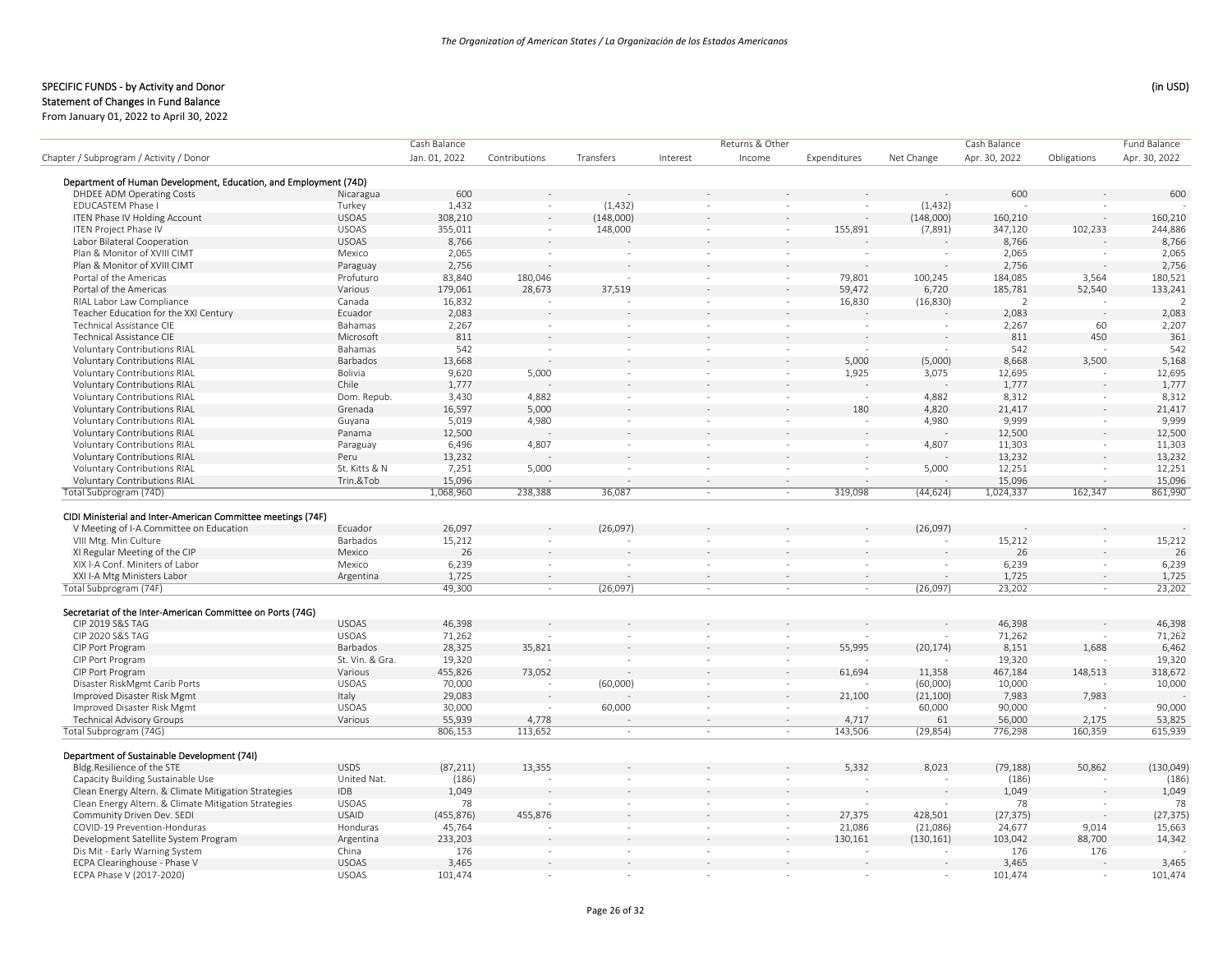## Statement of Changes in Fund Balance

|                                                                                                            |                 | Cash Balance   |               |                          |                          | Returns & Other |              |            | Cash Balance   |             | <b>Fund Balance</b> |
|------------------------------------------------------------------------------------------------------------|-----------------|----------------|---------------|--------------------------|--------------------------|-----------------|--------------|------------|----------------|-------------|---------------------|
| Chapter / Subprogram / Activity / Donor                                                                    |                 | Jan. 01, 2022  | Contributions | Transfers                | Interest                 | Income          | Expenditures | Net Change | Apr. 30, 2022  | Obligations | Apr. 30, 2022       |
| <b>ECPA Phase VI</b>                                                                                       | <b>USDS</b>     | 185,657        |               |                          |                          |                 | 111,543      | (111, 543) | 74,114         | 51,265      | 22,849              |
| ECPA Phase VI Holding Account                                                                              | <b>USDS</b>     | 729,665        |               |                          |                          |                 |              |            | 729,665        |             | 729,665             |
| Horizontal Cooperation                                                                                     | Argentina       | 38,211         |               |                          |                          |                 |              |            | 38,211         |             | 38,211              |
| IDB White Helmets                                                                                          | Argentina       | 516            | $\sim$        | ä,                       | ÷                        |                 |              |            | 516            |             | 516                 |
| Mesoamerica 2020                                                                                           | <b>USDIN</b>    | 100            |               |                          |                          |                 |              |            | 100            | 100         |                     |
| Regional Framework Rio Bravo                                                                               | <b>IDB</b>      | 127,756        | $\sim$        | $\sim$                   | $\sim$                   | $\sim$          | 115,736      | (115, 736) | 12,020         | 45,756      | (33, 735)           |
| Regional Framework Rio Bravo                                                                               | United Nat.     | 700,243        |               |                          |                          | 3               | 75,893       | (75, 890)  | 624,353        | 73,212      | 551,141             |
| Small Grants Facility SEDI                                                                                 | <b>USAID</b>    | (262, 155)     | 298,600       | $\sim$                   | $\overline{\phantom{a}}$ | $\sim$          | 63,471       | 235,130    | (27, 025)      |             | (27, 025)           |
| Strengt Gov Latin A & Caribbean                                                                            | <b>IDB</b>      | 122,573        |               |                          |                          | 407             | 120,311      | (119,904)  | 2,669          | 92,339      | (89, 671)           |
| Strengthening Environmental Legislation in Mexico                                                          | Mexico          | 1,902          |               | $\bar{\phantom{a}}$      | ÷,                       |                 |              |            | 1,902          |             | 1,902               |
| Sup. (U.S.-Peru TPA) Phase II                                                                              | <b>USDS</b>     | (23, 233)      | 206           |                          |                          |                 | 49,114       | (48,908)   | (72, 141)      | 116,586     | (188, 727)          |
| Sus. Mgmt. La Plata Basin                                                                                  | ADC             | 1,012,576      |               | $\sim$                   | $\sim$                   | $\sim$          | 217,242      | (217, 242) | 795,334        | 307,513     | 487,821             |
| Sus. Mgmt. La Plata Basin                                                                                  | United Nat.     | 1,553          |               |                          |                          |                 |              |            | 1,553          |             | 1,553               |
| TRIFINO 2014-2018                                                                                          | Honduras        | 134            | $\sim$        | ×                        | ÷                        | $\sim$          |              |            | 134            | 134         |                     |
| TRIFINO 2014-2018                                                                                          | United Nat.     | 85             |               |                          |                          |                 |              |            | 85             | 45          | 39                  |
| Water Portfolio/Projects Interest Account                                                                  | United Nat.     | 687            |               | $\sim$                   | $\sim$                   | $\sim$          |              |            | 687            |             | 687                 |
| Water Security Trifinio                                                                                    | Honduras        |                | 112,208       | $\overline{\phantom{a}}$ |                          |                 | 31,809       | 80,399     | 80,399         | 52,446      | 27,952              |
| White Helmets Program 2017-2019                                                                            | Argentina       | 82,326         |               | $\sim$                   | $\sim$                   |                 | 48,486       | (48, 486)  | 33,840         | 9,048       | 24,793              |
| Total Subprogram (74I)                                                                                     |                 | 2,560,531      | 880,245       | ÷.                       | ×                        | 410             | 1,017,558    | (136,903)  | 2,423,628      | 897,197     | 1,526,431           |
| <b>TOTAL CHAPTER 7</b>                                                                                     |                 | 9,719,410      | 1,244,284     | (7, 294)                 | $\sim$                   | (544, 468)      | 1,687,101    | (994, 578) | 8,724,832      | 1,432,971   | 7,291,860           |
|                                                                                                            |                 |                |               |                          |                          |                 |              |            |                |             |                     |
| CHAPTER 8 - SECRETARIAT FOR MULTIDIMENSIONAL SECURITY                                                      |                 |                |               |                          |                          |                 |              |            |                |             |                     |
| Secretariat for Multidimensional Security (84A)                                                            |                 |                |               |                          |                          |                 |              |            |                |             |                     |
| Multidimensional Security - Director's office                                                              | Nicaragua       | 30             |               |                          |                          |                 |              |            | 30             | 30          |                     |
| Multidimensional Security - Director's office                                                              | Panama          | 232            |               |                          | $\sim$                   |                 |              |            | 232            | 232         |                     |
| Multidimensional Security - Director's office                                                              | Various         | 168            |               |                          |                          |                 |              |            | 168            | 168         |                     |
| Multidimensional Security & Political Program<br>Total Subprogram (84A)                                    | <b>USINL</b>    | 1,136<br>1,566 | $\sim$        | $\sim$                   | $\sim$                   | $\sim$          | $\sim$       | $\sim$     | 1,136<br>1,566 | 430         | 1,136<br>1.136      |
| Secretariat of the Inter-American Committee against Terrorism (CICTE) (84D)<br>Aviation Security of OAS-MS | <b>USDS</b>     |                |               |                          |                          |                 | 152,403      | (152, 403) | (152, 403)     | 172,700     | (325, 103)          |
| Cargo and Container Security                                                                               | CA DFATD        | 710,410        | 897,235       |                          |                          |                 | 216,777      | 680,458    | 1,390,868      | 259,011     | 1,131,857           |
| Cyber Security                                                                                             | Dom. Repub.     | 599,474        |               | (499, 062)               |                          |                 | 83,912       | (582, 974) | 16,500         | 16,500      |                     |
| Cyber Security Phase II                                                                                    | AWS             | 70,050         |               |                          | ×                        |                 | 9,664        | (9,664)    | 60,386         | 11,955      | 48,431              |
| Cyber Security Phase II                                                                                    | CA DFATD        | 180,872        | 360,599       |                          |                          | 28,444          | 189,520      | 199,523    | 380,395        | 182,419     | 197,977             |
| Cyber Security Phase II                                                                                    | Citibank        |                | 380,000       |                          |                          |                 | 69,500       | 310,500    | 310,500        | 43,300      | 267,200             |
| Cyber Security Phase II                                                                                    | Dom. Repub.     |                |               | 499,062                  |                          |                 |              | 499,062    | 499,062        |             | 499,062             |
| Cyber Security Phase II                                                                                    | Estonia         | 99,294         |               |                          | $\sim$                   |                 | 19,106       | (19, 106)  | 80,188         | 22,820      | 57,368              |
| Cyber Security Phase II                                                                                    | GPD             | 11,298         |               |                          |                          |                 | 7,093        | (7,093)    | 4,205          | 3,840       | 365                 |
| Cyber Security Phase II                                                                                    | UK              |                | 42,138        | $\sim$                   | $\sim$                   |                 | 41,978       | 160        | 160            | 160         |                     |
| Cyber Security Phase II                                                                                    | <b>USDS</b>     | (15, 168)      |               |                          |                          | (28, 444)       | 109,200      | (137, 644) | (152, 811)     | 226,802     | (379, 614)          |
| Cybersecurity and Cybercrime                                                                               | AWS             | 32,633         |               |                          |                          |                 | 24,674       | (24, 674)  | 7,958          | 7,958       |                     |
| Cybersecurity and Cybercrime                                                                               | <b>CA DFATD</b> | 8,011          |               |                          |                          |                 | 7,664        | (7,664)    | 347            |             | 347                 |
| Cybersecurity and Cybercrime                                                                               | Cisco           | 114,030        | $\sim$        | $\sim$                   | $\sim$                   | $\sim$          | 12,900       | (12,900)   | 101,130        | 101,130     |                     |
| Cybersecurity and Cybercrime                                                                               | Colombia        | 13,214         |               |                          |                          |                 |              |            | 13,214         |             | 13,214              |
| Cybersecurity and Cybercrime                                                                               | Estonia         | 535            | $\sim$        | $\overline{\phantom{a}}$ | $\sim$                   | $\sim$          | 510          | (510)      | 24             | 24          |                     |
| Cybersecurity and Cybercrime                                                                               | <b>IDB</b>      | 22,659         |               |                          |                          |                 | 17,288       | (17, 288)  | 5,371          | 5,371       |                     |
| Cybersecurity and Cybercrime                                                                               | Netherlands     | (378)          |               |                          | $\overline{\phantom{a}}$ | 358             |              | 358        | (20)           |             | (20)                |
| Cybersecurity and Cybercrime                                                                               | Spain           | 4,273          |               |                          |                          |                 |              |            | 4,273          |             | 4,273               |
| Cybersecurity and Cybercrime                                                                               | UK              | (83,979)       | $\sim$        | $\overline{\phantom{a}}$ | $\sim$                   | 90              |              | 90         | (83, 889)      | $\sim$      | (83, 889)           |
| Implementation of UN-1540                                                                                  | CA DFATD        | 139            |               |                          |                          |                 |              |            | 139            |             | 139                 |
| Increasing Maritime Security & Infrastructure                                                              | CA DFATD        | 666            | ×             |                          | ä,                       |                 |              |            | 666            |             | 666                 |
| Increasing Maritime Security & Infrastructure                                                              | <b>RSS</b>      | 55,209         |               |                          |                          |                 | 9.978        | (9,978)    | 45,232         | 14,510      | 30,721              |
| Increasing Maritime Security & Infrastructure                                                              | St. Vin. & Gra. | 6,400          |               | $\sim$                   | $\sim$                   | $\sim$          |              |            | 6,400          |             | 6,400               |
| Inter American Network on CT                                                                               | Chile           | 11,650         |               |                          |                          |                 |              |            | 11,650         |             | 11,650              |
| Inter American Network on CT                                                                               | <b>USDS</b>     | (24, 318)      | 24,318        | $\sim$                   | ×                        | $\sim$          | 20,238       | 4,080      | (20, 238)      | 30,582      | (50, 820)           |
| Partnerships and International Cooperation                                                                 | Bahamas         | 4,144          |               |                          |                          |                 |              |            | 4,144          |             | 4,144               |
| Partnerships and International Cooperation                                                                 | Dom. Repub.     | 9,975          |               |                          |                          |                 |              |            | 9,975          |             | 9,975               |
| Partnerships and International Cooperation                                                                 | Mexico          | 121,750        |               |                          |                          |                 |              |            | 121,750        |             | 121,750             |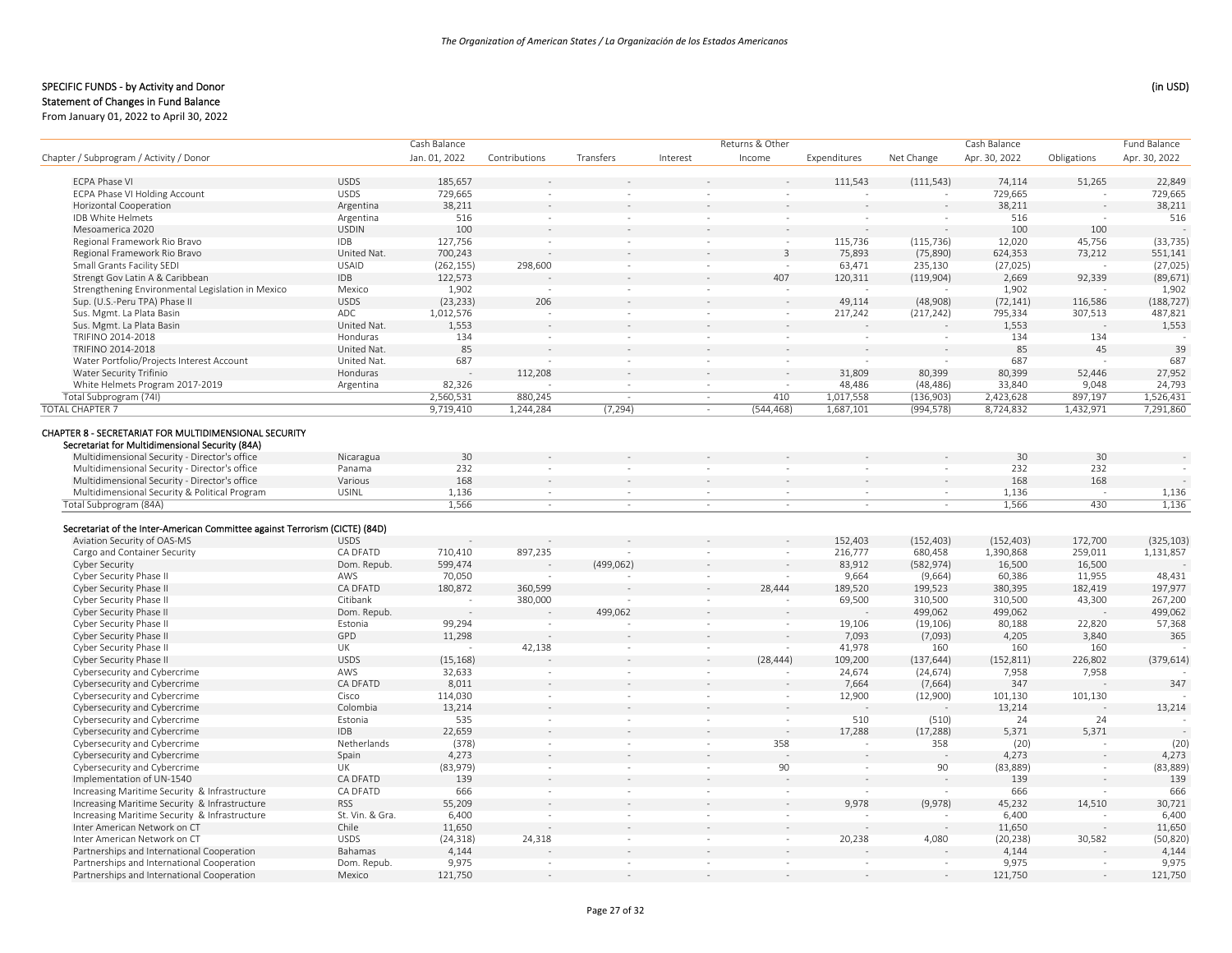|                                                                                         |                          | Cash Balance     |                          |                          |                          | Returns & Other |                  |            | Cash Balance  |             | <b>Fund Balance</b> |
|-----------------------------------------------------------------------------------------|--------------------------|------------------|--------------------------|--------------------------|--------------------------|-----------------|------------------|------------|---------------|-------------|---------------------|
| Chapter / Subprogram / Activity / Donor                                                 |                          | Jan. 01, 2022    | Contributions            | Transfers                | Interest                 | Income          | Expenditures     | Net Change | Apr. 30, 2022 | Obligations | Apr. 30, 2022       |
| Partnerships and International Cooperation                                              | Panama                   | 27,190           |                          |                          |                          |                 |                  |            | 27,190        |             | 27,190              |
| Partnerships and International Cooperation                                              | Paraguay                 | 1,152            |                          |                          |                          |                 |                  |            | 1,152         |             | 1,152               |
| Partnerships and International Cooperation                                              | Trin.&Tob                | 38,040           | $\overline{\phantom{a}}$ | $\sim$                   | $\sim$                   | $\sim$          | $\sim$           |            | 38,040        |             | 38,040              |
| Prev Money Launder TriBorder                                                            | <b>USINL</b>             | 29,427           |                          | (29, 427)                |                          |                 |                  | (29, 427)  |               |             |                     |
| Security of Crowded Spaces                                                              | CA DFATD                 | 513,023          | 339,744                  |                          | $\sim$                   | 767             | 218,930          | 121,581    | 634,604       | 189,423     | 445,181             |
| Security of Crowded Spaces                                                              | Chile                    | 12,998           |                          |                          |                          |                 |                  |            | 12,998        |             | 12,998              |
| Strengt Bio Safet & Sec in LA                                                           | EEC                      | 763,643          |                          | $\sim$                   | ×                        | $\sim$          | 173,438          | (173, 438) | 590,205       | 384,403     | 205,802             |
| Strengt Bio Safet & Sec in LA                                                           | <b>USDS</b>              | (78, 554)        | 83,687                   |                          |                          |                 | 22,071           | 61,616     | (16,938)      | 109,340     | (126, 278)          |
|                                                                                         |                          |                  |                          |                          | $\sim$                   |                 |                  |            |               |             |                     |
| TF Methods and Emerging Risks                                                           | <b>USINL</b><br>CA DFATD |                  |                          | 29,427                   |                          | $\sim$          | 11,522<br>$\sim$ | 17,905     | 17,905<br>141 | 17,905      | 141                 |
| <b>Tourism Security</b><br>Total Subprogram (84D)                                       |                          | 141<br>3,259,904 | 2,127,720                | ×                        | $\sim$                   | 1,215           | 1,418,366        | 710,570    | 3,970,473     | 1,800,154   | 2,170,319           |
|                                                                                         |                          |                  |                          |                          |                          |                 |                  |            |               |             |                     |
| Department of Public Security (84E)                                                     |                          |                  |                          |                          |                          |                 |                  |            |               |             |                     |
| AICMA 2016 TO 2019                                                                      | CA DFATD                 | (4, 477)         |                          |                          |                          |                 |                  |            | (4, 477)      |             | (4, 477)            |
| AICMA 2016 TO 2019                                                                      | Italy                    | 1,137            |                          |                          |                          |                 |                  |            | 1,137         |             | 1,137               |
| AICMA 2016 TO 2019                                                                      | <b>USDS</b>              | (989)            | 989                      |                          |                          |                 | 988              |            | (988)         | 923         | (1, 911)            |
| AICMA 2016 TO 2019                                                                      | Various                  | 26,411           | 17,872                   |                          |                          |                 |                  | 17,872     | 44,283        |             | 44,283              |
| AICMA/Mine Action Program-Colombia                                                      | Italy                    | 61               |                          |                          |                          |                 |                  |            | 61            | 61          |                     |
| Attention to Victims - Phase 2                                                          | Spain                    | 106,501          |                          | ä,                       |                          |                 | 6,601            | (6,601)    | 99,901        | 26,910      | 72,991              |
| CIFTA voluntary fund                                                                    | Mexico                   | 25,000           |                          |                          |                          |                 |                  |            | 25,000        |             | 25,000              |
| <b>Citizen Security Demining</b>                                                        | CA DFATD                 | 245,602          |                          | $\sim$                   | $\overline{\phantom{a}}$ | $\sim$          | 76,821           | (76, 821)  | 168,781       | 63,590      | 105,191             |
| <b>Citizen Security Demining</b>                                                        | Italy                    | 29,422           | 82,363                   |                          |                          | $\sim$          | 34,576           | 47,787     | 77,209        | 10,930      | 66,279              |
| <b>Citizen Security Demining</b>                                                        | <b>USDS</b>              | (1,063,212)      | 1,063,212                | $\sim$                   | $\sim$                   | 558             | 713,080          | 350,690    | (712, 522)    | 791,362     | (1,503,884)         |
| Demining, Unprogrammed Specific Fund                                                    | Various                  | 3,278            |                          |                          |                          |                 | 1,100            | (1,100)    | 2,178         | 525         | 1,653               |
| Firearms & Ammunition Control                                                           | <b>USINL</b>             | 4,926            |                          | $\sim$                   | $\overline{\phantom{a}}$ |                 |                  |            | 4,926         |             | 4,926               |
| Fund Prevention Violence & Crime                                                        | Argentina                | 8,203            |                          |                          |                          |                 |                  |            | 8,203         |             | 8,203               |
| Fund Prevention Violence & Crime                                                        | Guatemala                | 1,295            |                          | ÷,                       | $\bar{a}$                |                 |                  | ÷.         | 1,295         | 1,275       | 20                  |
| <b>HNP-Technical Advisor</b>                                                            | <b>USINL</b>             | 6,964            |                          |                          |                          |                 |                  |            | 6,964         |             | 6,964               |
| Imp. response to TIP Ecuador                                                            | <b>USDS</b>              | (108, 359)       | 108,359                  | $\sim$                   | $\sim$                   | $\sim$          | 128,847          | (20, 488)  | (128, 847)    | 177,343     | (306, 191)          |
| Irregular Migration Mesoamerica                                                         | EEC                      | (589, 998)       |                          |                          |                          | 7,845           |                  | 7,845      | (582, 153)    |             | (582, 153)          |
| MENTHOR - TIP Honduras                                                                  | United Nat.              |                  | 75,000                   | $\sim$                   | ٠                        |                 | 15,029           | 59,971     | 59,971        | 23,095      | 36,876              |
| Network Professional Police                                                             | Ecuador                  | 17,583           |                          |                          |                          |                 |                  |            | 17,583        |             | 17,583              |
| Network Professional Police                                                             | Honduras                 | 641              |                          | $\sim$                   | $\sim$                   | $\sim$          |                  |            | 641           |             | 641                 |
| Network Professional Police II                                                          | Italy                    | 105,600          |                          |                          |                          |                 | 54,049           | (54,049)   | 51,551        | 51,551      |                     |
| SAWL EU Strategy                                                                        | EEC                      | 347,120          | $\sim$                   | $\sim$                   | ÷,                       | (47, 716)       | 417,035          | (464, 751) | (117, 631)    | 82,861      | (200, 492)          |
| Streng the Penitentiary system                                                          | Honduras                 | 42,113           |                          |                          |                          |                 | 700              | (700)      | 41,413        | 6,952       | 34,461              |
| Strengthening Public Defenders                                                          | United Nat.              | 1,396            | $\sim$                   | (1, 396)                 | $\sim$                   |                 |                  | (1, 396)   |               |             |                     |
| Total Subprogram (84E)                                                                  |                          | (793, 782)       | 1,347,795                | (1, 396)                 |                          | (39, 313)       | 1,448,826        | (141, 740) | (935, 522)    | 1,237,378   | (2, 172, 900)       |
| Multidimensional security meetings (84F)                                                |                          |                  |                          |                          |                          |                 |                  |            |               |             |                     |
| <b>CIFTA Meetings</b>                                                                   | Mexico                   | 93,884           |                          |                          |                          |                 | 600              | (600)      | 93,284        | 2,250       | 91,034              |
| DPS-Meetings                                                                            | Honduras                 | 1,269            |                          |                          |                          |                 |                  |            | 1,269         |             | 1,269               |
| <b>MISPA Meetings</b>                                                                   | Ecuador                  | 380              |                          |                          |                          |                 |                  | $\sim$     | 380           |             | 380                 |
| Prison Policy Meetings                                                                  | Dom. Repub.              | 32,584           | $\sim$                   | $\sim$                   | $\sim$                   | $\sim$          | $\sim$           | $\sim$     | 32,584        | $\sim$      | 32,584              |
| Total Subprogram (84F)                                                                  |                          | 128,117          | $\sim$                   | $\sim$                   | $\sim$                   | $\sim$          | 600              | (600)      | 127,517       | 2,250       | 125,267             |
|                                                                                         |                          |                  |                          |                          |                          |                 |                  |            |               |             |                     |
| Executive Secretariat of the Inter-American Drug Abuse Control Commission (CICAD) (84G) |                          |                  |                          |                          |                          |                 |                  |            |               | 70,850      |                     |
| Alternatives to Incarceration                                                           | CA DFATD                 | 407,662          | 291,434                  |                          |                          |                 | 102,409          | 189,025    | 596,686       |             | 525,837             |
| Alternatives to Incarceration                                                           | Italy                    | 112,746          |                          | $\overline{\phantom{a}}$ | ÷,                       |                 | 21,957           | (21,957)   | 90,789        |             | 90,789              |
| Alternatives to Incarceration                                                           | Trin.&Tob                | 5,000            |                          |                          |                          |                 |                  |            | 5,000         |             | 5,000               |
| Alternatives to Incarceration                                                           | <b>USINL</b>             | 2,580,024        | $\sim$                   | $\sim$                   | $\sim$                   | $\sim$          | 173,029          | (173, 029) | 2,406,995     | 800,711     | 1,606,285           |
| CICAD - Undistributed Funds                                                             | <b>USINL</b>             | 110              |                          |                          |                          |                 |                  |            | 110           |             | 110                 |
| Counterdrug Capacity Build IV                                                           | CA DFATD                 | 154,441          | 355,317                  | $\sim$                   | $\sim$                   | $\sim$          | 132,370          | 222.947    | 377,388       | 66,559      | 310,828             |
| Counterdrug Capacity Build IV                                                           | <b>USINL</b>             | 1,261,617        |                          |                          |                          | 255             | 165,878          | (165, 623) | 1,095,994     | 214,210     | 881,784             |
| Courts Drug-related Offenses                                                            | CA DFATD                 | 52,632           | 294,523                  | $\sim$                   | 1,439                    |                 | 48,360           | 247,601    | 300,233       | 647         | 299,586             |
| Courts Drug-related Offenses                                                            | Trin.&Tob                | 650              |                          |                          |                          |                 |                  |            | 650           | 31          | 620                 |
| Courts Drug-related Offenses                                                            | <b>USINL</b>             | 28,052           |                          | $\sim$                   |                          |                 | 5,018            | (5,018)    | 23,034        | 9,799       | 13,235              |
| Data on Emerging Drug Issues                                                            | CA DFATD                 | 438,741          |                          |                          |                          | 20,863          | 21,707           | (843)      | 437,898       | 24,783      | 413,116             |
| Data on Emerging Drug Issues                                                            | Trin.&Tob                | 10,000           | ×                        | $\sim$                   | $\overline{\phantom{a}}$ |                 |                  |            | 10,000        |             | 10,000              |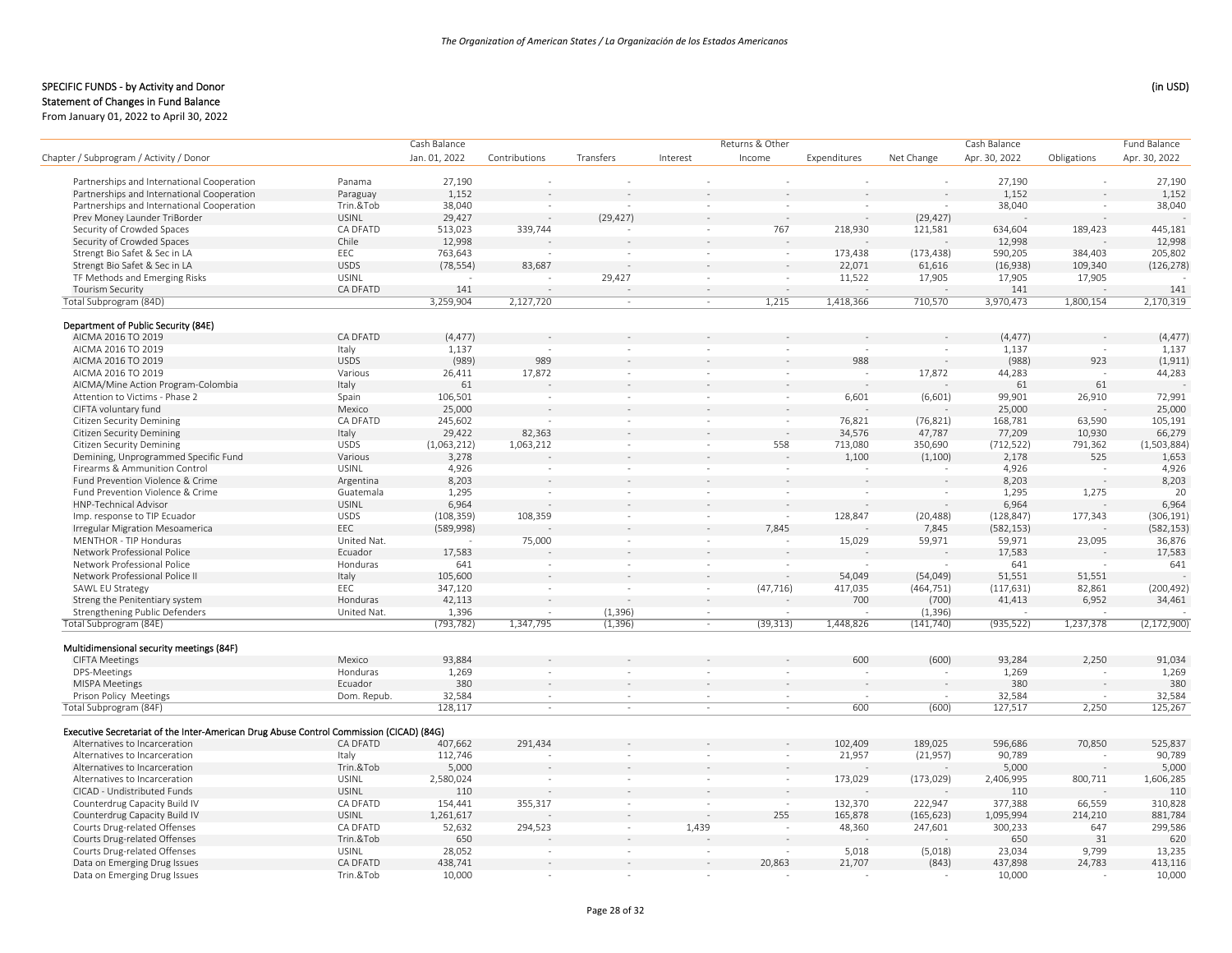|                                                        |                     | Cash Balance  |               |                          |                          | Returns & Other          |              |                          | Cash Balance  |             | <b>Fund Balance</b> |  |
|--------------------------------------------------------|---------------------|---------------|---------------|--------------------------|--------------------------|--------------------------|--------------|--------------------------|---------------|-------------|---------------------|--|
| Chapter / Subprogram / Activity / Donor                |                     | Jan. 01, 2022 | Contributions | Transfers                | Interest                 | Income                   | Expenditures | Net Change               | Apr. 30, 2022 | Obligations | Apr. 30, 2022       |  |
| Data on Emerging Drug Issues                           | <b>USINL</b>        | 2,540,451     |               |                          |                          | (20, 863)                | 177,954      | (198, 817)               | 2,341,634     | 400,790     | 1,940,845           |  |
| Demand Reduction-Expert Group                          | Various             | 705           |               |                          |                          |                          |              |                          | 705           |             | 705                 |  |
| DTCs Expansion and Establishment                       | <b>USINL</b>        | 5,102,032     |               |                          |                          |                          | 475,584      | (475, 584)               | 4,626,449     | 831,818     | 3,794,630           |  |
| General Fund                                           | Argentina           | 20,009        | $\sim$        | $\sim$                   | $\sim$                   | ÷.                       |              |                          | 20,009        |             | 20,009              |  |
| General Fund                                           | Chile               | 87,240        |               |                          |                          |                          | 16,450       | (16, 450)                | 70,790        | 24,020      | 46,770              |  |
| General Fund                                           | Mexico              | 176,990       | $\sim$        | $\sim$                   | $\sim$                   | $\sim$                   | 13,000       | (13,000)                 | 163,990       | 846         | 163,144             |  |
| General Fund                                           | <b>USINL</b>        | 363,487       |               |                          |                          |                          | 1,100        | (1,100)                  | 362,387       | 24,000      | 338,387             |  |
| MEM - Drafting of Hemispheric Evaluation Reports       | CA DFATD            | 895           | $\sim$        | $\sim$                   | $\overline{\phantom{a}}$ | $\sim$                   | $\sim$       |                          | 895           | $\sim$      | 895                 |  |
| MEM - Drafting of Hemispheric Evaluation Reports       | Mexico              | 2,813         |               |                          |                          |                          |              |                          | 2,813         |             | 2,813               |  |
| MEM - Drafting of Hemispheric Evaluation Reports       | Trin.&Tob           | 580           |               | $\bar{\phantom{a}}$      | $\bar{ }$                |                          |              |                          | 580           | 580         |                     |  |
| MEM - Drafting of Hemispheric Evaluation Reports       | <b>USINL</b>        | 874           |               |                          |                          |                          |              |                          | 874           |             | 874                 |  |
| National Drug Policies Dev.                            | CA DFATD            | 257,174       | 53,661        | $\sim$                   | $\sim$                   | $\sim$                   | 24,465       | 29,196                   | 286,370       | 83,176      | 203,194             |  |
| National Drug Policies Dev.                            | <b>USINL</b>        | 762,105       |               |                          |                          |                          | 81,049       | (81,049)                 | 681,057       | 184,288     | 496,769             |  |
| Observatory Technical & Administrative Support         | CA DFATD            | 56,452        | $\sim$        | $\sim$                   | $\sim$                   | $\sim$                   |              |                          | 56,452        |             | 56,452              |  |
| Observatory Technical & Administrative Support         | Trin.&Tob           | 5,000         |               |                          |                          |                          |              |                          | 5,000         |             | 5,000               |  |
| <b>Ordinary Session Period</b>                         | Argentina           | 19,422        | $\sim$        | $\sim$                   | $\overline{\phantom{a}}$ | $\overline{\phantom{a}}$ | $\sim$       | $\overline{\phantom{a}}$ | 19,422        | $\sim$      | 19,422              |  |
| <b>Ordinary Session Period</b>                         | Guatemala           | 17,479        |               |                          |                          |                          |              |                          | 17,479        |             | 17,479              |  |
| <b>SAVIA Improved Capacities</b>                       | Spain               | 37,300        | $\sim$        | (37, 300)                | $\sim$                   | $\sim$                   | $\sim$       | (37, 300)                |               | $\sim$      |                     |  |
| SIDUC IA Uniform Drug Use Data System                  | United Nat.         | 102           |               |                          |                          |                          |              |                          | 102           | 102         |                     |  |
| SMS CICAD MEM Portfolio                                | Mexico              | 94,852        | 95,000        | $\bar{\phantom{a}}$      | $\bar{ }$                |                          | 12,350       | 82,650                   | 177,502       | 73,998      | 103,504             |  |
| SMS CICAD MEM Portfolio                                | Trin.&Tob           | 4,800         |               |                          |                          |                          |              |                          | 4,800         |             | 4,800               |  |
| SMS CICAD MEM Portfolio                                | <b>USINL</b>        | 758,850       |               | $\sim$                   | $\sim$                   | $\sim$                   | 149,823      | (149, 823)               | 609,027       | 110,997     | 498,030             |  |
| Streng Tec Capac NHS/NDC/Uni                           | Panama              | 14,651        |               |                          |                          |                          |              |                          | 14,651        | 395         | 14,256              |  |
| Streng Tec Capac NHS/NDC/Uni                           | Trin.&Tob           | 24,896        | $\sim$        | $\sim$                   | $\sim$                   | $\sim$                   |              |                          | 24,896        |             | 24,896              |  |
| Streng Tec Capac NHS/NDC/Uni                           | <b>USINL</b>        | 3,908,847     |               |                          |                          | $\overline{2}$           | 465,801      | (465, 799)               | 3,443,047     | 1,170,572   | 2,272,475           |  |
| University Grad. Res. Part. Program                    | <b>USINL</b>        | 332           | $\sim$        | $\sim$                   | $\sim$                   | $\sim$                   |              |                          | 332           | 332         |                     |  |
| Total Subprogram (84G)                                 |                     | 19,310,013    | 1,089,935     | (37, 300)                | 1,439                    | 257                      | 2,088,303    | (1,033,972)              | 18,276,041    | 4,093,503   | 14,182,538          |  |
|                                                        |                     |               |               |                          |                          |                          |              |                          |               |             |                     |  |
| Department against Transnational Organized Crime (84H) |                     |               |               |                          |                          |                          |              |                          |               |             |                     |  |
| AML and Comb Finan Terrorism                           | <b>USINL</b>        | 3,266,042     |               |                          |                          |                          | 202,568      | (202, 568)               | 3,063,475     | 206,627     | 2,856,848           |  |
| <b>Illegal Mining</b>                                  | <b>USDS</b>         | (8,000)       | 8,000         | $\sim$                   | $\sim$                   | $\sim$                   | 12,954       | (4,954)                  | (12, 954)     | 58,424      | (71, 378)           |  |
| <b>Illegal Mining</b>                                  | <b>USINL</b>        | 1,360,560     |               |                          |                          |                          | 77,722       | (77, 722)                | 1,282,838     | 14,468      | 1,268,370           |  |
| Money Laundering Program                               | <b>USINL</b>        | 280,449       |               | $\sim$                   | $\overline{\phantom{a}}$ | $\overline{\phantom{a}}$ | 4,570        | (4,570)                  | 275,879       | 17,094      | 258,786             |  |
| Prog Against Transnational Organized Crime             | USINL               | 2,635         |               |                          |                          |                          |              |                          | 2,635         |             | 2,635               |  |
| Total Subprogram (84H)                                 |                     | 4,901,687     | 8,000         | $\sim$                   | $\sim$                   | in 1919.                 | 297,814      | (289, 814)               | 4,611,873     | 296,612     | 4,315,261           |  |
| <b>TOTAL CHAPTER 8</b>                                 |                     | 26,807,505    | 4,573,451     | (38, 696)                | 1,439                    | (37, 841)                | 5,253,910    | (755, 557)               | 26,051,948    | 7,430,327   | 18,621,621          |  |
| CHAPTER 9 - SECRETARIAT FOR HEMISPHERIC AFFAIRS        |                     |               |               |                          |                          |                          |              |                          |               |             |                     |  |
| Department of Effective Public Management (94B)        | <b>IDB</b>          | 225           |               |                          |                          |                          |              |                          | 225           |             |                     |  |
| Cadastre Operations                                    |                     |               |               |                          |                          |                          |              |                          | 256           |             | 225                 |  |
| Cadastre Operations                                    | Various             | 256<br>429    | $\sim$        | $\sim$                   | $\sim$                   |                          |              | $\sim$                   | 429           | $\sim$      | 256                 |  |
| CATASTRO                                               | Various             |               |               |                          |                          |                          |              |                          |               |             | 429                 |  |
| <b>CLARCIEV III PHASE</b>                              | Various             | 78,753<br>738 | $\sim$        | $\sim$                   | $\bar{ }$                | $\sim$                   | $\sim$       | $\sim$                   | 78,753        | 9           | 78,744<br>738       |  |
| Develop cybersec capabil e-gov                         | Spain               |               |               |                          |                          |                          |              |                          | 738           |             |                     |  |
| LatinAm Initiative Open Data                           | <b>IDRC</b>         | 250           | $\sim$        | $\overline{\phantom{a}}$ | $\overline{\phantom{a}}$ |                          |              | $\sim$                   | 250           | $\sim$      | 250<br>44           |  |
| LatinAm Initiative Open Data                           | TFA                 | 515           |               |                          |                          |                          |              |                          | 515           | 471         |                     |  |
| Modernize Haiti Registry III                           | Japan               | 2,300         | $\sim$        | (2,300)                  | $\sim$                   |                          | $\sim$       | (2,300)                  |               |             |                     |  |
| <b>Munet Operations</b>                                | Various             | 28            |               |                          |                          |                          |              |                          | 28            |             | 28                  |  |
| OAS Government School                                  | China               | (6, 146)      | $\sim$        | $\bar{ }$                | $\bar{ }$                | $\sim$                   | $\sim$       | $\bar{\phantom{a}}$      | (6, 146)      | $\sim$      | (6, 146)            |  |
| OAS Government School                                  | Dom. Repub.         | 86            |               |                          |                          |                          |              |                          | 86            | 50          | 36                  |  |
| OAS Government School                                  | <b>ECLAC</b>        | (2, 772)      | $\sim$        | $\sim$                   | $\sim$                   | $\sim$                   | $\sim$       | $\sim$                   | (2, 772)      | $\sim$      | (2, 772)            |  |
| OAS Government School                                  | Panama              | 321           |               |                          |                          |                          |              |                          | 321           | 260         | 61                  |  |
| OAS Government School                                  | Qatar               | 18,283        | $\sim$        | $\bar{\phantom{a}}$      | $\bar{ }$                | $\sim$                   | $\sim$       | $\sim$                   | 18,283        | $\sim$      | 18,283              |  |
| OAS Government School                                  | Various             | (380)         |               |                          |                          |                          |              |                          | (380)         | $\sim$      | (380)               |  |
| Promote Growth Public Sector<br>PUICA                  | ADC                 | 2,640         |               | (2,640)                  | $\overline{\phantom{a}}$ |                          |              | (2,640)                  |               |             |                     |  |
|                                                        | Spain               | 80,181        |               | 43,153                   |                          |                          | 30,885       | 12,268                   | 92,449        | 3,890       | 88,559              |  |
| Reg. Civil Inst. Id Genre                              | Spain<br><b>IDB</b> | 29            |               | (29)                     | ÷.                       |                          |              | (29)                     |               |             |                     |  |
| School of Government II Phase                          |                     |               | 28,000        |                          |                          |                          | 19,140       | 8,860                    | 8,860         | 8,860       |                     |  |
| School of Government II Phase                          | Various             | 15,966        | 47,025        | 2,000                    | $\sim$                   | ÷.                       | 12,747       | 36,278                   | 52,244        | 11,450      | 40,794              |  |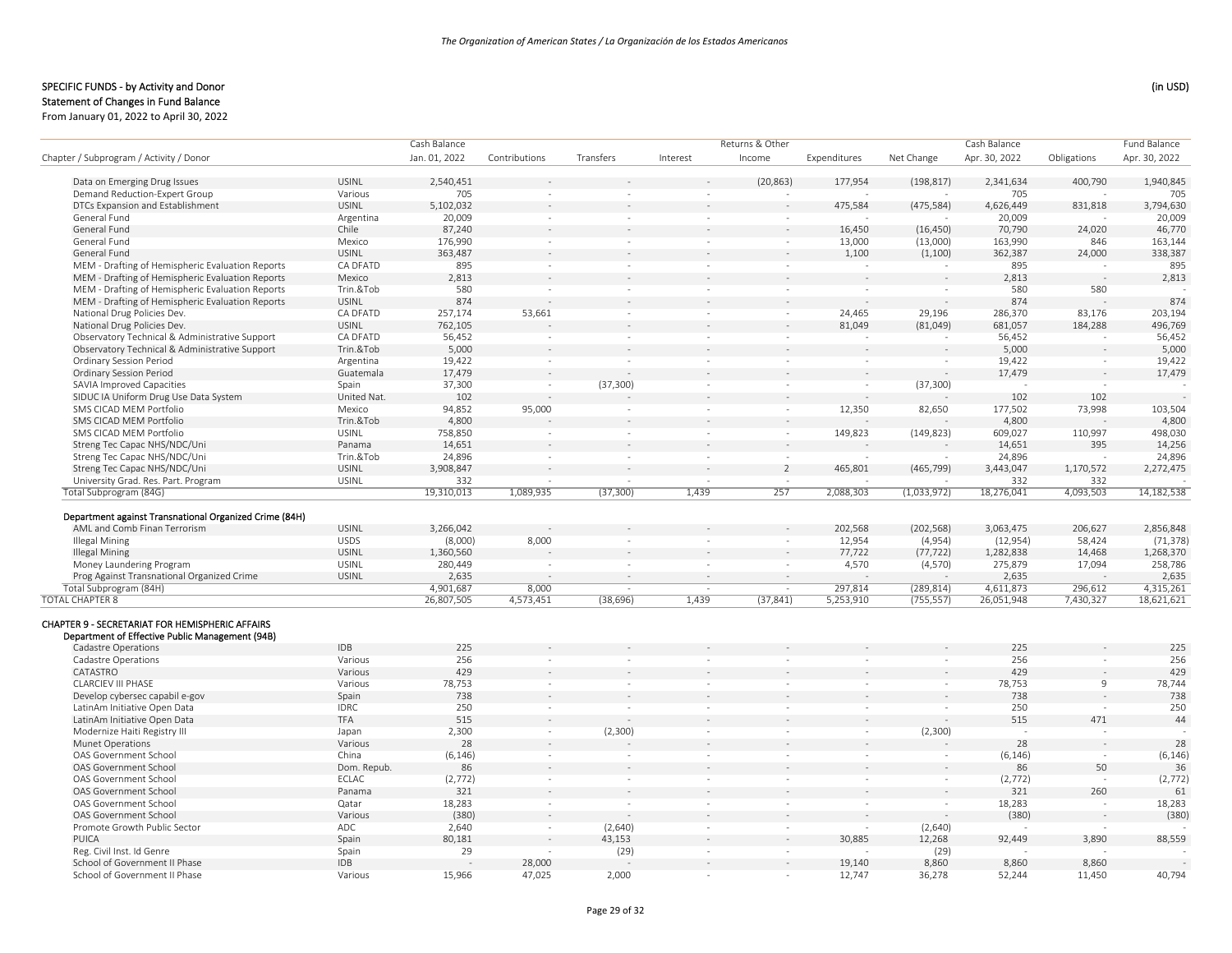#### SPECIFIC FUNDS - by Activity and Donor (in USD) (in USD)

Statement of Changes in Fund Balance

From January 01, 2022 to April 30, 2022

|                                                    |              | Cash Balance  |               |                          | Returns & Other |        |              | Fund Balance             |                |                          |               |
|----------------------------------------------------|--------------|---------------|---------------|--------------------------|-----------------|--------|--------------|--------------------------|----------------|--------------------------|---------------|
| Chapter / Subprogram / Activity / Donor            |              | Jan. 01, 2022 | Contributions | Transfers                | Interest        | Income | Expenditures | Net Change               | Apr. 30, 2022  | Obligations              | Apr. 30, 2022 |
|                                                    |              |               |               |                          |                 |        |              |                          |                |                          |               |
| Stren Reg Coop CLARCIEV 2nd phase                  | Various      | 2,681         |               |                          |                 |        |              |                          | 2,681          |                          | 2,681         |
| Strengthening Public Procurement System (RICG)     | ADC          | (45, 229)     | 67,360        |                          |                 |        | 6,000        | 61,360                   | 16,131         | 14,000                   | 2,131         |
| Strengthening Public Procurement System (RICG)     | AWS          | 14,846        |               |                          |                 |        | 2,000        | (2,000)                  | 12,846         | 11.489                   | 1,357         |
| Strengthening Public Procurement System (RICG)     | <b>IDB</b>   | 47,444        |               |                          |                 |        | 53,103       | (53, 103)                | (5,659)        | 8,027                    | (13, 686)     |
| Strengthening Public Procurement System (RICG)     | <b>IDRC</b>  | 99,161        | 41,748        |                          |                 | $\sim$ | 18,427       | 23,320                   | 122,482        |                          | 122,482       |
| Total Subprogram (94B)                             |              | 310,606       | 184,133       | 40,184                   | $\sim$          | $\sim$ | 142,302      | 82,015                   | 392,620        | 58,506                   | 334,114       |
| Hemispheric Initiatives and Public Diplomacy (94C) |              |               |               |                          |                 |        |              |                          |                |                          |               |
| Lecture Series in the Americas                     | SMP Univ.    | 1,119         | 20,000        | (1, 432)                 |                 |        | 4,925        | 13,643                   | 14,762         | 4,200                    | 10,562        |
| Tours and Briefing Program                         | Various      | 704           |               |                          | $\sim$          | $\sim$ |              |                          | 704            | 704                      |               |
| Total Subprogram (94C)                             |              | 1,824         | 20,000        | (1, 432)                 | $\sim$          | $\sim$ | 4,925        | 13,643                   | 15,466         | 4,904                    | 10,562        |
| Art Museum of the Americas (94D)                   |              |               |               |                          |                 |        |              |                          |                |                          |               |
| Art Museum Amer-Permanent FD                       | Various      | 16,374        | 2,758         |                          |                 | 5,651  | 15,079       | (6,670)                  | 9,704          | 3,949                    | 5,755         |
|                                                    |              |               |               |                          |                 |        |              |                          |                |                          |               |
| Summits Secretariat (94E)<br>S.I.R.G. Meetings     |              | 445           |               |                          |                 | 8      | 297          | (289)                    | 156            |                          | 156           |
|                                                    | Guyana       |               |               |                          |                 |        |              |                          |                |                          |               |
| S.I.R.G. Meetings                                  | Panama       | 10,414        |               |                          |                 | $\sim$ | 5,154        | (5, 154)                 | 5,260          | 306                      | 4,954         |
| S.I.R.G. Meetings                                  | Peru         | 5,643         | 12,590        |                          |                 | 228    | 5,643        | 7,174                    | 12,818         | 3,000                    | 9,818         |
| Strength Particip Women Sum                        | CA DFATD     | 303,037       |               |                          | $\sim$          | $\sim$ | 48,699       | (48, 699)                | 254,338<br>197 | 112,940                  | 141,398       |
| Support of Summit Activities                       | Nicaragua    | 430           |               |                          |                 | $\sim$ | 233          | (233)                    |                | 160                      | 37            |
| Support of Summit Activities                       | Panama       | 426           |               |                          | $\sim$          | $\sim$ |              |                          | 426            | 426                      |               |
| Support of Summit Activities                       | <b>USDS</b>  | (895,093)     | 775.724       |                          |                 | (636)  | 375,231      | 399,857                  | (495, 236)     | 365,388                  | (860, 624)    |
| VIII Summit of the Americas                        | ADC          | 60            |               |                          | $\sim$          | $\sim$ |              |                          | 60             |                          | 60            |
| VIII Summit of the Americas                        | Peru         | 19            |               |                          | $\sim$          | $\sim$ |              |                          | 19             | $\sim$                   | 19            |
| Total Subprogram (94E)                             |              | (574, 619)    | 788,314       | $\sim$                   | $\sim$          | (400)  | 435,257      | 352,657                  | (221, 962)     | 482,220                  | (704, 183)    |
| Columbus Memorial Library (94F)                    |              |               |               |                          |                 |        |              |                          |                |                          |               |
| Hipolito Unanue Library                            | Panama       | 2,186         |               |                          |                 |        |              |                          | 2,186          |                          | 2,186         |
| Hipolito Unanue Library                            | Various      | 20,159        | 521           | $\sim$                   | $\sim$          | $\sim$ | 4,009        | (3, 488)                 | 16,671         | 5                        | 16,666        |
| Total Subprogram (94F)                             |              | 22,345        | 521           | $\sim$                   | $\sim$          | $\sim$ | 4,009        | (3, 488)                 | 18,857         | $\overline{5}$           | 18,852        |
| <b>TOTAL CHAPTER 9</b>                             |              | (223, 471)    | 995,725       | 38,752                   | $\sim$          | 5,251  | 601,572      | 438,156                  | 214,685        | 549,585                  | (334, 899)    |
|                                                    |              |               |               |                          |                 |        |              |                          |                |                          |               |
| CHAPTER 10 - SECRETARIAT FOR LEGAL AFFAIRS         |              |               |               |                          |                 |        |              |                          |                |                          |               |
| Department of International Law (104C)             |              |               |               |                          |                 |        |              |                          |                |                          |               |
| Indigenous Population                              | Mexico       | 197           |               |                          |                 |        |              |                          | 197            |                          | 197           |
| Legal Publications                                 | Various      | 504           | $\sim$        | $\overline{\phantom{a}}$ | $\sim$          |        |              | $\overline{\phantom{a}}$ | 504            | 410                      | 94            |
| Total Subprogram (104C)                            |              | 700           | $\sim$        | $\sim$                   |                 |        |              |                          | 700            | 410                      | 290           |
| Department of Legal Cooperation (104E)             |              |               |               |                          |                 |        |              |                          |                |                          |               |
| I-A Convention Against Corruption (Follow-up)      | Argentina    | 20,892        |               |                          |                 |        |              |                          | 20,892         | 2,892                    | 18,000        |
| I-A Convention Against Corruption (Follow-up)      | CA DFATD     | 7,425         |               |                          |                 |        |              |                          | 7,425          | $\overline{\phantom{a}}$ | 7,425         |
| I-A Convention Against Corruption (Follow-up)      | Chile        | 27,497        | 17,023        |                          |                 |        |              | 17,023                   | 44,520         | 18,797                   | 25,723        |
| I-A Convention Against Corruption (Follow-up)      | <b>IDEA</b>  | 65            |               | $\overline{\phantom{a}}$ | $\sim$          | $\sim$ | $\sim$       |                          | 65             |                          | 65            |
| I-A Convention Against Corruption (Follow-up)      | Nicaragua    | 14,918        |               |                          |                 |        |              |                          | 14,918         | 29,835                   | (14, 917)     |
| I-A Convention Against Corruption (Follow-up)      | Panama       | 133,160       | $\sim$        | $\sim$                   | $\sim$          | $\sim$ |              |                          | 133,160        | 14,285                   | 118,875       |
| I-A Convention Against Corruption (Follow-up)      | <b>USINL</b> | 395,199       |               |                          |                 |        | 100,969      | (100, 969)               | 294,230        | 123,711                  | 170,519       |
| I-A Convention Against Corruption (Workshop)       | <b>USOAS</b> | 17,206        | $\sim$        | $\sim$                   | $\sim$          | $\sim$ |              |                          | 17,206         | 900                      | 16,306        |
|                                                    | <b>USDS</b>  |               |               |                          |                 |        |              |                          |                |                          |               |
| Imp. I-A Convention Against Corruption             | <b>USINL</b> | (29, 207)     | $\sim$        |                          | $\sim$          |        |              |                          | (29, 207)      |                          | (29, 207)     |
| Prevent Cyber-Crime                                |              | 954,561       |               |                          |                 | $\sim$ | 35,553       | (35, 553)                | 919,008        | 53,980                   | 865,028       |
| REMJA                                              | Brazil       | 8,352         |               | (8, 352)                 |                 |        |              | (8, 352)                 |                |                          |               |
| REMJA Work Group Meeting                           | <b>USINL</b> | 1,607         |               |                          | $\sim$          | $\sim$ |              |                          | 1,607          | 222                      | 1,385         |
| Total Subprogram (104E)                            |              | 1,551,676     | 17,023        | (8, 352)                 | $\sim$          | $\sim$ | 136,521      | (127, 850)               | 1,423,826      | 244,621                  | 1,179,204     |
| TOTAL CHAPTER 10                                   |              | 1,552,376     | 17,023        | (8, 352)                 | $\sim$          | $\sim$ | 136,521      | (127, 850)               | 1,424,526      | 245,031                  | 1,179,495     |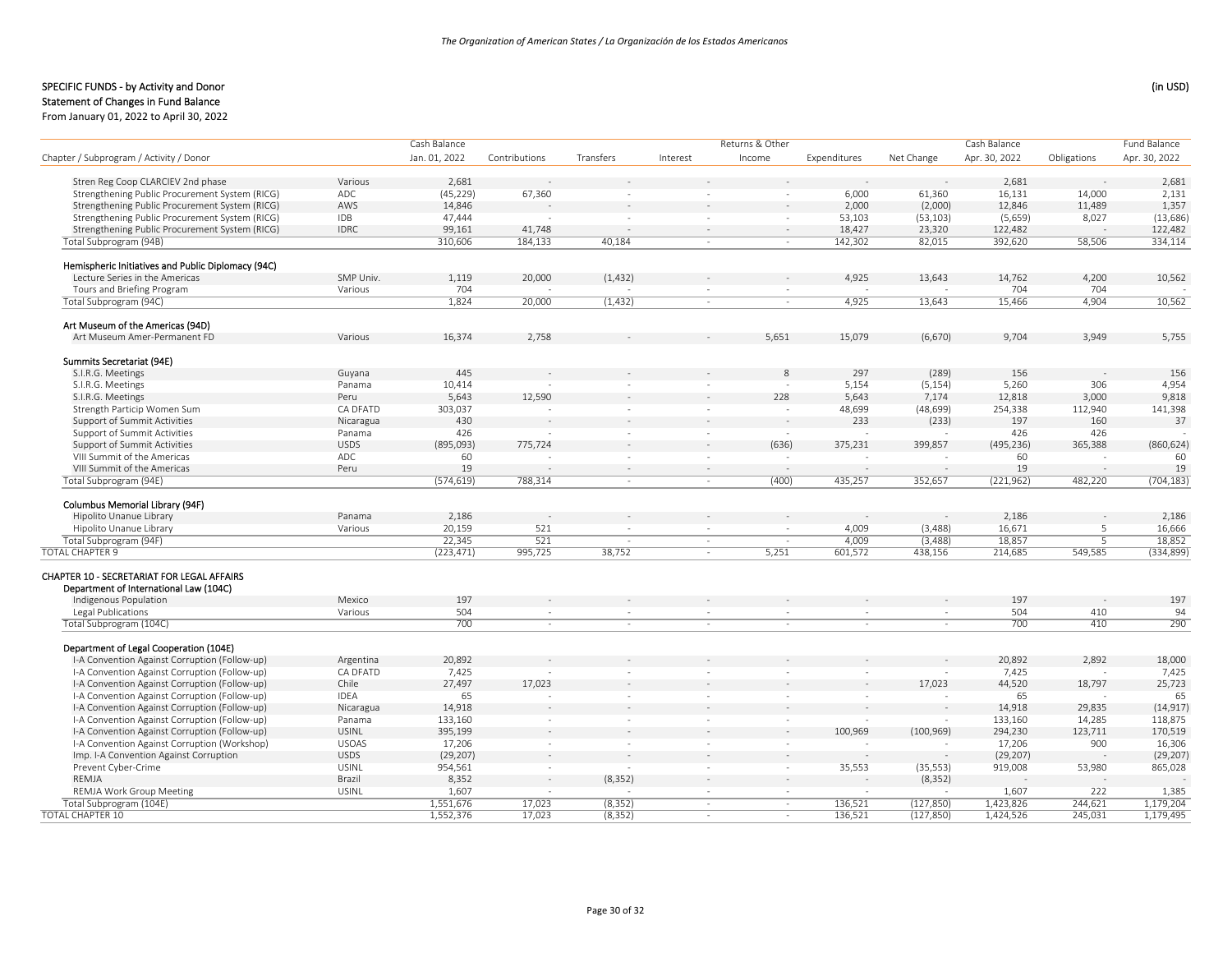# Statement of Changes in Fund Balance

|                                                                    |              | Cash Balance  |                          |                          |          | Returns & Other |              |            | Cash Balance  |             | Fund Balance  |
|--------------------------------------------------------------------|--------------|---------------|--------------------------|--------------------------|----------|-----------------|--------------|------------|---------------|-------------|---------------|
| Chapter / Subprogram / Activity / Donor                            |              | Jan. 01, 2022 | Contributions            | Transfers                | Interest | Income          | Expenditures | Net Change | Apr. 30, 2022 | Obligations | Apr. 30, 2022 |
|                                                                    |              |               |                          |                          |          |                 |              |            |               |             |               |
| CHAPTER 11 - SECRETARIAT FOR ADMINISTRATION AND FINANCE            |              |               |                          |                          |          |                 |              |            |               |             |               |
| Department of Financial Services (114C)                            |              |               |                          |                          |          |                 |              |            |               |             |               |
| DFS - EEC Accountant                                               | EEC          | 24,000        |                          |                          |          |                 | 6,530        | (6, 530)   | 17,470        | 15,000      | 2,470         |
| DFS Support to CDD                                                 | <b>USAID</b> | (36, 680)     | 43,865                   |                          |          | ÷,              | 22,165       | 21,701     | (14,980)      | $\sim$      | (14,980)      |
| DFS Support to SGF                                                 | <b>USAID</b> | (28, 833)     | 28,833                   |                          |          |                 |              | 28.833     |               |             |               |
| Service Agreement with PADF                                        | PADF         | 72,169        | $\sim$                   | $\overline{\phantom{a}}$ | $\sim$   | $\sim$          | 7,524        | (7, 524)   | 64,645        | 50,005      | 14,640        |
| Total Subprogram (114C)                                            |              | 30,655        | 72,699                   | $\sim$                   | $\sim$   | $\sim$          | 36,219       | 36,480     | 67,135        | 65,005      | 2,130         |
| Department of Procurement Services and Management Oversight (114E) |              |               |                          |                          |          |                 |              |            |               |             |               |
| FEPO Evaluations 2020                                              | Spain        | 53,572        |                          |                          |          |                 | 15,000       | (15,000)   | 38,572        | 12,000      | 26,572        |
| Imp. Balanc Scorecard System                                       | China        | 55            | $\overline{\phantom{a}}$ | $\sim$                   | $\sim$   | $\sim$          |              | $\sim$     | 55            | $\sim$      | 55            |
| OAS Strategic Plan                                                 | China        | 1,312         |                          |                          |          |                 |              |            | 1,312         |             | 1,312         |
| Project Evaluation                                                 | Spain        | 3,712         | $\sim$                   | (3, 712)                 | $\sim$   | $\sim$          |              | (3, 712)   |               | $\sim$      |               |
| Support to Project Management                                      | <b>USDS</b>  | (229, 711)    |                          |                          | $\sim$   | (13, 355)       | 24,000       | (37, 355)  | (267,066)     | 18,000      | (285,066)     |
| Support to Project Management                                      | <b>USOAS</b> | 56,550        | $\bar{\phantom{a}}$      | $\sim$                   |          |                 |              |            | 56,550        | $\sim$      | 56,550        |
| <b>USOAS External Project Evaluation</b>                           | <b>USDS</b>  |               |                          |                          |          |                 |              |            |               | 6,000       | (6,000)       |
| <b>USOAS External Project Evaluation</b>                           | <b>USOAS</b> | 44,143        | $\sim$                   |                          | $\sim$   | ÷,              | 28,392       | (28, 392)  | 15,751        | 15,750      |               |
| Total Subprogram (114E)                                            |              | (70, 366)     | $\sim$                   | (3, 712)                 | $\sim$   | (13, 355)       | 67,392       | (84, 459)  | (154, 826)    | 51,750      | (206, 576)    |
| <b>TOTAL CHAPTER 11</b>                                            |              | (39, 711)     | 72,699                   | (3, 712)                 | $\sim$   | (13, 355)       | 103,611      | (47,980)   | (87, 691)     | 116,755     | (204, 445)    |
| <b>CHAPTER 12 - BASIC INFRASTRUCTURE AND COMMON COSTS</b>          |              |               |                          |                          |          |                 |              |            |               |             |               |
| Building Management and Maintenance (124D)                         |              |               |                          |                          |          |                 |              |            |               |             |               |
| Improving Access to the OAS - People W/ Disabilities               | China        | 4,940         |                          |                          |          |                 | 4,485        | (4, 485)   | 455           |             | 455           |
|                                                                    |              |               |                          |                          |          |                 |              |            |               |             |               |
| <b>CHAPTER 13 - COMPLIANCE OVERSIGHT MANAGEMENT BODIES</b>         |              |               |                          |                          |          |                 |              |            |               |             |               |
| Secretariat of the OAS Administrative Tribunal (TRIBAD) (133A)     |              |               |                          |                          |          |                 |              |            |               |             |               |
| Administrative Tribunal Sessions                                   | <b>IICA</b>  | 8,738         | 15,750                   |                          |          |                 | 18,267       | (2,517)    | 6,222         | 8,721       | (2, 499)      |
| <b>OTHER</b>                                                       |              |               |                          |                          |          |                 |              |            |               |             |               |
| Resolution CP 831/2002                                             |              |               |                          |                          |          |                 |              |            |               |             |               |
| Capital Building Fund                                              | OAS GA       | 29,722        |                          |                          |          |                 |              |            | 29,722        |             | 29,722        |
| Fellowships, Scholarships and Training                             | Various      | 4,001,996     |                          |                          |          | 29,137          |              | 29,137     | 4,031,134     | 91,587      | 3,939,547     |
| Summit of Americas Mandates                                        | Various      | 197,073       |                          |                          | $\sim$   |                 |              | $\sim$     | 197,073       | $\sim$      | 197,073       |
| <b>Total Subprogram</b>                                            |              | 4,228,791     | ÷.                       |                          | $\sim$   | 29,137          | $\sim$       | 29,137     | 4,257,928     | 91,587      | 4,166,341     |
|                                                                    |              |               |                          |                          |          |                 |              |            |               |             |               |
| Fund for Cooperation with Latin America & the Caribbean            |              |               |                          |                          |          |                 |              |            |               |             |               |
| Fund for Cooperation Latin America & Caribbean                     | Mexico       | 221,116       |                          |                          |          |                 |              |            | 221,116       |             | 221,116       |
| Inter-American Emergency Aid Fund (FONDEM)                         |              |               |                          |                          |          |                 |              |            |               |             |               |
| Inter-American Emergency Aid Fund (FONDEM)                         | Argentina    | 5,401         |                          |                          |          |                 |              |            | 5,401         |             | 5,401         |
| Inter-American Emergency Aid Fund (FONDEM)                         | China        | 91,018        | $\sim$                   | $\sim$                   | $\sim$   | $\sim$          | $\sim$       | $\sim$     | 91,018        | in 1919.    | 91,018        |
| Total Subprogram (FONDEM)                                          |              | 96,419        | ×                        | $\sim$                   | $\sim$   | $\bar{a}$       |              | $\sim$     | 96,419        | $\sim$      | 96,419        |
|                                                                    |              |               |                          |                          |          |                 |              |            |               |             |               |
| Oliver Jackman Fund                                                |              |               |                          |                          |          |                 |              |            |               |             |               |
| Oliver Jackman Fund - CIDH                                         | Colombia     | 81,304        |                          |                          |          |                 |              |            | 81,304        |             | 81,304        |
| Oliver Jackman Fund - Court                                        | Colombia     | 81,115        |                          |                          |          |                 |              |            | 81,115        |             | 81,115        |
| Oliver Jackman Fund - Court                                        | Panama       | 3,464         | $\sim$                   |                          | $\sim$   | $\sim$          |              | $\sim$     | 3,464         | $\sim$      | 3,464         |
| Total Subprogram                                                   |              | 165,883       | $\sim$                   | $\sim$                   | $\sim$   | $\sim$          | a.           | $\sim$     | 165,883       | $\sim$      | 165,883       |
| Interest to be reimbursed to USINL                                 |              |               |                          |                          |          |                 |              |            |               |             |               |
| <b>CICAD Projects</b>                                              | <b>USINL</b> | 17,146        |                          |                          |          |                 |              |            | 17,146        |             | 17,146        |
| <b>DATOC Projects</b>                                              | <b>USINL</b> | 2,487         | $\sim$                   | ٠                        | $\sim$   |                 |              | $\sim$     | 2,487         |             | 2,487         |
| <b>DLAS Projects</b>                                               | <b>USINL</b> | 1,351         |                          |                          |          |                 |              |            | 1,351         |             | 1,351         |
| <b>SSD Projects</b>                                                | <b>USINL</b> | 4,699         | $\sim$                   | $\sim$                   | $\sim$   | (1,998)         | $\sim$       | (1,998)    | 2,701         | $\sim$      | 2,701         |
| <b>Total Subprogram</b>                                            |              | 25,683        | ÷.                       | $\sim$                   | $\sim$   | (1,998)         | $\sim$       | (1,998)    | 23,685        | $\sim$      | 23,685        |
| Reconciliation / Write-Off                                         |              |               |                          |                          |          |                 |              |            |               |             |               |
| Equity Reconciliation Adjusting Entry (2007)                       | Various      | 80,368        |                          |                          |          | (87)            |              | (87)       | 80,281        |             | 80,281        |
|                                                                    |              |               |                          |                          |          |                 |              |            |               |             |               |